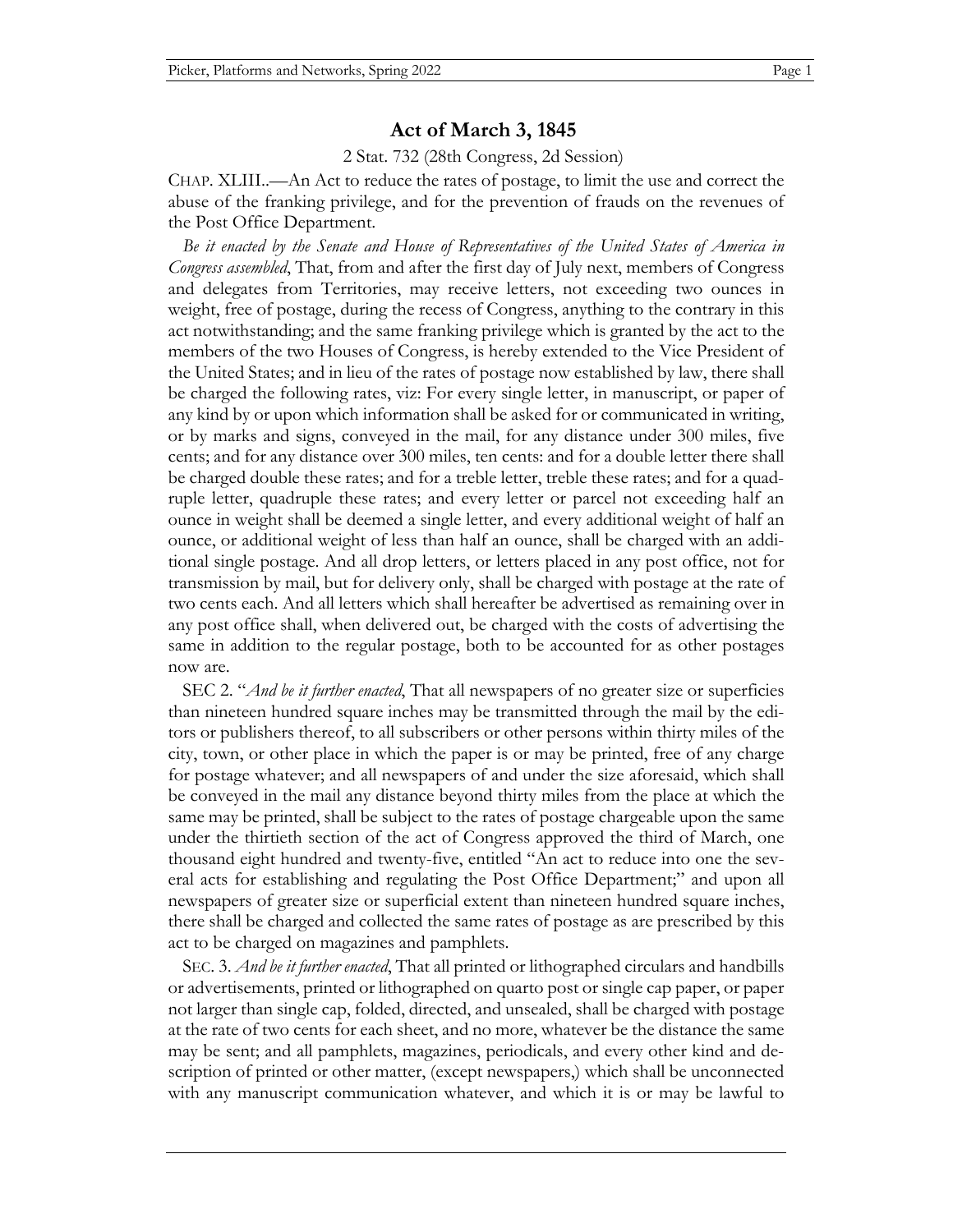transmit by the mail of the United States, shall be charged with postage at the rate of two and a half cents for each copy sent, of no greater weight than one ounce, and one cent additional shall be charged for each additional ounce of the weight of every such pamphlet, magazine, matter, or thing, which may be transmitted through the mail, whatever be the distance, the same may be transported; and any fractional excess of not less than one-half of an ounce, in the weight of any such matter or thing, above one or more ounces, shall be charged for as if said excess amounted to a full ounce.

SEC. 4. *And be it further enacted*, That the Postmaster General be and he is hereby, authorized, upon all mail routes over or upon which the amount of matter usually transported, or which may be offered or deposited in the post office or post offices for transportation, is or may become so great as to threaten materially to retard the progress or endanger the security of the letter mail, or to cause any considerable augmentation of the cost of transporting the whole mail at the present rate of speed, to provide for the separate and more secure conveyance of the letter mail, at a speed at least equal to that at which the mail is now transported over such route, taking care to allow in no case of any greater delay, in the transportation of the other matters and things to be transported in the mail on any such route, than may appear to be absolutely necessary, regard being had to the cost of expediting its transportation, and the means at his disposal or under his control for effecting the same.

SEC. 5. *And be it further enacted*, That the twenty-seventh section of the act of Congress entitled "An act to reduce into one the several acts for establishing and regulating the Post Office Department," approved and sigued the third day of March, in the year one thousand eight hundred and twenty-five, and all other acts, and parts of acts granting and conferring upon any person whatsoever the right or privilege to receive and transmit through the mail, free of postage, letters, packets, newspapers, periodicals, or other matters, be, and the same are hereby, utterly abrogated, and repealed.

SEC. 6. *And be it further enacted*, That from and after the passage of this act, all officers of the Government of the United States, heretofore having the franking privilege, shall be authorized and required to keep an account of all postage charged to and payable by them, respectively, upon letters, packages, or other matters received through the mail, touching the duties or business of their respective offices; and said accounts for postage, upon being duly verified by said officers, respectively, shall be allowed and paid quarter yearly, out of the contingent fund of the bureau or department to which the officers aforesaid may respectively belong or be attached. And the three Assistant Postmasters General shall be entitled to have remitted by the postmaster in Washington all postage charged upon letters, packages, or other matter, received by them, respectively, through the mail, touching the business of the Post Office Department or the particular branch of that business committed to them, respectiveiy, and each of the said Assistant Postmasters General shall be, and hereby is, authorized to transmit through the mail, free of postage, any letters, packages, or other matters relating exclusively to his official duties, or to the business of the Post Office Department; but he shall, in every such case, endorse on the back of the letter or package so to be sent free of postage, over his own signature, the words "official business." And for any such endorsement falsely made, the person so offending shall forfeit and pay three hundred dollars. And the several deputy postmasters throughout the United States shall be authorized to charge, and have allowed to them in the settlement of their accounts with the Post Office Department all postage which they may have paid or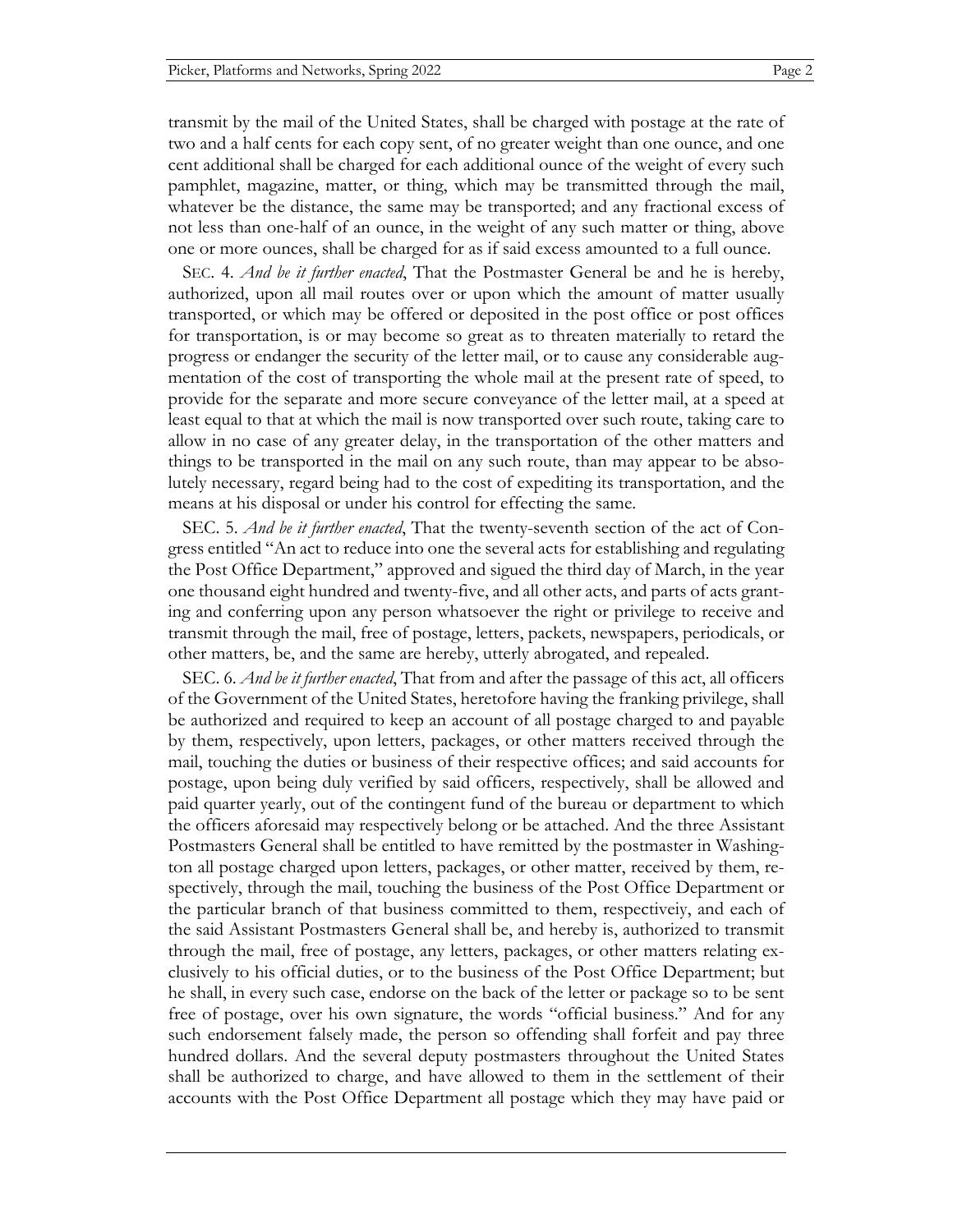had charged to them, respectively, for letters, packages, or other matters, received by them on the business of their respective offices or of the Post Office Department, upon a verification on oath of their accounts for the same, and the transmission of the charged letters as vouchers; and the said several deputy postmasters shall be, and hereby are, authorized to send through the mail, free of postage, all letters, and packages, which it may be their duty, or they may have occasion, to transmit to any person or place, and which shall relate exclusively to the business of their respective offices, or to the business of the Post Office Department, but in every such case, the deputy postmaster sending any such letter or package shall endorse thereon, over his own signature, the words "Post Office business." And for any and every such endorsement falsely made, the person making the same shall forfeit and pay three hundred dollars. And when the commissions of any postmaster amount to less than twenty-five dollars per annum, it shall be lawful for the Postmaster General to increase the rate of his commissions, provided that they do not exceed fifty per cent. On letter postage accruing at such office, and the Postmaster General is hereby required to cause accounts to be kept of the postage that would be chargeable at the rates prescribed in this act upon all matter passing free through the mail according to the provisions of this act; and the sums thus chargeable shall be paid to the Post Office Department from the contingent funds of the two Houses of Congress and of the other Departments of the Government for which such mail service may have been performed, and where there is no such fund, that they be paid out of the Treasury of the United States.

SEC. 7. *And be it further enacted*, That the act of Congress entitled "An act authorizing the Governors of the several States to transmit by mail certain books and documents," approved June the thirtieth, one thousand eight hundred and thirty-four, shall remain and continue in full force, any thing hereinbefore to the contrary notwithstanding; and the Members of Congress, the Delegates from Territories, the Secretary of the Senate, and the Clerk of the House of Representatives, shall be, and they are hereby, authorized to transmit, free of postage, to any post office within the United States, or the Territories thereof, any documents which have been or may be printed by order of either House of Congress, any thing in this law to the contrary notwithstanding.

SEC. 8. *And be it further enacted*, That each member of the Senate, each member of the house of Representatives, and each Delegate from a Territory of the United States, the Secretary of the Senate, and the Clerk of the House of Representatives, may, during each session of Congress, and for a period of thirty days before the commencement and thirty days after the end of each and every session of Congress, send and receive through the mail, free of postage, any letter, newspaper, or packet, not exceeding two ounces in weight; and all postage charged upon any letters, packages, petitions, memorials, or other matters or things, received during any session of Congress, by any Senator, Member or Delegate of the House of Representatives, touching his official or legislative duties, by reason of any excess of weight, above two ounces, of the matter or thing so received, shall be paid out of the contingent fund of the House of which the person receiving the same may be a member. And they shall have the right to frank written letters from themselves during the whole year, as now authorized by law.

SEC. 9. *And be it further enacted*, That it shall not be lawful for any person or persons to establish any private express or expresses for the conveyance, nor in any manner to cause to be conveyed, or provide for the conveyance or transportation by regular trips, or at stated periods or intervals, from one city, town, or other place, to any other city,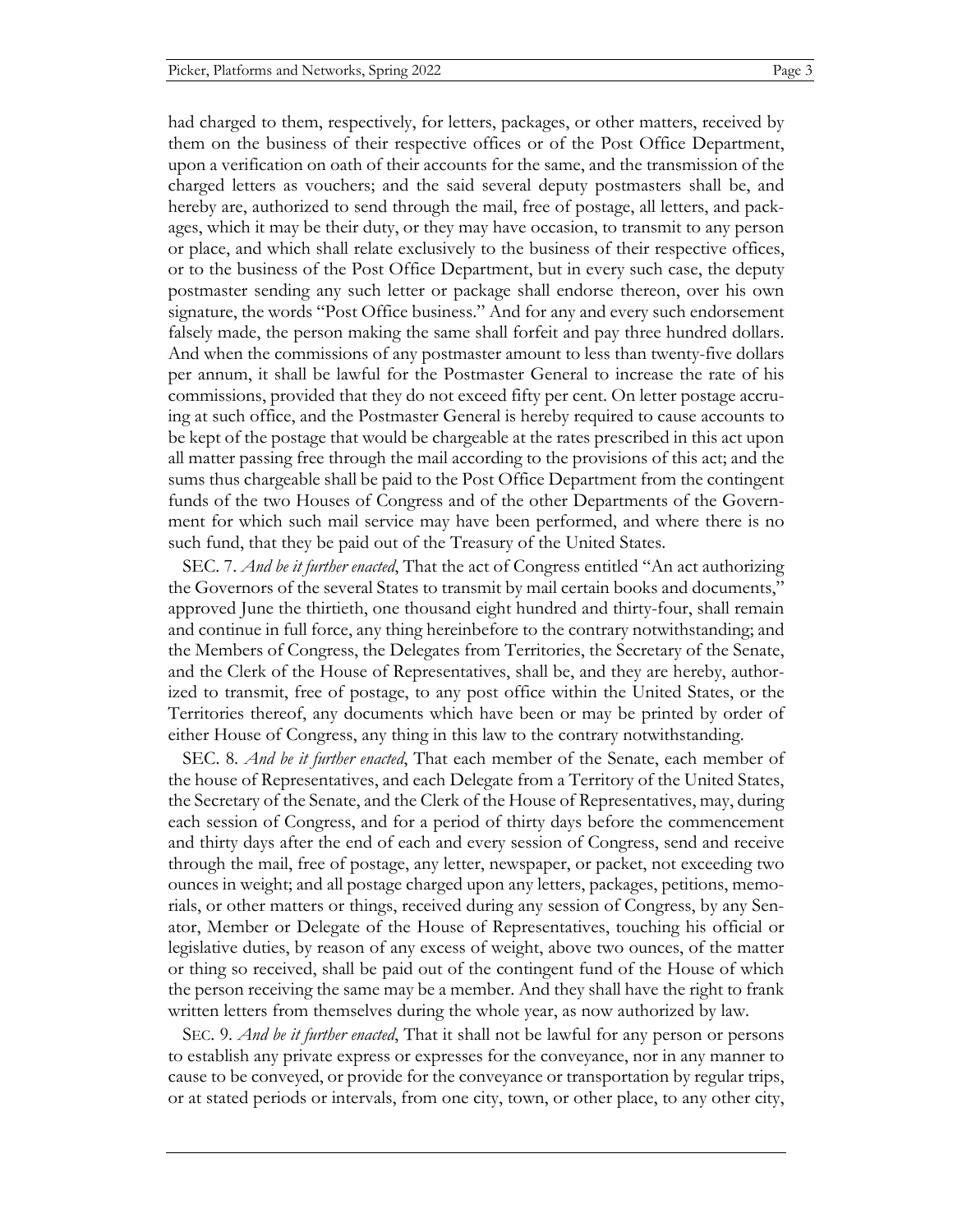town, or place in the United States, between and from and to which cities, towns, or other places the United States mail is regularly transported, under the authority of the Post Office Department, of any letters, packets, or packages of letters, or other matter properly transmittable in the United States mail, except newspapers, pamphlets, magazines and periodicals; and each and every person offending against this provision, or aiding and assisting therein, or acting as such private express, shall, for each time any letter or letters, packet or packages, or other matter properly transmittable by mail, except newspapers, pamphlets, magazines, periodicals, shall or may be, by him, her, or them, or though his, her, or their means or instrumentality, in whole or in part, conveyed or transported, contrary to the true intent, spirit, and meaning of this section, forfeit and pay the sum of one hundred and fifty dollars.

SEC. 10. *And be it further enacted*, That it shall not be lawful for any stage-coach, railroad car, steamboat, packet boat, or other vehicle or vessel, nor any of the owners, managers, servants, or crews of either, which regularly performs trips at stated periods on a post route, or between two or more cities, towns, or other places, from one to the other of which the United States mail is regularly conveyed under the authority of the Post Office Department, to transport or convey, otherwise than in the mail, any letter or letters, packet or packages of letters, or other mailable matter whatsoever, except such as may have relation to some part of the cargo of such steamboat, packet boat, or other vessel, or to some article at the same time conveyed by the same stagecoach, railroad car, or other vehicle, and excepting also, newspapers, pamphlets, magazines, and periodicals; and for every such offence, the owner or owners of the stagecoach, railroad car, steamboat, packet boat, or other vehicle or vessel, shall forfeit and pay the sum of one hundred dollars, and the driver, captain, conductor, or person having charge of any such stage-coach, railroad car, steamboat, packet boat, or other vehicle or vessel, at the time of the commission of any such offence, and who shall not at that time be the owner thereof, in whole nor in part, shall, in like manner, forfeit and pay, in every such case of offence, the sum of fifty dollars.

SEC. 11. *And be it further enacted*, That the owner of owners of every stage-coach, railroad car, steamboat, or other vehicle or vessel, which shall, with the knowledge or connivance of the driver, conductor, captain, or other person having charge of any such stage-coach, railroad car, steamboat, or other vessel or vehicle, convey or transport any person or persons acting or employed as a private express for the conveyance of letters, packets, or packages of letters, or other mailable matter, and actually in possession of such mailable matter, for the purpose of transportation, contrary to the spirit, true intent, and meaning of the preceding sections of this law, shall be subject to the like fines and penalties as are hereinbefore provided and directed in the case of persons acting as such private expresses, and of persons employing the same; but nothing in this act contained shall be construed to prohibit the conveyance or transmission of letters, packets, or packages, or other matter, to any part of the United States, by private hands, no compensation being tendered or received therefor in any way, or by a special messenger employed only for the single particular occasion.

SEC. 12. *And be it further enacted*, That all persons whatsoever who shall, after the passage of this act, transmit by any private express, or other means by this act declared to be unlawful, any letter or letters, package or packages, or other mailable matter, excepting newspapers, pamphlets, magazines, and periodicals, or who shall place or cause to be deposited at any appointed place, for the purpose of being transported by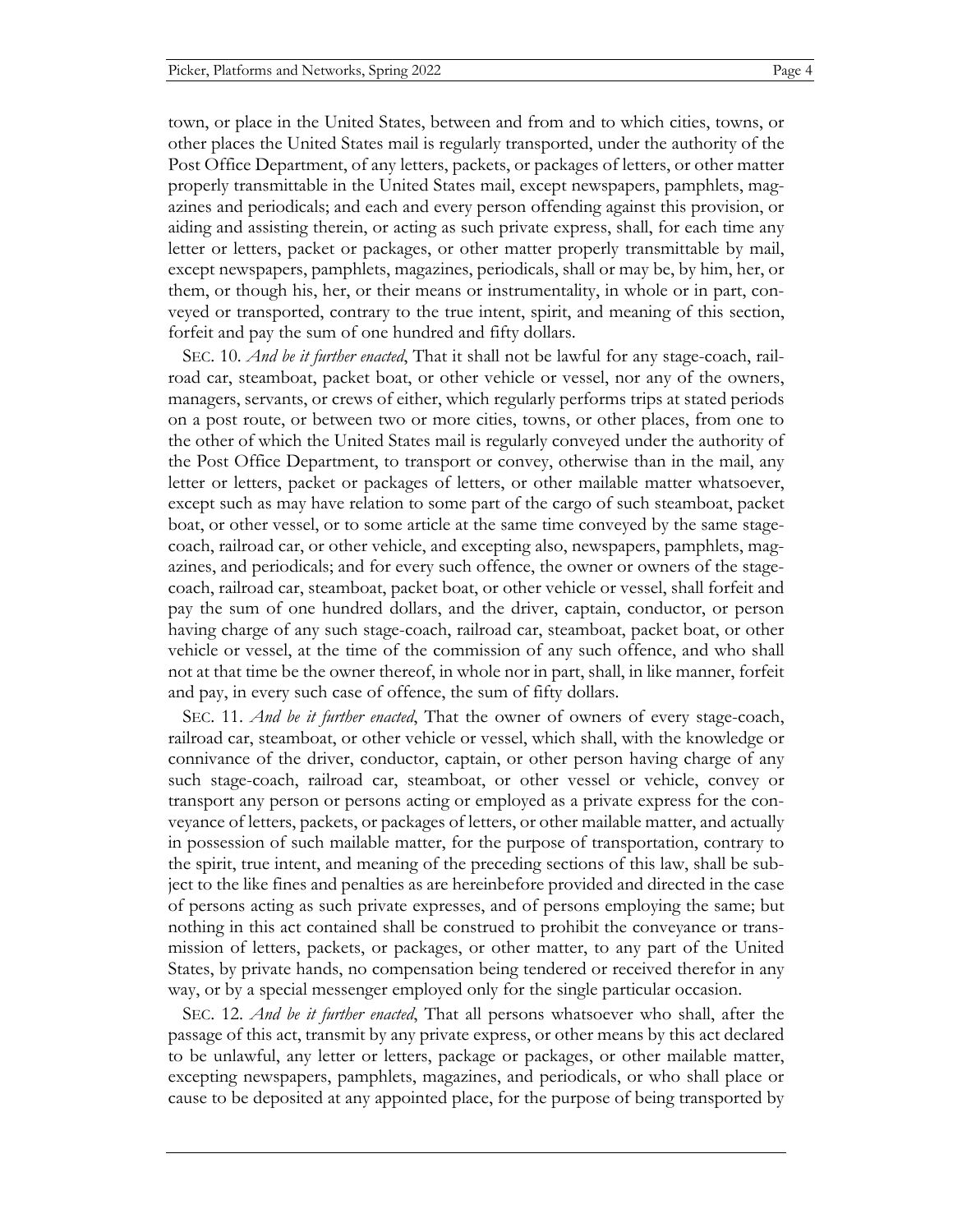such unlawful means, any matter or thing properly transmittable, by mail, excepting newspapers, pamphlets, magazines and periodicals, or who shall deliver any such matter, excepting newspapers, pamphlets, magazines and periodicals for transmission to any agent or agents of such unlawful expresses, shall, for each and every offence, forfeit and pay the sum of fifty dollars.

SEC. 13. *And be it further enacted*, That nothing in this act contained shall have the effect, or be construed to prohibit the conveyance or transportation of letters by steamboats, as authorized by the sixth section of the act entitled "An act to reduce into one the several acts for establishing and regulating the Post Office Department, approved the third of March, 1825." *Provided*, That the requirements of said sixth section of said act be strictly complied with, by the delivery, within the time specified by said act, of all letters so conveyed, not relating to the cargo, or some port thereof, to the postmaster or other authorized agent of the Post Office Department at the port or place to which said letters may be directed, or intended to be delivered over from said boat; and the postmaster or other agent of the Post Office Department shall charge and collect upon all letters or other mailable matter, so delivered to him, except newspapers, pamphlets, magazines, and periodicals, the same rates of postage as would have been charged upon said letters had they been transmitted by mail from the port of place at which they were placed on board the steamboat from which they were received; but it is hereby expressly provided, that all the pains and penalties provided by this act, for any violation of the provisions of the eleventh section of this act, shall attach in every case to any steamboat, or to the owners and persons having charge thereof, the captain or other person having charge of which shall not, as aforesaid, comply with the requirements of the sixth section of the said law of 1825. And no postmaster shall receive, to be conveyed by the mail, any packet which shall weigh more than three pounds.

SEC. 14. *And be it further enacted*, That the Postmaster General shall have power, and he is hereby authorized, to contract with the owners or commanders of any steamboat plying upon the Western or other waters of the United States, for the transportation of the mail for any length of time or number of trips, less than the time for which contracts for transporting the mail of the United States are now usually made under existing laws, and without the previous advertisements now required before entering into such contracts, whenever in his opinion the public interest and convenience will be promoted thereby: *Provided*, That the price to be paid for such service shall in no case be greater than the average rate paid for transporting the mail upon the route he may so for a less time contract for the transportation of the mail upon.

SEC. 15. *And be it further enacted*, That "mailable matter," and "matter properly transmittable by mail," shall be deemed and taken to mean, all letters and newspapers, and all magazines and pamphlets periodically published, or which may be published in regular series or in successive numbers, under the same title, though at irregular intervals, and all other written or printed matter whereof each copy or number shall not exceed eight ounces in weight, except bank notes, sent in packages or bundles, without written letters accompanying them; but bound books, of any size, shall not be held to be included within the meaning of these terms. And any packet or packets, of whatever size or weight, being made up of any such mailable matter, shall subject all persons concerned in transporting the same to all the penalties of this law equally as if it or they were not so made up into a packet or packages. But nothing in this act contained shall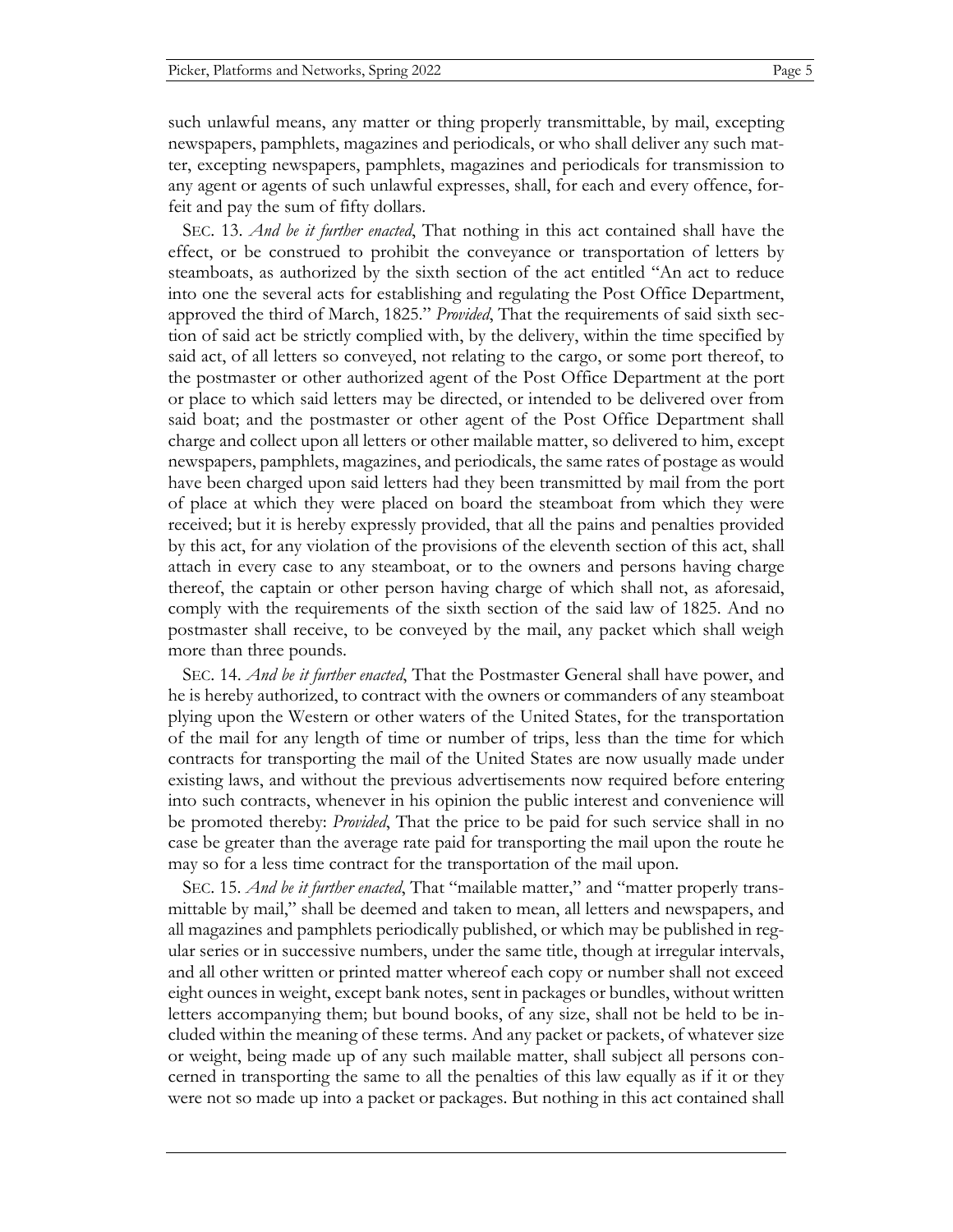be so construed as to prohibit any person whatsoever from transporting, or causing to be transported, over any mail route, or any road or way parallel thereto, any books, magazines, or pamphlets, or newspapers, not marked, directed, or intended for immediate distribution to subscribers or others, but intended for sale as merchandise, and transported in the usual mode of transporting merchandise over the particular route used, and sent or consigned to some bona fide dealer or agent for the sale thereof; nor shall any thing herein be construed to interfere with the right of any traveller to have and take with him or her, for his or her own use, any book, pamphlet, magazine or newspaper.

SEC. 16. *And be it further enacted*, That the term "newspaper," hereinbefore used, shall be, and the same is hereby defined to be, any printed publication, issued in numbers, consisting of not more than two sheets, and published at short stated intervals of not more than one month, conveying intelligence of passing events, and bona fide extras and supplements of any such publication. And nothing herein contained shall be so construed as to prevent the free exchange of newspapers between the publishers thereof, as provided for under the twenty-ninth section of the act entitled, "An act to reduce into one the several acts for establishing and regulating the Post Office Department, approved the third day of March, 1825."

SEC. 17. *And be it further enacted*, That all pecuniary penalties and forfeitures, incurred under this act, shall be one half the use of the person or persons informing and prosecuting the same, and the other half to the use of the United States and shall be paid over to the Postmaster General and accounted for by him as other moneys of the department; and all causes of action arising under this act, may be sued, and all offenders against this act may be prosecated before the justices of the peace, magistrates, or other judicial courts of the several States and of the several Territories of the United States, they having competent jurisdiction, by the laws of such States or Territories, to the trial of claims and demands of as great value, and of the prosecutions, where the punishments are of as great extent; and such justices, magistrates, or judiciary, shall take cognizance thereto and proceed to judgment and execution as in other cases.

SEC. 18. *And be it further enacted*, That it shall be the duty of the Postmaster General in all future lettings of contracts for the transportation of the mail, to let the same, in every case, to the lowest bidder, tendering sufficient guarantees for faithful performance, without other reference to the mode of such transportation than may be necessary to provide for the due celerity, certainty, and security of such transportation; nor shall any new contractor hereafter be required to purchase out, or take at a valuation, the stock or vehicles of any previous contractor for the same route And all advertisements made under the orders of the Postmaster General, in a newspaper or newspapers, of letters uncalled for in any post office, shall be inserted in the paper or papers, of the town or place where the office advertising may be situated, having the largest circulation, provided tbe editor or editors of such paper or papers shall agree to insert the same for a price not greater than that now fixed by law; and in case of question or dispute as to the amount of the circulation of any papers the editors of which may desire this advertising, it shall be the duty of the postmaster to receive evidence and decide upon the fact.

SEC. 19. *And it shall be further enacted*, That to insure, as far as may be practicable, an equal and just rate of compensation, according to the service performed, among the several railroad companies in the United States, for the transportation of the mail, it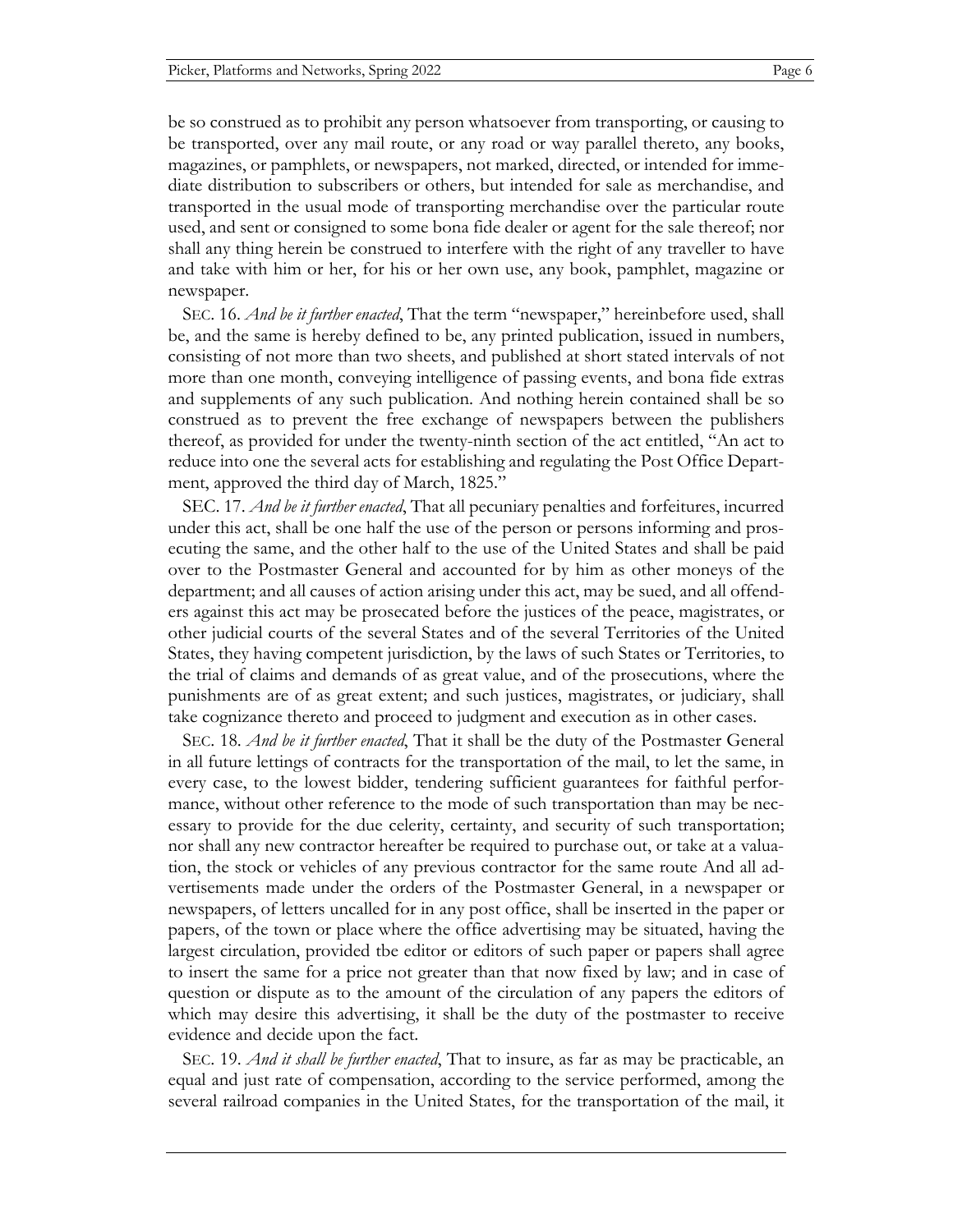shall be the duty of the Postmaster General to arrange and divide the railroad routes, including those in which the service is partly by railroad and partly by steamboats, into three classes according to the size of the mails the speed with which they are conveyed, and the importance of tbe service; and it shall be lawful for him to contract for conveying the mail with any such railroad company, either with or without advertising for such contract: *Provided*, That, for the conreyance of the mail on any railroad of the first class, he shall not pay a higher rate of compensation than is now allowed by law; nor for carrying the mail on any railroad of the second class, a greater compensation than one hundred dollars per mile per annum; nor for carrying the mail on any railroad of the third class, a greater compensation than fifty dollars per mile annum. And in case the Postmaster General shall not be able to conclude a contract for carrying the mail on any of such railroad routes at a compensation not exceeding the aforesaid maximum rates, or for what he may deem a reasonable and fair compensation for the service to be performed, it shall be lawful for him to separate the letter mail from the residue of the mail and to contract, either with or without advertising, for conveying the letter mail over such route, by horse express or otherwise, at the greatest speed that can reasonably be obtained; and also to contract for carrying over such route the residue of the mail, in wagons or otherwise, at a slower rate of speed, *Provided*, That if one-half of the service, on any railroad, is required to be performed in the night season, it shall be lawful for the Postmaster General to pay twenty-five per cent in addition to the aforesaid maximum rates of allowance: *And provided further*, That if it shall be found necessary to convey over any railroad route more than two mails daily, it shall be lawful for the Postmaster General to pay such additional compensation as he may think just and reasouable, having reference to the service performed and the maximum rate of allowance established by this act.

SEC. 20. *And be it further enacted*, That all causes of action arising under this act may be sued, and all offenders against this act may be prosecuted, before any circuit or district court of the United States, of the District of Columbia or of the Territories of the United States.

SEC. 21. *And be it further enacted*, That for the purpose of guarding against the possibility of any embarrassment in the operations of the Post Office Department consequent upon any deficiency of the revenues of said department which may be occasioned by the reduction of the rates of postage by this act made, there be, and hereby is, appropriated the sum of seven hundred and fifty thousand dollars, to be paid out of any money in the Treasury not otherwise appropriated, and to be placed to the credit of the Post Office Department in the Treasury of the United States, to be applied, under the direction of the Postmaster General, to supply any deficiency in the regular revenues from postage, in the same manner as the revenues of said department are now by law applied.

SEC. 22. *And be it further enacted*, That in case the amount of postages collected from the rates of postage prescribed by this act, with the annual appropriation from the treasury of seven hundred and fifty thousand dollars herein granted, shall prove insufficient to defray the expense of the mail service throughout the United States to an extent equal to what is now enjoyed by the public, and also the expense of extending and enlarging the same in due proportion with the increase and expansion of the population, particularly in the new States and Territories, the deficiency that may so arise shall be paid out of any moneys in the Treasury not otherwise appropriated: *Provided*,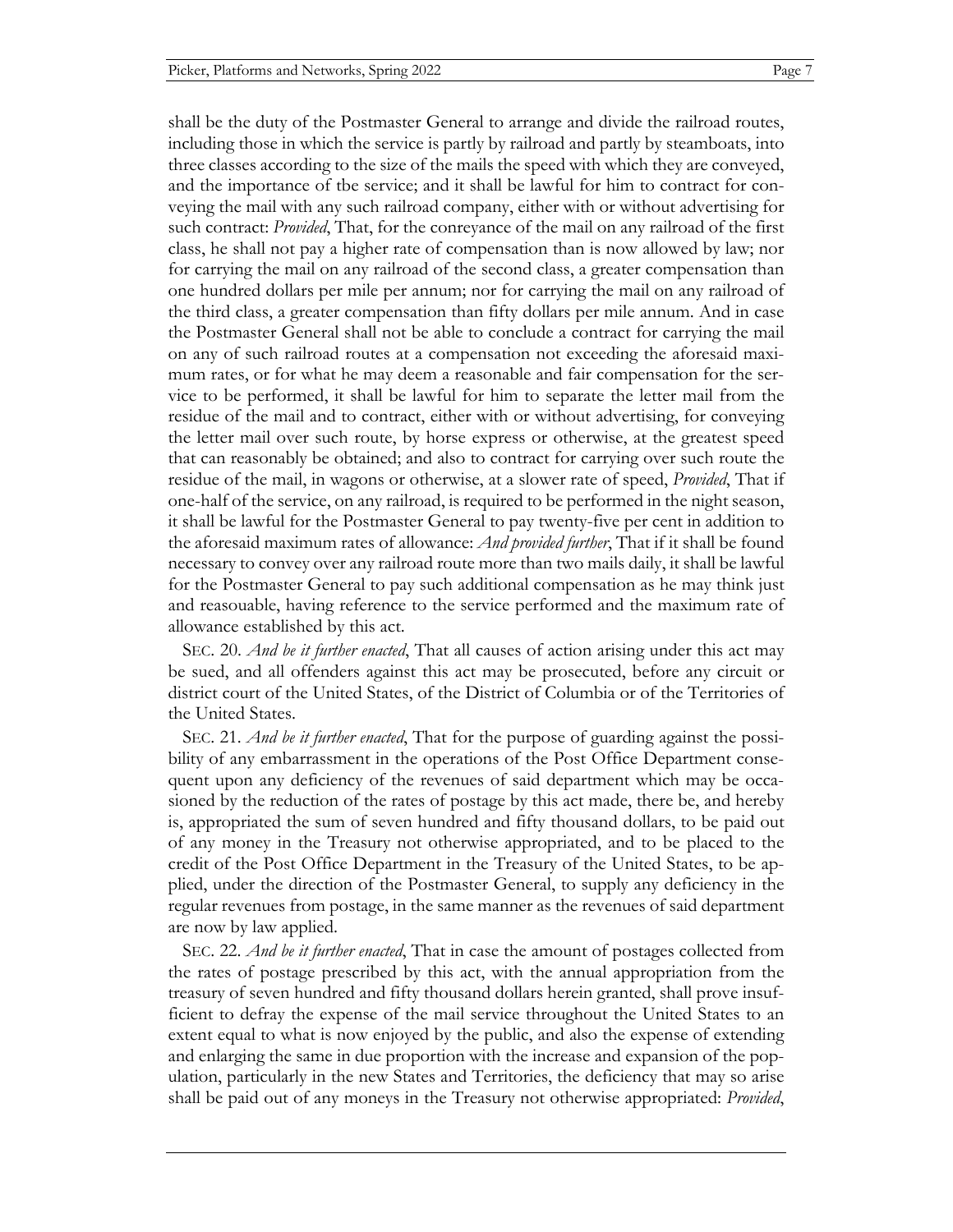That the amount of expenditure for the Post Office Department shall not in the entire aggregate, exclusive of salaries of officers, clerks, and messengers, of the General Post Office, and the contingent fund of the same, exceed the annual amount of four million five hundred thousand dollars.

SEC. 23. *And be it further enacted*, That nothing in this act contained shall be construed to repeal the laws heretofore enacted, granting the franking privilege to the President of the United States when in office, and to all ex-Presidents, and to the widows of the former Presidents Madison and Harrison.

APPROVED, March 3, 1845.

### **U.S. Postal Service v. Council of Greenburgh Civic Associations** 453 U.S. 114 (1981)

JUSTICE REHNQUIST delivered the opinion of the Court: We noted probable jurisdiction to decide whether the United States District Court for the Southern District of New York correctly determined that 18 U.S.C. § 1725, which prohibits the deposit of unstamped "mailable matter" in a letterbox approved by the United States Postal Service, unconstitutionally abridges the First Amendment rights of certain civic associations in Westchester County, N.Y., 449 U.S. 1076 (1981). \*\*\*

I

Appellee Council of Greenburgh Civic Associations (Council) is an umbrella organization for a number of civic groups in Westchester County, N.Y. Appellee Saw Mill Valley Civic Association is one of the Council's member groups. In June 1976, the Postmaster in White Plains, N.Y., notified the Chairman of the Saw Mill Valley Civic Association that the association's practice of delivering messages to local residents by placing unstamped notices and pamphlets in the letterboxes of private homes was in violation of 18 U.S.C. § 1725, which provides:

"Whoever knowingly and willfully deposits any mailable matter such as statements of accounts, circulars, sale bills, or other like matter, on which no postage has been paid, in any letter box established, approved, or accepted by the Postal Service for the receipt or delivery of mail matter on any mail route with intent to avoid payment of lawful postage thereon, shall for each such offense be fined not more than \$300."

Saw Mill Valley Civic Association and other Council members were advised that if they continued their practice of placing unstamped notices in the letterboxes of private homes it could result in a fine not to exceed \$300.

In February 1977, appellees filed this suit in the District Court for declaratory and injunctive relief from the Postal Service's threatened enforcement of § 1725. Appellees contended that the enforcement of § 1725 would inhibit their communication with residents of the town of Greenburgh and would thereby deny them the freedom of speech and freedom of the press secured by the First Amendment.

\*\*\* [T]he Postal Service offered three general justifications for § 1725: (1) that § 1725 protects mail revenues; (2) that it facilitates the efficient and secure delivery of the mails; and (3) that it promotes the privacy of mail patrons. More specifically, the Postal Service argued that elimination of  $\S$  1725 could cause the overcrowding of mailboxes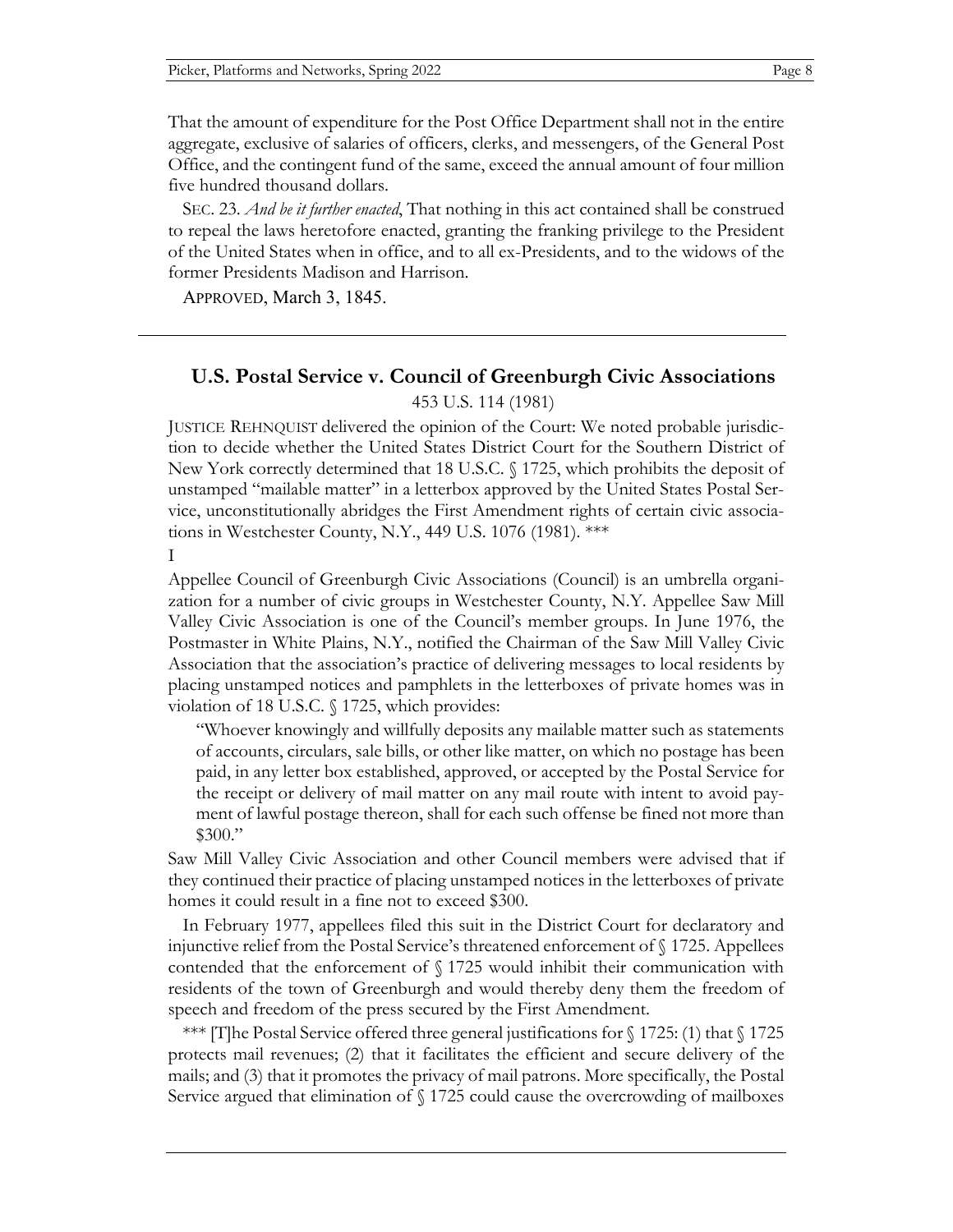due to the deposit of civic association notices. Such overcrowding would in turn constitute an impediment to the delivery of the mails. Testimony was offered that § 1725 aided the investigation of mail theft by restricting access to letterboxes, thereby enabling postal investigators to assume that anyone other than a postal carrier or a householder who opens a mailbox may be engaged in the violation of the law. On this point, a postal inspector testified that 10% of the arrests made under the external mail theft statute, 18 U.S.C. § 1708, resulted from surveillance-type operations which benefit from enforcement of § 1725. Testimony was also introduced that § 1725 has been particularly helpful in the investigation of thefts of government benefit checks from letterboxes.

The Postal Service introduced testimony that it would incur additional expense if § 1725 were either eliminated or held to be inapplicable to civic association materials. If delivery in mailboxes were expanded to permit civic association circulars—but not other types of nonmailable matter such as commercial materials—mail carriers would be obliged to remove and examine individual unstamped items found in letterboxes to determine if their deposit there was lawful. Carriers would also be confronted with a larger amount of unstamped mailable matter which they would be obliged to separate from outgoing mail. The extra time resulting from these additional activities, when computed on a nationwide basis, would add substantially to the daily cost of mail delivery.

The final justification offered by the Postal Service for § 1725 was that the statute provided significant protection for the privacy interests of postal customers. Section 1725 provides postal customers the means to send and receive mails without fear of their correspondence becoming known to members of the community.

The Postal Service also argued at trial that the enforcement of  $\S$  1725 left appellees with ample alternative means of delivering their message. The appellees can deliver their messages either by paying postage, by hanging their notices on doorknobs, by placing their notices under doors or under a doormat, by using newspaper or nonpostal boxes affixed to houses or mailbox posts, by telephoning their constituents, by engaging in person-to-person delivery in public areas, by tacking or taping their notices on a door post or letterbox post, or by placing advertisements in local newspapers. A survey was introduced comparing the effectiveness of certain of these alternatives which arguably demonstrated that between 70-75% of the materials placed under doors or doormats or hung from doorknobs were found by the homeowner whereas approximately 82% of the items placed in letterboxes were found. This incidental difference, it was argued, cannot be of constitutional significance.

The District Court found the above arguments of the Postal Service insufficient to sustain the constitutionality of  $\S$  1725 at least as applied to these appellees. \*\*\*

II

The present case is a good example of Justice Holmes' aphorism that "a page of history is worth a volume of logic." *New York Trust Co. v. Eisner*, 256 U.S. 345, 349 (1921). For only by review of the history of the postal system and its present statutory and regulatory scheme can the constitutional challenge to § 1725 be placed in its proper context.

By the early 18th century, the posts were made a sovereign function in almost all nations because they were considered a sovereign necessity. Government without communication is impossible, and until the invention of the telephone and telegraph,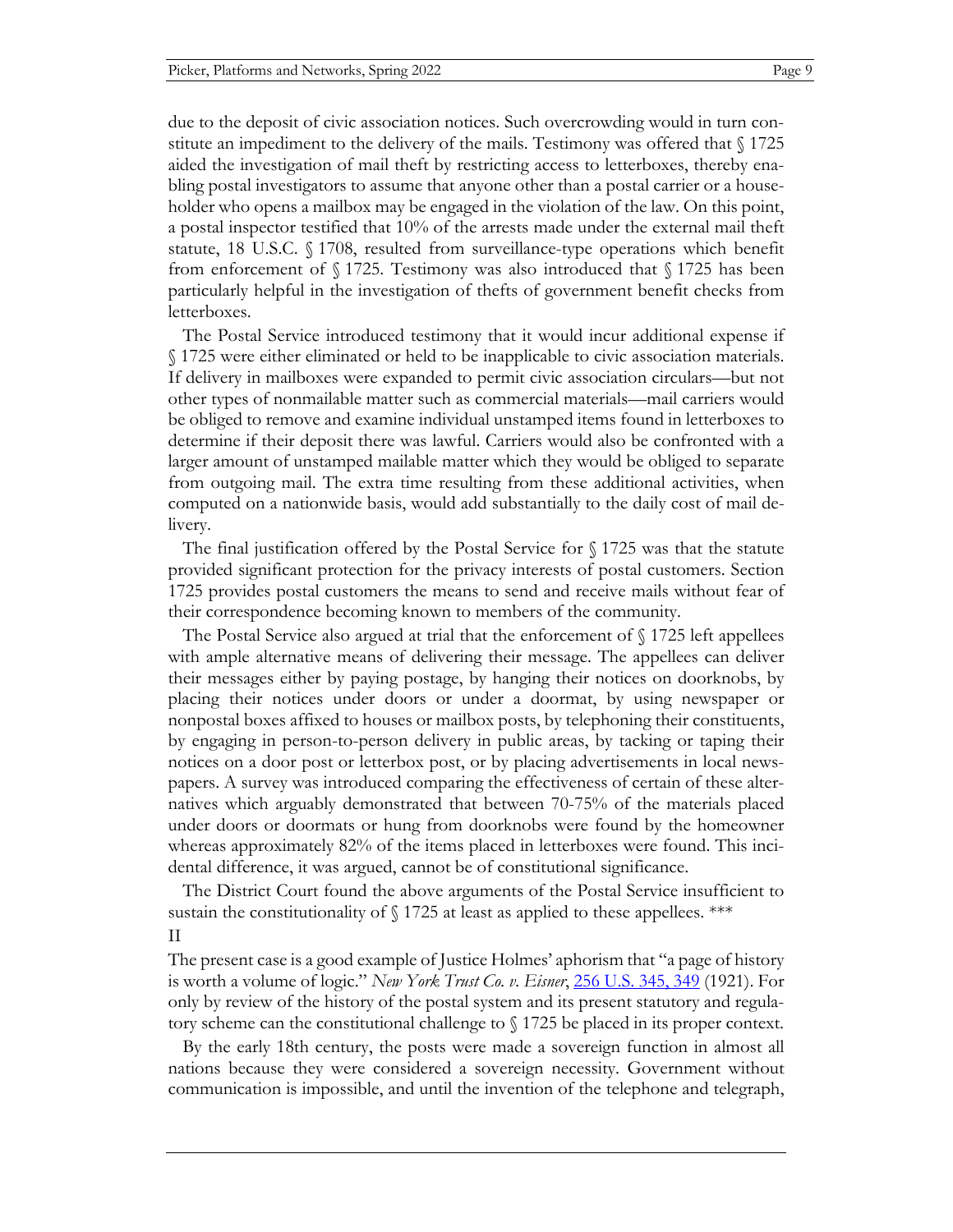the mails were the principal means of communication. Kappel Commission, Toward Postal Excellence, Report of the President's Commission on Postal Organization 47 (Comm. Print 1968). Little progress was made in developing a postal system in Colonial America until the appointment of Benjamin Franklin, formerly Postmaster at Philadelphia, as Deputy Postmaster General for the American Colonies in 1753. In 1775, Franklin was named the first Postmaster General by the Continental Congress, and, because of the trend toward war, the Continental Congress undertook its first serious effort to establish a secure mail delivery organization in order to maintain communication between the States and to supply revenue for the Army. D. Adie, An Evaluation of Postal Service Wage Rates 2 (American Enterprise Institute, 1977).

Given the importance of the post to our early Nation, it is not surprising that when the United States Constitution was ratified in 1789, Art. I, § 8, provided Congress the power "To establish Post Offices and post Roads" and "To make all Laws which shall be necessary and proper" for executing this task. The Post Office played a vital yet largely unappreciated role in the development of our new Nation. Stagecoach trails which were improved by the Government to become post roads quickly became arteries of commerce. Mail contracts were of great assistance to the early development of new means of transportation such as canals, railroads, and eventually airlines. During this developing stage, the Post Office was to many citizens situated across the country the most visible symbol of national unity.

The growth of postal service over the past 200 years has been remarkable. Annual revenues increased from less than \$40 million in 1790 to close to \$200 million in 1829 when the Postmaster General first became a member of the Cabinet. However, expenditures began exceeding revenues as early as the 1820's as the postal structure struggled to keep pace with the rapid growth of the country westward. Because of this expansion, delivery costs to the South and West raised average postal costs nationally. To prevent competition from private express services, Congress passed the Postal Act of 1845, which prohibited competition in letter mail and established what is today referred to as the "postal monopoly."

More recently, to deal with the problems of increasing deficits and shortcomings in the overall management and efficiency of the Post Office, Congress passed the Postal Reorganization Act of 1970. This Act transformed the Post Office Department into a Government-owned corporation called the United States Postal Service. The Postal Service today is among the largest employers in the world, with a work force nearing 700,000 processing 106.3 billion pieces of mail each year. The Postal Service is the Nation's largest user of floor space, and the Nation's largest nonmilitary purchaser of transport, operating more than 200,000 vehicles. Its rural carriers alone travel over 21 million miles each day and its city carriers walk or drive another million miles a day. Its operating budget in fiscal 1980 exceeded \$17 billion.

Not surprisingly, Congress has established a detailed statutory and regulatory scheme to govern this country's vast postal system. See 39 U.S.C. § 401 *et seq.* and the Domestic Mail Manual (DMM), which has been incorporated by reference in the Code of Federal Regulations, 39 CFR pt. 3 (1980). Under 39 U.S.C. § 403(a), the Postal Service is directed to "plan, develop, promote, and provide adequate and efficient postal services at fair and reasonable rates and fees." Section 403(b)(1) similarly directs the Postal Service "to maintain an efficient system of collection, sorting, and delivery of the mail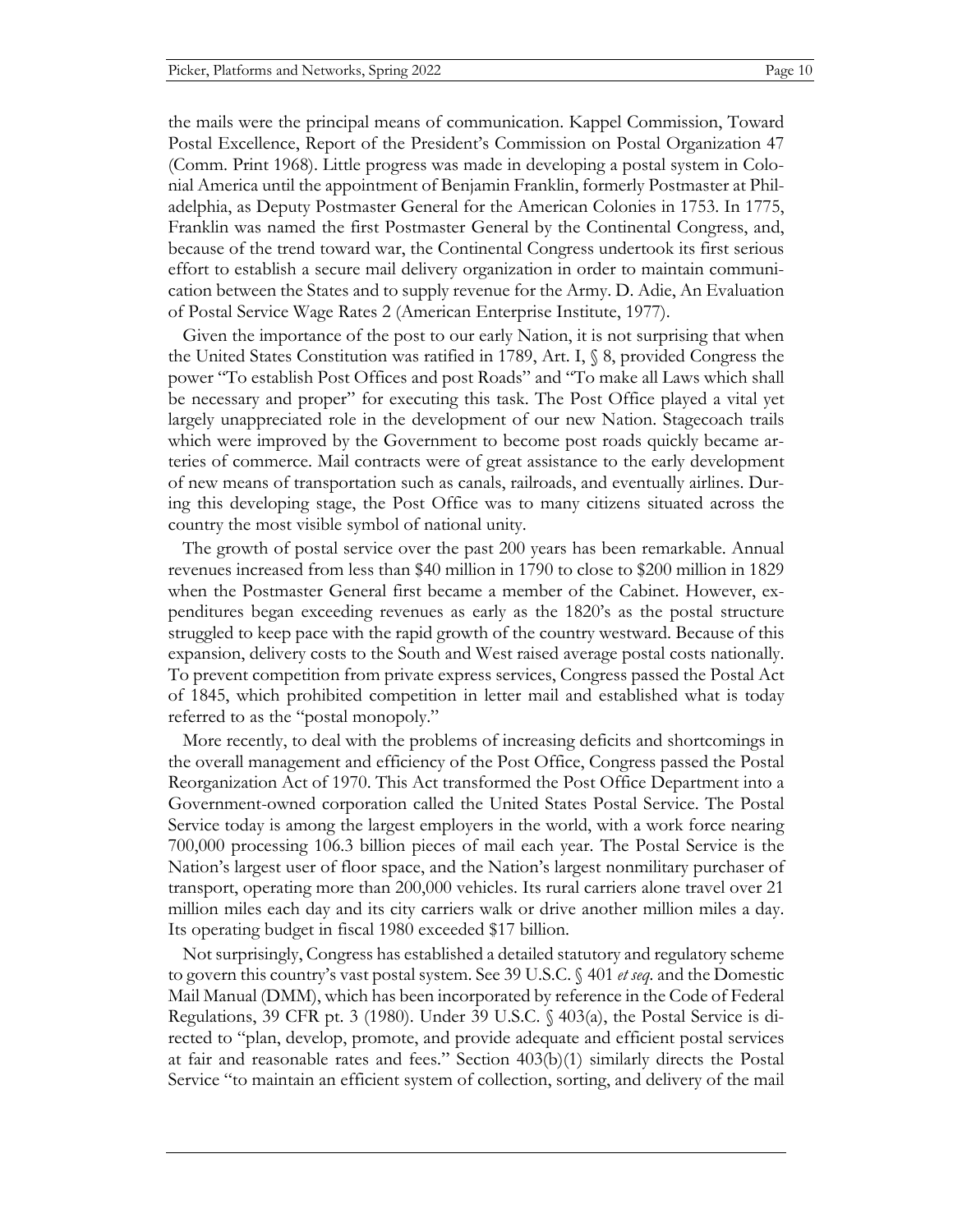nationwide," and under 39 U.S.C. § 401 the Postal Service is broadly empowered to adopt rules and regulations designed to accomplish the above directives.

Acting under this authority, the Postal Service has provided by regulation that both urban and rural postal customers must provide appropriate mail receptacles meeting detailed specifications concerning size, shape, and dimensions. By regulation, the Postal Service has also provided that "[e]very letter box or other receptacle intended or used for the receipt or delivery of mail on any city delivery route, rural delivery route, highway contract route, or other mail route is designated an authorized depository for mail within the meaning of 18 U.S.C. [§] 1725." DMM 151.1. A letterbox provided by a postal customer which meets the Postal Service's specifications not only becomes part of the Postal Service's nationwide system for the receipt and delivery of mail, but is also afforded the protection of the federal statutes prohibiting the damaging or destruction of mail deposited therein. See 18 U.S.C. §§ 1702, 1705, and 1708.

It is not without irony that this elaborate system of regulation, coupled with the historic dependence of the Nation on the Postal Service, has been the causal factor which led to this litigation. For it is because of the very fact that virtually every householder wishes to have a mailing address and a receptacle in which mail sent to that address will be deposited by the Postal Service that the letterbox or other mail receptacle is attractive to those who wish to convey messages within a locality but do not wish to purchase the stamp or pay such other fee as would permit them to be transmitted by the Postal Service. To the extent that the "alternative means" eschewed by the appellees and found to be inadequate alternatives by the District Court are in fact so, it is in no small part attributable to the fact that the typical mail patron first looks for written communications from the "outside world" not under his doormat, or inside the screen of his front door, but in his letterbox. Notwithstanding the increasing frequency of complaints about the rising cost of using the Postal Service, and the uncertainty of the time which passes between mailing and delivery, written communication making use of the Postal Service is so much a fact of our daily lives that the mail patron watching for the mailtruck, or the jobholder returning from work looking in his letterbox before he enters his house, are commonplaces of our society. Indeed, according to the appellees the receptacles for mailable matter are so superior to alternative efforts to communicate printed matter that all other alternatives for deposit of such matter are inadequate substitutes for postal letterboxes.

Postal Service regulations, however, provide that letterboxes and other receptacles designated for the delivery of mail "shall be used exclusively for matter which bears postage." DMM 151.2. Section 1725 merely reinforces this regulation by prohibiting, under pain of criminal sanctions, the deposit into a letterbox of any mailable matter on which postage has not been paid. \*\*\*

Section 1725 was enacted in 1934 "to curb the practice of depositing statements of accounts, circulars, sale bills, etc., in letter boxes established and approved by the Postmaster General for the receipt or delivery of mail matter without payment of postage thereon by making this a criminal offense." H.R. Rep. No. 709, 73d Cong., 2d Sess., 1 (1934). Both the Senate and House Committees on Post Offices and Post Roads explained the principal motivation for § 1725 as follows:

"Business concerns, particularly utility companies, have within the last few years adopted the practice of having their circulars, statements of account, etc., delivered by private messenger, and have used as receptacles the letter boxes erected for the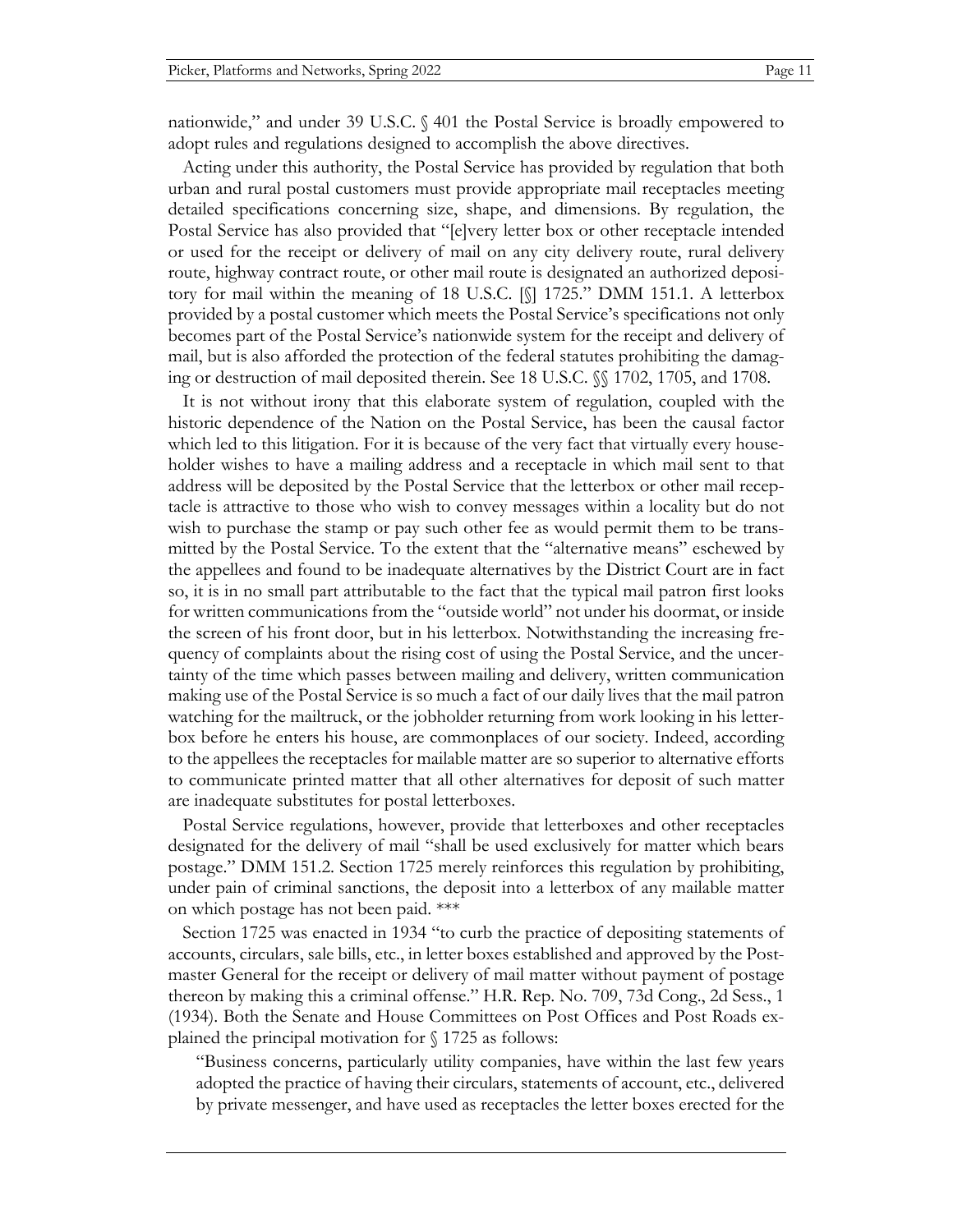Nothing in any of the legislation or regulations recited above requires any person to become a postal customer. Anyone is free to live in any part of the country without having letters or packages delivered or received by the Postal Service by simply failing to provide the receptacle for those letters and packages which the statutes and regulations require. Indeed, the provision for "General Delivery" in most post offices enables a person to take advantage of the facilities of the Postal Service without ever having provided a receptacle at or near his premises conforming to the regulations of the Postal Service. What the legislation and regulations do require is that those persons who *do* wish to receive and deposit their mail at their home or business do so under the direction and control of the Postal Service.

#### III

As early as the last century, this Court recognized the broad power of Congress to act in matters concerning the posts:

"The power vested in Congress 'to establish post-offices and post-roads' has been practically construed, since the foundation of the government, to authorize not merely the designation of the routes over which the mail shall be carried, and the offices where letters and other documents shall be received to be distributed or forwarded, but the carriage of the mail, and all measures necessary to secure its safe and speedy transit, and the prompt delivery of its contents. The validity of legislation describing what should be carried, and its weight and form, and the charges to which it should be subjected, has never been questioned.... The power possessed by Congress embraces the regulation of the entire Postal System of the country. The right to designate what shall be carried necessarily involves the right to determine what shall be excluded." *Ex parte Jackson*, 96 U.S. 727, 732 (1878).

However broad the postal power conferred by Art. I may be, it may not of course be exercised by Congress in a manner that abridges the freedom of speech or of the press protected by the First Amendment to the Constitution. In this case we are confronted with the appellees' assertion that the First Amendment guarantees them the right to deposit, without payment of postage, their notices, circulars, and flyers in letterboxes which have been accepted as authorized depositories of mail by the Postal Service. \*\*\*

What is at issue in this case is solely the constitutionality of an Act of Congress which makes it unlawful for persons to use, without payment of a fee, a letterbox which has been designated an "authorized depository" of the mail by the Postal Service. As has been previously explained, when a letterbox is so designated, it becomes an essential part of the Postal Service's nationwide system for the delivery and receipt of mail. In effect, the postal customer, although he pays for the physical components of the "authorized depository," agrees to abide by the Postal Service's regulations in exchange for the Postal Service agreeing to deliver and pick up his mail.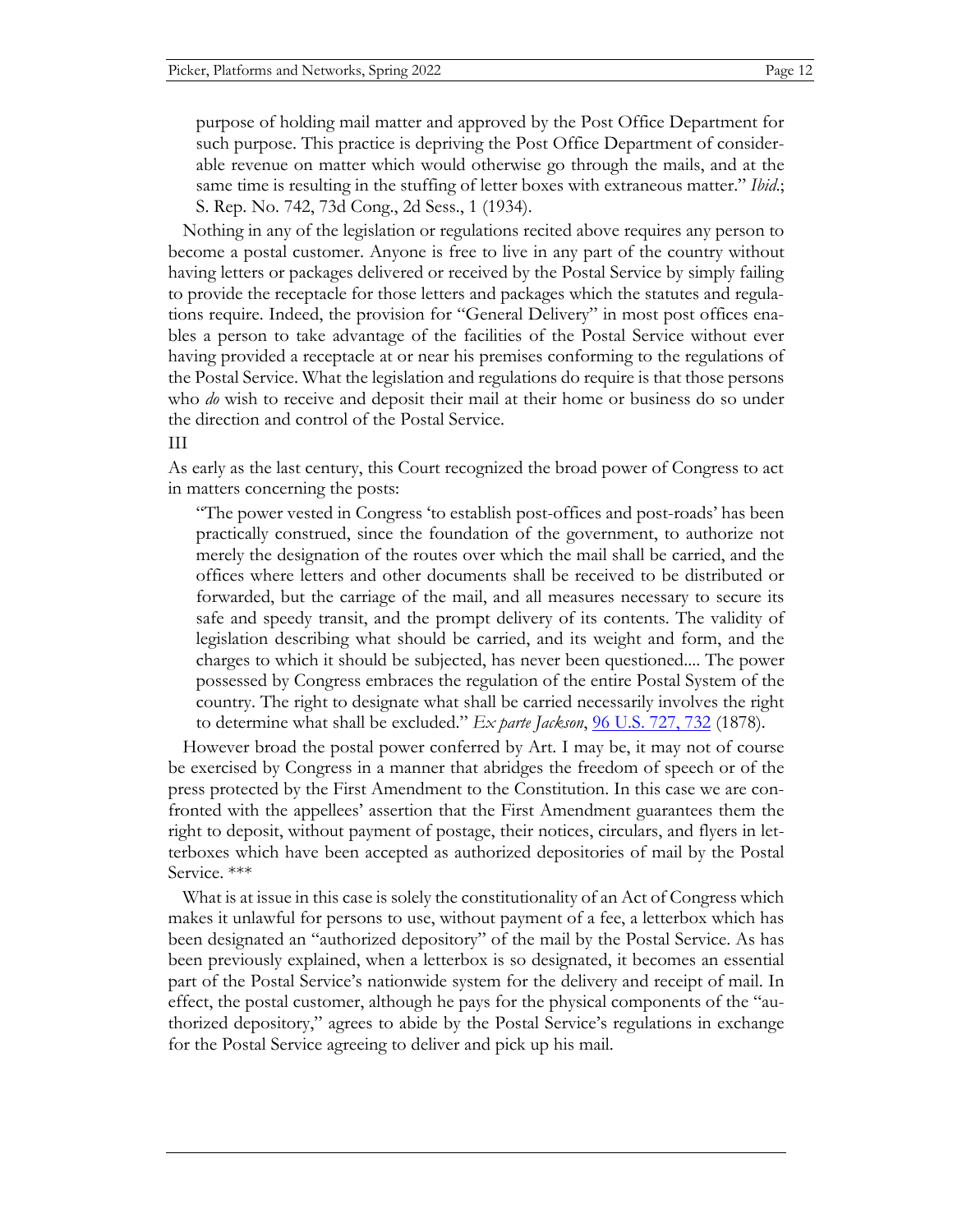Appellees' claim is undermined by the fact that a letterbox, once designated an "authorized depository," does not at the same time undergo a transformation into a "public forum" of some limited nature to which the First Amendment guarantees access to all comers. There is neither historical nor constitutional support for the characterization of a letterbox as a public forum. Letterboxes are an essential part of the nationwide system for the delivery and receipt of mail, and since 1934 access to them has been unlawful except under the terms and conditions specified by Congress and the Postal Service. As such, it is difficult to accept appellees' assertion that because it may be somewhat more efficient to place their messages in letterboxes there is a First Amendment right to do so. \*\*\*

Indeed, it is difficult to conceive of any reason why this Court should treat a letterbox differently for First Amendment access purposes than it has in the past treated the military base in *Greer v. Spock*, 424 U.S. 828 (1976), the jail or prison in *Adderley v. Florida*, 385 U.S. 39 (1966), and *Jones v. North Carolina Prisoners' Union,* 433 U.S. 119 (1977), or the advertising space made available in city rapid transit cars in *Lehman v. City of Shaker Heights*, 418 U.S. 298 (1974). In all these cases, this Court recognized that the First Amendment does not guarantee access to property simply because it is owned or controlled by the government. In *Greer v. Spock, supra*, the Court cited approvingly from its earlier opinion in *Adderley v. Florida, supra*, wherein it explained that "'[t]he State, no less than a private owner of property, has power to preserve the property under its control for the use to which it is lawfully dedicated.'" 424 U.S., at 836.

This Court has not hesitated in the past to hold invalid laws which it concluded granted too much discretion to public officials as to who might and who might not solicit individual homeowners, or which too broadly inhibited the access of persons to traditional First Amendment forums such as the public streets and parks. But it is a giant leap from the traditional "soapbox" to the letter-box designated as an authorized depository of the United States mails, and we do not believe the First Amendment requires us to make that leap.

IV

It is thus unnecessary for us to examine § 1725 in the context of a "time, place, and manner" restriction on the use of the traditional "public forums" referred to above. This Court has long recognized the validity of reasonable time, place, and manner regulations on such a forum so long as the regulation is content-neutral, serves a significant governmental interest, and leaves open adequate alternative channels for communication. But since a letterbox is not traditionally such a "public forum," the elaborate analysis engaged in by the District Court was, we think, unnecessary. \*\*\* V

From the time of the issuance of the first postage stamp in this country at Brattleboro, Vt., in the fifth decade of the last century, through the days of the governmentally subsidized "Pony Express" immediately before the Civil War, and through the less admirable era of the Star Route Mail Frauds in the latter part of that century, Congress has actively exercised the authority conferred upon it by the Constitution "to establish Post Offices and Post Roads" and "to make all laws which shall be necessary and proper" for executing this task. While Congress, no more than a suburban township, may not by its own *ipse dixit* destroy the "public forum" status of streets and parks which have historically been public forums, we think that for the reasons stated a let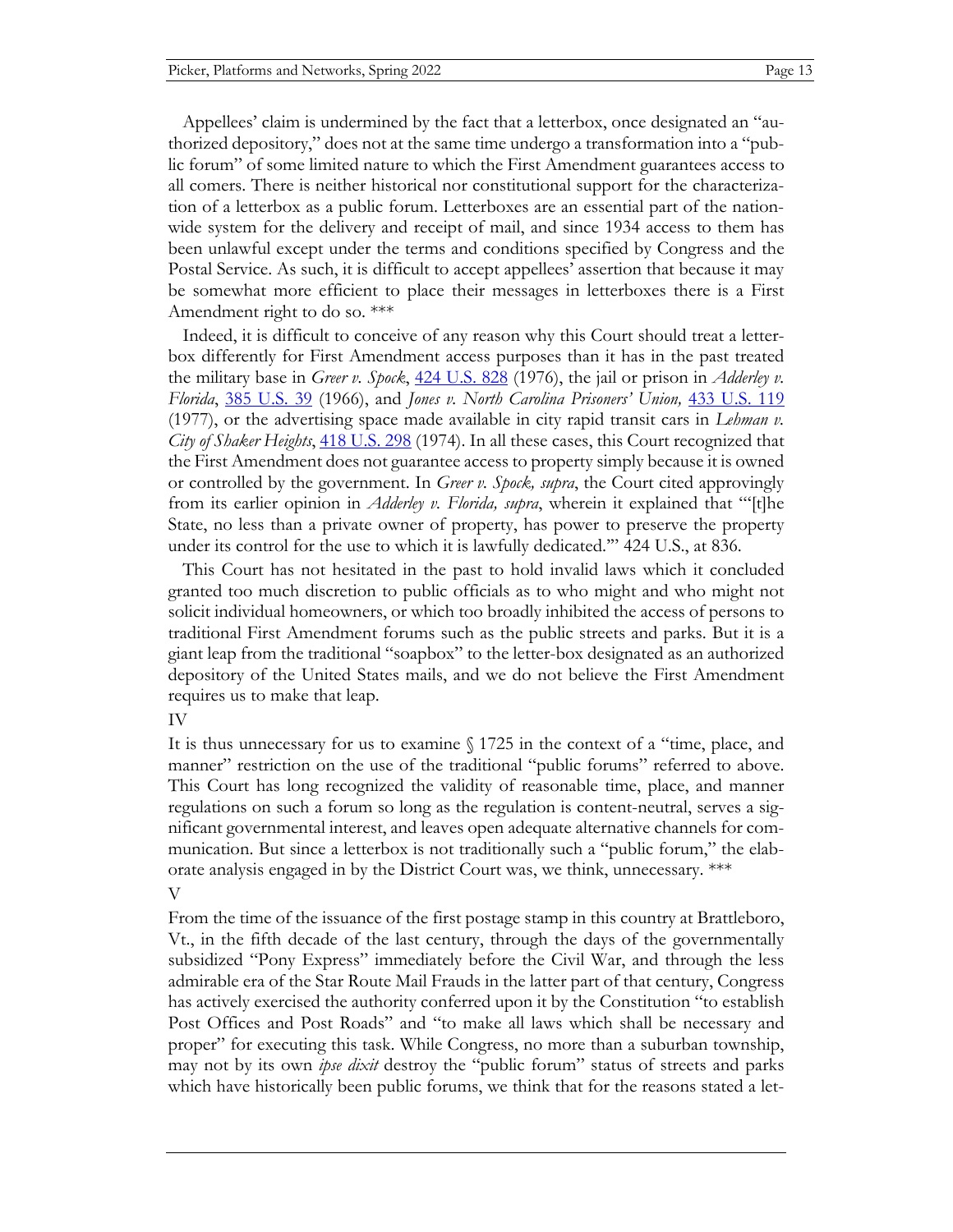terbox may not properly be analogized to streets and parks. It is enough for our purposes that neither the enactment nor the enforcement of § 1725 was geared in any way to the content of the message sought to be placed in the letterbox. The judgment of the District Court is accordingly

*Reversed*.

[Omitted opinions: Justice Brennan, concurring in the judgment; Justice White, concurring in the judgment; Justice Marshall, dissenting; and Justice Stevens, dissenting]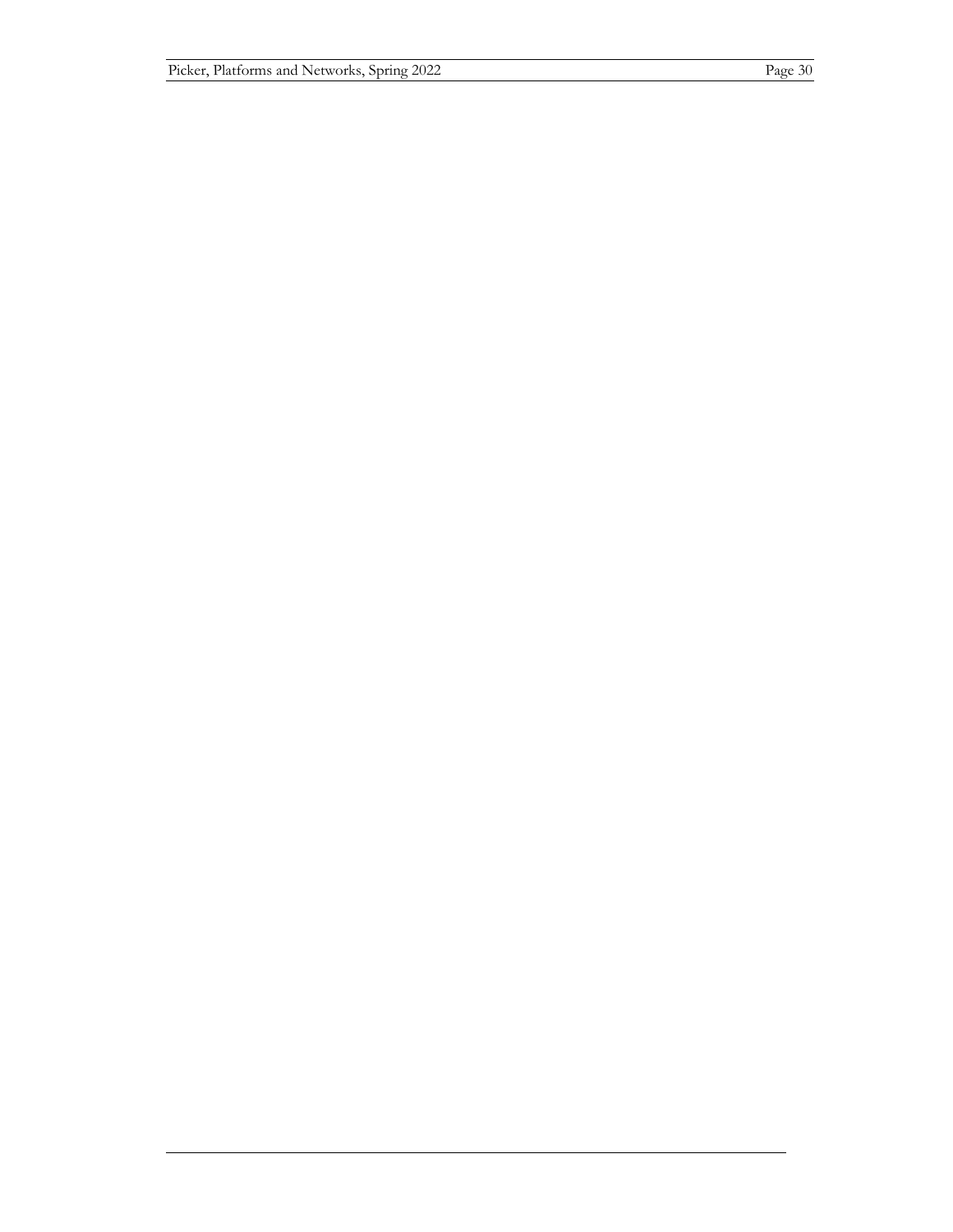# **The Express Cases**

#### 117 U.S. 1 (1886)

WAITE, C.J.: These suits present substantially the same questions, and may properly be considered together. They were each brought by an express company against a railway company to restrain the railway company from interfering with or disturbing in any manner the facilities theretofore afforded the express company for doing its business on the railway of the railway company. \*\*\*

3. The Missouri, Kansas & Texas Railroad Company. This suit was brought on the twenty-eighth of December, 1880, by or on behalf of Adams Express Company, a joint-stock association of the state of New York, organized in 1854. The Missouri, Kansas & Texas Railroad Company is a Kansas railroad corporation, owning and controlling lines of railroad from Junction City, Kansas, and Sedalia, Missouri, to Parsons, Kansas, thence southerly to a crossing of the Arkansas river; and from Holden, Missouri, on the Missouri Pacific Railroad, westerly to Paoli, on the Missouri River, Fort Scott & Gulf Railroad,—in all a length of, say, 473 miles.

The bill in this case contains, among others, the following averments:

"(10) After the formation of the Adams Express Company various other express companies were formed for the conduct of the same general business, to be operated in like manner over the public thoroughfares of the country. As the principal railway lines known as "Trunk Lines," and running in a general direction from east to west, ran in courses generally parallel, the principal express companies existing at the early date aforesaid, namely, the "Adams," the "American," and the "United States," agreed among themselves that they would reach the commercial centers of the country by different railway and steam-boat routes, and that they would divide the north and south express business in a manner best calculated for the welfare thereof, and for the best service of the public. This understanding was generally effectuated, but in various instances two express companies have, at the same time, and with permission of the railway company, occupied, for a greater or less distance, the same line of railway, and such occupation has not been found incompatible with the harmonious working of such two express companies, and has resulted in a larger income to the railway company than it would have received had its line been occupied by but one express company only, and has also afforded the public the opportunity, both upon short and long routes, for the most efficient service, and for the competition to which it is lawfully entitled.

(11) Under the mutual understanding aforesaid the Adams Express Company, as soon as the demands of the public warranted the expenditure, extended its business westward to the cities of Wheeling, Columbus, Cincinnati, Indianapolis, Louisville, and St. Louis, by means of the facilities afforded by the Pittsburgh, Cincinnati & St. Louis Railroad, and other companies, and thereby made the routes of the said Adams Express Company continuous from Boston, New York, Philadelphia, and Pittsburgh to the cities last aforesaid, and such continuous routes are now operated by it.

(12) The said Adams Express Company, under the arrangements and understandings aforesaid, extended its business in a southerly direction, and, as the word "express" imports, always by the shortest line of communication, to all the principal cities in the South,—namely, Richmond, Charleston, Savannah, Mobile, Montgomery, New Orle-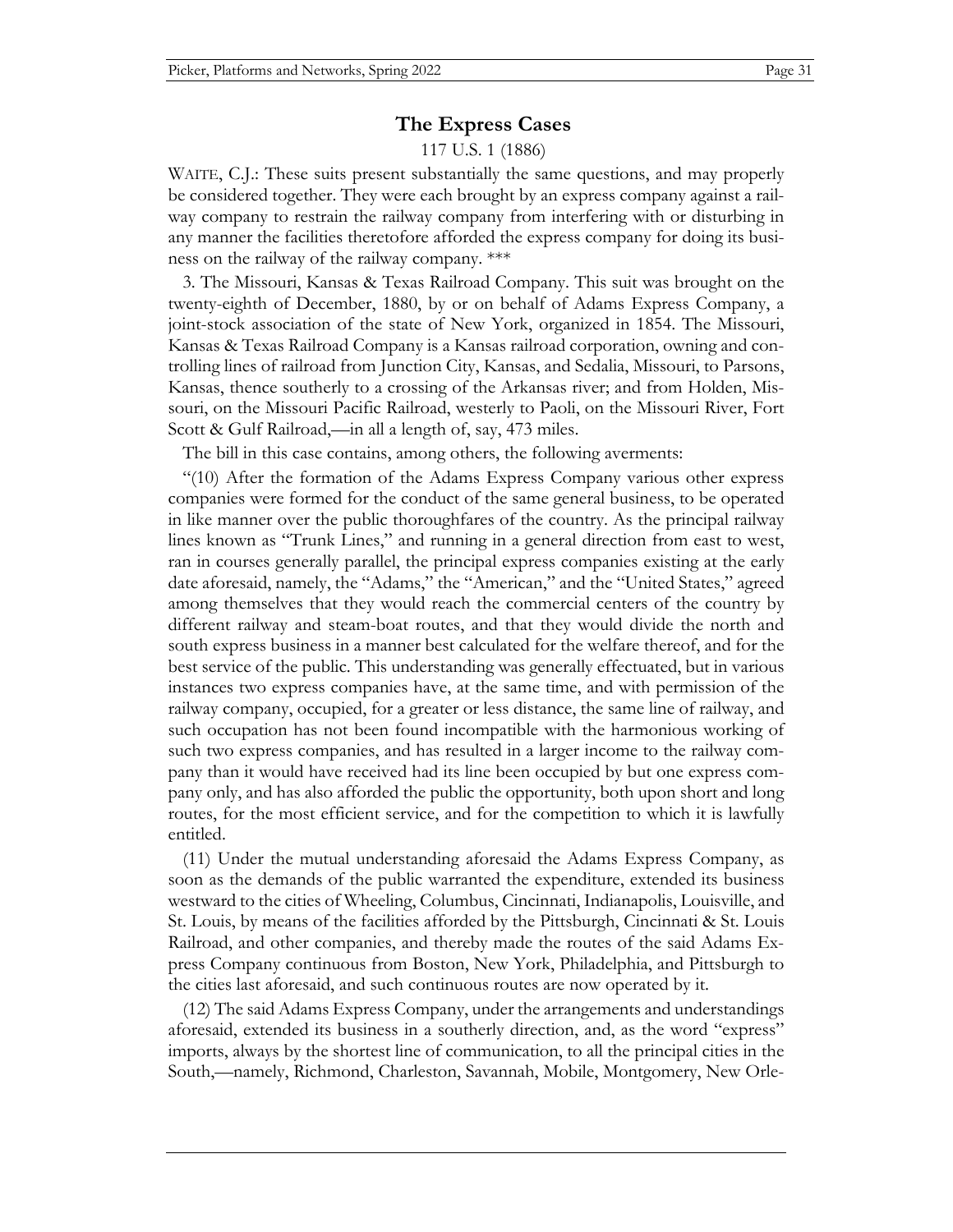ans, Memphis, and other places,—and in so doing was always afforded by those occupying the public office of a common carrier all necessary facilities therefor, and which facilities were by said carriers increased to the said Adams Express Company in proportion with the increase of the demands of the public therefor.

(13) The Adams Express Company has always in the conduct of its business paid, and now pays, to the common carriers whom it employs a just and reasonable compensation, satisfactory to them, for the facilities afforded, and has itself always charged the public only a just and reasonable compensation for the express services performed for it.

(14) In the conduct of its business, as aforesaid, the Adams Express Company has always represented, and now represents, that portion of the public which desires to avail itself, in the transmission of its property and valuables, of the pecuniary responsibility of the express company, and of the safeguards and checks which it has originated, provided, and enforced for the safe custody of the property committed to its care.

(15) The Adams Express Company conducted its business as aforesaid until the commencement of hostilities, in 1861, when, by reason of the derangements of commercial intercourse then ensuing, and for other controlling reasons of a public character then generally known, it was obliged to discontinue its organization and business in the southern states, and it thereupon withdrew from the same, and sold so much of its good-will and its equipment as then there existed to the Southern Express Company, a corporation created, as this plaintiff is informed and believes, under and pursuant to the laws of the state of Georgia; and since then the express business in the principal southern states has been and is now conducted by the said Southern Express Company under said charter, by which it is expressly authorized to conduct the same, and which said charter gives a legislative description of the kind and character of business to be done by said company as an express company, and to a copy of which the plaintiff craves leave to refer.

(16) After the cessation of the hostilities aforesaid an arrangement was made, and which is now in force, between the said Adams Express Company and the said Southern Express Company, for the general regulation of the transportation of property coming from the territory of the one into the territory of the other, and by which property received by the Adams Express Company, destined for points within the territory of the Southern, and property received within the territory of the Southern, destined to points within the territory of the Adams Express Company, or reached by its connections, is interchanged at certain specified points, and upon a basis of charge proportioned to the distance traversed in the territory of either. In case of such interchange of express matter within such territory the express company originally receiving the same remains liable to the public for the value thereof until delivered to the consignee.

(17) Since the said understanding and arrangement, the Adams Express Company has made such interchanges with the said Southern Express Company, and now makes the same, at Richmond, Lynchburgh, and Danville, Virginia; Chattanooga, Tennessee; Cairo, Illinois; and Paducah, Kentucky; and has not itself, since then, either delivered or received express matter directly south of such points, but the territory so directly south thereof has been operated by the said Southern Express Company alone."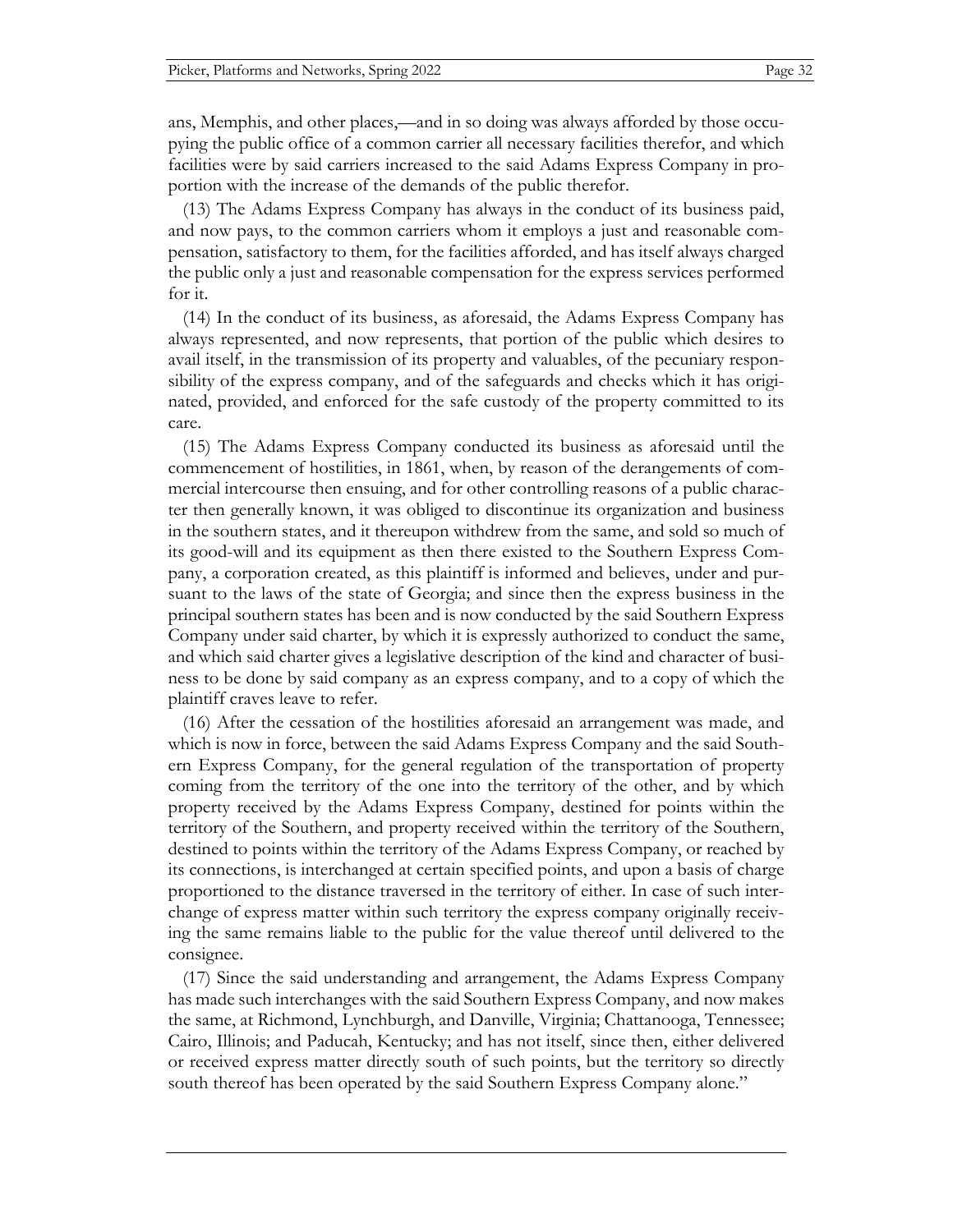On the twenty-third of November, 1871, the Adams Express Company and the Missouri, Kansas & Texas Company entered into the following contract; "This agreement, made this twenty-third day of November, A.D. 1871, between the Missouri, Kansas & Texas Railway Company, by R. S. Stevens, its general manager, party of the first part, and the Adams Express Company, by \_\_\_\_\_, party of the second part, witnesseth:  $***$ 

- The Missouri, Kansas & Texas Railway Company will furnish for the use of the Adams Express Company one car each way on its line from Sedalia, Missouri, via Parsons, Kansas, to Junction City, Kansas, to be hauled on a passenger train each day that a passenger train is to run over the line. The car to be used exclusively by the Adams Express Company, but not to carry at any one time an excess of seven tons of freight. The charges by the express company to its patrons to be not less than one and onehalf first-class rates of the Missouri, Kansas & Texas Railway Company at the time, as per its freight tariff. The railway company will also furnish from Parsons south to the Arkansas river the necessary accommodations in its baggage car, and also similar accommodations in a baggage car on the Holden line on one train each way. The express car, as well as all express matter carried over the road in any baggage or other car, to be in charge of one agent or messenger of the express company on each train, who is to be carried free.
- All express matter from points on or north of the Missouri Pacific Railroad, and all that comes from any point beyond or east of St. Louis, via that city, for points on the line of the Missouri, Kansas & Texas Railway, or beyond, is to be brought on the said line at Sedalia, and no business for this road is to be done, or freight of any kind to be received or delivered, at Vinita, except such as originated at or is destined to points on the Atlantic & Pacific Railroad south and west from Franklin, Missouri.
- As part compensation to the railway company for the privileges furnished by it, as herein provided, the express company will pay to the railway company monthly \$100 per day for each and every day that trains are run over the railway, or any part thereof.
- As part consideration it is also agreed that the express company shall carry the money and valuable packages belonging to the railway company over the line of the Missouri, Kansas & Texas Railway free of charge, and for all matter going to or coming from points beyond the line of the Missouri, Kansas & Texas Railway the express company will charge not exceeding two-thirds of its regular rate for such business; the superintendents and agents for said express company, whenever it is necessary to supervise the business, to have the privilege of traveling over the line of said road free; passes for such free passage to be furnished on application of the superintendent of the express company for this division.
- The railway company agree, further, that they will not carry freight or packages for pay in their baggage cars on passenger trains, nor allow their conductors or baggage masters or other employees to do so, during the existence of this agreement, nor will they allow any other company, firm, or person the privilege of carrying freight on their passenger trains at any less rate of payment per day, or any greater weight in a car, or upon any better terms in any way, than is granted to said express company under this agreement.
- It is understood that as the line of the Missouri, Kansas & Texas Railway is extended south from the Arkansas river similar accommodations will be furnished for an express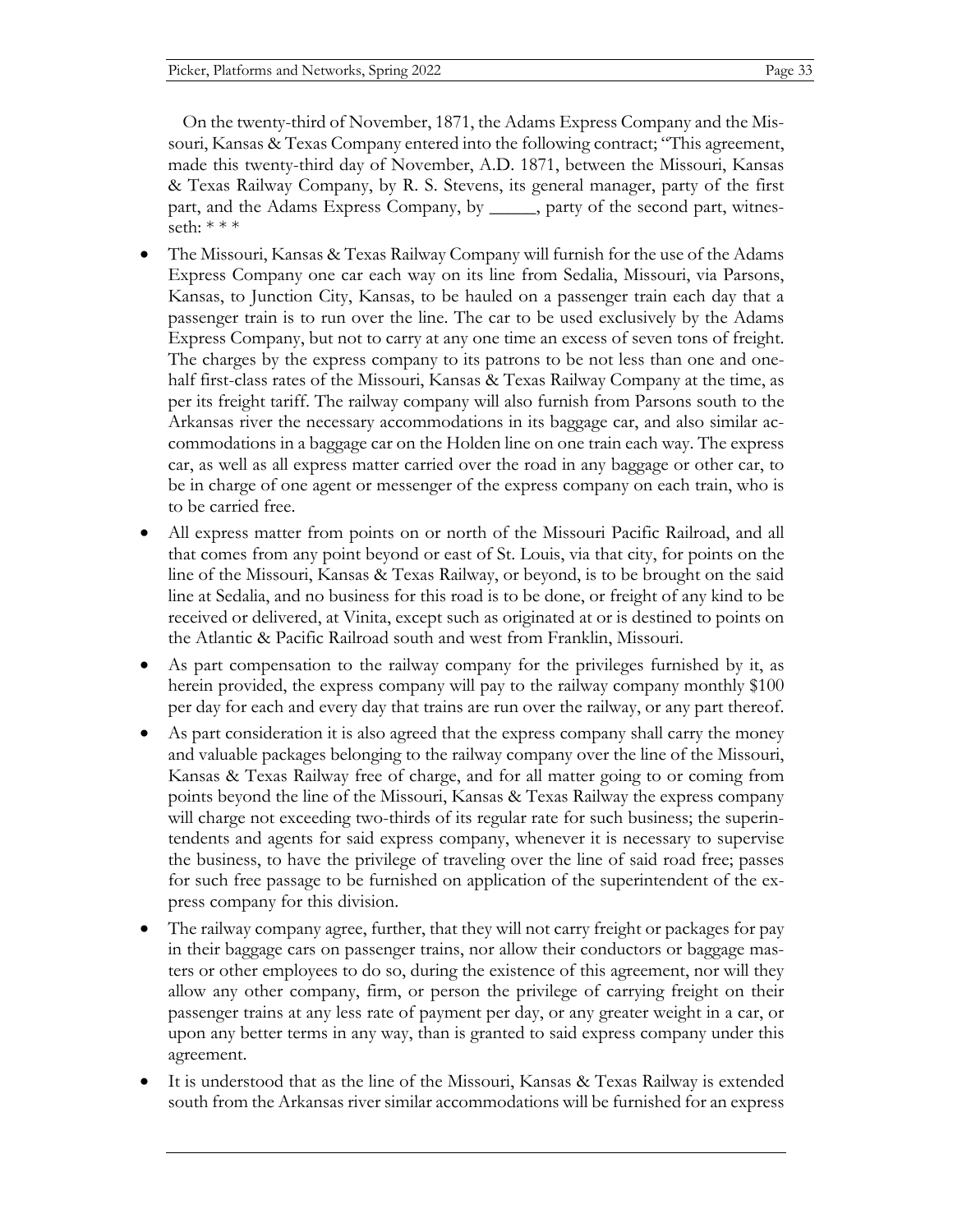business, as herein above provided, at a reasonably increased cost, to be paid by the express company, as shall hereafter be agreed upon.

 This agreement to take effect on the first day of December, A.D. 1871, and continue in force for one year thereafter, and until thirty days' notice shall have been given to the other by the party desiring to terminate same.'

Under this contract the Adams Company carried on its business over the railroad line, without objection from the railroad company, until December 1, 1880, when the railroad company notified the express company that it would be expected to retire from the operation of its business on that road January 1, 1881, as on and after that date the business would be done by or for the railroad company. This suit was brought after the service of that notice, and the prayer of the bill is substantially like that in the other cases.

The railroad company at first answered the bill, and testimony was taken, but before a final hearing the answer was withdrawn and a demurrer substituted.

In each of the cases a preliminary injunction was granted, and from that time until now the express companies have occupied the roads the same as before the suits, but in connection with the railroad companies, as carriers of express matter, or with some other express company to which the privilege of doing an express business over the line had been granted by the railroad company.

A large amount of testimony was taken, and on the final hearing a decree was entered in each of the cases, one of which is as follows:

"(1) That the express business, as fully described and shown in the record, is a branch of the carrying trade that has by the necessities of commerce and the usages of those engaged in transportation become known and recognized so as to require the court to take notice of the same as distinct from the ordinary transportation of the large mass of freight usually carried on steamboats and railroads.

"(2) That it has become the law and usage, and is one of the necessities of the express business, that the property confided to an express company for transportation should be kept while in transit in the immediate charge of the messenger or agent of such express company.

"(3) That to refuse permission to such messengers or agents to accompany such property on the steam-boats or railroads on which it is to be carried, and to deny to them the right to the custody of the property while so carried, would be destructive of the express business, and of the rights which the public have to the use of such steamboats and railroads for the transportation of such property so under the control of such messengers or agents.

"(4) That the defendant, its officers, agents, and servants, have no right to open or inspect any of the packages or express matter which may be offered to it for transportation by the plaintiff's company, or to demand a knowledge of the contents thereof, nor to refuse transportation thereof unless such inspection be granted or such knowledge be afforded.

"(5) That it is the duty of the defendant to carry the express matter of the plaintiff's company and the messengers or agents in charge thereof at a just and reasonable rate of compensation, and that such rate of compensation is to be found and established as a unit, and is to include as well the transportation of such messengers or agents as of the express matter in their custody and under their control.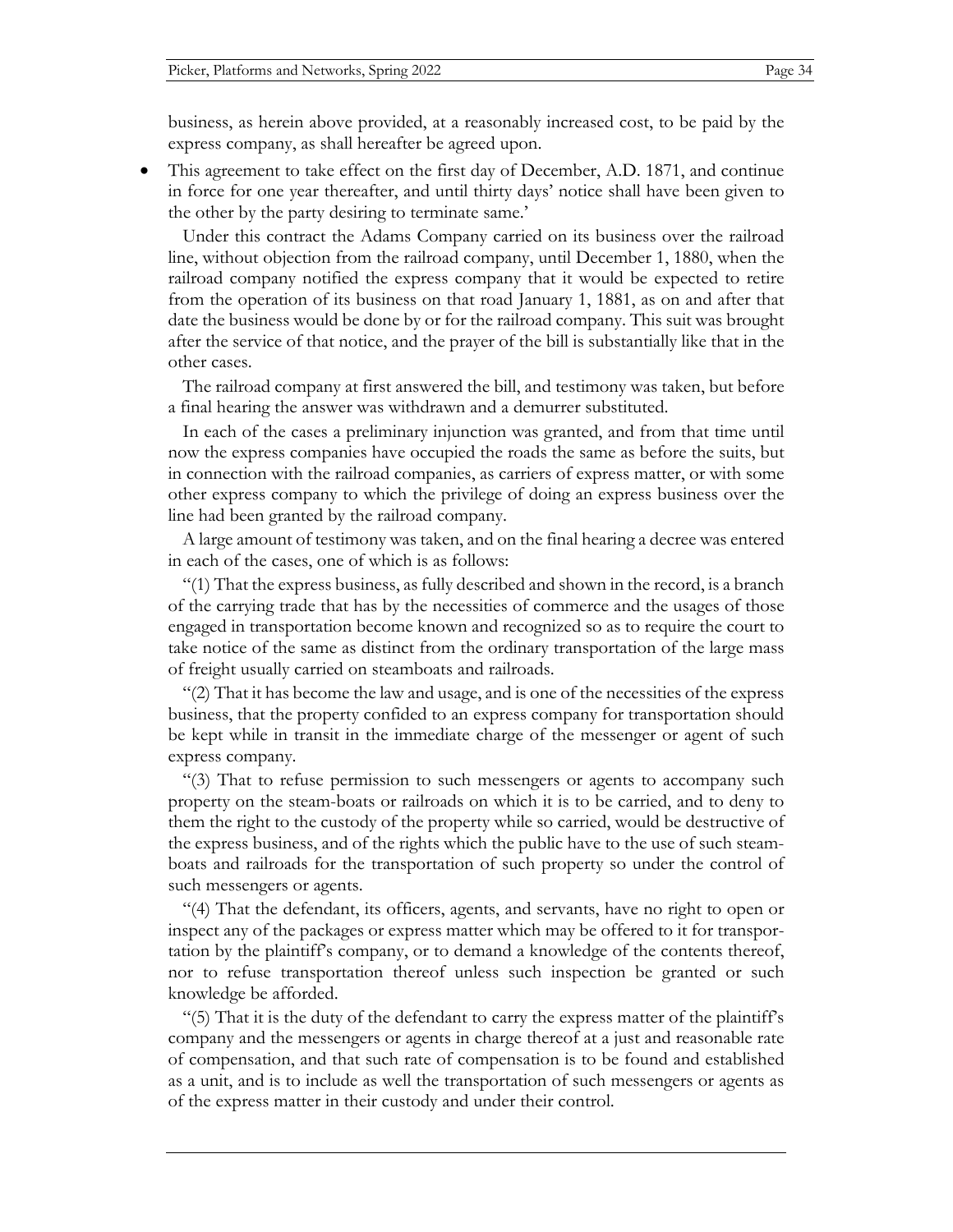"(6) That on and subsequent to the first day of May, 1877, the said defendant afforded to the said plaintiff all the facilities needed by it for the conduct of its express business over the defendant's lines, and such as are specifically in the bill herein set forth; that thereafter the defendant notified the plaintiff that such facilities would be withdrawn; and that it was the intention and purpose of the defendant to exclude the plaintiff's company from its lines on and after the twenty-first day of June, 1880; that such intention and purpose were restrained by the preliminary injunction order of the court, which said injunction order was afterwards modified, as appears in the record.

 $\degree$ (7) That it is the duty of the defendant to afford to the plaintiff all express facilities, and to the same extent and upon the same trains that said defendant may accord to itself, or any other company or corporation engaged in the conduct of an express business on the defendant's lines, and to afford the same facilities to the plaintiff on all its passenger trains.

"(8) That the plaintiff keep and render monthly a true account of the services performed for it by defendant, and pay therefor at the rate hereinafter specified, on or before the \_\_\_\_\_ of each month, after the date hereof, for the business of the month preceding; and that the defendant has no right to require prepayment for said express facilities, or payment therefor at the end of every train, or in any other manner than as is herein provided; and that plaintiff execute and deliver to the defendant a bond in the sum of twenty-five thousand dollars, conditioned well and faithfully to make such payments as are herein provided, and with surety to be approved by a judge of the court.

"(9) That it is and was the duty of said defendant to afford, and to have afforded, such facilities to the plaintiff as herein specified, for a just and reasonable compensation.

"(10) Whereas it is alleged by complainant that since the commencement of this suit and the service of the preliminary order of injunction herein the defendant has, in violation of said injunction and of the rights of complainant, made unjust discriminations against complainant, and has charged complainant unjust and unreasonable rates for carrying express matter; therefore it is ordered that complainant have leave hereafter to apply for an investigation of these and similar allegations, and for such order with respect thereto as the facts, when ascertained, may justify, and for the appointment of a master to take proof and report thereon.

"(11) That the defendant, its officers, agents, servants, and employees, and all persons acting under their authority, be, and they hereby are, permanently and perpetually enjoined and restrained from interfering with or disturbing in any manner the enjoyment by the plaintiff of the facilities provided for in this decree, to be accorded to it by the said defendant upon its lines of railway, or such as have been heretofore accorded to it for the transaction of the business of the plaintiff, and of the express business of the public confided to its care; and from interfering with any of the express matter or messengers of the plaintiff; and from excluding or ejecting any of its express matter or messengers from the depots, trains, cars, or lines of the said defendant, as the same are by this decree directed to be permitted to be enjoyed and occupied by the said plaintiff; and from refusing to receive and transport in like manner as the said defendant is now transporting, or as it may hereafter transport, for itself or for any other express company, over its lines of railway, the express matter and messengers of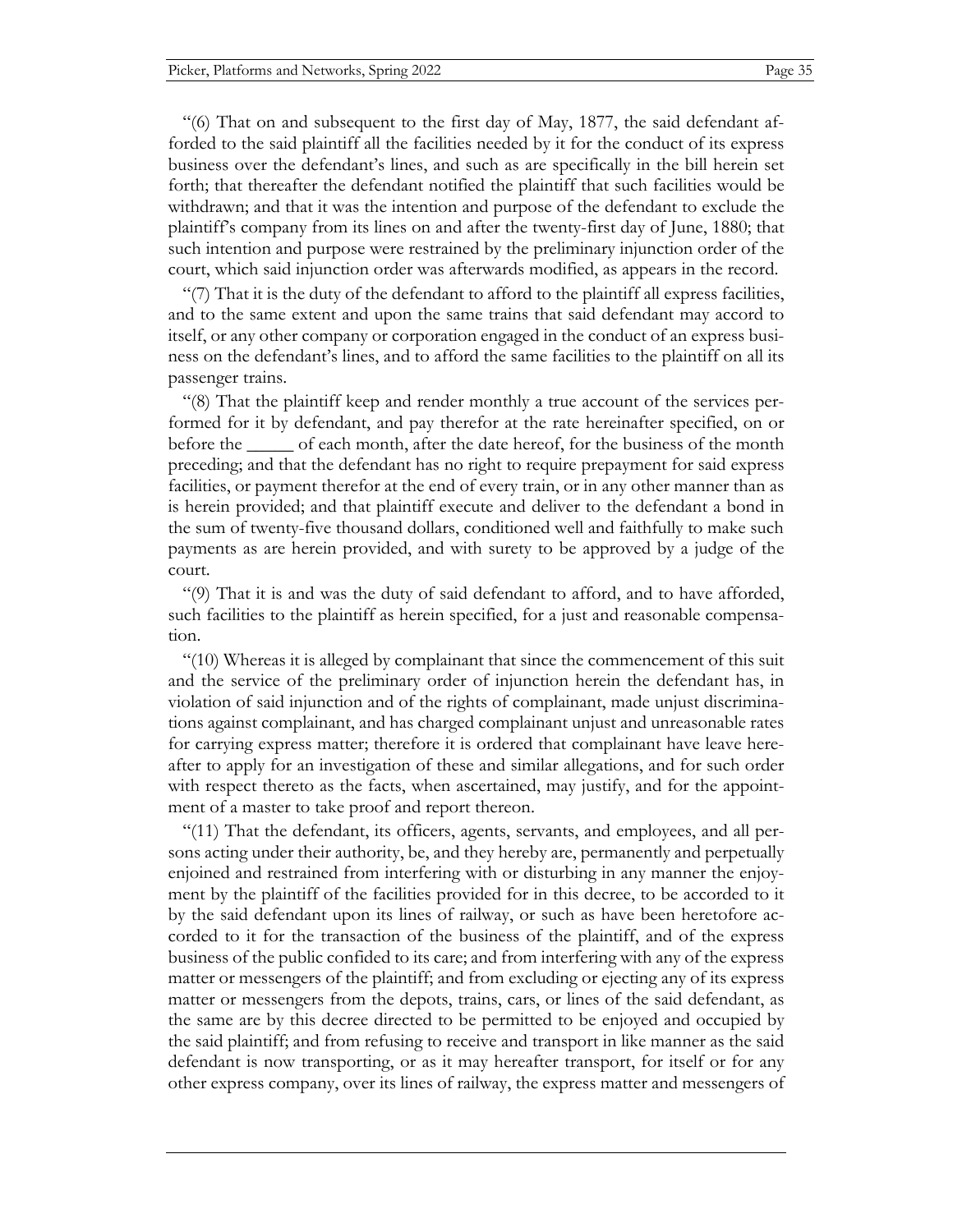the said plaintiff; and from interfering with or disturbing the business of the said plaintiff in any way or manner whatsoever; the said plaintiff paying for the services performed for it by the defendant monthly, as herein prescribed, at a rate not exceeding fifty per centum more than its prescribed rates for the transportation of ordinary freight, and not exceeding the rate at which it may itself transport express matter on its own account, or for any other express or other corporation or for private individuals, reserving to either party the right at any time hereafter to apply to this court according to the rules in equity proceedings for a modification of this decree as to the measure of compensation herein prescribed.

"(12) It is further ordered, adjudged, and decreed that defendant pay the costs to be taxed herein, and that an execution or a fee-bill issue therefor, And the said defendant enters herein its prayer for appeal, which prayer is granted."

The decrees in the other cases differ from this only in matters of detail. The cases are now here for review on these appeals.

The evidence shows that the express business was first organized in the United States about the year 1839. The case of New Jersey Steam Nav. Co. v. Merchants' Bank, 6 How. 344, grew out of a loss by the burning of the steam-boat Lexington, on Long Island sound, in January, 1840, of \$18,000 in gold and silver coin, while in charge of William F. Harnden, an express carrier, for transportation from New York to Boston. In the report of this case is found a copy of one of the earliest advertisements of the express business, as published in two of the Boston newspapers in July, 1839. It is as follows:

BOSTON AND NEW YORK EXPRESS PACKAGE CAR—NOTICE TO MER-CHANTS, BROKERS, BOOK-SELLERS, AND ALL BUSINESS MEN. Wm. F. Harnden, having made arrangements with the New York & Boston Transportation and Stonington & Providence Railroad Companies, will run a car through from Boston to New York, and vice versa, via Stonington, with the mail train, daily, for the purpose of transporting specie, small packages of goods, and bundles of all kinds. Packages sent by this line will be delivered on the following morning, at any part of the city, free of charge. A responsible agent will accompany the car, who will attend to purchasing goods, collecting drafts, notes, and bills, and will transact any other business that may be entrusted to him. Packages for Philadelphia, Baltimore, Washington, New Haven, Hartford, Albany, and Troy will be forwarded immediately on arrival in New York.

N.B. Wm. F. Harnden is alone responsible for any loss or injury of any articles or property committed to his care; nor is any risk assumed by, or can any be attached to, the Boston & New York Transportation Company, in whose steamers his crates are to be transported, in respect to it or its contents at any time.

The report also contains a copy of the contract between Harnden and the New Jersey Steam Navigation Company, the owner of the Lexington, dated the first of August, 1839, for the facilities to be afforded Harnden for his business on the steamers of that company. This contract was similar to one made a short time before with the Boston & New York Transportation Company, a company which became merged in the New Jersey Steam Navigation Company, August 1, 1839, and it provided that Harnden, in consideration of \$250 per month, was to have the privilege of transporting in the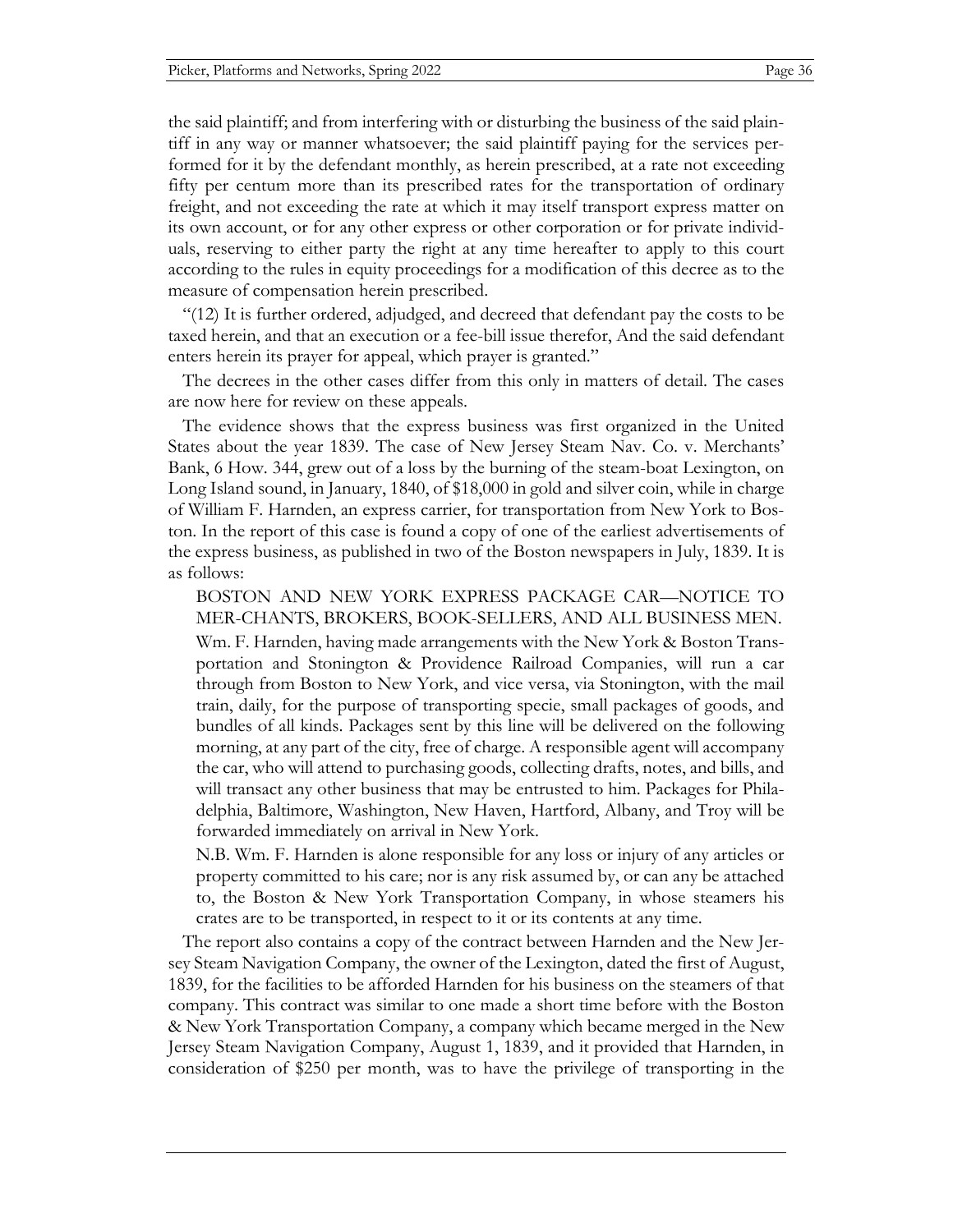steamers of the company between New York and Providence, via Newport and Stonington, not to exceed once each day from New York and from Providence, "one wooden crate of the dimensions of five feet by five feet in width and height, and six feet in length, (contents unknown.)" It was also stipulated and agreed that "the said crate, with its contents, is to be at all times exclusively at the risk of the said William F. Harnden; and the said New Jersey Steam Navigation Company will not, in any event, be responsible either to him or his employers for the loss of any goods, wares, merchandise, notes, bills, evidences of debt, or property of any and every description, to be conveyed or transported by him in said crate, or otherwise, in any manner, in the boats of the said company." It was also further provided that Harnden should attach to all his advertisements for business, and to his bills of lading, notices in the form of that at the foot of his advertisement, a copy of which is given above, and that he should not violate any of the provisions of the post-office laws, or interfere with the navigation company in its transportation of letters or papers, or carry powder, matches, or other combustible materials of any kind calculated to endanger the safety of the boats or the property or persons on board. At the end was this clause: 'And that this contract may be at any time terminated by the New Jersey Steam Navigation Company, or by the said Harnden, upon one month's notice given in writing.'

Such was the beginning of the express business which now has grown to an enormous size, and is carried on all over the United States and in Canada, and has been extended to Europe and the West Indies. It has become a public necessity, and ranks in importance with the mails and with the telegraph. It employs for the purposes of transportation all the important railroads in the United States, and a new road is rarely opened to the public without being equipped in some form with express facilities. It is used in almost every conceivable way, and for almost every conceivable purpose, by the people and by the government. All have become accustomed to it, and it cannot be taken away without breaking up many of the long-settled habits of business, and interfering materially with the conveniences of social life. In this connection it is to be kept in mind that neither of the railroad companies involved in these suits is attempting to deprive the general public of the advantages of an express business over its road. The controversy, in each case, is not with the public, but with a single express company. And the real question is not whether the railroad companies are authorized by law to do an express business themselves; nor whether they must carry express matter for the public on their passenger trains, in the immediate charge of some person specially appointed for that purpose; nor whether they shall carry express freights for express companies as they carry like freights for the general public,—but whether it is their duty to furnish the Adams Company or the Southern Company facilities for doing an express business upon their roads the same in all respects as those they provide for themselves or afford to any other express company.

When the business began railroads were in their infancy. They were few in number, and for comparatively short distances. There has never been a time, however, since the express business was started that it has not been encouraged by the railroad companies; and it is no doubt true; as alleged in each of the bills filed in these cases, that "no railroad company in the United States  $***$  has ever refused to transport express matter for the public, upon the application of some express company, of some form of legal constitution. Every railway company  $* * *$  has recognized the right of the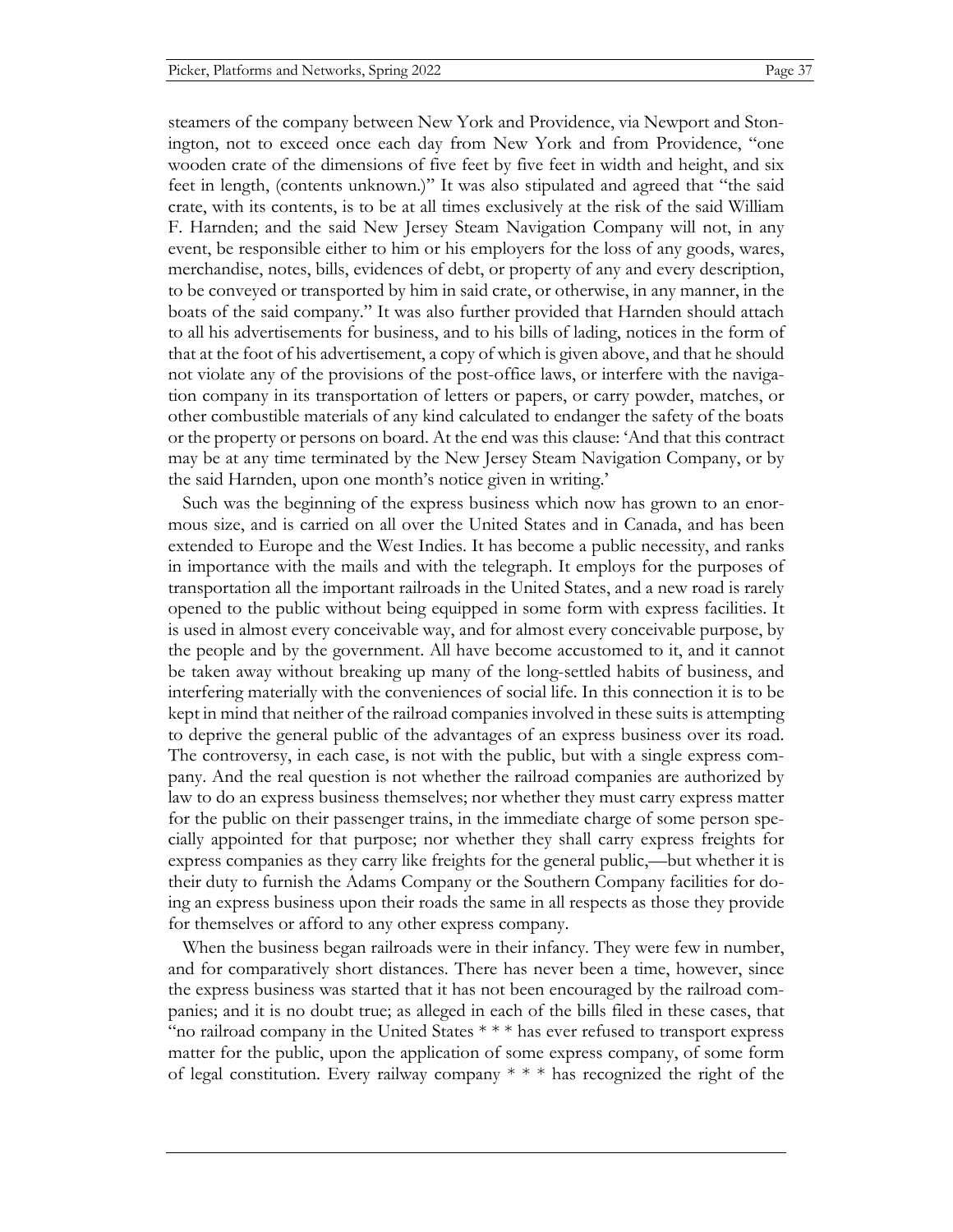public to demand transportation by the railway facilities which the public has permitted to be created of that class of matter which is known as "express matter." Express companies have undoubtedly invested their capital and built up their business in the hope and expectation of securing, and keeping for themselves, such railway facilities as they needed, and railroad companies have likewise relied upon the express business as one of their important sources of income. But it is neither averred in the bills, nor shown by the testimony, that any railroad company in the United States has ever held itself out as a common carrier of express companies; that is to say, as a common carrier of common carriers. On the contrary, it has been shown, and in fact it was conceded upon the argument, that down to the time of bringing these suits no railroad company had taken an express company on its road for business except under some special contract, verbal or written, and generally written, in which the rights and duties of the respective parties were carefully fixed and defined. These contracts, as is seen by those in these records, vary necessarily in their details, according to the varying circumstances of each particular case, and according to the judgment and discretion of the parties immediately concerned. It also appears that, with very few exceptions, only one express company has been allowed by a railroad company to do business on its road at the same time. In some of the states statutes have been passed which either in express terms, or by judicial interpretation, require railroad companies to furnish equal facilities to all express companies, (Gen. Laws N. H. c. 163,  $\S$  2; Rev. St. Me. 494, § 134;) but these are of comparatively recent origin, and thus far seem not to have been generally adopted.

In Missouri, by the constitution, railways are "declared public highways and railroad companies common carriers." The general assembly is also required "to pass laws to correct abuses and to prevent unjust discrimination and extortion in rates of freight and passenger tariffs on the different railroads in this state," and "to pass laws establishing reasonable maximum rates of charges for the transportation of passengers and freight on said railroads, and enforce all such laws by adequate penalties." Article 12, § 14. And by section 23 it is provided that "no discrimination in charges or facilities in transportation shall be made between transportation companies and individuals, or in favor of either, by abatement, drawback, or otherwise, and no railroad company, or any lessee, manager, or employee thereof, shall make any preference in furnishing cars or motive power." We have not been referred to any statute of the state which does more than reproduce these constitutional provisions in substantially the same general language. \*\*\*

In Kansas the following statute is in force:

"Sec. 55. Every railway corporation in this state which now is, or may hereafter be, engaged in the transportation of persons or property, shall give public notice of the regular time of starting and running its cars, and shall furnish sufficient accommodations for the transportation of all such passengers, baggage, mails, and express freight as shall, within a reasonable time previous thereto, be offered for transportation at the place of starting, at the junction of other roads, and at the several stopping places; and they are hereby required to stop all trains carrying passengers at the junction or intersection of other railways a sufficient length of time to allow the transfer of passengers, personal baggage, mails, and express freight from the trains or railways so connecting or intersecting, or they may mutually arrange for the transportation of such persons and property over both roads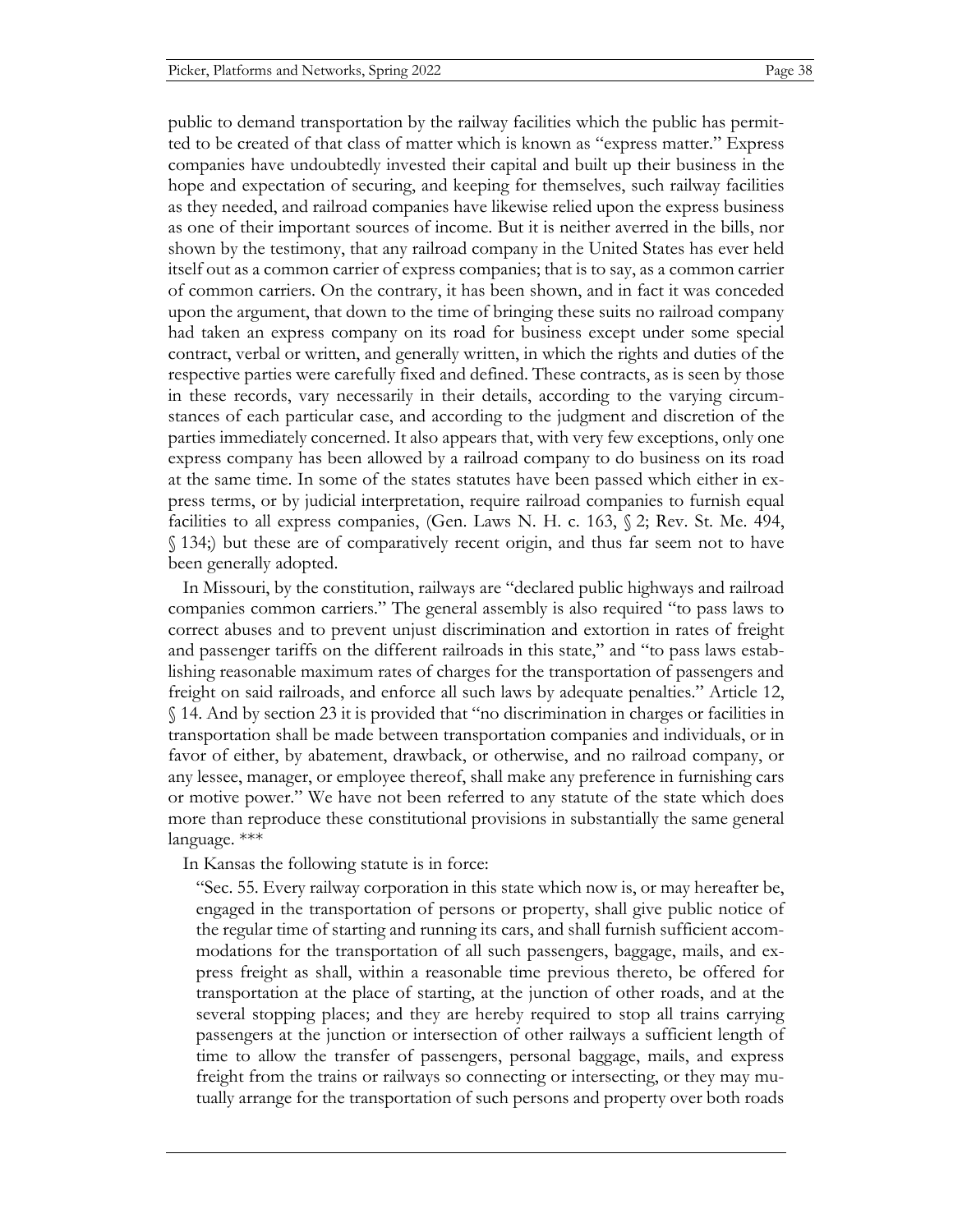without change of cars; and they shall be compelled to receive all passengers and freight from such connecting and intersecting roads whenever the same shall be delivered to them"

Comp. Laws Kan. 1879, 225, c. 23.

The reason is obvious why special contracts in reference to this business are necessary. The transportation required is of a kind which must, if possible, be had for the most part on passenger trains. It requires not only speed, but reasonable certainty as to the quantity that will be carried at one time. As the things carried are to be kept in the personal custody of the messenger or other employee of the express company, it is important that a certain amount of car space should be specially set apart for the business, and that this should, as far as practicable, be put in the exclusive possession of the expressman in charge. As the business to be done is "express," it implies access to the train for loading at the latest, and for unloading at the earliest, convenient moment. All this is entirely inconsistent with the idea of an express business on passenger trains free to all express carriers. Railroad companies are by law carriers of both persons and property. Passenger trains have from the beginning been provided for the transportation primarily of passengers and their baggage. This must be done with reasonable promptness and with reasonable comfort to the passenger. The express business on passenger trains is in a degree subordinate to the passenger business, and it is consequently the duty of a railroad company in arranging for the express to see that there is as little interference as possible with the wants of passengers. This implies a special understanding and agreement as to the amount of car space that will be afforded, and the conditions on which it is to be occupied, the particular trains that can be used, the places at which they shall stop, the price to be paid, and all the varying details of a business which is to be adjusted between two public servants, so that each can perform in the best manner its own particular duties. All this must necessarily be a matter of bargain, and it by no means follows that because a railroad company can serve one express company in one way it can as well serve another company in the same way, and still perform its other obligations to the public in a satisfactory manner. The car space that can be given to the express business on a passenger train is, to a certain extent, limited, and, as has been seen, that which is allotted to a particular carrier must be, in a measure, under his exclusive control. No express company can do a successful business unless it is at all times reasonably sure of the means it requires for transportation. On important lines one company will at times fill all the space the railroad company can well allow for the business. If this space had to be divided among several companies, there might be occasions when the public would be put to inconvenience by delays which could otherwise be avoided. So long as the public are served to their reasonable satisfaction, it is a matter of no importance who serves them. The railroad company performs its whole duty to the public at large and to each individual when it affords the public all reasonable express accommodations. If this is done the railroad company owes no duty to the public as to the particular agencies it shall select for that purpose. The public require the carriage, but the company may choose its own appropriate means of carriage, always provided they are such as to insure reasonable promptness and security.

The inconvenience that would come from allowing more than one express company on a railroad at the same time was apparently so well understood both by the express companies and the railroad companies that the three principal express companies, the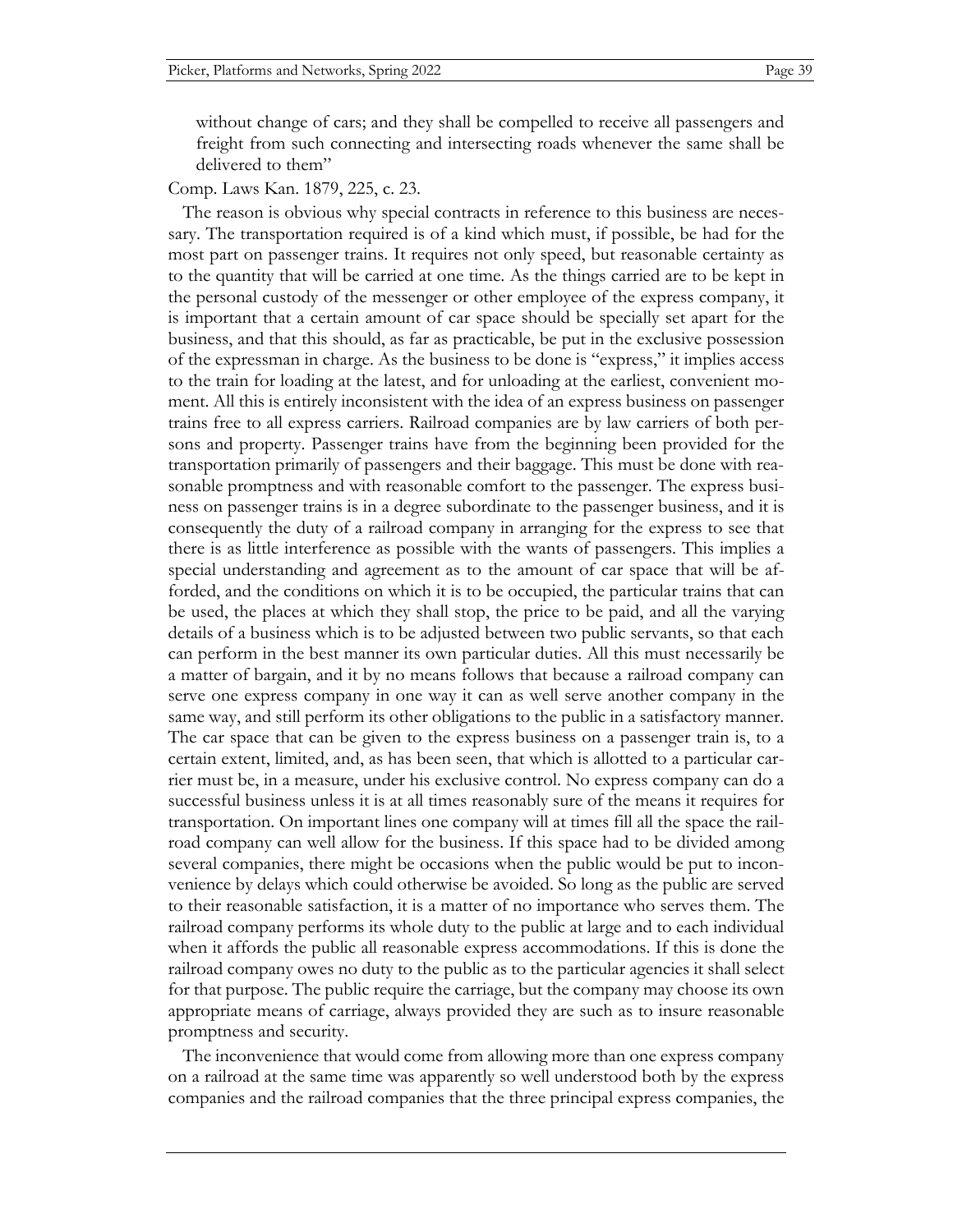Adams, the American, and the United States, almost immediately on their organization, now more than 30 years ago, by agreement divided the territory in the United States traversed by railroads among themselves, and since that time each has confined its own operations to the particular roads which, under this division, have been set apart for its special use. No one of these companies has ever interfered with the other, and each has worked its allotted territory, always extending its lines in the agree directions as circumstances would permit. At the beginning of the late civil war the Adams Company gave up its territory in the southern states to the Southern Company, and since then the Adams and the Southern have occupied, under arrangements between themselves, that part of the ground originally assigned to the Adams alone. In this way these three or four important and influential companies were able substantially to control, from 1854 until about the time of the bringing of these suits, all the railway express business in the United States, except upon the Pacific roads and in certain comparatively limited localities. In fact, as is stated in the argument for the express companies, the Adams was occupying when these suits were brought 155 railroads, with a mileage of 21,216 miles; the American 200 roads, with a mileage of 28,000 miles; and the Southern 95 roads, with a mileage of 10,000 miles. Through their business arrangements with each other, and with other connecting lines, they have been able for a long time to receive and contract for the delivery of any package committed to their charge at almost any place of importance in the United States and in Canada, and even at some places in Europe and the West Indies. They have invested millions of dollars in their business, and have secured public confidence to such a degree that they are trusted unhesitatingly by all who need their services. The good-will of their business is of very great value if they can keep their present facilities for transportation. The longer their lines and the more favorable their connections the greater will be their own profits and the better their means of serving the public. In making their investments and in extending their business they have undoubtedly relied on securing and keeping favorable railroad transportation, and in this they were encouraged by the apparent willingness of railroad companies to accommodate them; but the fact still remains that they have never been allowed to do business on any road except under a special contract, and that as a rule only one express company has been admitted on a road at the same time.

The territory traversed by the railroads involved in the present suits is part of that allotted in the division between the express companies to the Adams and Southern Companies, and in due time after the roads were built these companies contracted with the railroad companies for the privileges of an express business. The contracts were all in writing, in which the rights of the respective parties were clearly defined, and there is now no dispute about what they were. Each contract contained a provision for its termination by either party on notice. That notice has been given in all the cases by the railroad companies, and the express companies now sue for relief. Clearly this cannot be afforded by keeping the contracts in force, for both parties have agreed that they may be terminated at any time by either party on notice; nor by making new contracts, because this is not within the scope of judicial power.

The exact question, then, is whether these express companies can now demand as a right what they have heretofore had only as by permission. That depends, as is conceded, on whether all railroad companies are now by law charged with the duty of carrying all express companies in the way that express carriers when taken are usually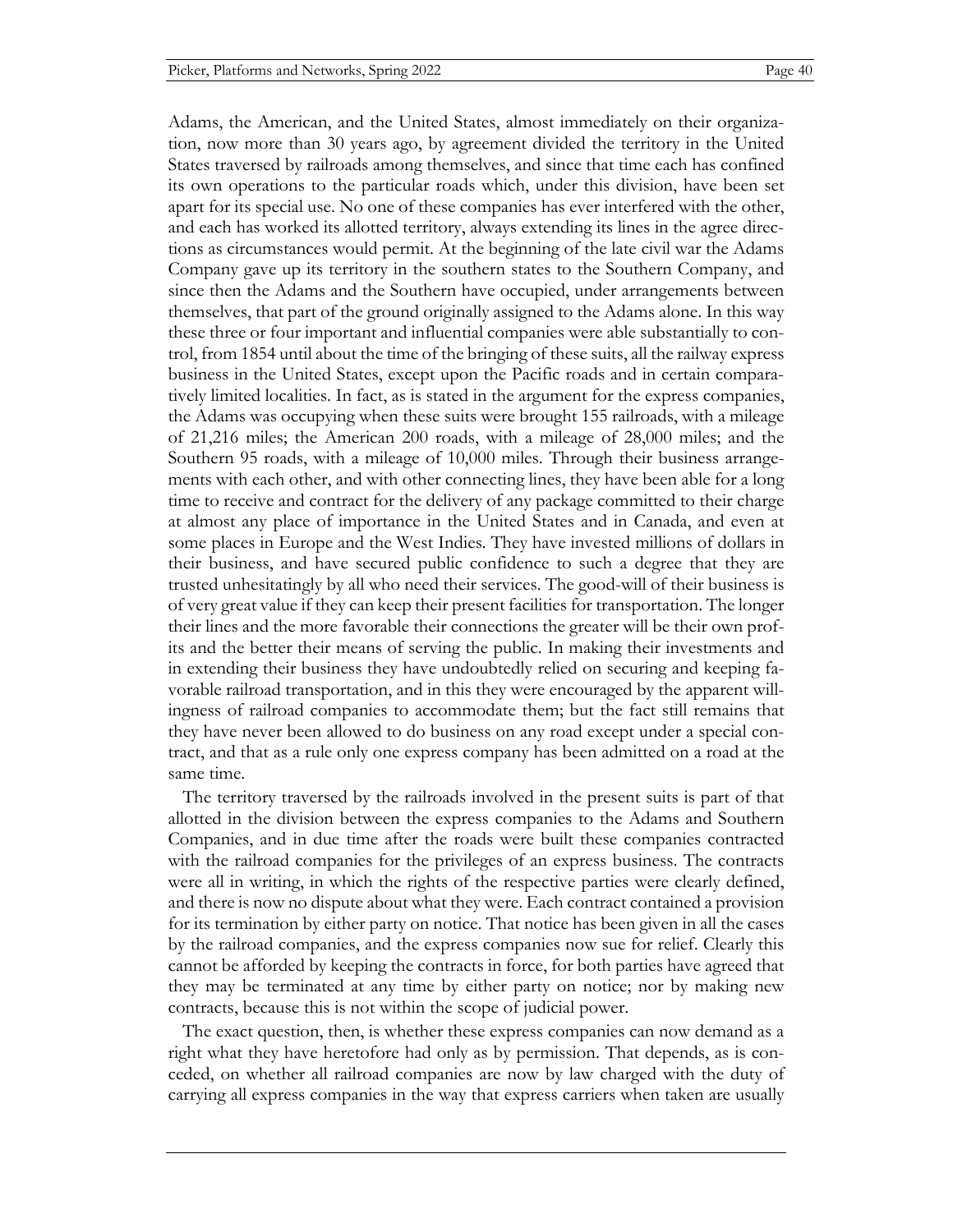carried, just as they are with the duty of carrying all passengers and freights when offered in the way that passengers and freight are carried. The contracts which these companies once had are now out of the way, and the companies at this time possess no other rights than such as belong to any other company or person wishing to do an express business upon these roads. If they are entitled to the relief they ask, it is because it is the duty of the railroad companies to furnish express facilities to all alike who demand them.

The constitutions and the laws of the states in which the roads are situated place the companies that own and operate them on the footing of common carriers, but there is nothing which in positive terms requires a railroad company to carry all express companies in the way that under some circumstances they may be able without inconvenience to carry one company. In Kansas the Missouri, Kansas & Texas Company must furnish sufficient accommodations for the transportation of all such express freight as may be offered, and in each of the states of Missouri, Arkansas, and Kansas railroad companies are probably prohibited from making unreasonable discriminations in their business as carriers; but this is all. Such being the case, the right of the express companies to a decree depends upon their showing the existence of a usage, having the force of law in the express business, which requires railroad companies to carry all express companies on their passenger trains as express carriers are usually carried. It is not enough to establish a usage to carry some express company, or to furnish the public in some way with the advantages of an express business over the road. The question is not whether these railroad companies must furnish the general public with reasonable express facilities, but whether they must carry these particular express carriers for the purpose of enabling them to do an express business over the lines.

In all these voluminous records there is not a syllable of evidence to show a usage for the carriage of express companies on the passenger trains of railroads unless specially contracted for. While it has uniformly been the habit of railroad companies to arrange, at the earliest practicable moment, to take one express company on some or all their passenger trains, or to provide some other way of doing an express business on their lines, it has never been the practice to grant such a privilege to more than one company at the same time, unless a statute or some special circumstances made it necessary or desirable. The express companies that bring these suits are certainly in no situation to claim a usage in their favor on these particular roads, because their entry was originally under special contracts, and no other companies have ever been admitted except by agreement. By the terms of their contracts they agreed that all their contract rights on the roads should be terminated at the will of the railroad company. They were willing to begin and to expand their business upon this understanding and with this uncertainty as to the duration of their privileges. The stoppage of their facilities was one of the risks they assumed when they accepted their contracts, and made their investments under them. If the general public were complaining because the railroad companies refused to carry express matter themselves on their passenger trains, or to allow it to be carried by others, different questions would be presented. As it is, we have only to decide whether these particular express companies must be carried notwithstanding the termination of their special contract rights.

The difficulty in the cases is apparent from the form of the decrees. As express companies had always been carried by railroad companies under special contracts, which established the duty of the railroad company upon the one side and fixed the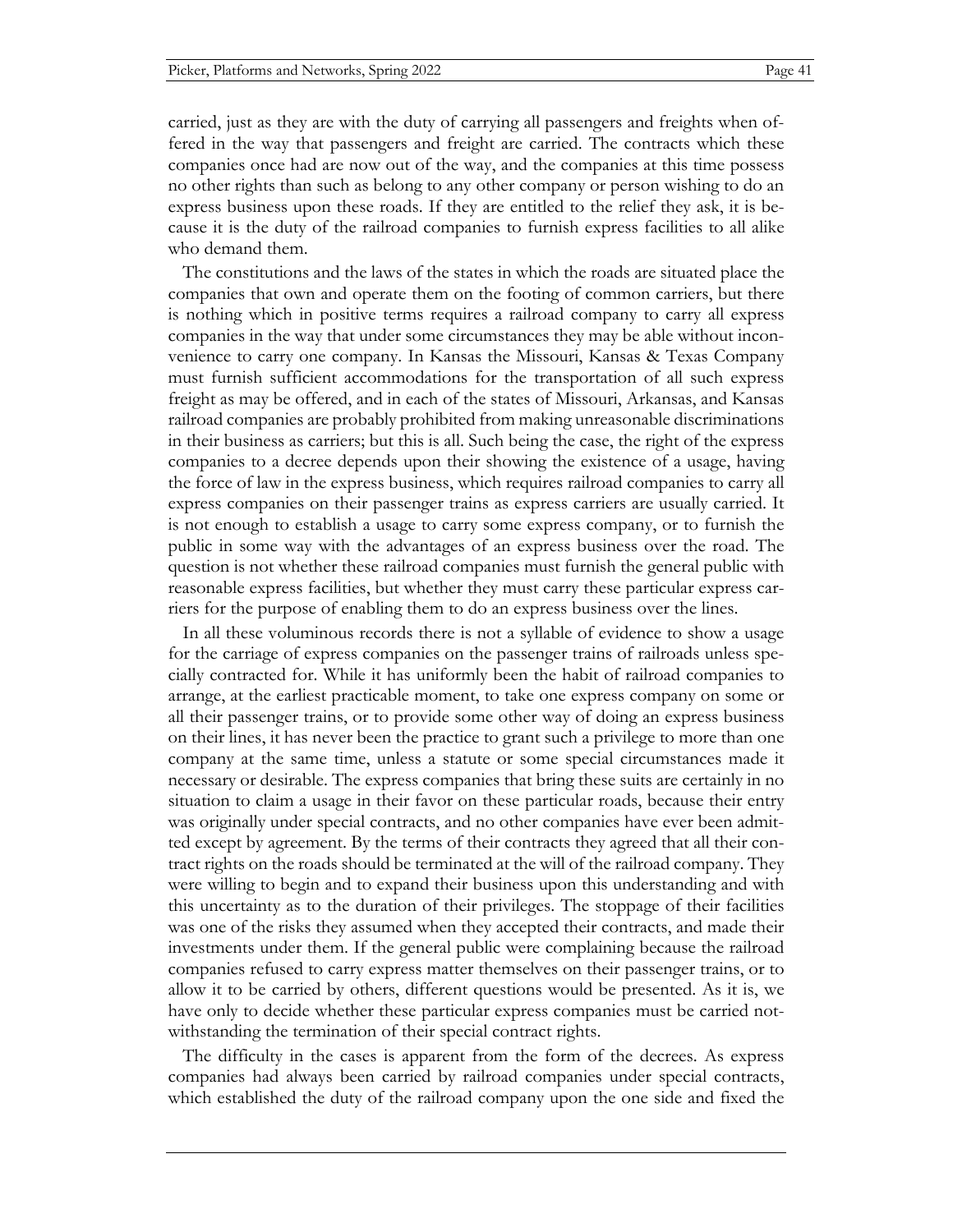liability of the express company on the other, the court, in decreeing the carriage, was substantially compelled to make for the parties such a contract for the business as in its opinion they ought to have made for themselves. Having found that the railroad company should furnish the express company with facilities for business, it had to define what those facilities must be, and it did so by declaring that they should be furnished to the same extent and upon the same trains that the company accorded to itself or to any other company engaged in conducting an express business on its line. It then prescribed the time and manner for making the payment for the facilities, and how the payment should be secured, as well as how it should be measured. Thus, by the decrees, these railroad companies are compelled to carry these express companies at these rates, and on these terms, so long as they ask to be carried, no matter what other express companies pay for the same facilities, or what such facilities may, for the time being, be reasonably worth, unless the court sees fit, under the power reserved for that purpose, on the application of either of the parties, to change the measure of compensation. In this way, as it seems to us, "the court has made an arrangement for the business intercourse of these companies such as, in its opinion, they ought to have made for themselves," and that, we said in *Atchison, T. & S.F.R. Co. v. Denver &* N.O.R. *Co.*, 110 U.S. 673, followed at this term in *Pullman's Palace Car Co. v. Missouri Pac. Ry. Co.*, 115 U.S. 587, could not be done. The regulation of matters of this kind is legislative in its character, not judicial. To what extent it must come, if it comes at all, from Congress, and to what extent it may come from the states, are questions we do not now undertake to decide; but that it must come, when it does come, from some source of legislative power we do not doubt. The legislature may impose a duty, and when imposed it will, if necessary, be enforced by the courts, but unless a duty has been created either by usage or by contract or by statute the courts cannot be called on to give it effect.

The decree in each of the cases is reversed, and the suit is remanded, with directions to dissolve the injunction; and, after adjusting the accounts between the parties for business done while the injunctions were in force, and decreeing the payment of any amounts that may be found to be due, to dismiss the bills.

MILLER, J., (dissenting.): \*\*\* I only desire to add one or two observations in regard to matters found in the opinion of this court:

1. The relief sought in these cases is not sought on the ground of usage in the sense that a long course of dealing with the public has established a custom in the nature of law. Usage is only relied on as showing that the business itself has forced its way into general recognition as one of such necessity to the public, and so distinct and marked in its character, that it is entitled to a consideration different from other modes of transportation.

2. It is said that the regulation of the duties of carrying by the railroads, and of the compensation they shall receive, is legislative in its character, and not judicial. As to the duties of the railroad company, if they are not, as common carriers, under legal obligation to carry express matter for any one engaged in that business in the manner appropriate and usual in such business, then there is no case for the relief sought in these bills. But if they are so bound to carry, then, in the absence of any legislative rule fixing their compensation, I maintain that compensation is a judicial question. It is, then, the ordinary and ever-recurring question on a quantum meruit. The railroad company renders the service which by the law of its organization it is bound to render. The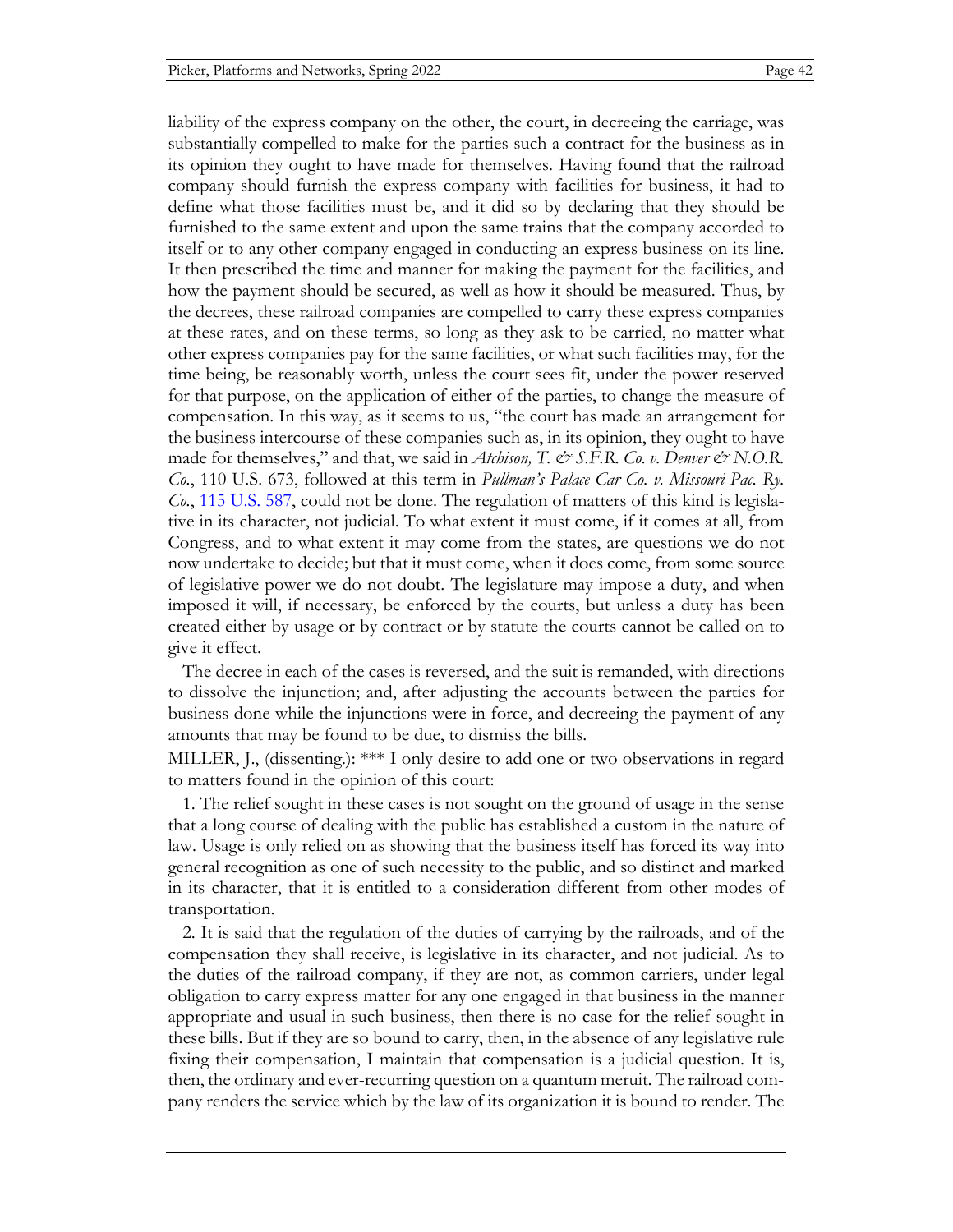express company refuses to pay for this the price which the railroad company demands because it believes it to be exorbitant. That it is a judicial question to determine what shall be paid for the service rendered, in the absence of an express contract, seems to me beyond doubt. That the legislature may, in proper case, fix the rule or rate of compensation I do not deny. But until this is done the court must decide it when it becomes matter of controversy. The opinion of the court, while showing its growth and importance, places the entire express business of the country wholly at the mercy of the railroad companies, and suggests no means by which they can be compelled to do it. According to the principles there announced no railroad company is bound to receive or carry an express messenger or his packages. If they choose to reject him or his packages, they can throw all the business of the country back to the crude condition in which it was a half century ago, before Harnden established his local express between the large Atlantic cities; for let it be remembered that plaintiffs have never refused to pay the railroad companies reasonable compensation for their services, but those companies refuse to carry for them at any price or under any circumstances. I am very sure such a proposition as this will not long be acquiesced in by the great commercial interests of the country and by the public, whom both railroad companies and the express man are intended to serve. If other courts should follow ours in this doctrine, the evils to ensue will call for other relief. It is in view of amelioration of these great evils that, in dissenting here, I announce the principles which I earnestly believe ought to control the actions and the rights of these two great public services. FIELD, J.: I agree with Mr. Justice MILLER in the positions he has stated, although in the cases just decided I think the decrees of the courts below require modification in several particulars; they go too far. But I am clear that railroad companies are bound, as common carriers, to accommodate the public in the transportation of goods according to its necessities, and through the instrumentalities or in the mode best adapted to promote its convenience. Among these instrumentalities express companies, by the mode in which their business in conducted, are the most important and useful.

# **United States v. Terminal Railroad Association of St. Louis**

# 224 U.S. 383 (1912)

MR. JUSTICE LURTON delivered the opinion of the court: The United States filed this bill to enforce the provisions of the Sherman act of July 2, 1890, against thirty-eight corporate and individual defendants \* \* \* as a combination in restraint of interstate commerce and as a monopoly forbidden by that law. The cause was heard by the four circuit judges, who, being equally divided in judgment, dismissed the bill, without filing an opinion. From this decree the United States has appealed.

The principal defendant is the Terminal Railroad Association of St. Louis, hereinafter designated as the terminal company. It is a corporation of the state of Missouri, and was organized under an agreement made in 1889 between Mr. Jay Gould and a number of the defendant railroad companies for the express purpose of acquiring the properties of several independent terminal companies at St. Louis, with a view to combining and operating them as a unitary system.

The terminal properties first acquired and combined into one system by the terminal company comprised the following: The Union Railway & Transit Company of St.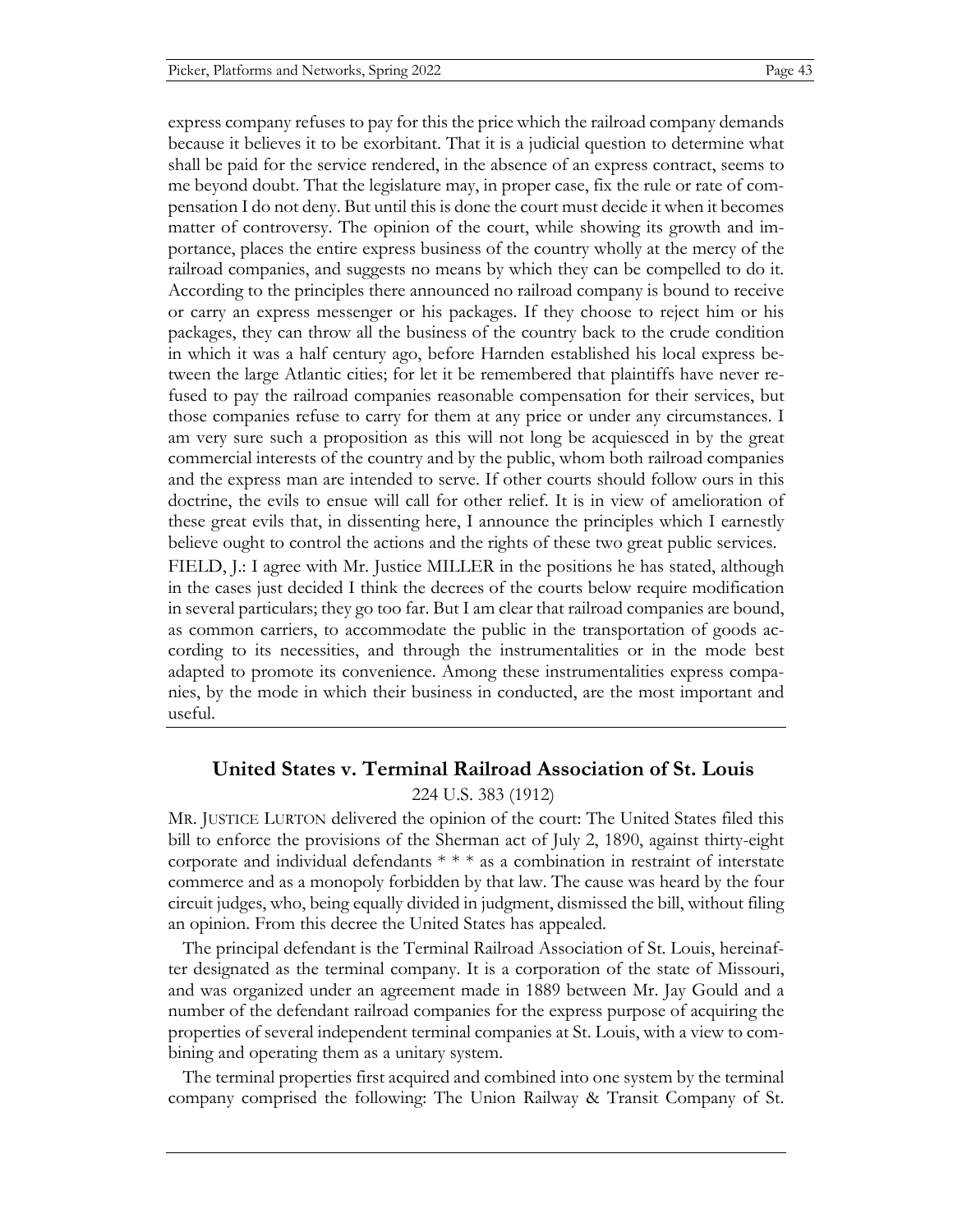Louis and East St. Louis; the Terminal Railroad of St. Louis and East St. Louis; the Union Depot Company of St. Louis; the St. Louis Bridge Company; and the Tunnel Railroad of St. Louis. These properties included the great union station, the only existing railroad bridge—the Eads or St. Louis bridge—and every connecting or terminal company by means of which that bridge could be used by railroads terminating on either side of the river. For a time this combination was operated in competition with the terminal system of the Wiggins Ferry Company, and upon the completion of the Merchants' bridge, in competition with it, and a system of terminals which were organized in connection with it. The Wiggins Ferry Company had for many years operated car transfer boats by means of which cars were transferred between St. Louis and East St. Louis.

Upon each side of the river it owned extensive railway terminal facilities, with which connection was maintained with the many railroads terminating on the west and east sides of the rivers, which gave such roads connection with each other, as well as access to many of the industrial and business districts on each side. In 1890 a third terminal system was opened up by the completion of a second railroad bridge over the Mississippi river at St. Louis, known as the Merchants' bridge. This was a railroad toll bridge, open to every railroad upon equal terms. That it might forever maintain the potentiality of competition as a railroad bridge, the act of Congress authorizing its construction provided that no stockholders in any other railway bridge company should become a stockholder therein. But as this was a mere bridge company, it was essential that railroad companies desiring to use it should have railway connections with it on each side of the river. For this purpose two or more railway companies were organized and lines of railway were constructed connecting each end of the Merchants' bridge with various railroad systems terminating on either side of the river. The Merchants' bridge and its allied terminals were thereby able to afford many, if not all, of the railroads coming into St. Louis, access to the business districts on both sides of the river, and connection with each other.

Thus, for a time, there existed three independent methods by which connection was maintained between railroads terminating on either side of the river at St. Louis: First, the original Wiggins Ferry Company, and its railway terminal connections; second, the Eads Railroad bridge and the several terminal companies by means of which railroads terminating at St. Louis were able to use that bridge and connect with one another, constituting the system controlled by the terminal company; and, third, the Merchants' bridge and terminal facilities owned and operated by companies in connection therewith.

This resulted in some cases in an unnecessary duplication of facilities, but it at least gave to carriers and shippers some choice, a condition which, if it does not lead to competition in charges, does insure competition in service. Important as were the considerations mentioned, their independence of one another served to keep open the means for the entrance of new lines to the city, and was an obstacle to united opposition from existing lines. The importance of this will be more clearly seen when we come to consider the topographical conditions of the situation.

That the promoters of the terminal company designed to obtain the control of every feasible means of railroad access to St. Louis, or means of connecting the lines of railway entering on opposite sides of the river, is manifested by the declarations of the original agreement, as well as by the successive steps which followed. Thus, the proviso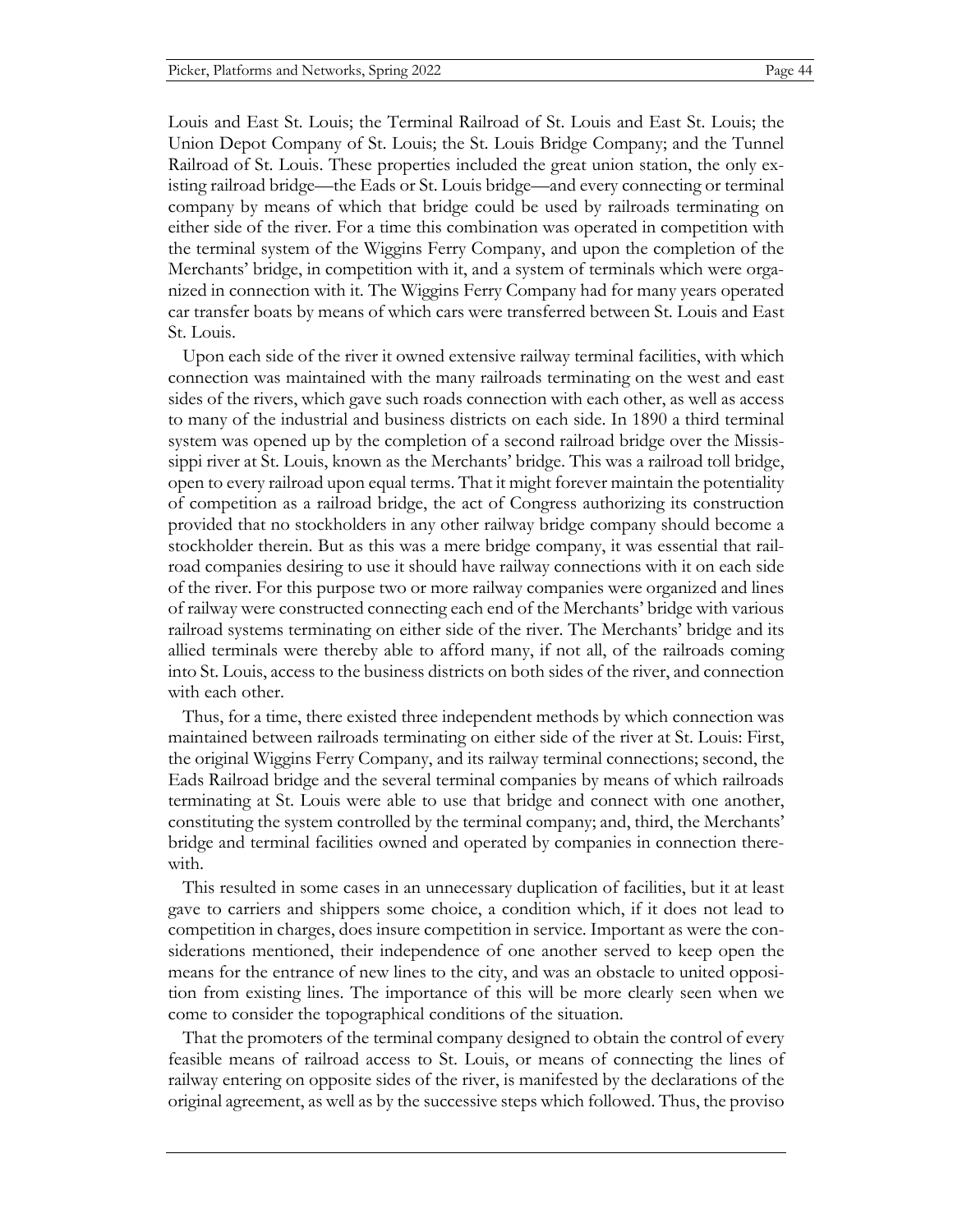in the act of Congress authorizing the construction of the Merchants' bridge, which forbade the ownership of its stock by any other bridge company or stockholder in any such company, was eliminated by an act of Congress, and shortly thereafter the terminal company obtained stock control of the Merchants' Bridge Company, and of its related terminal companies, and likewise a lease.

The Wiggins Ferry Company owned the river front on the Illinois shore opposite St. Louis for a distance of several miles. It had on that side and on its own property, switching yards and other terminal facilities. From these yards extended lines of rails which connected with its car transfer boats and with the termini of railroads on the Illinois side. On the St. Louis side of the river it had like facilities by which it was in connection with railway lines terminating on that side. That company was consequently able to interchange traffic between the systems on opposite sides of the river, and to serve many industries. In 1892 the Rock Island Railroad Company endeavored to obtain an independent entrance to the city. For this purpose it sought to acquire the facilities owned by the Wiggins Ferry Company by securing a control of its capital stock. This was not deemed desirable by the railroad companies which jointly owned the terminal company's facilities, and to prevent this acquisition effort was made to secure control of the stock. The competition was fierce and the market price of the shares pushed to an abnormal price. The final result being in debt, an agreement was reached by which the Rock Island Company was admitted to joint ownership with the other proprietary companies in all of the terminal properties which were operated by the terminal company, or which should be acquired by it. The shares in the ferry company bought by the Rock Island were transferred to the terminal company at cost, and were paid for by that company. These shares, united with those which had been acquired by the terminal company, enabled the latter to absorb the properties of the ferry company, and thus the three independent terminal systems were combined into a single system.

We come, then, to the question upon which the case must turn: Has the unification of substantially every terminal facility by which the traffic of St. Louis is served resulted in a combination which is in restraint of trade within the meaning and purpose of the anti-trust act?

It is not contended that the unification of the terminal facilities of a great city where many railroad systems center is, under all circumstances and conditions, a combination in restraint of trade or commerce. Whether it is a facility in aid of interstate commerce or an unreasonable restraint, forbidden by the act of Congress, as construed and applied by this court in the cases of *Standard Oil Co. v. United States*, 221 U.S. 1 and *United States v. American Tobacco Co.*, 221 U.S. 106 will depend upon the intent to be inferred from the extent of the control thereby secured over instrumentalities which such commerce is under compulsion to use, the method by which such control has been brought about, and the manner in which that control has been exerted.

The consequences to interstate commerce of this combination cannot be appreciated without a consideration of natural conditions greatly affecting the railroad situation at St. Louis. Though twenty-four lines of railway converge at St. Louis, not one of them passes through. About one half of these lines have their termini on the Illinois side of the river. The others, coming from the west and north, have their termini either in the city or on its northern edge. To the river the city owes its origin, and for a century and more its river commerce was predominant. It is now the great obstacle to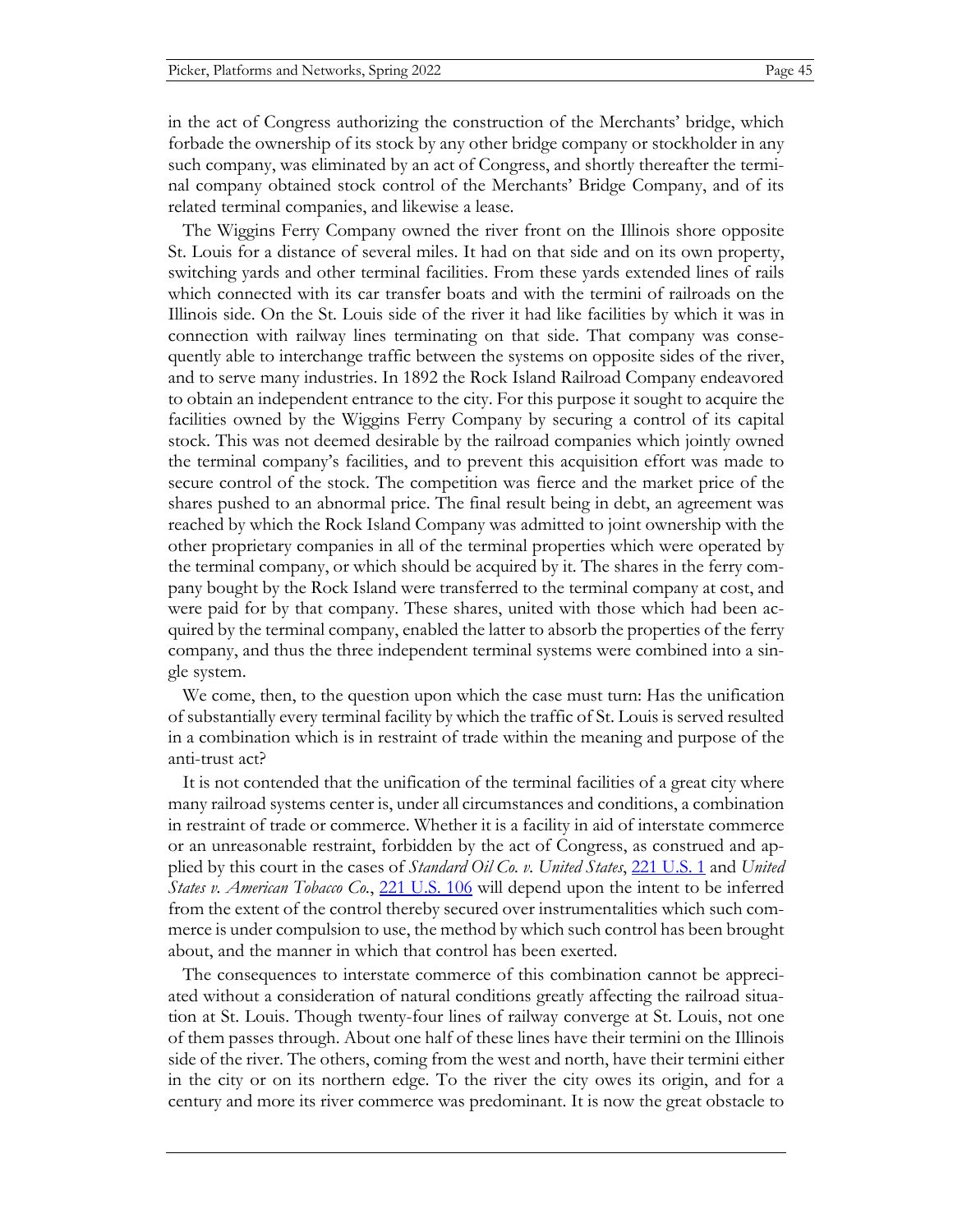connection between the termini of lines on opposite sides of the river and any entry into the city by eastern lines. The cost of construction and maintenance of railroad bridges over so great a river makes it impracticable for every road desiring to enter or pass through the city to have its own bridge. The obvious solution is the maintenance of toll bridges open to the use of any and all lines, upon identical terms. And so the commercial interests of St. Louis sought to solve the question, the system of carferry transfer being inadequate to the growing demands of an ever-increasing population. The first bridge, called the Eads bridge, was, and is, a toll bridge. Any carrier may use it on equal terms. But to use it there must be access over rails connecting the bridge and the railway. On the St. Louis side the bridge terminates at the foot of the great hills upon which the city is built; on the Illinois side it ends in the low and wide valley of the Mississippi. This condition resulted in the organization of independent companies which undertook to connect the bridge on each side with the various railroad termini. On the Missouri side it was necessary to tunnel the hills, that the valley of Mill creek might be reached, where the roads from the west had their termini. Thus, though the bridge might be used by all upon equal terms, it was accessible only by means of the several terminal companies operating lines connecting it with the railroad termini.

This brought about a condition which led to the construction of the second bridge, the Merchants' bridge. This, too, was, and is, a toll bridge, and may be used by all upon equal terms. To prevent its control by the Eads Bridge Company, it was carefully provided that no stockholder in any other bridge company should own its shares. But this Merchants' bridge, like the Eads bridge, had not rail connections with any of the existing railroad systems, and these facilities, as in the case of the Eads bridge, were supplied by a number of independent railway companies who undertook to fill in the gaps between the bridge ends and the termini of railroads on both sides of the river. It must be also observed that these terminal companies were in many instances so supplied with switch connections as not only to connect with the bridge, but also served to connect such roads with each other and with the industries along their lines. Now, it is evident that these lines connecting railroad termini with the railroad bridges dominated the situation. They stood, as it were, just outside the gateway, and none could enter, though the gate stood open, who did not comply with their terms. The topographical situation making access to the city difficult does not end with the river. The city lies upon a group of great hills which hug the river closely and rapidly recede to the west. These hills are penetrated on the west by the narrow valley of Mill creek, which crosses the city about its center. Railways coming from the west use this valley, but its facilities are very restricted and now quite occupied. North of the city the hills drop back from the river gradually, and there exists a valley formed by the Mississippi and Missouri rivers. Railroads coming from the north on the west side of the river come by this valley. As we have stated before, the valley of the Mississippi at St. Louis is on the Illinois side of the river. Railroads coming from the east, northeast, and southeast have their termini in that valley. As a consequence, there have grown up numerous cities and towns of some consequence as manufacturing places, the chief of which is East St. Louis.

The result of the geographical and topographical situation is that it is, as a practical matter, impossible for any railroad company to pass through, or even enter St. Louis, so as to be within reach of its industries or commerce, without using the facilities entirely controlled by the terminal company. The averment of the bill that the railroad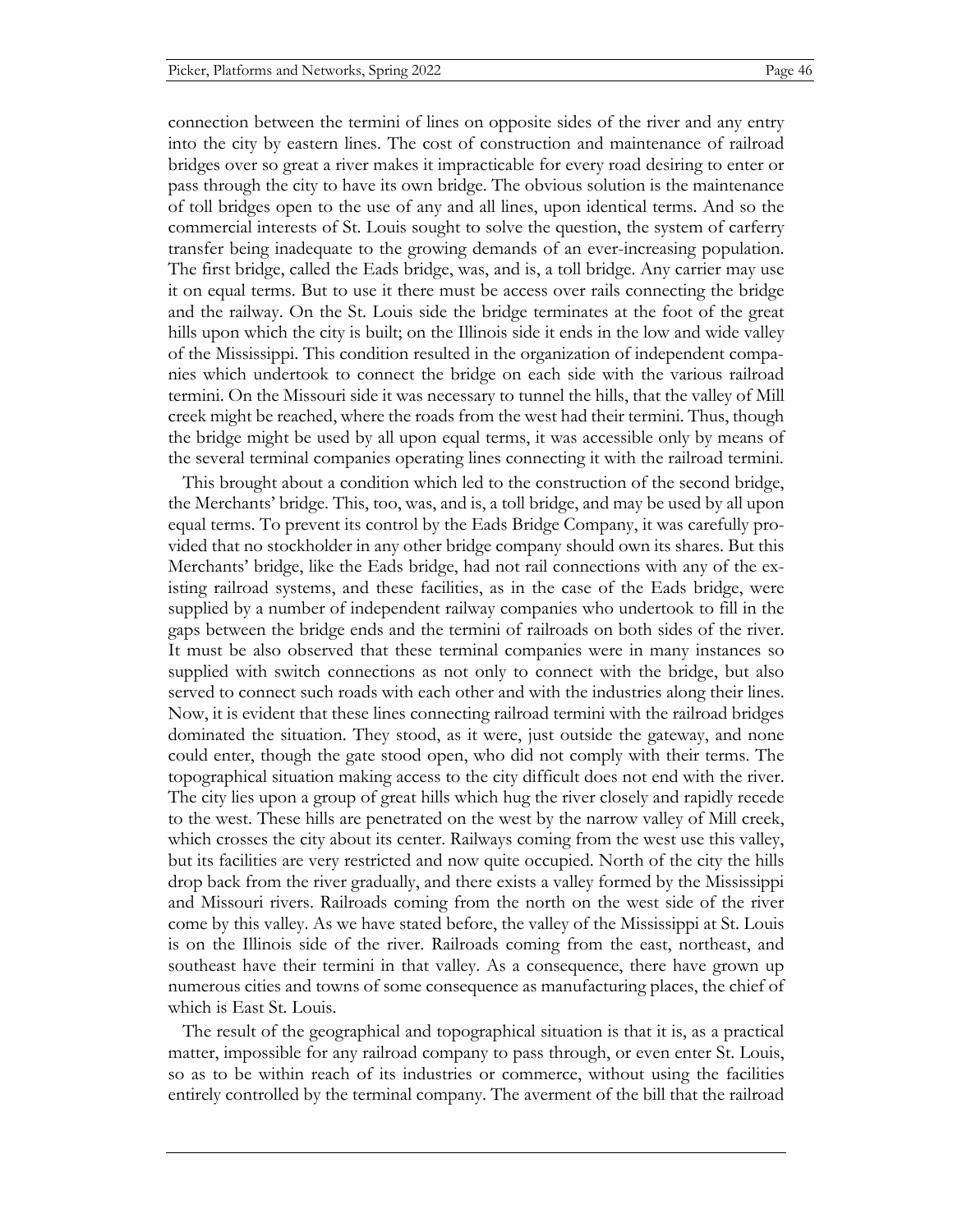companies, here defendants, being the sole stockholders of the terminal company, as we shall later see, compel all other railroad companies converging at St. Louis to use the facilities owned and operated by the terminal company, is therefore borne out by the facts of the situation. Not is this effect denied; for the learned counsel representing the proprietary companies, as well as the terminal company, say in their filed brief: "There indeed is compulsion, but it is inherent in the situation. The other companies use the terminal properties because it is not possible to acquire adequate facilities for themselves. The cost to any one company is prohibitive." Obviously, this was not true before the consolidation of the systems of the Wiggins Ferry Company and the Merchants' Bridge Company with the system theretofore controlled by the terminal company. That the nonproprietary companies might have been compelled to use the instrumentalities of one or the other of the three systems then available, and that the advantages secured might not have been so great as those offered by the unified system now operated by the terminal company, must be admitted. But that there existed before the three terminal systems were combined a considerable measure of competition for the business of the other companies, and a larger power of competition, is undeniable. That the fourteen proprietary companies did not then have the power they now have to exclude either existing roads not in the combination, or new companies, from acquiring an independent entrance into the city, is also indisputable. The independent existence of these three terminal systems was therefore a menace to complete domination, as keeping open the way for greater competition. Only by their absorption or some equivalent arrangement was it possible to exclude from independent entrance the Rock Island Company, or any other company which might desire its own terminals. To close the door to competition, large sums were expended to acquire stock control. For this purpose the obligations of the absorbed companies were assumed and new funds obtained by mortgages upon the unified system.

The physical conditions which compel the use of the combined system by every road which desires to cross the river, either to serve the commerce of the city or to connect with lines separated by the river, is the factor which gives greatest color to the unlawfulness of the combination as now controlled and operated. If the terminal company was in law and fact the agent of all, the mere unification which has occurred would take on quite a different aspect. It becomes, therefore, of the utmost importance to know the character and purpose of the corporation which has combined all of the terminal instrumentalities upon which the commerce of a great city and gateway between the East and West must depend. The fact that the terminal company is not an independent corporation at all is of the utmost significance. There are twenty-four railroads converging at St. Louis. The relation of the terminal company is not one of impartiality to each of them. It was organized in 1889, at the instance of six of these railroad companies, for the purpose of acquiring all existing terminal instrumentalities for the benefit of the combination, and such other companies as they might thereafter admit to joint ownership by unanimous consent, and upon a consideration to be agreed upon. From time to time other companies came to an agreement with the original proprietors until, at the time this bill was filed, the properties unified were held for the joint use of the fourteen companies made defendants. In the contract of 1889, above referred to, the purpose of acquiring the first terminals combined is declared to be, "that said properties may be held in perpetuity as a unit, and developed and improved in the interest of the proprietary companies, for the purpose of furnishing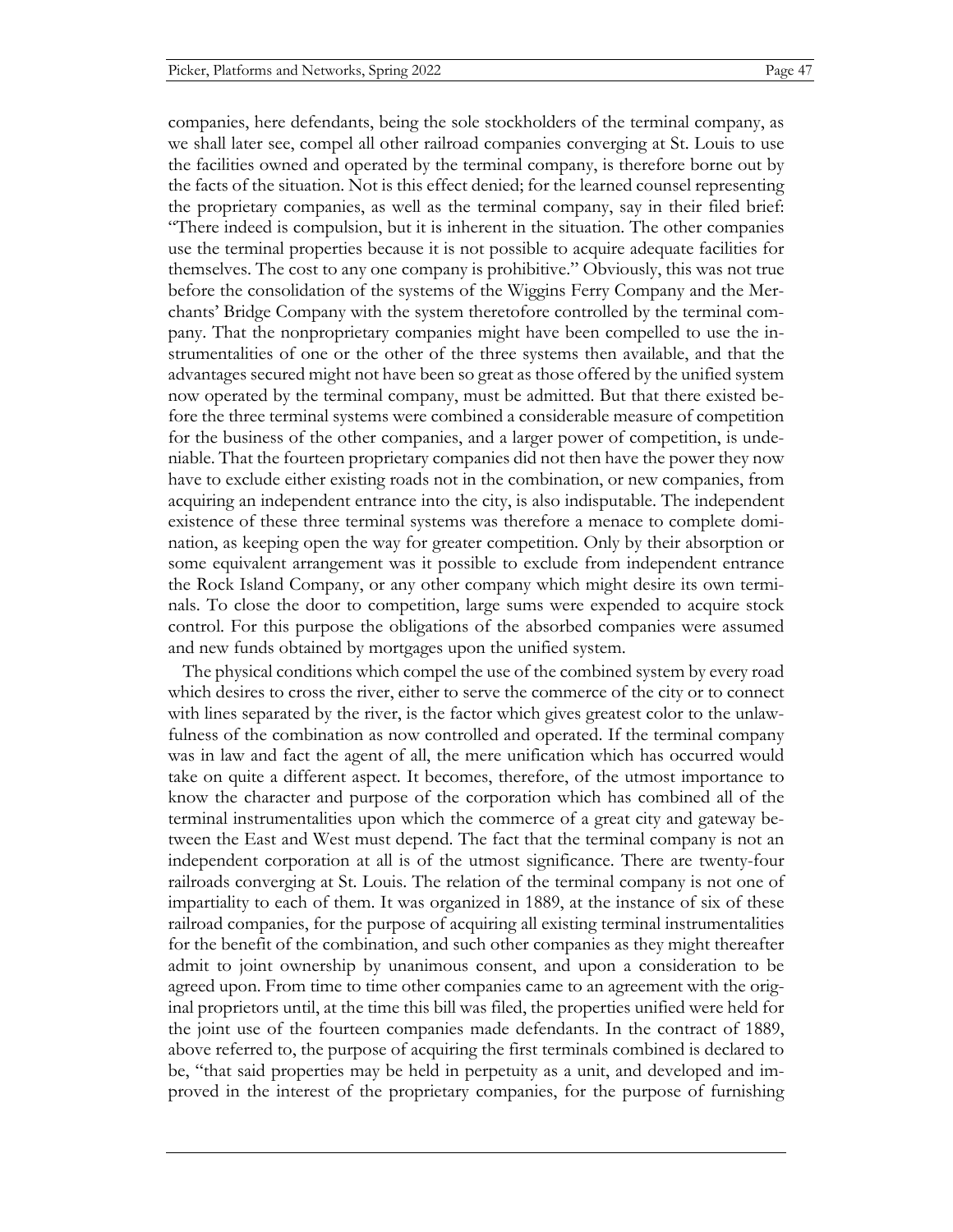adequate terminal facilities in St. Louis and East St. Louis." This purpose was carried out by the conveyance to "each of the proprietary companies . . . forever, a right of joint use with each other and such other companies as may be admitted as proprietary lines to joint use thereof, of all said terminal properties . . . now held or that may be hereafter acquired in St. Louis and East St. Louis, . . . it being understood that the right herein granted to each proprietary company is not transferable to any extent whatever, but is to remain as an appurtenant to the railroad now owned by each proprietary company."

That these facilities were not to be acquired for the benefit of any railroad company which might desire a joint use thereof was made plain by a provision in the contract referred to, which stipulated that other railroad companies not named therein as proprietary companies might only be admitted "to joint use of said terminal system on unanimous consent, but not otherwise, of the directors of the first party, and on payment of such a consideration as they may determine, and on signing this agreement," etc. Inasmuch as the directors of the terminal company consisted of one representative of each of the proprietary companies, selected by itself, it is plain that each of said companies had and still has a veto upon any joint use or control of terminals by any nonproprietary company.

By that and the supplemental agreement of December, 1902, the ferry company and the Merchants' Bridge Company having then been absorbed, the proprietary companies prescribe that the charges of the company shall be so adjusted as to produce no more revenue than shall equal the fixed charges, operating and maintenance expenses. Deficiencies for those purposes the proprietory companies guarantee to make good, though such payments are to be reimbursed by an increase in charges, if necessary.

We fail to find in either of the contracts referred to any provision abrogating the requirement of unanimous consent to the admission of other companies to the ownership of the terminal company, though counsel say that no such company will now find itself excluded from joint use or ownership upon application. That other companies are permitted to use the facilities of the terminal company upon paying the same charges paid by the proprietary companies seems to be conceded. But there is no provision by which any such privilege is accorded.

By still another clause in the agreement the proprietary companies obligate themselves to forever use the facilities of the terminal company for all business destined to cross the river. This would seem to guarantee against any competitive system, since the companies to the agreement now control about one third of the railroad mileage of the United States.

In acquiring these properties the terminal company has assumed mortgage and stock dividend obligations of the constituent companies aggregating about twenty-five million dollars. It has executed its own mortgage upon all of its property to secure an issue of fifty million dollars of bonds, of which twenty million dollars worth have been sold, and the proceeds used in construction or in paying for the properties acquired. It has thus about forty-five million dollars of mortgage or fixed charges or liabilities. The company has an authorized capital stock of fifty million dollars. Of this about twenty-eight million dollars have been issued in equal proportions to the several owning railroad companies. No dividends have ever been paid, and the company disclaims any purpose to pay dividends. We fail to find any obligation by which they may be prevented from paying dividends upon the stock held by the proprietary companies,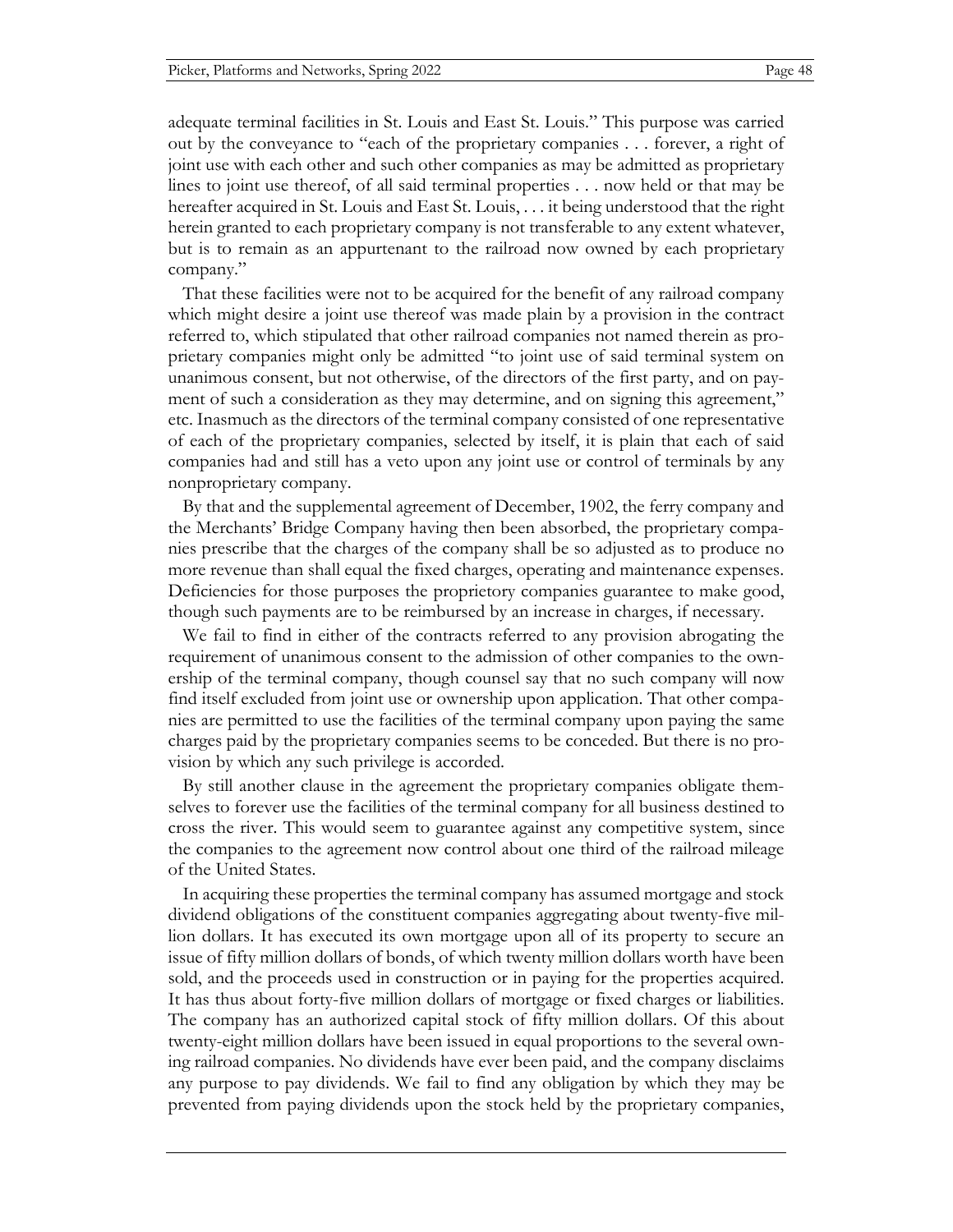or that in its treasury, if ever issued. Undoubtedly, the major part of this revenue arises from the business done by the proprietary companies through the terminal company, but that coming from other companies is, however, a large contribution. That no direct profit is derived by the owning companies from the operation of the terminals may be true. But it is not clear that the proprietary companies do not make an indirect profit through ownership of obligations of the absorbed companies.

That through their ownership and exclusive control they are in possession of advantages in respect to the enormous traffic which must use the St. Louis gateway is undeniable. That the proprietary companies have not availed themselves of the full measure of their power to impede free competition of outside companies may be true. Aside from their power under all of the conditions to exclude independent entrance to the city by any outside company, their control has resulted in certain methods which are not consistent with freedom of competition. To these acts we shall refer later.

We are not unmindful of the essential difference between terminal systems properly so described and railroad transportation companies. The first are but instrumentalities which assist the latter in the transfer of traffic between different lines, and in the collection and distribution of traffic. They are a moderm evolution in the doing of railroad business, and are of the greatest public utility. They, under proper conditions, do not restrain, but promote, commerce. \* \* \*

The argument that the combination of the instrumentalities operated by the terminal company with those of the Merchants' Bridge Company was a combination of two competing lines of railroad, such as was condemned in *Northern Securities Co. v. United States*, <u>193 U.S. 197</u> is not well founded. This combination, if properly regarded as of parallel and competing lines, would have been obnoxious to the 17th section of the Constitution of Missouri. For the purpose of enforcing this Missouri prohibition, the state instituted a proceeding to dissolve the combination of the properties of the Merchants' Bridge Terminal Railroad Company with the Terminal Railroad Association of St. Louis, upon the ground that the railroads operated by those companies were parallel and competing lines of railroad. Relief was denied. The Missouri court held that the merger of mere railway terminals used to facilitate the public convenience by the transfer of cars from one line of railway to another, and instrumentalities for the distribution or gathering of traffic, freight or passenger, among scattered industries, or to different business centers of a great city, were not properly railroad companies within the reasonable meaning of the statutes forbidding combinations between competing or parallel lines of railroad. Referring to the legitimate use of terminal companies, the Missouri court said:

A more effectual means of keeping competition up to the highest point between parallel or competing lines could not be devised. The destruction of the system would result in compelling the shipper to employ the railroad with which he has switch connection, or else cart his product to a distant part of the city, at a cost possibly as great as the railroad tariff.

"St. Louis is a city of great magnitude in the extent of its area, its population, and its manufacturing and other business. A very large number of trunk-line railroads converge in this city. In the brief of one of the well-informed counsel in this case it is said that St. Louis is one of the largest railroad centers in the world. Suppose it were required of every railroad company to effect its entrance to the city as best it could and establish its own terminal facilities, we would have a large number of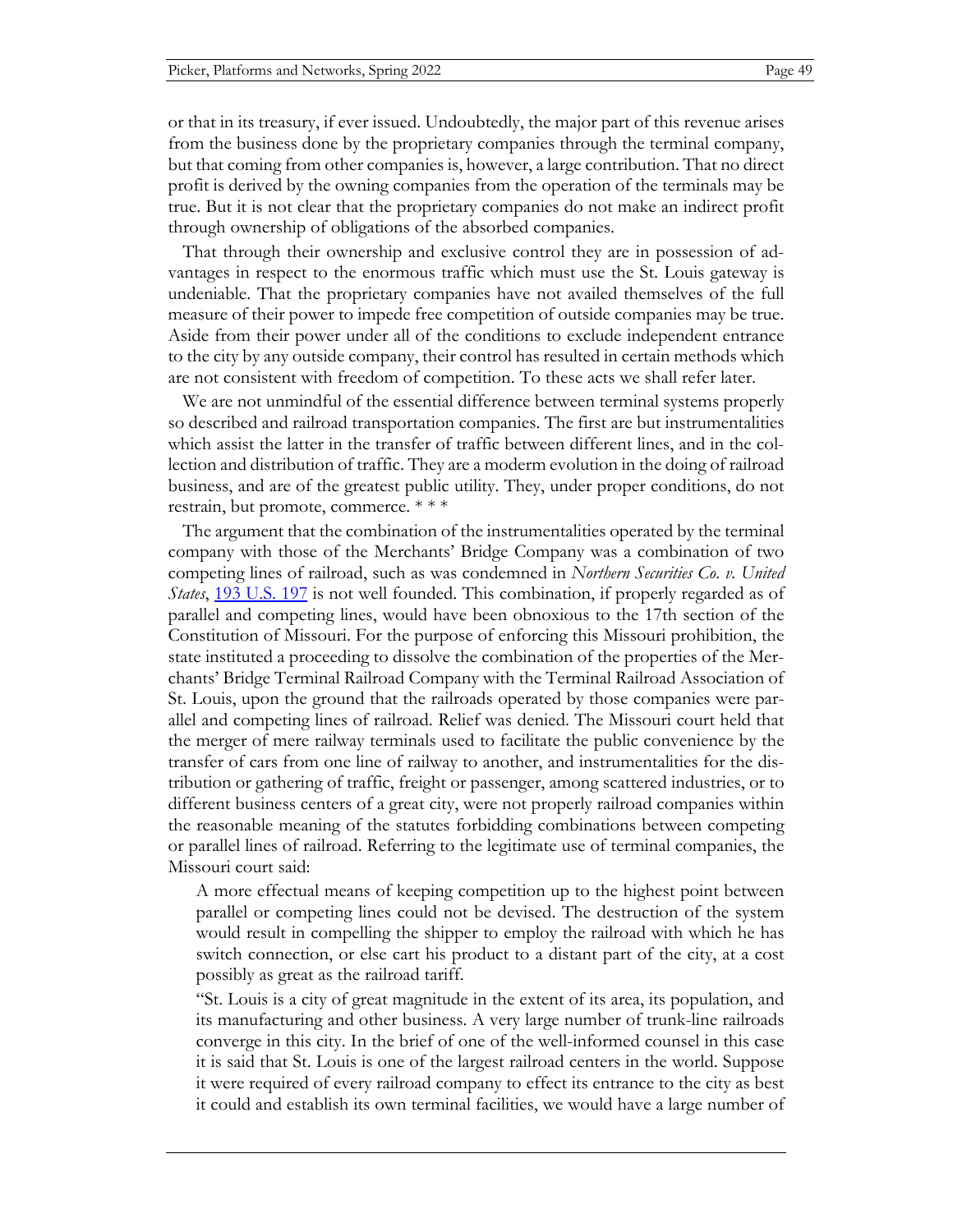passenger stations, freight depots and switch yards scattered all over the vast area, and innumerable vehicles employed in hauling passengers and freight to and from those stations and depots. Or suppose it became necessary in the exigency of commerce that all in-coming trains should reach a common focus, but every railroad company provide its own track; then not only would the expense of obtaining the necessary rights of way be so enormous as to amount to the exclusion of all but a few of the strongest roads, but, if it could be accomplished, the city would be cut to pieces with the many lines of railroad intersecting it in every direction, and thus the greatest agency of commerce would become the greatest burden." 81 S.W. 395. \* \* \*

While, therefore, the mere combining of several independent terminal systems into one may not operate as a restraint upon the interstate commerce which must use them, yet there may be conditions which will bring such a combination under the prohibition of the Sherman act. The one in question, counsel say, is not antagonistic to, but in harmony with, the anti-trust act, "because it expands competition by extending equal conveniences and advantages to all shippers located upon each of the three systems for all traffic to and from St. Louis; expedites and economizes the service." It is justified, they argue, by: "(1) The physical or topographical conditions peculiar to the locality; by (2) its commercial, industrial, and railroad development and history; by (3) public opinion expressed legislatively and judicially; and (4) by the judgment of experienced railroad engineers and managers." From which consideration the same counsel say that the issue presented by this record is, "whether the common control or ownership of all the terminal facilities (mechanical devices for the exchange, receipt, and distribution of traffic) of a large commercial and manufacturing center by all of the railroad companies, and for the benefit of all upon equal terms and facilities, without discrimination, is condemned by the Sherman act."

Let us analyze the proposition included in the issue, as stated by counsel, quoted above: Counsel assume that the combined terminals have come under a "common control or ownership." But this is not the case. That the instrumentalities so combined are not jointly owned or managed by all of the companies compelled to use them is a significant fact which must be taken into account for the purpose of determining whether there has been a violation of the anti-trust act. The control and ownership is that of the fourteen roads which are defendants. The railroad systems and the coal roads converging at St. Louis, which are not associated with the proprietary companies, are under compulsion to use the terminal system, and yet have no voice in its control.

It cannot be controverted that, in ordinary circumstances, a number of independent companies might combine for the purpose of controlling or acquiring terminals for their common but exclusive use. In such cases other companies might be admitted upon terms or excluded altogether. If such terms were too onerous, there would ordinarily remain the right and power to construct their own terminals. But the situation at St. Louis is most extraordinary, and we base our conclusion in this case, in a large measure, upon that fact. The "physical or topographical condition peculiar to the locality," which is advanced as a prime justification for a unified system of terminals, constitutes a most obvious reason why such a unified system is an obstacle, a hindrance, and a restriction upon interstate commerce, unless it is the impartial agent of all who, owing to conditions, are under such compulsion, as here exists, to use its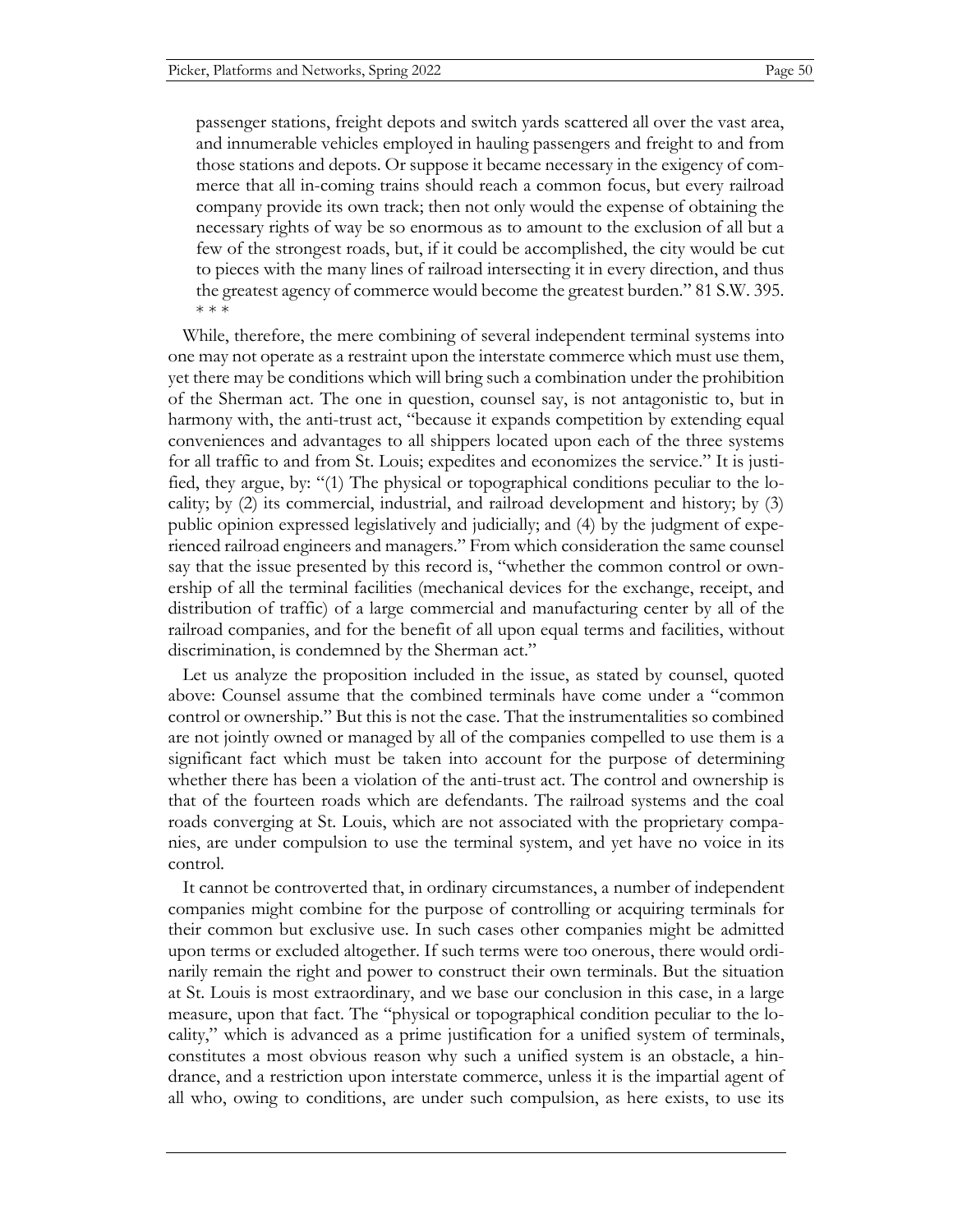facilities. The witness upon whom the defendants chiefly rely to uphold the advantages of the unified system which has been constructed, Mr. Albert L. Perkins, gives this as his unqualified judgment. He was and is an experienced railroad engineer and manager and is the railway expert of the municipal bridge and terminal board, a commission appointed under a city ordinance, headed by the mayor, to study and report legislation needed to relieve the terminal conditions of St. Louis. From his study of the local situation he expresses the opinion that the terminals of railway lines in any large city should be unified as far as possible, and that such unification may be of the greatest public utility and of immeasureable advantage to commerce, state and interstate. Neither does he find in the conditions at St. Louis any insurmountable objection to such unification. The witness, however, points out that such a terminal company should be the agent of every company, and, furthermore, that its service should not be for profit or gain. In short, that every railroad using the service should be a joint owner and equally interested in the control and management. This, he thinks, will serve the greatest possible economy, and will give the most efficient service without discrimination. When thus jointly owned and controlled, whether through the medium of a mere holding or operating company, such as the terminal company is, or by other means, the facilities would belong to each relatively to its own business, and delivery would be made by each company over its own tracks to connecting lines or places of destination in the city. The charge for the haul thus lengthened would then be properly absorbed by the through rate, leaving nothing to be added to that to be charged the shipper or consignee but switching and storage charges proper.

The terminal properties in question are not so controlled and managed, in view of the inherent local conditions, as to escape condemnation as a restraint upon commerce. They are not under a common control and ownership. Nor can this be brought about unless the prohibition against the admission of other companies to such control is stricken out and provision made for the admission of any company to an equal control and management upon an equal basis with the present proprietary companies.

There are certain practices of this terminal company which operate to the disadvantage of the commerce which must cross the river at St. Louis, and of nonproprietary railroad lines compelled to use its facilities. One of them grows out of the fact that the terminal company is a terminal company and something more. It does not confine itself to supplying and operating mere facilities for the interchange of traffic between railroads, and to assistance in the collecting and distributing of traffic for the carrier companies. It, as well as several of the absorbed terminal companies, was organized under ordinary railroad charters. If the combination which has occurred is to escape condemnation as a combination of parallel and competing railroad companies, it is because of the essential difference between railroad and terminal companies proper differences pointed out by the Missouri supreme court in the case heretofore referred to. Indeed, the defense to this proceeding is based upon the insistence that the terminal company is solely engaged in operating terminal facilities, defined in the briefs "as mechanical devices for the exchange, receipt, and distribution of traffic." This terminal company, in addition to its schedule for terminal charges proper, such as switching, warehousing, etc., files its rate-sheets for the transportation of every class of merchandise from the termini of the railroads on the Illinois side of the river to destinations across the river, over its lines. These rates are applied to all traffic destined to cross the river, with certain exceptions to which we shall later refer, which originates within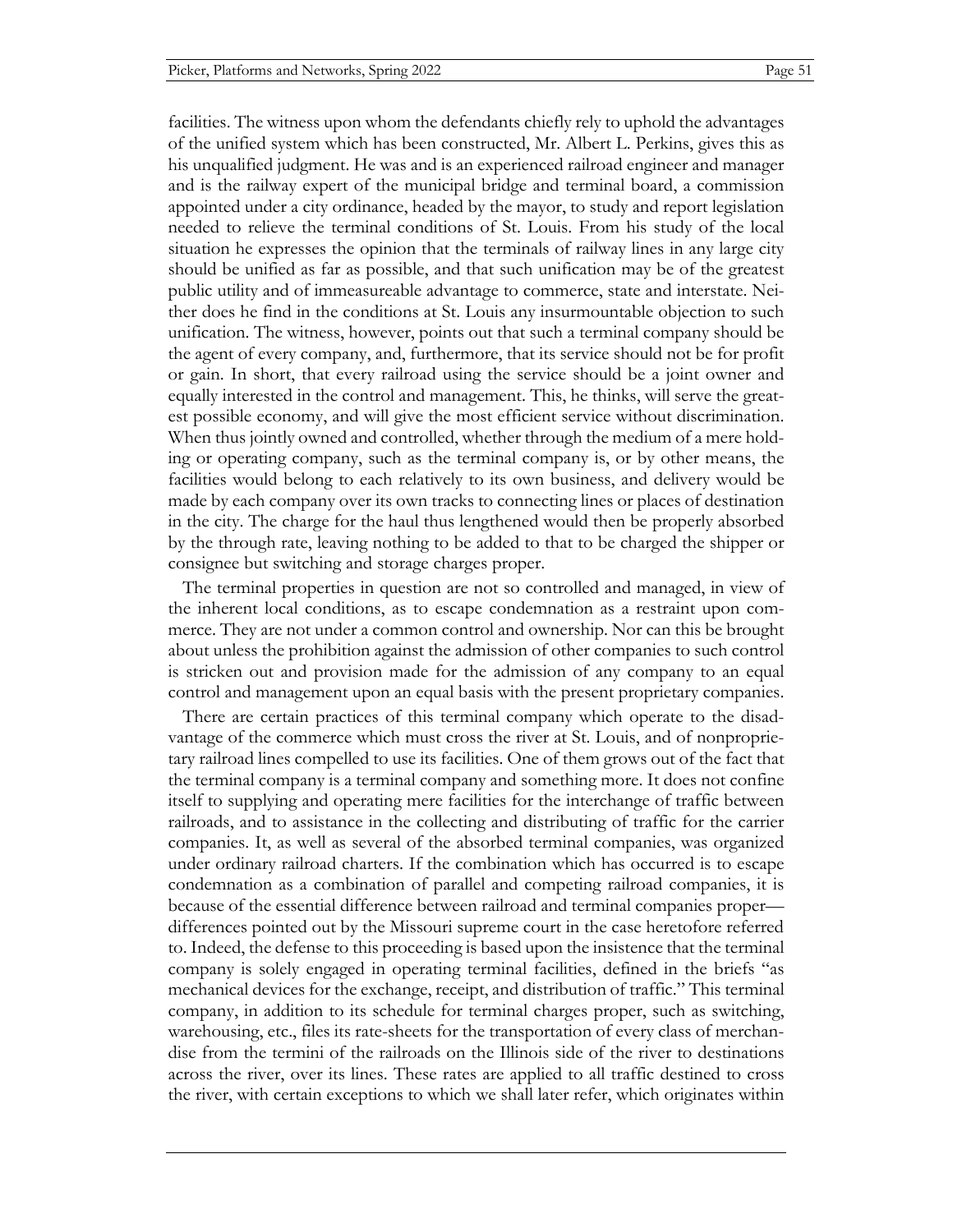an irregular area of which St. Louis is the center, and having a diameter of from 1 to 200 miles. This arbitrary operates to cast a burden upon short hauls, which has led to much complaint, as being both discriminatory and extortionate. An exception is made as to traffic originating within so much of this area as constitutes what is called "Green Line territory," or which is destined to points within "Green Line territory." This seems to be based upon competitive conditions caused by the great toll railway bridge at Memphis, Tennessee, the bridge toll being treated by lines using the bridge as a part of the through rate.

Another exception to the rule imposing this arbitrary is that it does not apply to traffic which originates in East St. Louis, whether it is destined to cross the river or not. The reason for this exemption, where such traffic does cross the river, is not apparent. Possibly, it may be said that it is because the traffic of St. Louis and East St. Louis should be treated as arising in the same commercial area. But this reason does not seem to apply to the traffic originating in St. Louis, which is bound east, though that of East St. Louis is altogether free from this arbitrary charge. The effect of this arbitrary discrimination is obviously injurious to the commerce and manufacturers of St. Louis, and is among the chief causes of complaint against the terminal company. Mr. Perkins, to whom we have before referred as a capable and impartial expert, says of the consequence of this curious exception out of the 100-mile area rule, that "the effect of these charges was, of course, to put the man doing business in St. Louis at a disadvantage to that extent with the man doing business at East St. Louis on his eastern business." Again he says, that the practical operation was to give East St. Louis a distinct advantage in the manufacturing lines. Another practice which marks this terminal company as a transportation company which interposed itself between railroads having their termini on opposite sides of the river, and between the city itself and the roads terminating on the east side of the river, is that all traffic destined to cross the river at St. Louis, whether bound east or west, or destined for the city if coming from the east, is billed only to East St. Louis, and there rebilled to destination.

The practice of rebilling and of making a distinct hauling charge is an evident survival of the methods which existed when the eastern lines had no termini in St. Louis. They then billed to East St. Louis, and there turned the traffic over to one of the existing terminal companies, who made their own specific charges for the haul to places of delivery within the city. The practice has been continued after the reason for it has disappeared. The effect of this practice of rebilling at East St. Louis and of imposing this arbitrary upon traffic originating within 100 miles of the city, destined to cross the river, seems to have been also applied to the large coal traffic between the Illinois coal mines, upon which the city is largely dependent.

We come now to the remedy. In determining what this should be, we, as said by this court in *Standard Oil Co. v. United States*, 221 U.S. 1, 78 must not overlook the fact that in applying prevention of an undue restraint on or the provention of an undue restraint on or the monopolization of trade or commerce is the foundation upon which the prohibitions of the statute rest; and, moreover, that one of the fundamental purposes of the statute is to protect, not to destroy, rights of property." If, as we have already said, the combination of two or more mere terminal companies into a single system does not violate the prohibition of the statute against contracts and combinations in restraint of interstate commerce, it is because such a combination may be of the greatest public utility. But when, as here, the inherent conditions are such as to prohibit any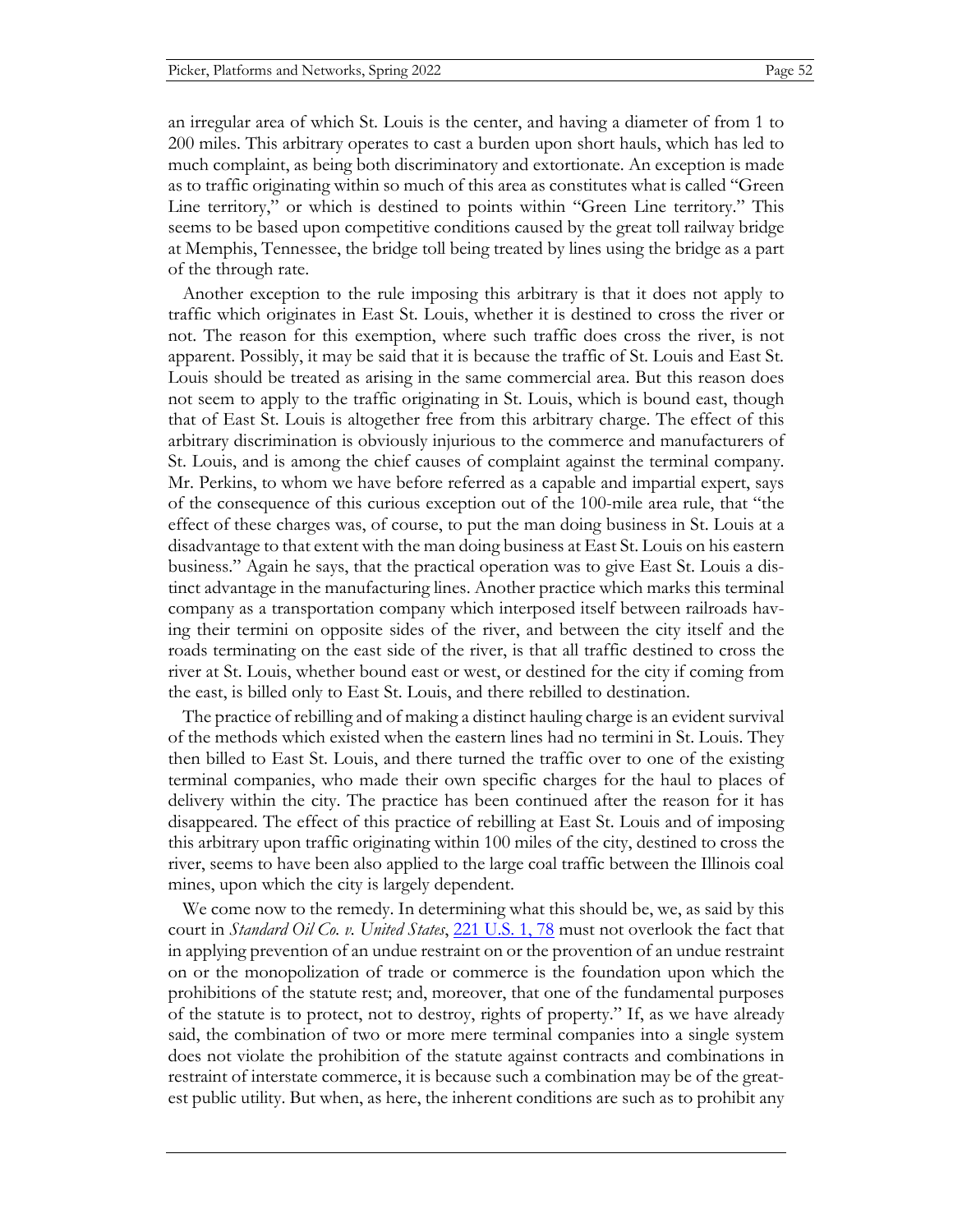other reasonable means of entering the city, the combination of every such facility under the exclusive ownership and control of less than all of the companies under compulsion to use them violates both the first and second sections of the act, in that it constitutes a contract or combination in restraint of commerce among the states, and an attempt to monopolize commerce among the states which must pass through the gateway at St. Louis.

The government has urged a dissolution of the combination between the terminal company, the Merchants' Bridge Terminal Company, and the Wiggins Ferry Company. That remedy may be necessary unless one equally adequate can be applied.

But the illegal restraint upon commerce among the states which we here find to exist consists in the possession acquired by the proprietary companies through the means and with the object we have stated, of dominating commerce among the states, carried on by other railroads entering or seeking to enter the city of St. Louis, and by which such railroads are compelled either to desist from carrying on interstate commerce, or to do so upon the terms imposed by the proprietary companies. This control and possession constitute such a grip upon the commerce of St. Louis and commerce which must cross the river there, whether coming from the east or west, as to be both an illegal restraint and an attempt to monopolize.

The power resulting from the combination, even before completed by the acquisition of the Wiggins Ferry Company and its related terminals, was exhibited when the Rock Island sought an independent entrance.

Some of its abuses are shown by the imposition of the arbitrary hauling charge imposed upon the artificially limited trade districts described. It is shown also by the maintenance of the system of billing traffic destined to cross the river at St. Louis, either east or west, or to St. Louis, if from points on the east side of the river,—a practice so galling and universal as to practically "eliminate St. Louis from the railroad map," to quote the graphic, if extravagant, language of counsel for the United States, as respects the great traffic subject to the regulation.

Plainly the combination which has occurred would not be an illegal restraint under the terms of the state if it were what is claimed for it, a proper terminal association acting as the impartial agent of every line which is under compulsion to use its instrumentalities. If, as we have pointed out, the violation of the statute, in view of the inherent physical conditions, grows out of administrative conditions which may be eliminated and the obvious advantages of unification preserved, such a modification of the agreement between the terminal company and the proprietary companies as shall constitute the former the bona fide agent and servant of every railroad line which shall use its facilities, and an inhibition of certain methods of administration to which we have referred, will amply vindicate the wise purpose of the statute, and will preserve to the public a system of great public advantage.

These considerations lead to a reversal of the decree dismissing the bill. This is accordingly adjudged, and the case is remanded to the district court, with directions that a decree be there entered directing the parties to submit to the court, within ninety days after receipt of mandate, a plan for the reorganization of the contract between the fourteen defendant railroad companies and the terminal company, which we have pointed out as bringing the combination within the inhibition of the statute.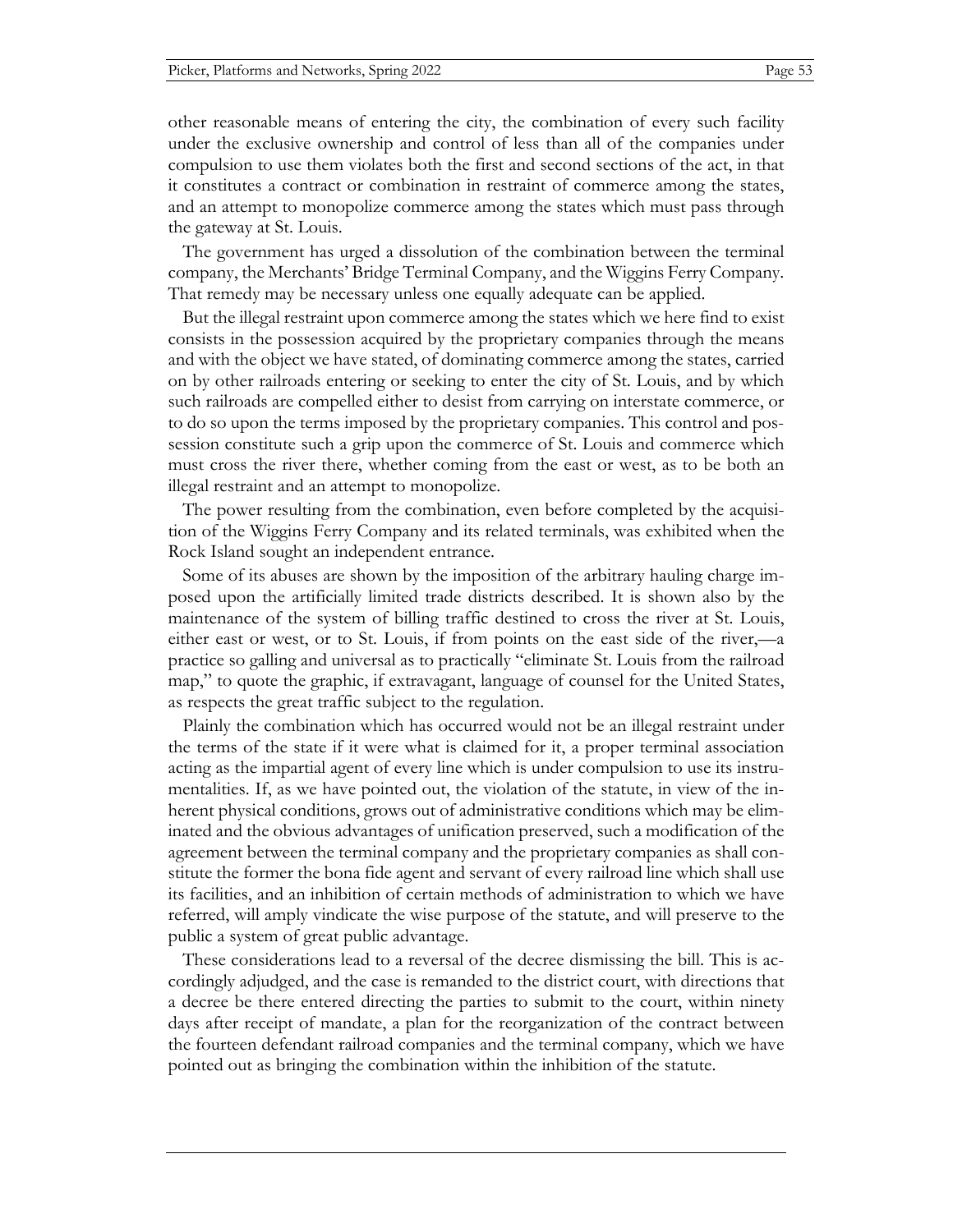Second. Such plan of reorganization must also provide definitely for the use of the terminal facilities by any other railroad not electing to become a joint owner, upon such just and reasonable terms and regulations as will, in respect of use, character, and cost of service, place every such company upon as nearly an equal plane as may be with respect to expenses and charges as that occupied by the proprietary companies.

Third. By eliminating from the present agreement between the terminal company and the proprietary companies any provision which restricts any such company to the use of the facilities of the terminal company.

Fourth. By providing for the complete abolition of the existing practice of billing to East St. Louis, or other junction points, and then rebilling traffic destined to St. Louis, or to points beyond.

Fifth. By providing for the abolition of any special or so-called arbitrary charge for the use of the terminal facilities in respect of traffic originating within the so-called 100-mile area, that is not equally and in like manner applied in respect of all other traffic of a like character originating outside of that area.

Sixth. By providing that any disagreement between any company applying to become a joint owner or user, as herein provided for, and the terminal or proprietary companies, which shall arise after a final decree in this cause, may be submitted to the district court, upon a petition filed in this cause, subject to review by appeal in the usual manner.

Seventh. To avoid any possible misapprehension, the decree should also contain a provision that nothing therein shall be taken to affect, in any wise or at any time the power of the Interstate Commerce Commission over the rates to be charged by the terminal company, or the mode of billing traffic passing over its lines, or the establishing of joint through rates or routes over its lines, or any other power conferred by law upon such Commission.

Upon failure of the parties to come to an agreement which is in substantial accord with this opinion and decree, the court will, after hearing the parties upon a plan for the dissolution of the combination between the terminal company, the Wiggins Ferry Company, the Merchants' Bridge Company, and the several terminal companies related to the Ferry and Merchants' Bridge Company, make such order and decree for the complete disjoinder of the three systems, and their future operation as independent systems, as may be necessary, enjoining the defendants, singly and collectively, from any exercise of control or dominion over either of the said terminal systems, or their related constituent companies, through lease, purchase, or stock control, and enjoining the defendants from voting any share in any of said companies or receiving dividends, directly or indirectly, or from any future combination of the said systems, in evasion of such decree or any part thereof.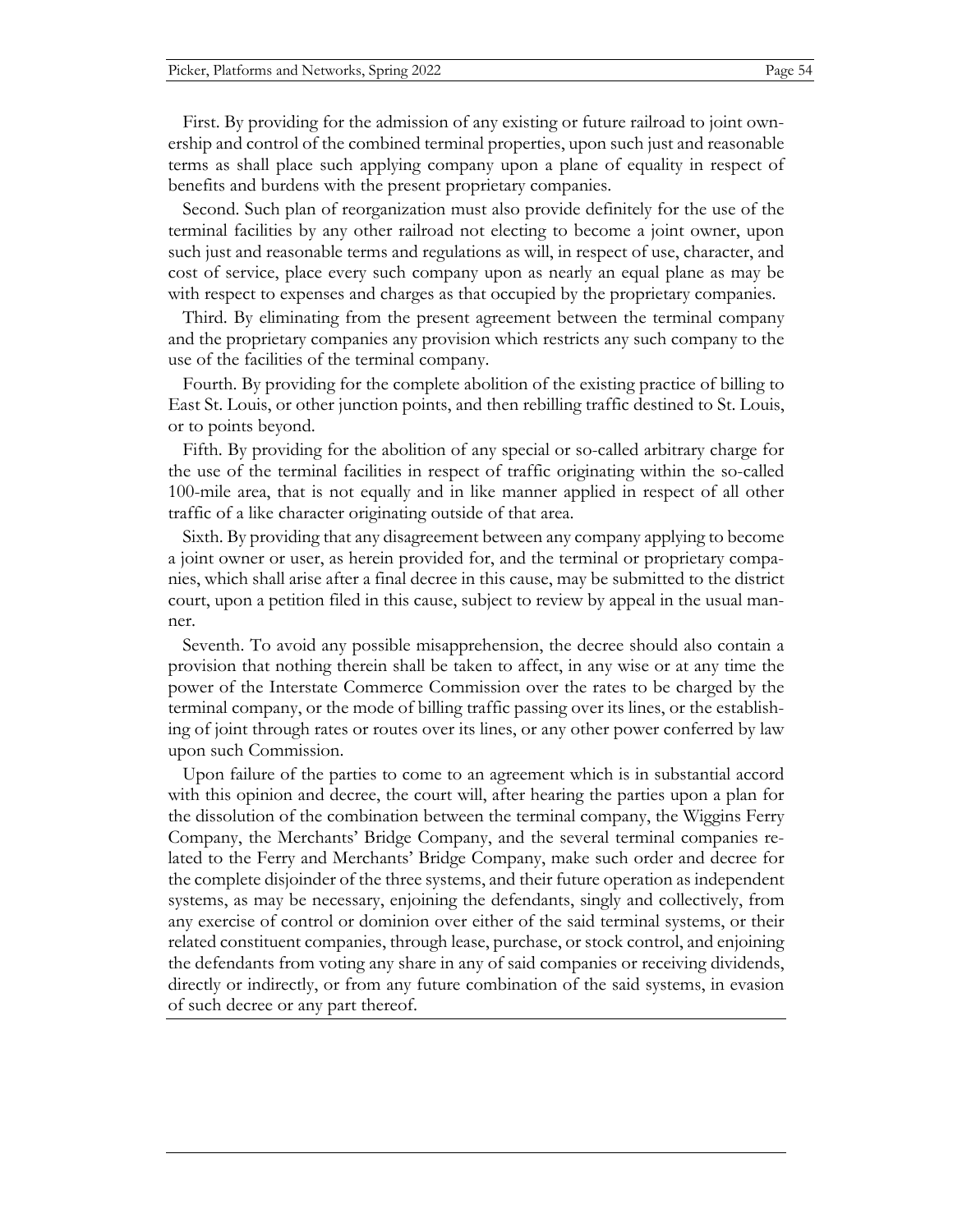# **Federal-Aid Road Act of 1916**

39 Stat. 355 (1916)

An Act To provide that the United States shall aid the States in the construction of rural post roads, and for other purposes.

Be it enacted by the the Senate and House of Representatives of the United States of America in Congress assembled, That the Secretary of Agriculture is authorized to cooperate with the States, through their respective State highway departments, in the construction of rural post roads; but no money apportioned under this Act to any State shall be expended therein until its legislature shall have assented to the provisions of this Act, except that, until the final adjournment of the first regular session of the legislature held after the passage of this Act, the ascent of the governor of the State shall be sufficient. The Secretary of Agriculture and the State highway department of each State shall agree upon the roads to be constructed therein and the character and method of construction: Provided, That all roads constructed under the provisions of this Act shall be free from tolls of all kinds.

Sec. 2. That for the purpose of this Act the term "rural post road" shall be construed to mean any public road over which the United States mails now are or may hereafter be transported, excluding every street and road in a place having a population, as shown by the latest available Federal census, of 2500 or more, except that portion of any such street or road along which the houses averaged more than 200 feet apart; the term "State highway department" shall be construed to include any department of another name, or commission, or official or officials, of a State empowered, under its laws, to exercise the functions ordinarily exercised by a State highway department; the term "construction" shall be construed to include reconstruction and improvement of roads; "properly maintain" as used herein shall be construed to mean the making of needed repairs and the preservation of a reasonably smooth surface considering the type of the road; but shall not be held to include extraordinary repairs, nor reconstruction; necessary bridges and culvert shall be deemed parts of the respective roads covered by the provisions of this Act.

Sec. 3. That for the purpose of carrying out the provisions of this Act there is hereby apportioned, out of any money in the treasury not otherwise appropriated, for the fiscal year ending June thirtieth, nineteen hundred and seventeen, the sum of \$5,000,000; for the fiscal year ending June thirtieth, nineteen hundred and eighteen, the sum of \$10,000,000; for the fiscal year ending June thirtieth, nineteen hundred and nineteen, the sum of \$15,000,000; for the fiscal year ending June thirtieth, nineteen hundred and twenty, the sum of \$20,000,000; and for the fiscal year ending June thirtieth, nineteen hundred and twenty-one, the sum of \$25,000,000. So much of the appropriation apportioned to any State for any fiscal year as remains unexpended at the close thereof shall be available for expenditure in that State until the close of the succeeding fiscal year, except that amounts apportioned for any fiscal year to any State which has not a State highway department shall be available for expenditure in that State until the close of the third fiscal year succeeding the close of the fiscal year for which such apportionment was made. Any amount apportioned under the provisions of this Act unexpended at the end of the period during which is available for expenditure under the terms of this section shall be reapportioned, within sixty days thereafter, to all the States in the same manner and on the same basis, and certified to the Secretary of the Treasury and to the State highway departments and to the governors of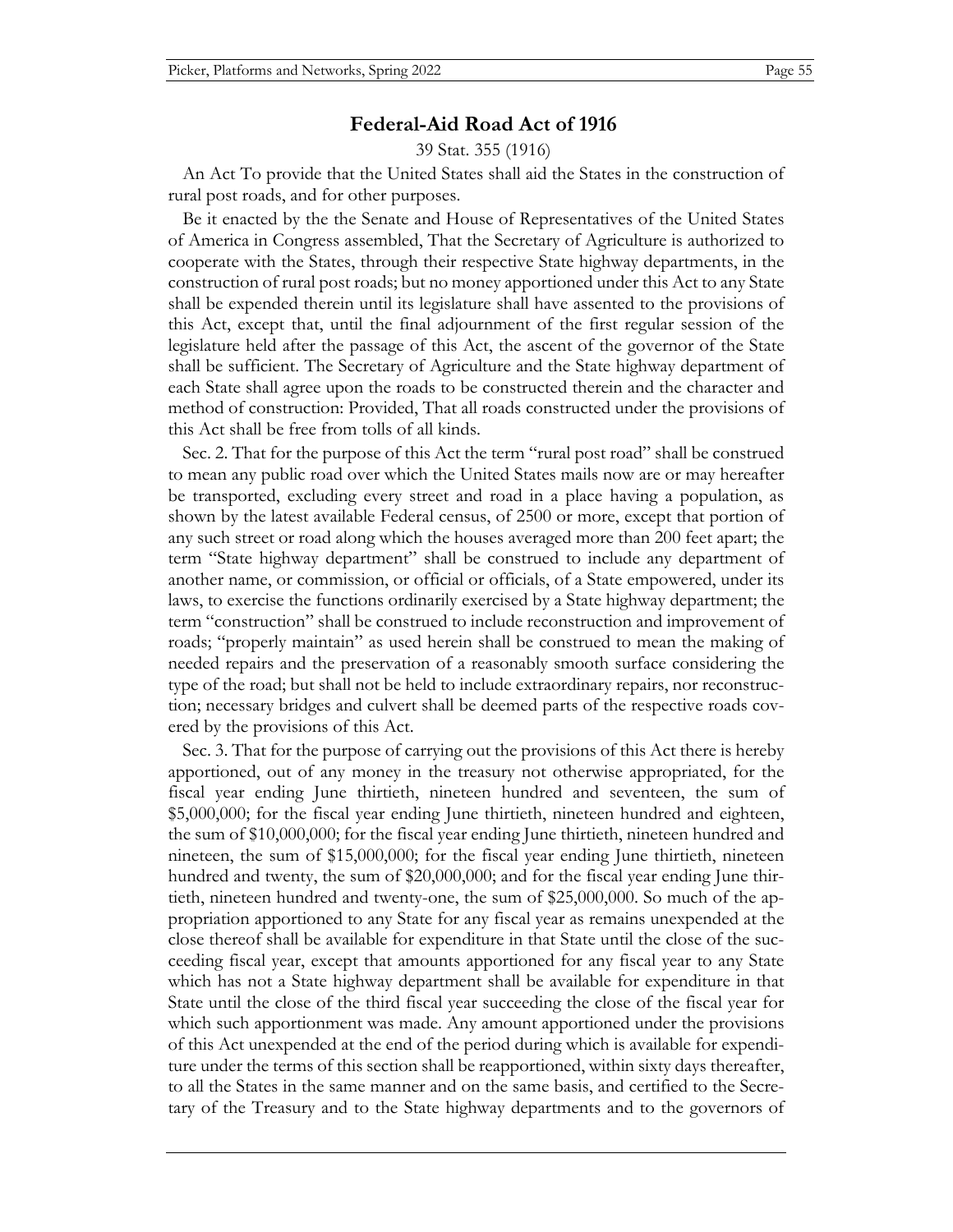States having no State highway departments in the same way as if it were being apportioned under this Act for the first time: Provided, That in States where the Constitution prohibits the State from engaging in any work of internal improvements, then the amount of the appropriation under this Act apportioned to any such State shall be turned over to the highway department of the State or to the governor of said State to be expended under the provisions of this Act and under the rules and regulations of the Department of Agriculture, when any number of counties in any such State shall appropriate or provide the proportion of or share needed to be raised in order to entitle such State to its part of the appropriation apportioned under this Act.

Sec. 4. That so much, not to exceed 3 per centum, of the appropriation for any fiscal year made by or under this Act as the Secretary of Agriculture may estimate to be necessary for administering the provisions of this Act shall be deducted for that purpose, available until expended. Within sixty days after the close of each fiscal year the Secretary of Agriculture shall determine what part, if any, of the sums theretofore deducted for administering the provisions of this Act will not be needed for that purpose and apportion such part, if any, for the fiscal year then-current in the same manner and on the same basis, and certify it to the Secretary of the Treasury and to the State highway departments, and to the governors of States having state highway departments, in the same way as other amounts authorized by this Act to be apportioned among all the States for such current fiscal year. The Secretary of Agriculture, after making the deduction authorized by this section, shall apportion the remainder of the appropriation for each fiscal year among the several States in the following manner: one-third in the ratio which the area of each State bears to the total area of all the States; one-third in the ratio which the population of each State bears to the total population of all the States, as shown by the latest available Federal census; one-third in the ratio which the mileage of rural delivery routes and star routes in each State bears to the total mileage of rural delivery routes and star routes in all the States, at the close of the next preceding fiscal year, as shown by the certificate of the Postmaster General, which he is directed to make and furnish annually to the Secretary of Agriculture.

Sec. 5. That within sixty days after the approval of this Act the Secretary of Agriculture shall certify to the Secretary of the Treasury and to each State highway department and to the governor of each State having no State highway department the sum which is estimated to be deducted for administering the provisions of this Act and the sum which he has apportioned to each State for the fiscal year ending June thirtieth, nineteen hundred and seventeen, and on or before January twentieth next preceding the commencement of each succeeding fiscal year shall make like certificates for each fiscal year.

Sec. 6. That any State desiring to avail itself of the benefits of this Act shall, by its State highway department, submit to the Secretary of Agriculture project statements setting forth proposed construction of any rural post road or roads therein. If the Secretary of Agriculture approve a project, the State highway department shall furnish to him such surveys, plans, specifications, and estimates therefor as he may require: Provided, however, That the Secretary of Agriculture shall approve only such projects as may be substantial in character and the expenditure of funds hereby authorized shall be applied only to such improvements. Items included for engineering, inspection, and unforeseen contingencies shall not exceed ten per centum of the total estimated cost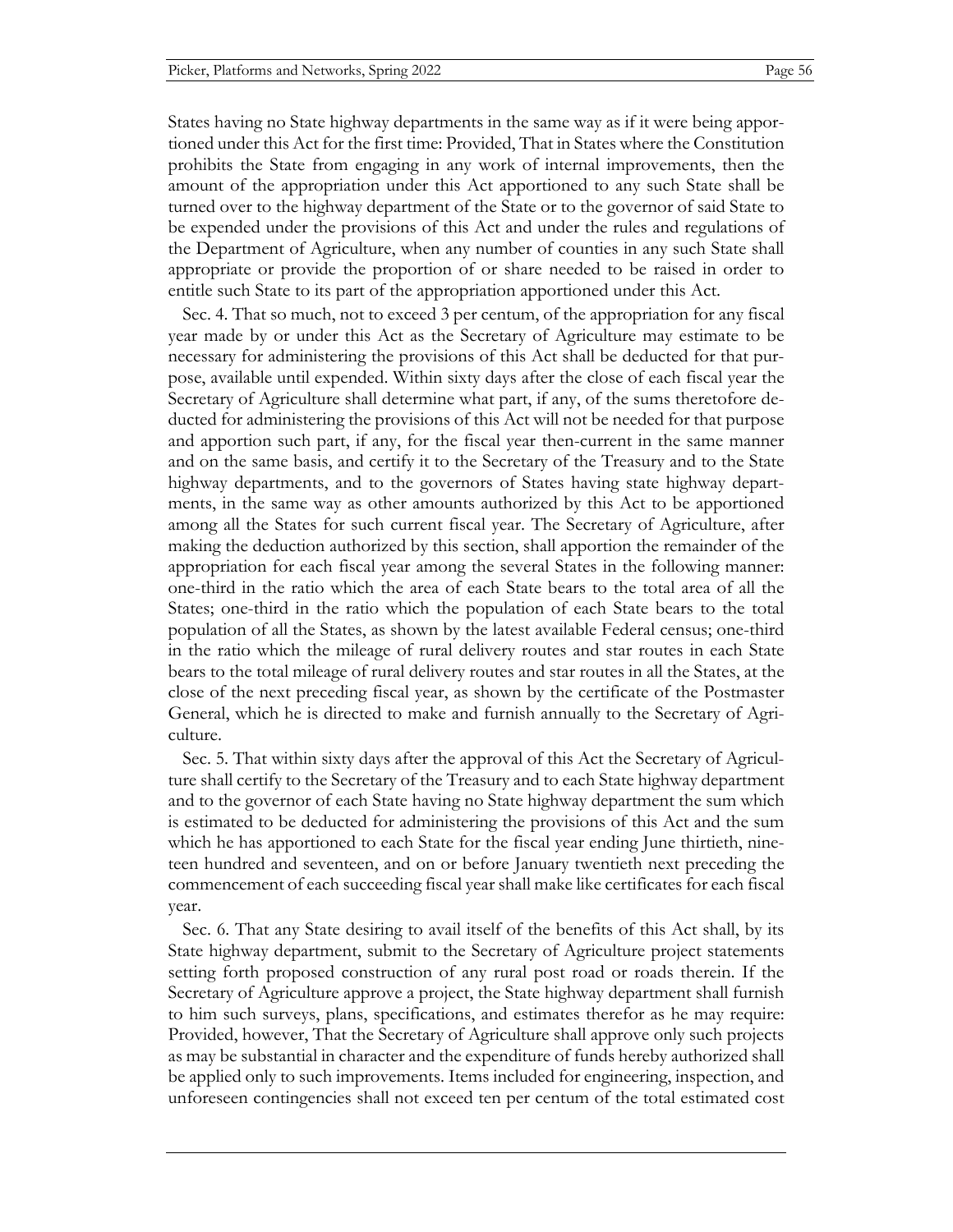of the work. If the Secretary of Agriculture approve the plans, specifications, and estimates, he shall notify the State highway department and immediately certify the fact to the Secretary of the Treasury. The Secretary of the Treasury shall thereupon set aside the share of the United States payable under this Act on account of such a project, which shall not exceed fifty per centum of the total estimated cost thereof. No payment of any money apportioned under this Act shall be made on any project until such statement of the project, and the plans, specifications, and estimates therefor, shall have been submitted to and approved by the Secretary of Agriculture.

When the Secretary of Agriculture shall find that any project so approved by him has been constructed in compliance with the plans and specifications he shall cause to be paid to the proper authority of said State the amount set aside for such said project: Provided, That the Secretary of Agriculture may, in his discretion, from time to time make payments on said construction as the same progresses, but these payments including previous payments, if any, shall not be more than the United States' pro rata part of the value of the labor and materials which have actually put into said construction in conformity to said plans and specifications; nor shall any such payment be in excess of \$10,000 per mile, exclusive of the cost of bridges of more than 20 feet clear span. The construction work and labor in each State shall be done in accordance with its laws, and under the direct supervision of the State highway department, subject to the inspection and approval of the Secretary of Agriculture in accordance with the rules and regulations made pursuant to this Act.

The Secretary of Agriculture and the State highway department of each State may jointly determine at what times, in what amounts, payments, as work progresses, shall be made under this Act. Such payment shall be made by the Secretary of the Treasury, on warrants drawn by Secretary of Agriculture, to such official, or officials, or depository, as may be designated by the State highway department and authorized under the laws of the State to receive public funds of the State or county.

Sec. 8. That there is hereby appropriated and made available until expended, out of any moneys in the National Treasury not otherwise appropriated, the sum of \$1,000,000 for the fiscal year ending June thirtieth, nineteen hundred and seventeen, and each fiscal year thereafter, up to and including the fiscal year ending June thirtieth, nineteen hundred and twenty-six, in all \$10,000,000, to be available until expended under the supervision of the Secretary of Agriculture, upon request from the proper officers of the State, Territory, or county for the survey, construction, and maintenance of roads and trails within or partly within the national forests, when necessary for the use and development of resources upon which communities within and adjacent to the national forests are dependent: Provided, That the State, Territory, or county shall enter into a cooperative agreement with the Secretary of Agriculture for the survey, construction, and maintenance of such roads or trails upon a basis equitable to both the State, Territory, or county, and the United States: And provided also, That the aggregate expenditures in any State, Territory, or county shall not exceed ten per centum of the value, as determined by the Secretary of Agriculture, of the timber and forage resources which are or will be available for income upon the national forest lands within the respective county or counties where in the roads or trails will be constructed; and the Secretary of Agriculture shall make annual report to Congress of the amounts expended hereunder.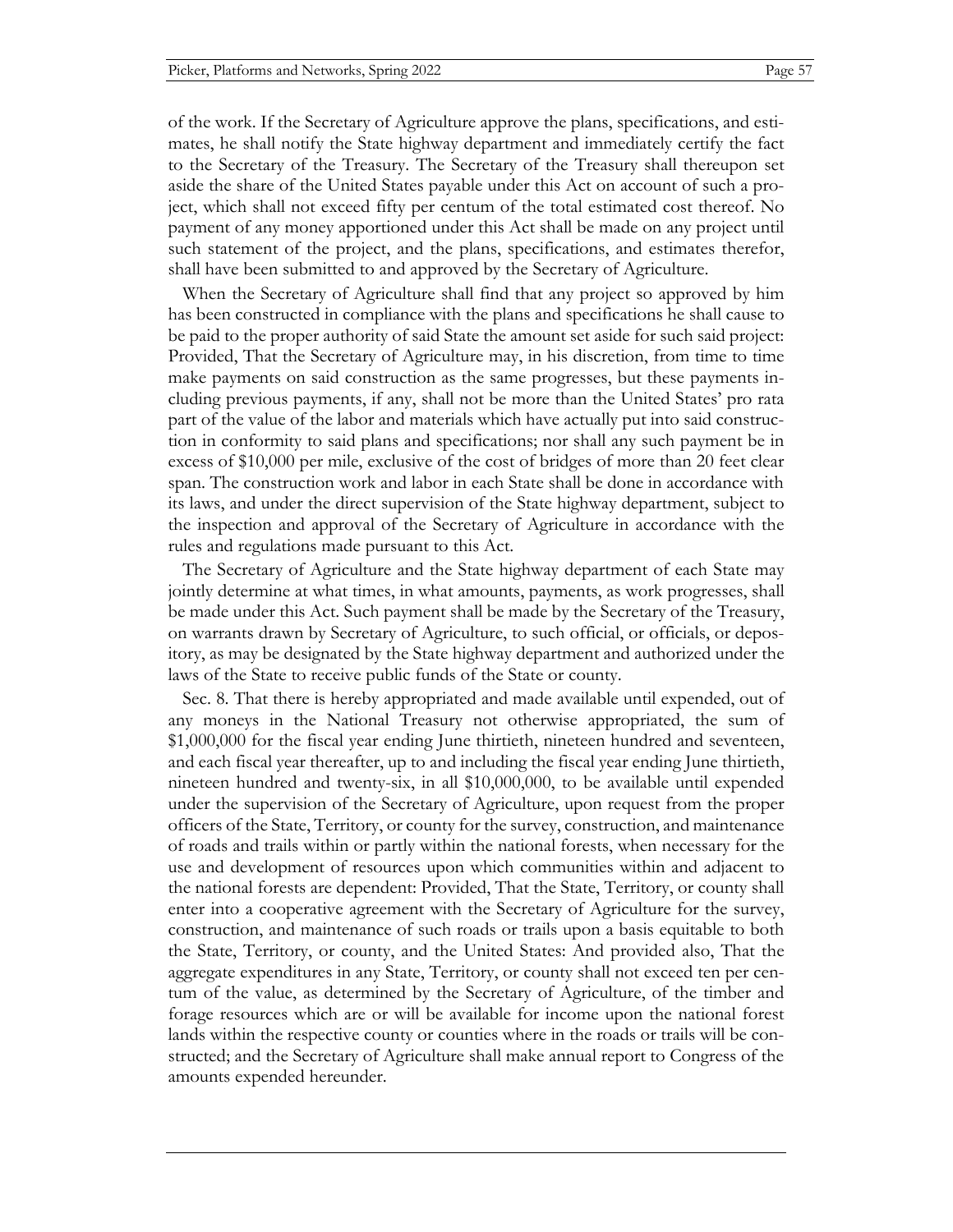That immediately upon the execution of any cooperative agreement hereunder the Secretary of Agriculture shall notify the Secretary of the Treasury of the amounts to be expended by the United States within or adjacent to any national forest there under, and beginning with the next fiscal year and each fiscal year thereafter the Secretary of the Treasury shall apply from any and all revenues from such forest ten per centum thereof to reimburse the United States for expenditures made under such agreement until the whole amount advanced under such agreement shall have been returned from the receipts from such national forest.

Sec. 9. That out of the appropriations made by or under this Act, the Secretary of Agriculture is authorized to employ such assistants, clerks, and other persons in the city of Washington and elsewhere, to be taken from the eligible list of the Civil Service Commission, to rent buildings outside of the city of Washington, to purchase such supplies, materials, equipment, office fixtures, and apparatus, and to incur such travel and other expenses as he may deem necessary for carrying out the purposes of this Act.

Sec. 10. That the Secretary of Agriculture is authorized to make rules and regulations for carrying out the provisions of this Act.

Sec. 11. That this Act shall be in force from the date of its passage.

Approved, July 11, 1916.

## **Federal-Aid Highway Act of 1956**

70 Stat. 374 (1956)

## AN ACT

To amend and supplement the Federal-Aid Road Act approved July 11, 1916, to authorize appropriations for continuing the construction of highways; to amend the Internal Revenue Code of 1954 to provide additional revenue from the taxes on motor fuel, tires, and trucks and buses; and for other purposes.

Be it enacted by the Senate and House of Representatives of the United States of America in Congress assembled,

TITLE I—FEDERAL-AID HIGHWAY ACT OF 1956

SEC. 101. SHORT TITLE FOR TITLE I.

This title may be cited as the "Federal-Aid Highway Act of 1956".

SEC. 102. FEDERAL-AID HIGHWAYS.

(a) (1) AUTHORIZATION OF APPROPRIATIONS.—For the purpose of carrying out the provisions of the Federal-Aid Road Act approved July 11, 1916 (39 Stat. 355), and all Acts amendatory thereof and supplementary thereto, there is hereby authorized to be appropriated for the fiscal year ending June 30, 1957, \$125,000,000 in addition to any sums heretofore authorized for such fiscal year; the sum of \$850,000,000 for the fiscal year ending June 30, 1958; and the sum of \$875,000,000 for the fiscal year ending June 30, 1959. The sums herein authorized for each fiscal year shall be available for expenditure as follows:

(A) 45 per centum for projects on the Federal-aid primary high-way system.

(B) 30 per centum for projects on the Federal-aid secondary high-way system.

(C) 25 per centum for projects on extensions of these systems within urban areas.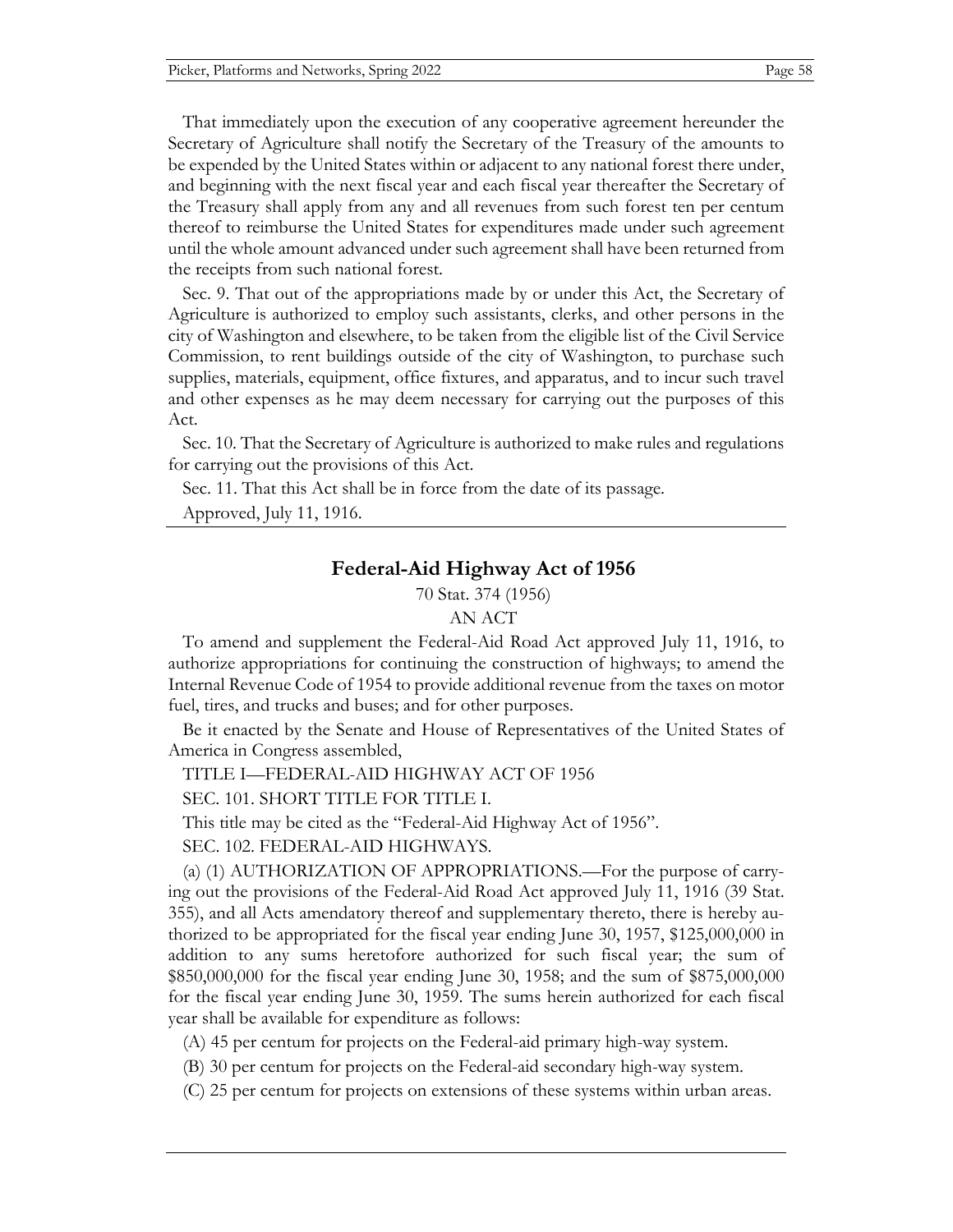(2) APPORTIONMENTS.—The sums authorized by this section shall be apportioned among the several States in the manner now provided by law and in accordance with the formulas set forth in section 4 of the Federal-Aid Highway Act of 1944; approved December 20, 1944 (58 Stat. 838) : Provided, That the additional amount herein authorized for the fiscal year ending June 30, 1957, shall be apportioned immediately upon enactment of this Act.

(b) AVAILABILITY FOR EXPENDITURE.—Any sums apportioned to any State under this section shall be available for expenditure in that State for two years after the close of the fiscal year for which such sums are authorized, and any amounts so apportioned remaining unexpended at the end of such period shall lapse: Provided, That such funds shall be deemed to have been expended if a sum equal to the total of the sums herein and heretofore apportioned to the State is covered by formal agreements with the Secretary of Commerce for construction, reconstruction, or improvement of specific projects as provided in this title and prior Acts: Provided further, That in the case of those sums heretofore, herein, or hereafter apportioned to any State for projects on the Federal-aid secondary highway system, the Secretary of Commerce may, upon the request of any State, discharge his responsibility relative to the plans, specifications, estimates, surveys, contract awards, design, inspection, and construction of such secondary road projects by his receiving and approving a certified statement by the State highway department setting forth that the plans, design, and construction for such projects are in accord with the standards and procedures of such State applicable…

SEC. 108. NATIONAL SYSTEM OF INTERSTATE AND DEFENSE HIGHWAYS.

(a) INTERSTATE SYSTEM. It is hereby declared to be essential to the national interest to provide for the early completion of the "National System of Interstate Highways", as authorized and designated in accordance with section 7 of the Federal-Aid Highway Act of 1944 (58 Stat. 838). It is the intent of the Congress that the Interstate System be completed as nearly as practicable over a thirteen-year period and that the entire System in all the States be brought to simultaneous completion. Because of its primary importance to the national defense, the name of such system is hereby changed to the "National System of Interstate and Defense Highways". Such National System of Interstate and Defense Highways is hereinafter in this Act referred to as the "Interstate System".

(b) AUTHORIZATION OF APPROPRIATIONS. For the purpose of expediting the construction, reconstruction, or improvement, inclusive of necessary bridges and tunnels, of the interstate System, including extensions thereof through urban areas, designated in accordance with the provisions of section 7 of the Federal-Aid Highway Act of 1944 (58 Stat. 838), there is hereby authorized to be appropriated the additional sum of \$1,000,000,000 for, the fiscal year ending June 30, 1957, which sum shall be in addition to the authorization heretofore made for that year, the additional sum of \$1,700,000,000 for the fiscal year ending June 30, 1958, the additional sum of \$2,000,000,000 for the fiscal year ending June 30, 1959, the additional sum of  $2,200,000,000$  for the fiscal year ending June 30, 1960, the additional sum of  $2,200,000,000$  for the fiscal year ending June 30, 1961, the additional sum of  $2,200,000,000$  for the fiscal year ending June 30, 1962, the additional sum of \$2,200,000,000 for the fiscal year ending June 30, 1963, the additional sum of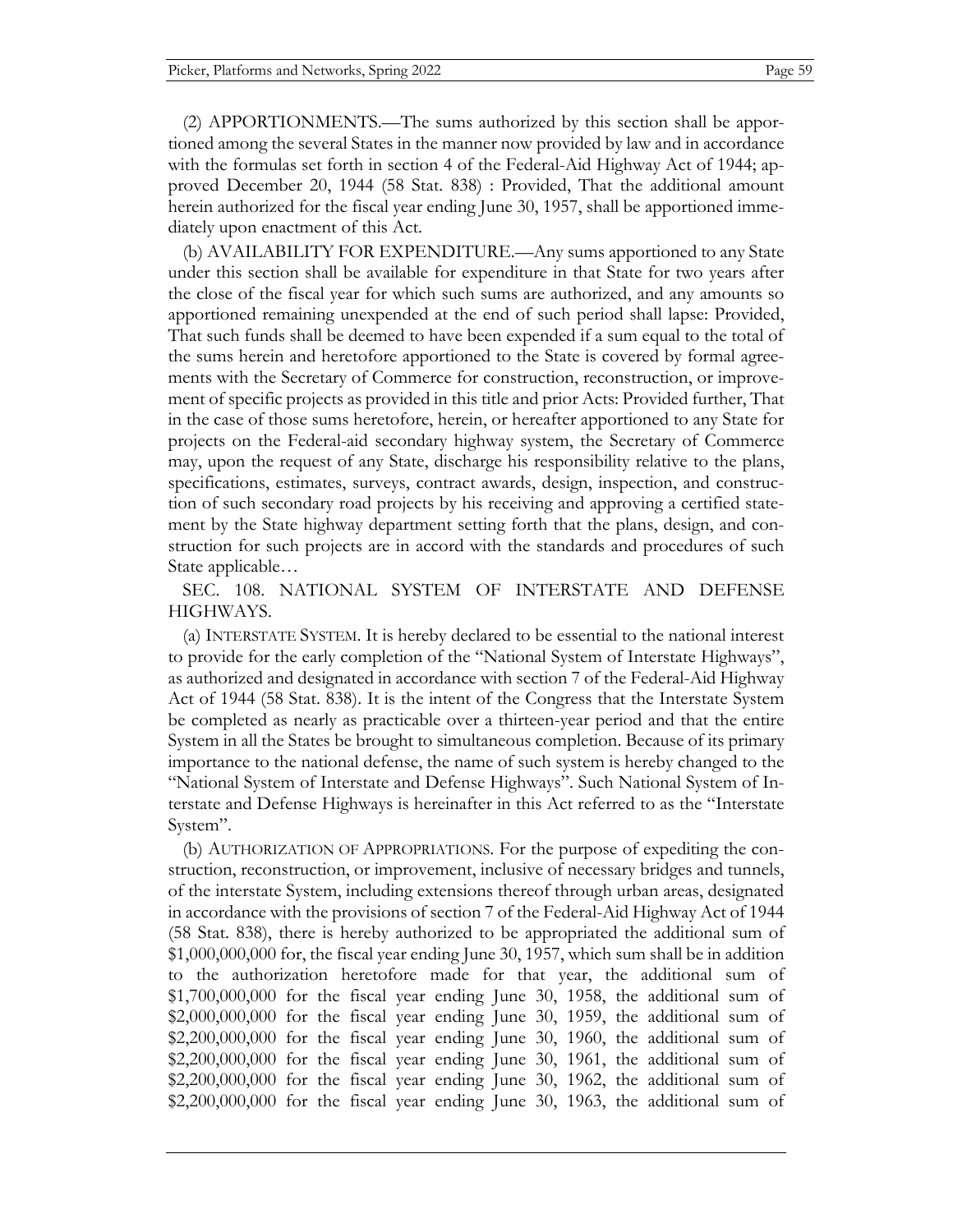\$2,200,000,000 for the fiscal year ending June 30, 1964, the additional sum of \$2,200,000,000 for the fiscal year ending June 30, 1965, the additional sum of \$2,200,000,000 for the fiscal year ending June 30, 1966, the additional sum of \$2,200,000,000 for the fiscal year ending June 30, 1967, the additional sum of \$1,500,000,000 for the fiscal year ending June 30, 1968, and the additional sum of \$1,025,000,000 for the fiscal year ending .June 30, 1969.

(c) APPORTIONMENTS FOR 1957, 1958 AND 1959. The additional sums herein authorized for the fiscal years ending June 30, 1957, June 30, 1958, and June 30,1959, shall be apportioned among the several States in the following manner: one-half in the ratio which the population of each State bears to the total population of all the States, as shown by the latest available Federal census: Provided, That no State shall receive less than three-fourths of 1 per centum of the money so apportioned; and one-half in the manner now provided by law for the apportionment of funds for the Federal-aid primary system. The additional sum herein authorized for the fiscal year ending June 30, 1957, shall be apportioned immediately upon enactment of this Act. The additional sums herein authorized for the fiscal years ending June 30, 1958, and June 30, 1959, shall be apportioned on a date not less than six months and not more than twelve months in advance of the beginning of the fiscal year for which authorized.

(d) APPORTIONMENT FOR SUBSEQUENT YEARS BASED UPON REVISED ESTIMATES OF COST. All sums authorized by this section to be appropriated for the fiscal years 1960 through 1969, inclusive, shall be apportioned among the several States in the ratio which the estimated cost of completing the Interstate System in each State, as determined and approved in the manner provided in this subsection, bears to the sum of the estimated cost of completing the Interstate System in all of the States. Each apportionment herein authorized for the fiscal years 1960 through 1969, inclusive, shall be made on a date as far in advance of the beginning of the fiscal year for which authorized as practicable but in no case more than eighteen months prior to the beginning of the fiscal year for which authorized. As soon as the standards provided for in subsection (i) have been adopted, the Secretary of Commerce, in cooperation with the State highway departments, shall make a detailed estimate of the cost of completing the Interstate System as then designated, after taking into account all previous apportionments made under this section, based upon such standards and in accordance with rules and regulations adopted by him and applied uniformly to all of the States. The Secretary of Commerce shall transmit such estimate to the Senate and House of Representatives within ten days subsequent to January 2, 1958. Upon approval of such estimate by the Congress by concurrent resolution, the Secretary of Commerce shall use such approved estimate in making apportionments for the fiscal years ending June 30, 1960, June 30, 1961, and June 30, 1962. The Secretary of Commerce shall make a revised estimate of the cost of completing the then designated Interstate System, after taking into account all previous apportionments made under this section, in the same manner as stated above, and transmit the same to the Senate and the House of Representatives within ten days subsequent to January 2, 1962. Upon approval of such estimate by the Congress by concurrent resolution, the Secretary of Commerce shall use such approved estimate in making apportionments for the fiscal years ending June 30, 1963, June 30, 1964, June 30, 1965, and June 30, 1966. The Secretary of Commerce shall make a revised estimate of the cost of completing the then designated Interstate System, after taking into account all previous apportionments made under this section,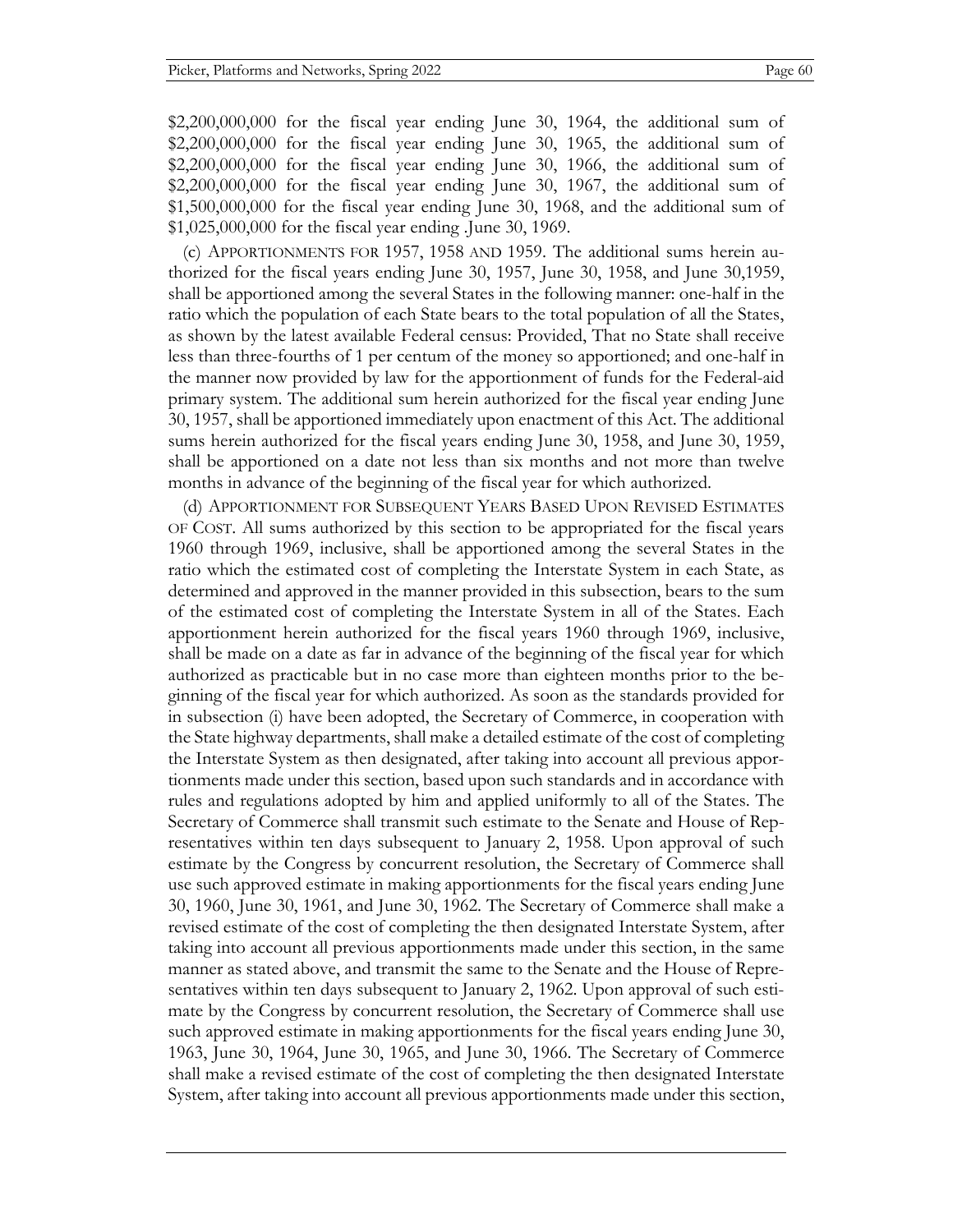Representatives.

in the same manner as stated above, and transmit the same to the Senate and the House of Representatives within ten days subsequent to January 2, 1966, and annually thereafter through and including January 2, 1968. Upon approval of any such estimate by the Congress by concurrent resolution, the Secretary of Commerce shall use such approved estimate in making apportionments for the fiscal year which begins next following the fiscal year in which such report is transmitted to the Senate and the House of Representatives. Whenever the Secretary of Commerce, pursuant to this subsection, requests and receives estimates of cost from the State highway departments, he shall furnish copies of such estimates at the same time to the Senate and the House of

(e) FEDERAL SHARE. The federal share payable on account of any project on the Interstate System provided for by funds made available under the provisions of this section shall be increased to 90 per centum of the total cost thereof, plus a percentage of the remaining 10 per centum of such cost in any State containing unappropriated and unreserved public lands and nontaxable Indian lands, individual and tribal, exceeding 5 per centum of the total area of all lands therein, equal to the percentage that the area of such lands in such State is of its total area: Provided, That such Federal share payable on any project in any State shall not exceed 95 per centum of the total cost of such project.

(f) AVAILABILITY FOR EXPENDITURE. Any sums apportioned to any State under the provisions of this section shall be available for expenditure in that State for two years after the close of the fiscal year for which such sums are authorized: *Provided*, That such funds for any fiscal year shall be deemed to be expended if a sum equal to the total of the sums apportioned to the State specifically for the Interstate System for such fiscal year and previous fiscal years is covered by formal agreements with the Secretary of Commerce for the construction, reconstruction, or improvement of specific projects under this section.

(g) LAPSE OF AMOUNTS APPROPRIATED. Any amount apportioned to States under the provisions of this section unexpended at the end of the period during which it is available for expenditure under the terms of subsection (f) of this section shall lapse, and shall immediately be reapportioned among the other States in accordance with the provisions of subsection (d) of this section: *Provided*, That any Interstate System funds released by the payment of the final voucher or by the modification of the formal project agreement shall be credited to the Interstate System funds previously apportioned to the State and be immediately available for expenditure.

(h) CONSTRUCTION BY STATES IN ADVANCE OF APPORTIONMENT. In any case in which a State has obligated all funds a portioned to it under this section and proceeds, subsequent to the date of enactment of this Act, to construct (without the aid of Federal funds) any project (including one or more parts of any project) on the Interstate System as designated at that time in accordance with all procedures and all requirements applicable to projects financed under the provisions of this section (except insofar as such procedures and requirements limit a State to the construction of projects with the aid of Federal funds previously apportioned to it), the Secretary of Commerce, upon application by such State and his approval of such application, is authorized, whenever additional funds are apportioned to such State under this section, to pay to such State from such funds the Federal share of the costs of construction of such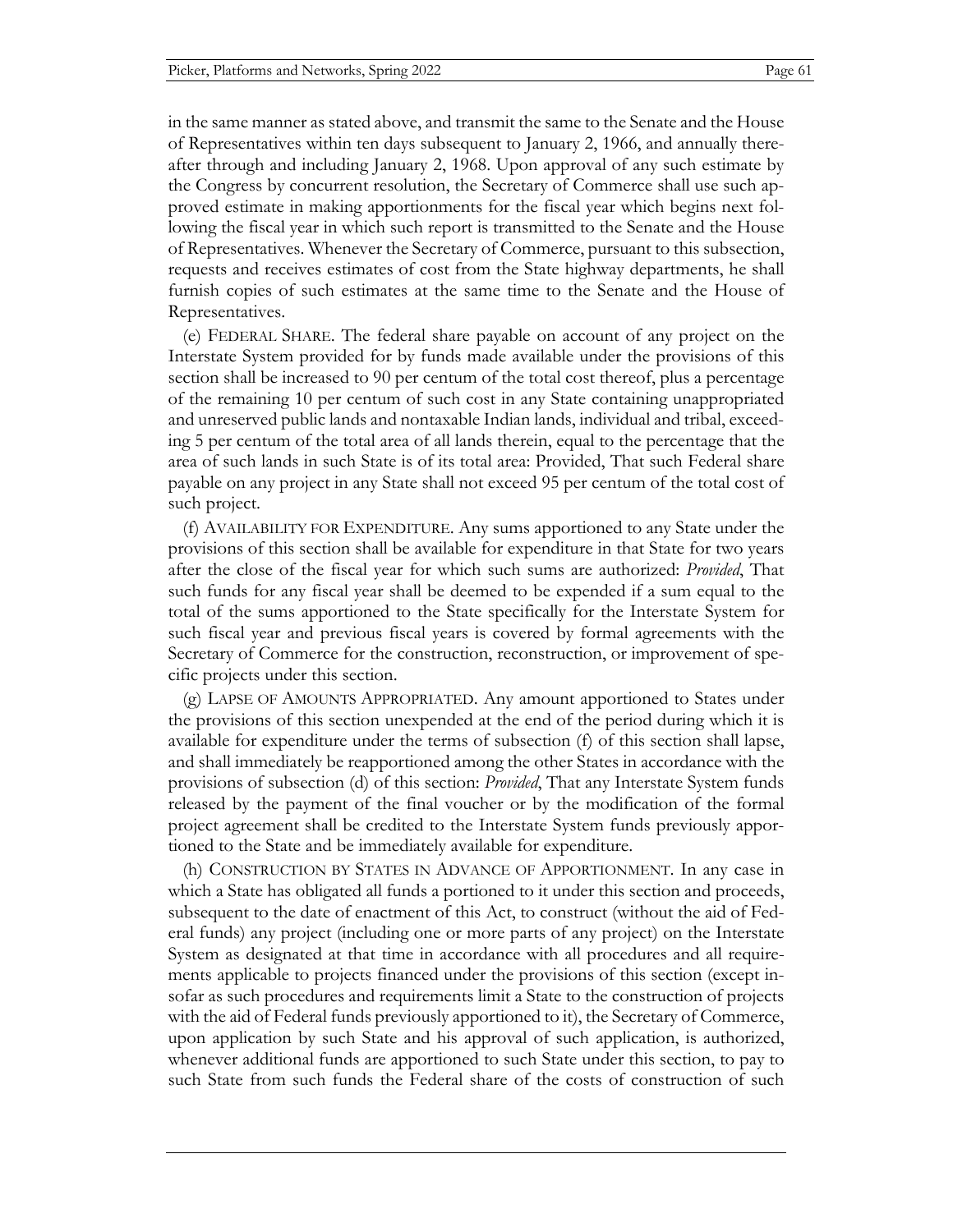project: Provided, That prior to construction of any such project, the plans and specifications therefor shall have been approved by the Secretary of Commerce in the same manner as other projects on the Interstate System: Provided further, That any such project shall conform to the standards adopted under subsection (i). In determining the apportionment for any fiscal year under the provisions of subsection (d) of this section, any such project constructed by a State without the aid of Federal funds shall not be considered completed until an application under the provisions of this subsection with respect to such project has been approved by the Secretary of Commerce.

(i) STANDARDS. The geometric and construction standards to be adopted for the Interstate System shall be those approved by the Secretary of Commerce in cooperation with the State highway departments. Such standards shall be adequate to accommodate the types and volumes of traffic forecast for the year 1975. The right-of-way width of the Interstate System shall be adequate to permit construction of projects on the Interstate System up to such standards. The Secretary of Commerce shall apply such standards uniformly throughout the States. Such standards shall be adopted by the Secretary of Commerce in cooperation with the State highway departments as soon as practicable after the enactment of this Act.

(j) MAXIMUM WEIGHT AND WIDTH LIMITATIONS. No funds authorized to be appropriated for any fiscal year by this section shall be apportioned. to, any State within the boundaries of which the Interstate System may lawfully be used by vehicles with weight in excess of eighteen thousand pounds carried on any one axle, or with a tandem axle weight in excess of thirty-two thousand pounds, or with an overall gross weight in excess of 78,280 pounds, or with a width in excess of 96 inches, on the corresponding maximum weights or maximum width permitted for vehicles using the public highways of such State under laws or regulations established by appropriate State authority in effect on July 1, 1956, whichever is the greater. Any amount which is withheld from apportionment to any State pursuant to the foregoing visions shall lapse: *Provided, however*, That nothing herein shall be construed to deny apportionment to any State allowing the operation within such State of any vehicles or combinations thereof that could be lawfully operated within such State on July 1, 1956.

(k) TESTS TO DETERMINE MAXIMUM DESIRABLE DIMENSIONS AND WEIGHTS. The Secretary of Commerce is directed to take all action possible to expedite the conduct of a series of tests, now planned or being conducted by the Highway Research Board of the National Academy of Sciences, in cooperation with the Bureau of Public Roads, The several States, and other persons and organizations, for the purpose of determining the maximum desirable dimensions and weights for vehicles operated on the Federal-aid highway systems, including the Interstate System, and, after the conclusion of such tests, but not later than March 1, 1959, to make recommendations to the Congress with respect to such maximum desirable dimensions and weights.

(l) INCREASE IN MILEAGE. Section 7 of the Federal-Aid Highway Act of 1944 (58 Stat. 838), relating to the Interstate System, is hereby amended by striking out "forty thousand", and inserting: in lieu thereof "forty-one thousand": *Provided*, That the cost of completing any mileage designated from the one thousand additional miles authorized by this subsection shall be excluded in making the estimates of cost for completing the Interstate System as provided in subsection (d) of this section.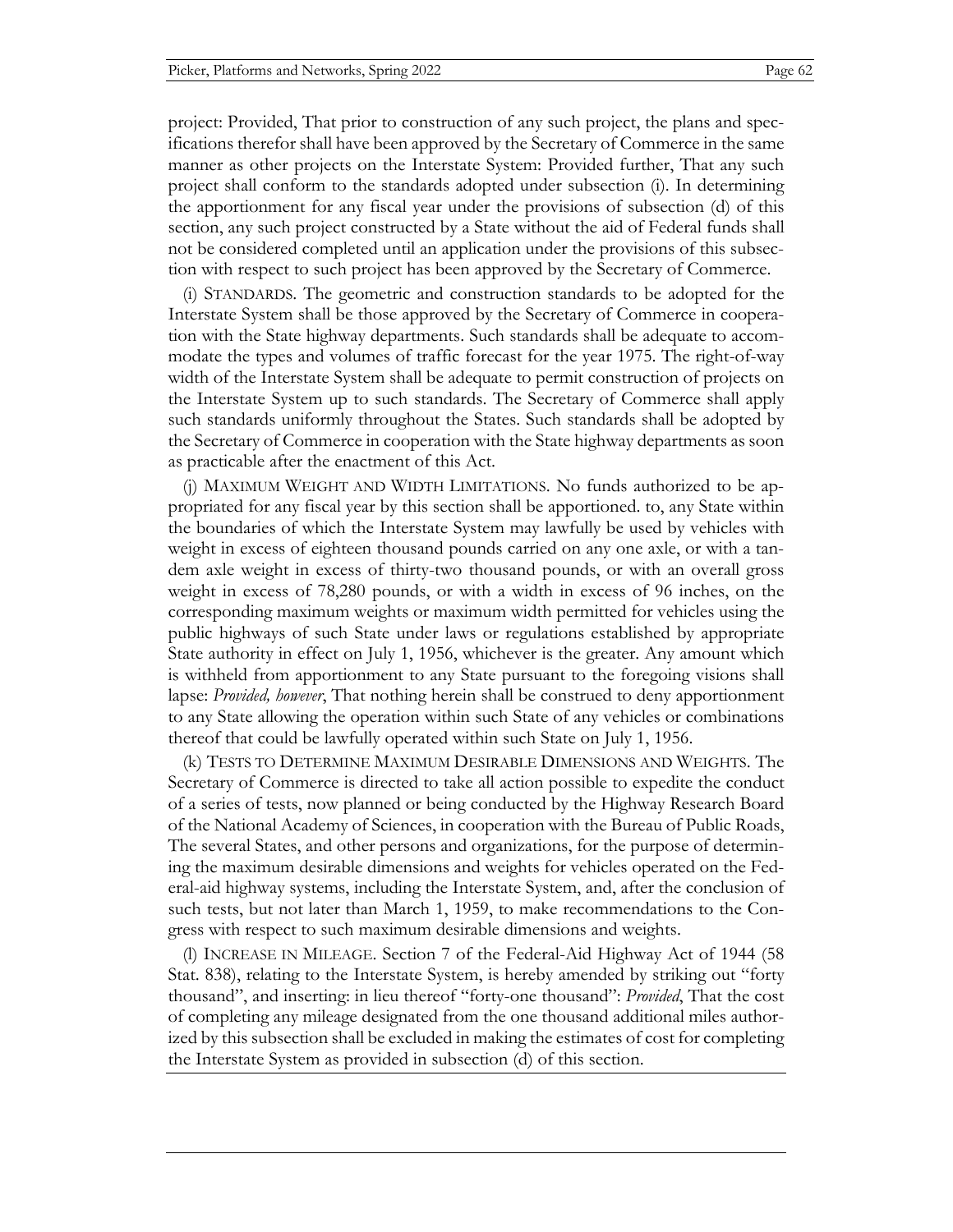## **Rural Electrification Act of 1936**

49 Stat. 1367 (1936)

#### AN ACT

#### To provide for rural electrification, and for other purposes.

*Be it enacted by the Senate and House of Representatives of the United States of America in Congress assembled*, That there is hereby created and established an agency of the United States to be known as the "Rural Electrification Administration", all of the powers of which shall be exercised by an Administrator, who shall be appointed by the President, by and with the advice and consent of the Senate, for a term of ten years, and who shall receive a salary of \$10,000 per year. This Act may be cited as the "Rural Electrification Act of 1936".

Section 2. The Administrator is authorized and empowered to make loans in the several States and Territories of the United States for rural electrification and the furnishing of electric energy to persons in rural areas who are not receiving central station service, as hereinafter provided; to make, or caused to be made, studies, investigations, and reports concerning the condition and progress of the electrification of rural areas in the several States and Territories; and to publish and disseminate information with respect thereto.

Section 3 (a) The Reconstruction finance Corporation is hereby authorized and directed to make loans to the Administrator, upon his request approved by the President, not exceeding in aggregate amount \$50,000,000 for the fiscal year ending June 30, 1937, with interest at 3 per centum per annum upon the security of the obligations of borrowers from the Administrator appointed pursuant to the provisions of this Act or from the Administrator of the Rural Electrification Administration established by Executive Order Numbered 7037: *Provided*, That no such loan shall be in an amount exceeding 85 per centum of the principal amount outstanding of the obligations constituting the security therefor: *And provided further*, That such obligations incurred for the purpose of financing the construction and operation of generating plants, electric transmission and distribution lines, or systems shall be fully amortized amortized over a period not to exceed twenty-five years, and that the maturity of such obligations incurred for the purpose of financing the wiring of premises and the acquisition and installation of electrical and plumbing appliances and equipment shall not exceed twothirds of the assured life thereof not more than five years. The Administrator is hereby authorized to make all such endorsements, to execute all such instruments, and to do all such acts and things as shall be necessary to effect the valid transfer and assignment to the Reconstruction Finance Corporation of all such obligations.

(b) There is hereby authorized to be appropriated, out of any money in the Treasury not otherwise appropriated, for the fiscal year ending June 30, 1938, and for each the eight years thereafter, the sum of \$40,000,000 for the purposes of this Act as hereinafter provided.

(c) Fifty per centum of the annual sums herein made available or appropriated for the purposes of this Act shall be allotted yearly by the Administrator for loans in the several States in the proportion which the number of their farms not then receiving central station electric service bears to the total number of farms in the United States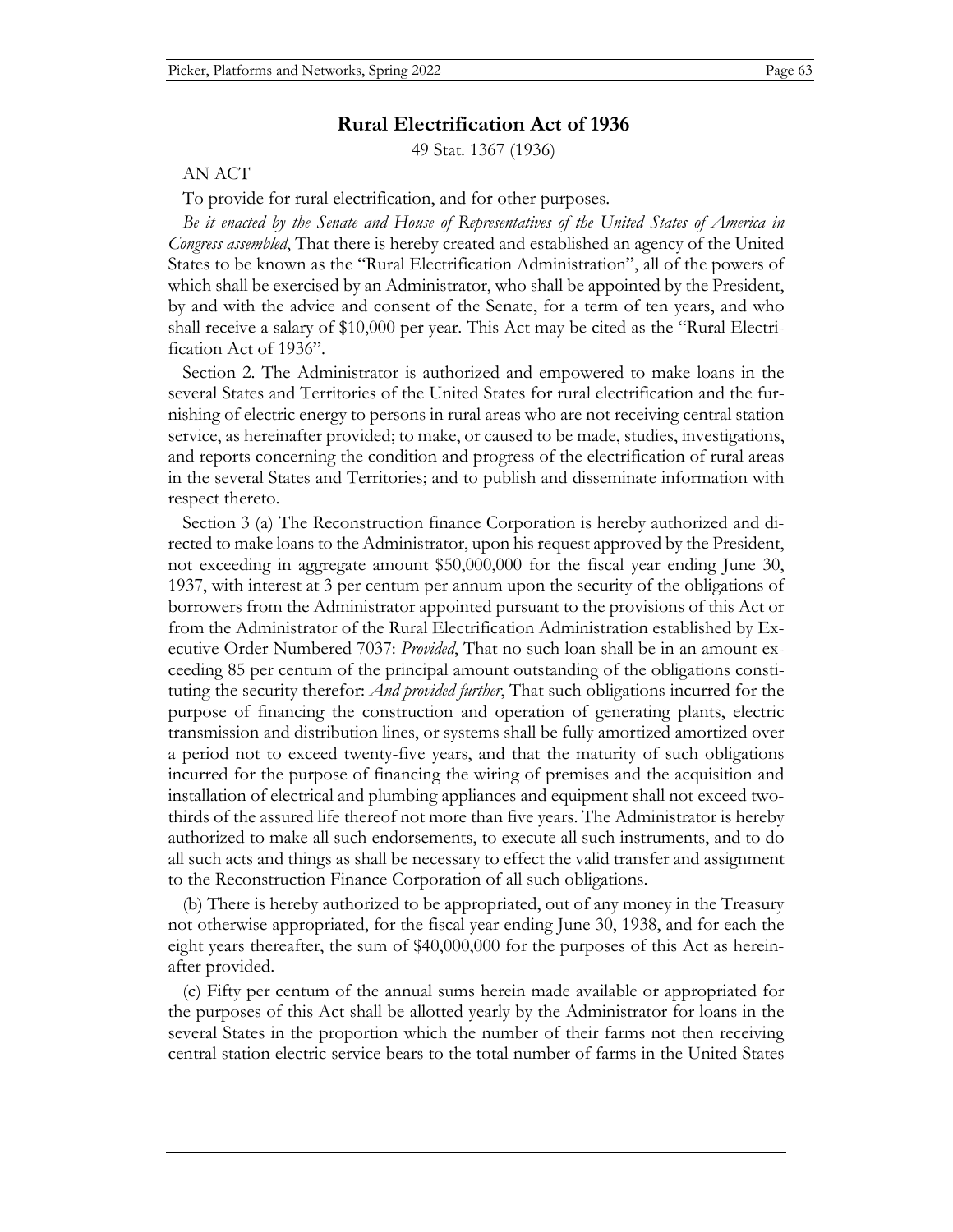not then receiving such service. The Administrator shall, within 90 days after the beginning of each fiscal year, determine for each State and for the United States the number of farms not then receiving such service.

(d) The remaining 50 per centum of such annual sums shall be available for loans in the several States and in the Territories, without allotment as hereinabove provided, in such amounts for each State and Territory as, in the opinion of the Administrator, may be effectively employed for purposes of this Act, and to carry out the provisions of section 7: *Provided, however,* That not more than 10 per centum of said unallotted annual sums may be employed in any one State, or in all of the Territories.

(e) If any part of the annual sums made available for the purposes of this Act shall not be loaned or obligated during the fiscal year for which such sums are made available, such unexpended or unobligated sums shall be available for loans by the Administrator in the following year or years without allotment: *Provided, however,* That not more than 10 per centum of said sums may be employed in any one State or in all of the Territories: *And provided further,* That no loan shall be made by the Reconstruction Finance Corporation to the Administrator after June 30, 1937.

(f) All moneys representing payments of principal and interest on loans made by the Administrator under this Act shall be covered into the Treasury as miscellaneous receipts, except that any such moneys representing payments of principal and interest on obligations constituting the security for loans made by the Reconstruction Finance Corporation to the Administrator shall be paid to the Reconstruction Finance Corporation in payment of such loans.

Sec. 4. The Administrator is authorized and empowered, from the sums herein before authorized, to make loans to persons, corporations, States, Territories, and subdivisions and agencies thereof, municipalities, peoples utility districts and cooperative nonprofit, or limited dividend associations organized under the laws of any State or Territory of the United States, for the purpose of financing the construction and operation of generating plants, electric transmission and distribution lines or systems for the furnishing of electric energy to persons in rural areas who are not receiving central station service: *Provided, however,* That the Administrator, in making such loans, shall give preference to States, Territories, and subdivisions and agencies thereof municipalities, peoples utility districts, and cooperative, nonprofit, or limited dividend associations, the projects of which comply with the requirements of this Act. Such loans shall be on such terms and conditions relating to the expenditure of the moneys loaned and the security therefor as the Administrator shall determine and may be made payable in whole or in part out of income: *Provided, however,* That all such loan shall be selfliquidating within a period of not to exceed twenty-five years, and shall bear interest at a rate equal to the average rate of interest payable by the United States of America on its obligations, having maturity of ten or more years after the dates thereof, issued during the last preceding fiscal year in which any such obligations were issued: *Provided further*, That no loan for the construction, operation, or enlargement of any generating plant shall be made unless the consent of this State authority having jurisdiction of the premises is first obtained. Loans under this section and section 5 shall not be made unless the Administrator finds and certifies that in his judgment the security therefor is reasonably adequate and such loan will be repaid within the time agreed.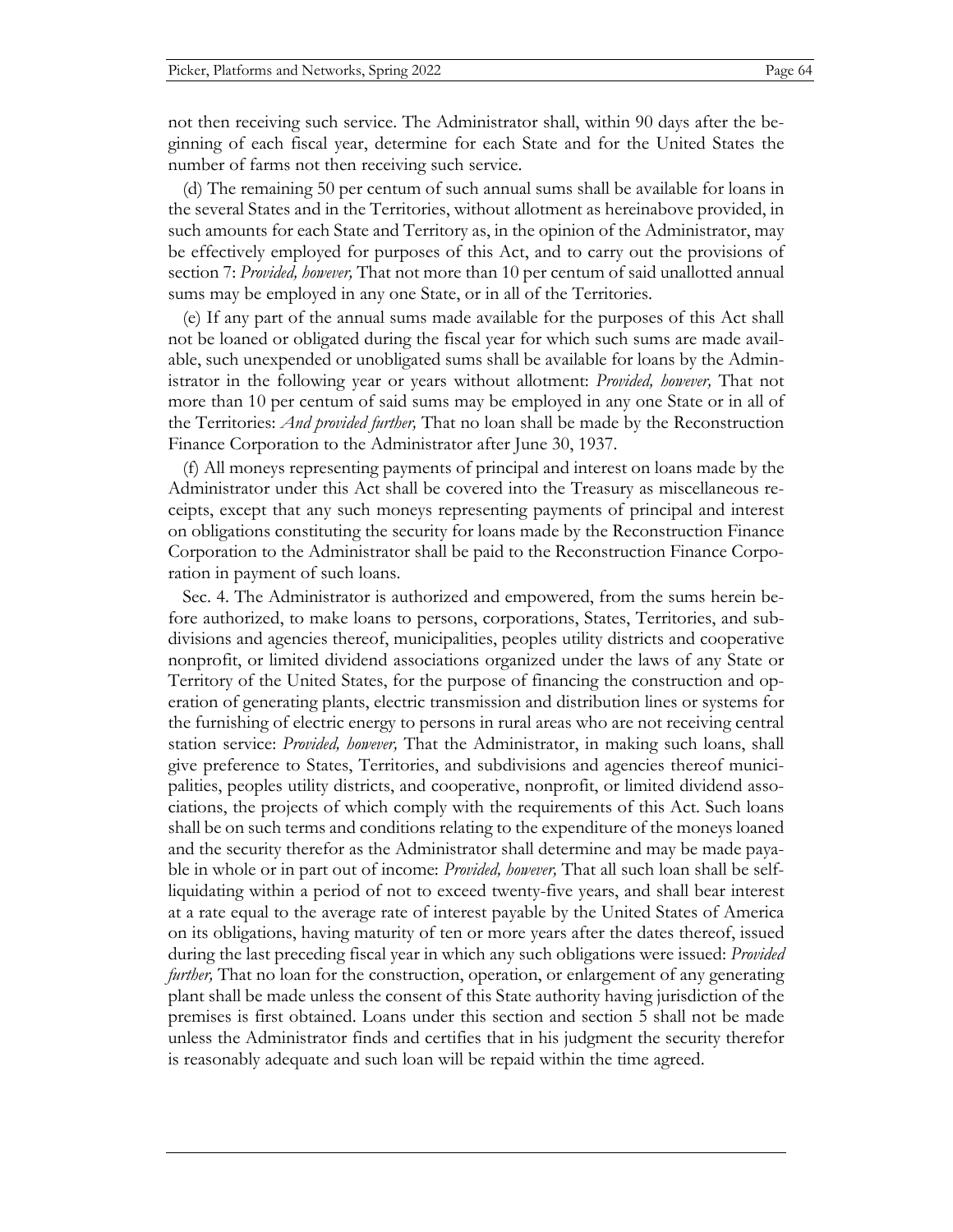Section 5. The Administrator is authorized and empowered, from the sums herein before authorized, to make loans for the purpose of financing the wiring of the premises of persons in rural areas and the acquisition and installation of electrical and plumbing appliances and equipment. Such loans may be made to any of the borrowers of funds loaned under the provisions of section 4, or to any person, firm, or corporation supplying or installing the said wiring, appliances or equipment. Such loan shall be for such terms, subject to such conditions, and so security as reasonably to assure repayment thereof, and shall be at a rate of interest equal to the average rate of interest payable to the night by the United States of America on its obligations, having maturity of ten or more years after the dates thereof, issued during the last preceding fiscal year in which any such obligations were issued.

Section 6. For the purposes of administering this Act and for the purpose of making the studies, investigations, publications, and reports herein provided for, there is hereby authorized to be appropriated, out of any money in the Treasury not otherwise appropriated, such sums as shall be necessary.

Section 7. The Administrator is authorized and empowered to bid for and purchase at any foreclosure or other sale, or otherwise to acquire, property pledged or mortgaged to secure any loan made pursuant to this Act; to pay the purchase price and any costs and expenses incurred in connection therewith from the sums authorized in section 3 of this Act; to accept title to any property so purchased or acquired in the name of the United States of America; to operate or lease such property for such period as may be deemed necessary or advisable to protect the investment therein, but not to exceed five years after the acquisition thereof; and to sell such property so purchased or acquired, upon such terms and for such consideration as the Administrator shall deem to be reasonable.

No borrower funds under section 4 shall, without the approval of the Administrator, sell or dispose of its property, rights, or franchises, acquired under the provisions of this Act, until any loan obtained from the Rural Electrification Administration, including all interest and charges, shall have been repaid.

Section 8. The administration of loans and contracts entered into by the Rural Electrification Administration established by Executive Order Numbered 7037, dated May 11, 1935, may be vested by the President in the Administrator authorized to be appointed by this Act; and in such event the provisions of this Act shall apply to said loans and contracts to the extent that such provisions are not inconsistent therewith. The President may transfer to the Rural Electrification Administration created by this Act the jurisdiction and control of the records, property (including office equipment), and personnel used or employed in the exercise and performance of the functions of the Rural Electrification Administration established by such Executive order.

Section 9. This Act shall be administered entirely on a nonpartisan basis, and in the appointment of officials, the selection employees, and in the promotion of any such officials or employees, no political test or qualification shall be permitted or given consideration, but all such appointments and promotions shall be given in made on the basis of merit and efficiency. If the Administrator herein provided for is found by the President of the United States to be guilty of a violation of this section, he shall be removed from office by the President, and any appointee or selection of officials or employees made by the Administrator who is found guilty of a violation of this Act shall be removed by the Administrator.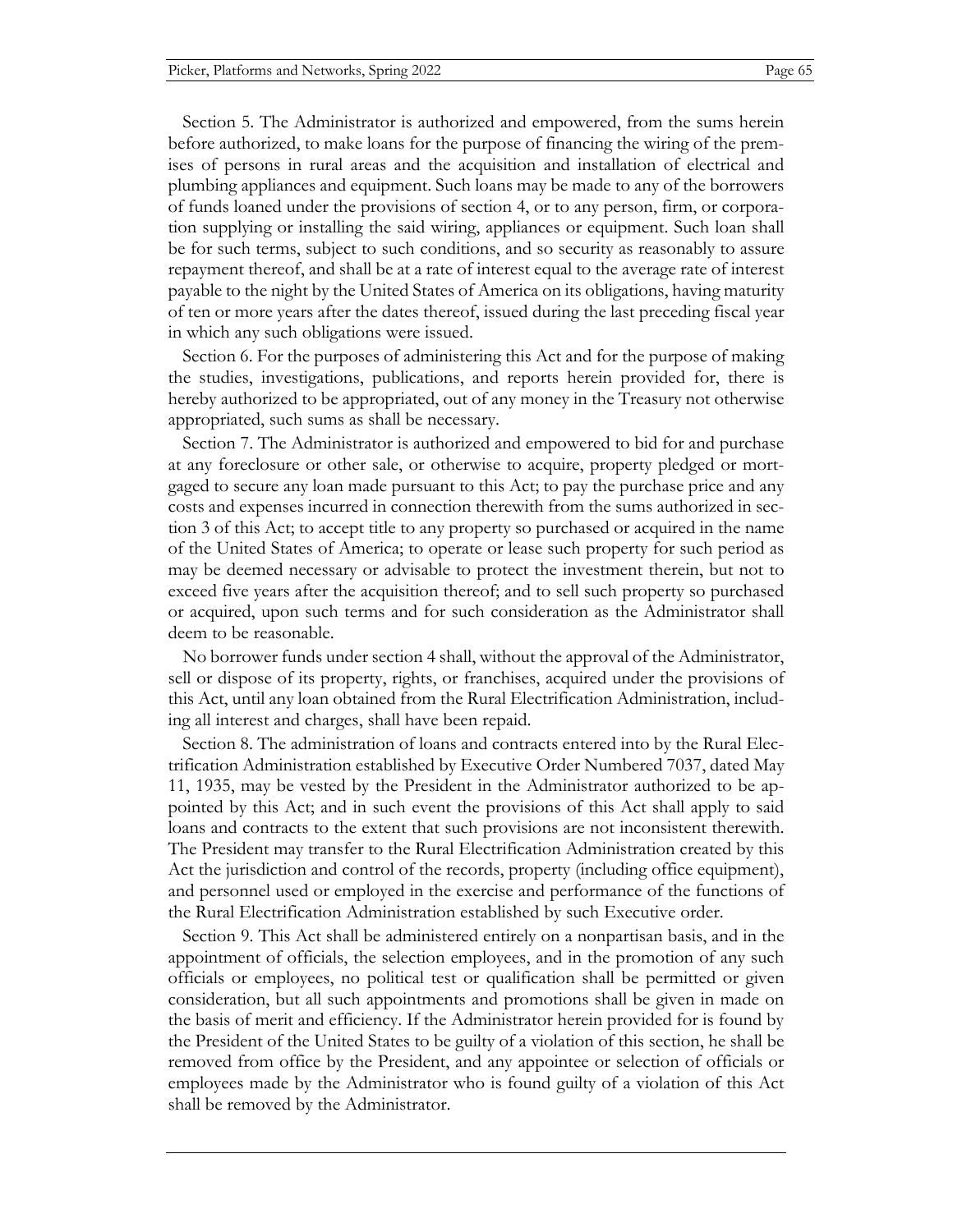Section 10. The Administrator shall present annually to the Congress not later than the 20th day of January in each year of full report of his activities under this Act.

Section 11. In order to carry out the provisions of this Act the Administrator may accept and utilize such voluntary and uncompensated services of Federal, State, and local officers and employees as are available, and he may without regard to the provisions of civil-service laws applicable to officers and employees of the United States appoint and fix the compensation of attorneys, engineers, and experts, and he may, subject to the civil-service laws, point such other officers and employees as he may find necessary and prescribe their duties. The Administrator is authorized, from sums appropriated pursuant to section 6, to make such expenditures (including expenditures for personal services; supplies and equipment; lawbooks and books of reference; directories and periodicals; travel expenses; rental at the seat of government and elsewhere; the purchase, operation or maintenance of passenger-carrying vehicles; and printing and binding) as are appropriate and necessary to carry out the provisions of this Act.

Section 12. The Administrator is authorized and empowered to extend the time of payment of interest or principal of any loans made by the Administrator pursuant to this Act: *Provided, however,* That with respect to any loan made under section 4, the payment of interest or principal shall not be extended more than five years after such payment shall become due, and with respect to any loan made under section 5, the payment of principal or interest shall not be extended more than two years after such payment shall have become due: *And provided further*, That the provisions of this section shall not apply to any obligations or the security therefore which may be held by the Reconstruction Finance Corporation under the provisions of section 3.

Section 13. As used in this Act the term "rural area" shall be deemed to mean any area of the United States not included within the boundaries of any city, village, or borough having a population in excess of fifteen hundred inhabitants, and such term shall be deemed to include both farm and nonfarm population thereof; the term "farm" shall be deemed to mean a farm as defined in the publication of the Bureau of the Census; the term "person" shall be deemed to mean any natural person, firm, corporation, or association; the term "Territory" shall be deemed to include any insular possession of the United States.

Section 14. If any provision of this Act, or the application thereof to any person or circumstances, is held invalid, the remainder of the Act and the application of such provision to other persons or circumstances shall not be affected thereby.

Approved, May 20, 1936.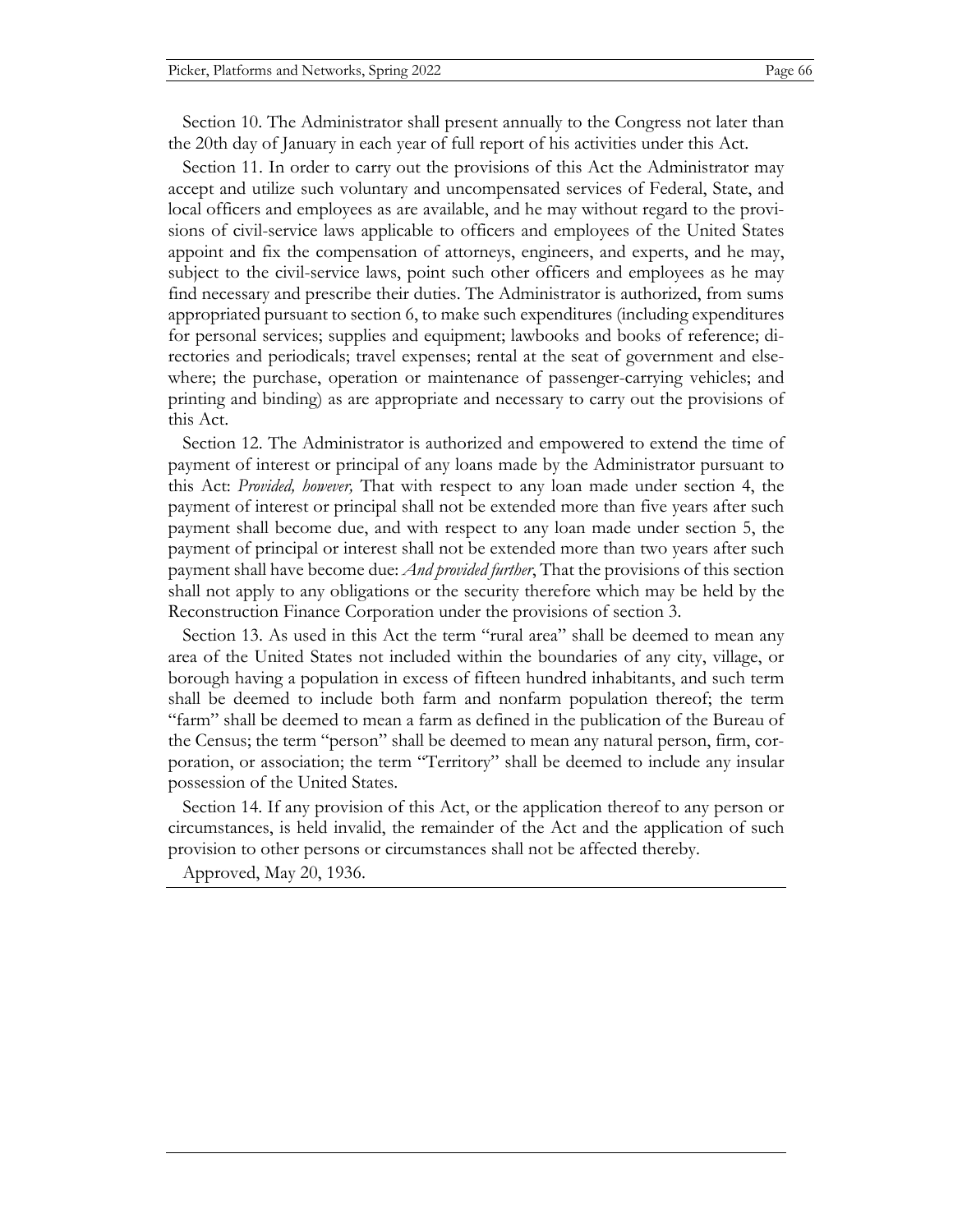

**Media Contact:**  Tina Pelkey, (202) 418-0536 tina.pelkey@fcc.gov

**For Immediate Release**

# **FCC LAUNCHES \$20 BILLION RURAL DIGITAL OPPORTUNITY FUND TO EXPAND RURAL BROADBAND DEPLOYMENT**

## *Represents FCC's Largest Investment Ever to Close Digital Divide*

WASHINGTON, January 30, 2020—The Federal Communications Commission today took its single biggest step to date to close the digital divide by establishing the new Rural Digital Opportunity Fund to efficiently fund the deployment of high-speed broadband networks in rural America. Through a two-phase reverse auction mechanism, the FCC will direct up to \$20.4 billion over ten years to finance up to gigabit speed broadband networks in unserved rural areas, connecting millions more American homes and businesses to digital opportunity.

Without access to broadband, rural Americans cannot participate in the digital economy or take advantage of the opportunities broadband brings for better education, healthcare, and civic and social engagement. In recent years, the Commission has made tremendous strides toward increasing the availability of broadband in rural America. But more work remains to be done, and the Rural Digital Opportunity Fund is a key part of the FCC's continuing efforts.

The first phase of the Rural Digital Opportunity Fund will begin later this year and target census blocks that are wholly unserved with fixed broadband at speeds of at least 25/3 Mbps. This phase would make available up to \$16 billion to census blocks where existing data shows there is no such service available whatsoever. Funds will be allocated through a multi-round reverse auction like that used in 2018's Connect America Fund (CAF) Phase II auction. FCC staff's preliminary estimate is that about six million rural homes and businesses are located in areas initially eligible for bidding in the Phase I auction.

The Rural Digital Opportunity Fund auction will prioritize networks with higher speeds, greater usage allowances, and lower latency. To support the deployment of sustainable networks in this auction, the auction will prioritize bidders committing to provide fast service with low latency. This will encourage the deployment of networks that will meet with needs of tomorrow as well as today. Bidders must also commit to provide a minimum speed more than double than was required in the CAF Phase II auction.

Phase II of the program will make available at least \$4.4 billion to target partially served areas, census blocks where some locations lack access to 25/3 Mbps broadband. Using the granular, precise broadband mapping data being developed in the FCC's Digital Opportunity Data Collection, along with census blocks unawarded in the Phase I auction.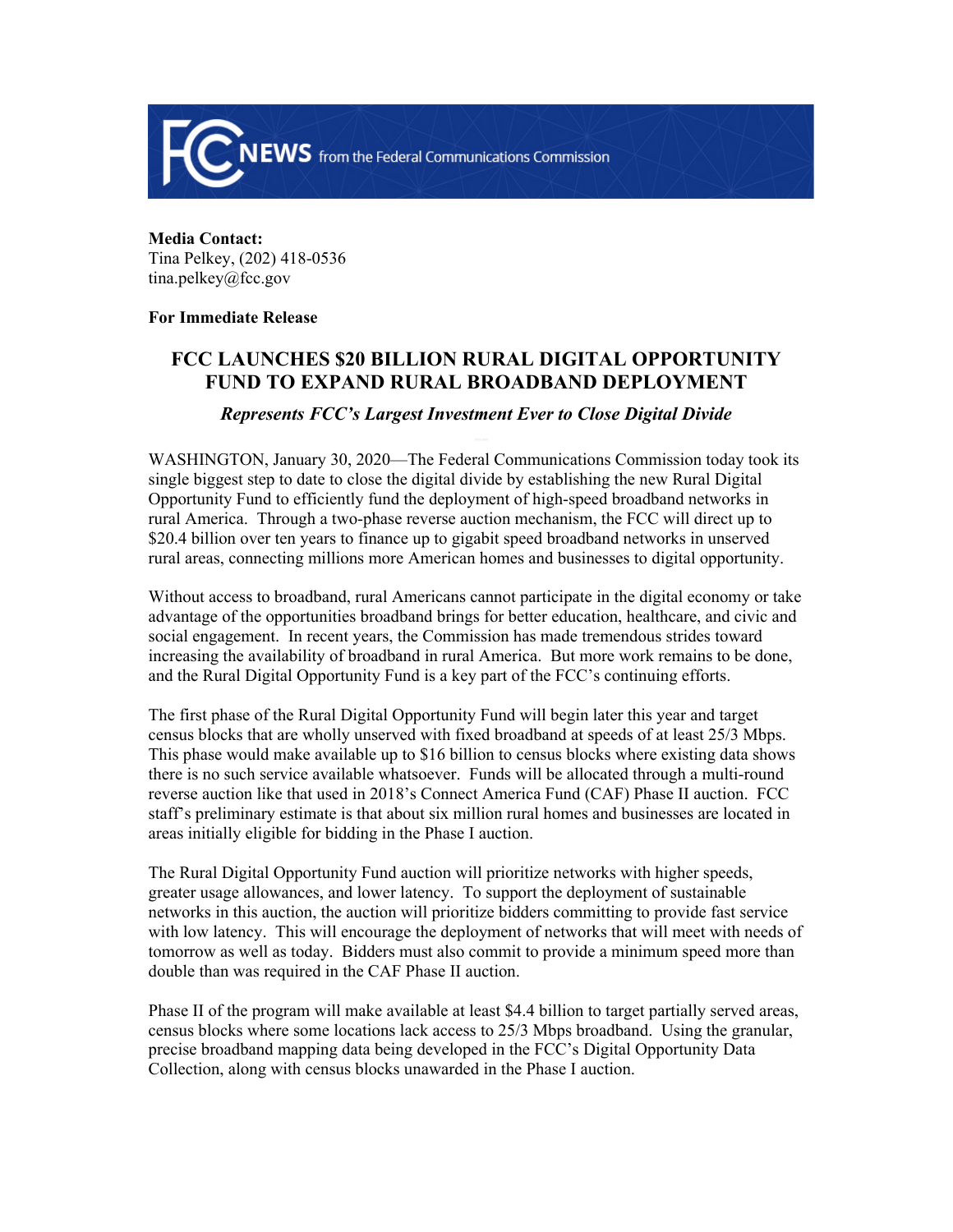The Connect America Fund has been a success in distributing resources to help bridge the digital divide and that success will be carried forward in the new Rural Digital Opportunity Fund. Both programs, supported by the Universal Service Fund, are part of the Commission's ongoing commitment to provide rural America with the same opportunities available in urban areas.

Action by the Commission January 30, 2020 by Report and Order (FCC 20-5). Chairman Pai, Commissioners O'Rielly and Carr approving. Commissioners Rosenworcel and Starks approving in part and dissenting in part. Chairman Pai, Commissioners O'Rielly, Carr, Rosenworcel, and Starks issuing separate statements.

WC Docket Nos. 19-126, 10-90

###

**Media Relations: (202) 418-0500 / ASL: (844) 432-2275 / TTY: (888) 835-5322 / Twitter: @FCC / www.fcc.gov** 

*This is an unofficial announcement of Commission action. Release of the full text of a Commission order constitutes official action. See MCI v. FCC, 515 F.2d 385 (D.C. Cir. 1974).*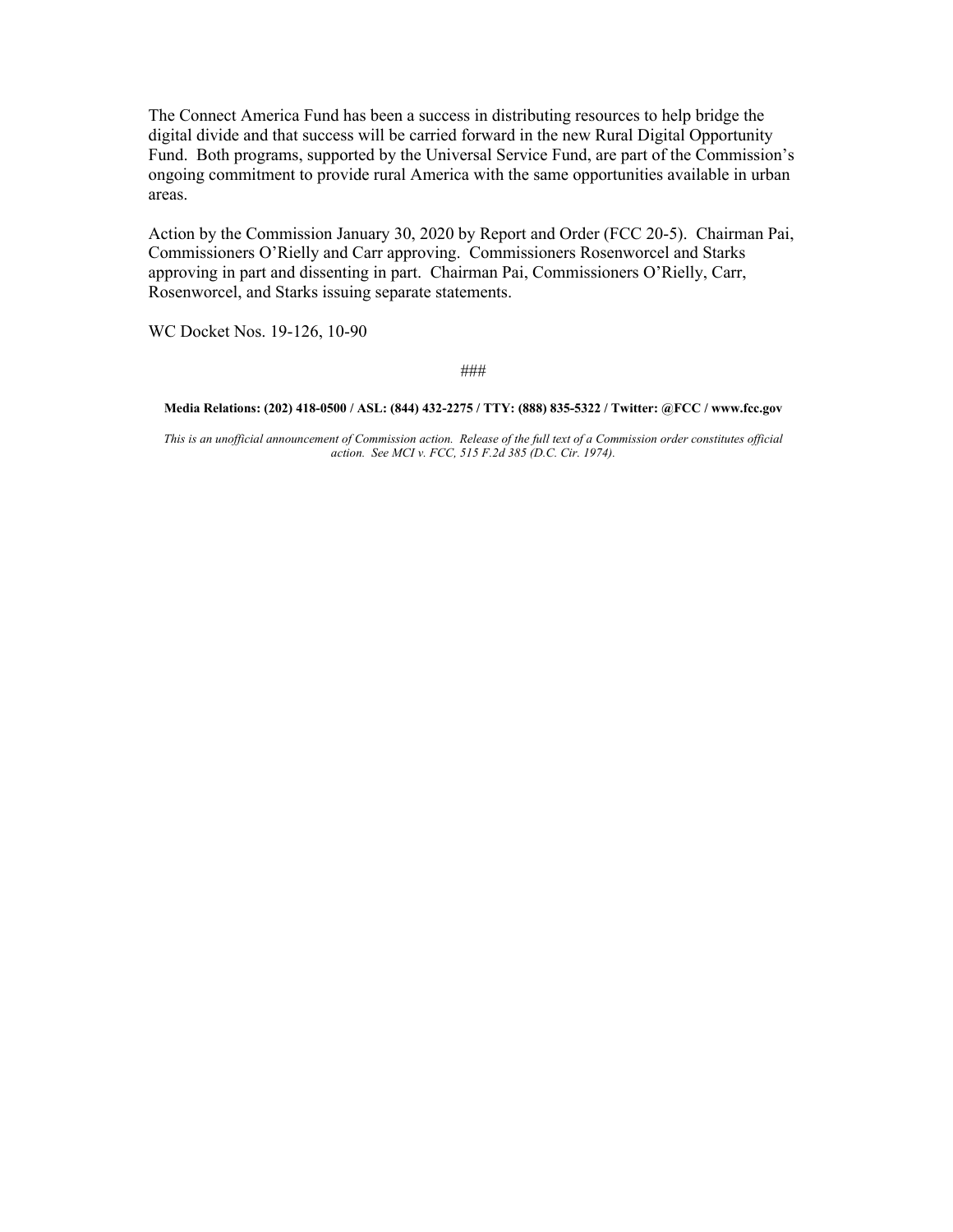### **STATEMENT OF CHAIRMAN AJIT PAI**

#### Re: *Rural Digital Opportunity Fund*, WC Docket No. 19-126; *Connect America Fund*, WC Docket No. 10-90.

Last September, I visited the outskirts of Mandan, North Dakota—which is west of Bismarck where BEK Communications was deploying fiber broadband as part of its Connect America Phase II auction deployment.

That afternoon, I met Jamie Wetsch, Erica Hagar, and Cullen Quill. Jamie and Erica had recently gotten high-speed Internet access; Cullen was getting access to gigabit fiber that very day. Jamie is a software engineer. He told me he's now able to work from home and spend more time with his family. Speaking of, he also said he no longer has to use the phrase "[Get] off the Internet, kids, we're using it." Erica is a self-made entrepreneur. She started an online infant-clothing store, Bison Booties, after her daughter was born. Now, she can finish orders and respond to customers more quickly, and otherwise grow her business. I asked Cullen how he was planning on using the new service. He said he'd never had a problem like that, but after thinking about it, he said he and his wife now wouldn't have to drive to Bismarck so their kids could upload their homework using a fast-food restaurant's Wi-Fi connection.

Stories like Jamie's, Erica's, and Cullen's illustrate how broadband access can improve the lives of American families and the strength of America's rural communities. And they explain why closing the digital divide is my top priority as Chairman. Millions of rural Americans like these three North Dakotans want to participate in the digital economy.

Over the last three years, we've done a lot to make that happen, and the evidence is clear that that we're making incredible strides toward that goal. Through 2018's successful Connect America Phase II auction, we are supporting the deployment of broadband networks to more than 713,000 unserved rural homes and businesses. And through other Universal Service Fund reforms, small, rural telephone companies in the rate-of-return program have committed to serving 25/3 Mbps broadband to more than 940,000 locations in their service areas. These steps, together with our efforts over the last three years to remove unnecessary barriers to broadband deployment and modernize our regulations, are helping to rapidly close the digital divide. In the first two years of this Administration, the number of Americans lacking access to 25/3 Mbps broadband fell by 30%, and the number of Americans lacking access to 250/25 Mbps broadband plummeted nearly 75%. Fiber was deployed to a record 7.2 million new homes in 2019, smashing 2018's then-record of 5.9 million homes.

But there's more to do. FCC data show there are still millions of American homes and businesses in rural areas completely lacking broadband at the 25/3 Mbps standard. Many of these locations can't even get a 10/1 Mbps connection, and right now there simply is no business case for deploying broadband there. This means that millions of Americans can't start a business, advance their children's and their own education, use precision agriculture, access telemedicine, or benefit from the digital economy. This demands the Commission take immediate, concrete action.

And today, we proceed to do just that with our boldest step yet to ensure that digital opportunity reaches all Americans, no matter where they live: the Rural Digital Opportunity Fund, a \$20 billion initiative that targets \$16 billion in just the first phase for deploying up to gigabit speed broadband to as many as six million American homes and businesses we already know are unserved.

The Rural Digital Opportunity Fund is building on the success of the Connect America Phase II auction. For instance, we're going to use a reverse auction format that will rely on market forces to direct subsidies to the provider willing to build the fastest network at the lowest cost.

But we're also making some significant changes to our CAF II approach—changes that will mean better networks covering more Americans. We're more than doubling the minimum speeds that the auction will support from 10/1 Mbps in CAF II to 25/3 Mbps. We're increasing the weights on bids to favor higher speeds and lower latency. We'll assign support to the bidder offering the best combination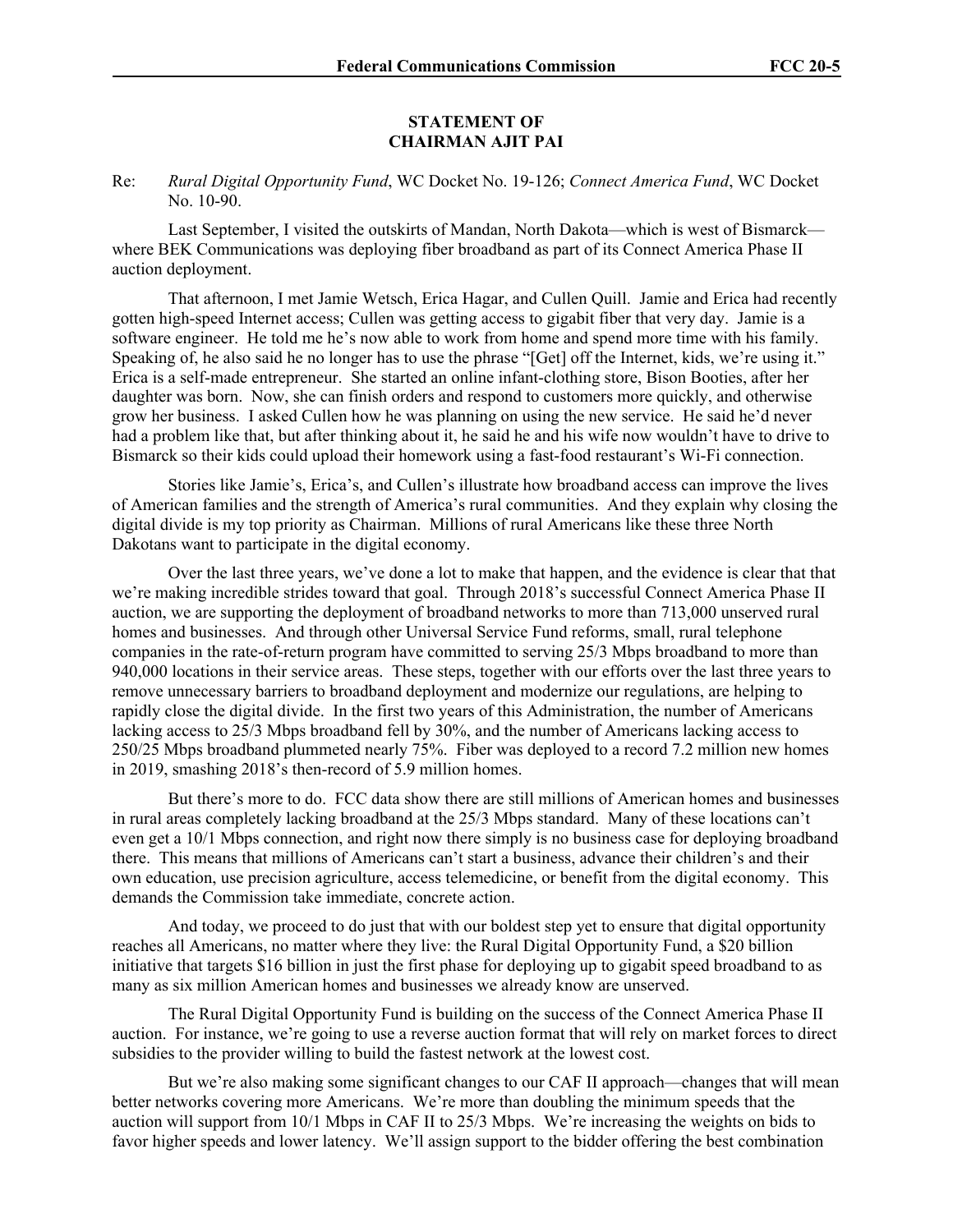of speed and latency, once the combined price of bids in each area in the auction falls below the available budget.

We're also making changes that will help ensure maximum participation—and therefore maximum broadband deployment—in the auction. In response to concerns about the financial strain some carriers might face, we're changing the letter of credit requirement to reduce costs to carriers by up to 80% in a given year from those initially proposed—while still protecting these scarce federal funds. At the same time, we're giving bidders an all-new incentive to deploy their networks more quickly than ever. This will ensure that more carriers can participate in the auction while both safeguarding taxpayer funds and getting rural Americans connected as soon as possible.

And those aren't the only improvements. We're including in the auction many areas that were previously excluded from some of our rural broadband programs but where market forces alone still have not brought about broadband deployment. We're increasing support to bidders serving Tribal lands, where deployment is often especially challenging. And we're adding a new, intermediate speed tier of 50/5 Mbps to the auction that will give bidders greater flexibility to design networks and use technologies that make sense for the area where they're bidding.

Together, these changes mean that we're more likely to have greater eligibility for rural areas to get funding through the auction; stronger participation among bidders in the auction; faster, futureproofed networks that will support not only today's Internet applications, but tomorrow's, too; and better (and quicker) bang for the buck. In other words, better, faster, cheaper broadband for more Americans.

Indeed, our approach has won widespread support from those representing rural America, from the National Grange to the Rural & Agricultural Council of America, from the National Association of Wheat Growers to the U.S. Cattlemen's Association, from Republican North Dakota Governor Doug Burgum to Democratic Kansas Governor Laura Kelly, from Congressman Bill Johnson to Congressman Tim Walberg. I could go on, but you get the point. Those who know rural America best support the Rural Digital Opportunity Fund.

We also know there are Americans living in areas where some, but not all, homes have service. How do we determine who those Americans are and where they live? Well, last August, the FCC adopted the Digital Opportunity Data Collection, a fresh new look at broadband mapping that will collect granular, precise, and crowdsourced broadband coverage data so that we can target support to those Americans in partially served areas in Phase II of the Rural Digital Opportunity Fund. Today, we allocate \$4.4 billion to Phase II, plus any of the Phase I budget that remains after competitive bidding drives down costs, to target those additional homes and businesses. Now, we recognize that once we know precisely how large this part of the job is, we may need to revisit the Phase II budget. But none of these questions—who is in Phase II or how much it'll cost to serve them—undercuts our obligation to ensure that the millions of Americans who we *know* are completely unserved have access to broadband as soon as possible through Phase I.

While the details may be complicated, our goal here is pretty simple: We want every rural American who for too long has been on the wrong side of the digital divide to benefit from broadband, as Jamie Wetsch, Erica Hagar, and Cullen Quill have. I believe the Rural Digital Opportunity Fund will permanently change the broadband landscape in America for the better. I can't wait to see the auction begin later this year and see its impact on the digital divide.

I would like to thank the many dedicated staffers who contributed to this item, including Talmage Cox, Ian Forbes, Lauren Garry, Trent Harkrader, Jesse Jachman, Katie King, Heidi Lankau, Sue McNeil, Alex Minard, Kris Monteith, and Ryan Palmer from the Wireline Competition Bureau; Kirk Burgee, Nathan Eagan, Michael Janson, and Jonathan McCormack from the Rural Broadband Auctions Task Force; Valerie Barrish, Jonathan Campbell, Audra Hale-Maddox, Eliot Maenner, Kate Matraves, Giulia McHenry, Murtaza Nasafi, Jeffrey Prince, Kelly Quinn, Steve Rosenberg, Patrick Sun, and Margy Wiener from the Office of Economics and Analytics; and Malena Barzilai, Neil Dellar, Tom Driscoll, Richard Mallen, and Linda Oliver from the Office of General Counsel.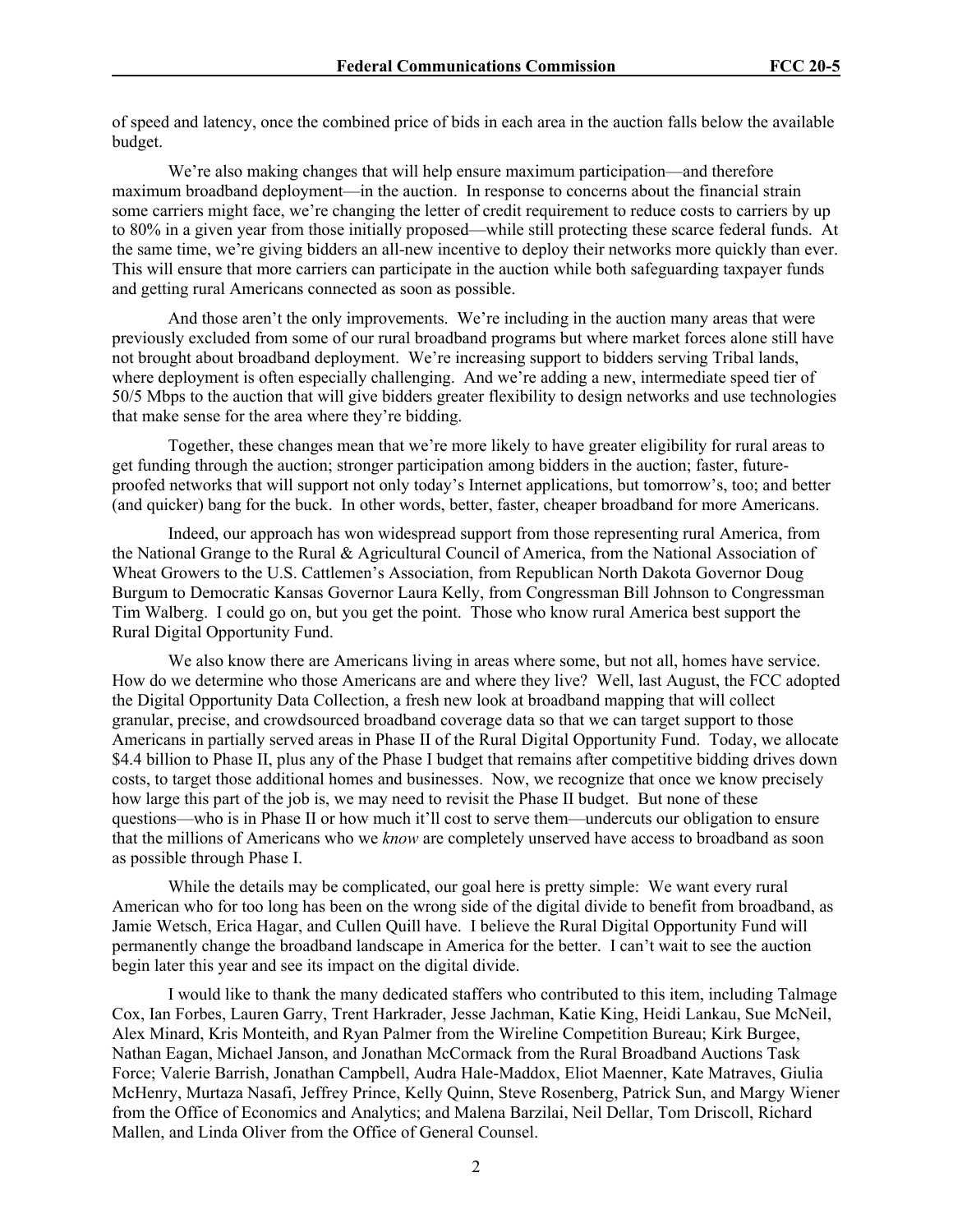### **STATEMENT OF COMMISSIONER JESSICA ROSENWORCEL APPROVING IN PART, DISSENTING IN PART**

Re: *Rural Digital Opportunity Fund*, WC Docket No. 19-126; *Connect America Fund*, WC Docket No. 10-90.

To go to Duanesburg, New York, you head north of Albany and then west on Route 88 by Schenectady. As the crow flies, it is probably less than thirty minutes from the capitol, but the drive will take longer the way the roads are laid out in this picturesque corner of the Empire State. It's a town of roughly 6000 people. There are some old farms and trails through the woods that are popular for snowmobiling during the winter months when the community is blanketed in deep, white snow. If you go, you should check out Johnson's Restaurant. Way back when, Harrison Ford was reported to have been a repeat visitor when he was up in the area some years ago. But history in this place goes back much further, because Duanesburg was founded in the 18th century when a group of English Quakers decided to make it home. These days, however, its residents are worried about its future.

Annabel Felton is a longtime resident. She's making a ruckus because she wants the town to have access to broadband. She can't get high-speed service at home. At first, it was just an inconvenience, she told me when I met her late last year in upstate New York with Congressman Paul Tonko. But when she had children in school, she said it was apparent her household required access to broadband. As she put it: "It gets difficult when their classroom studies are online. We have kids who need to compete in the global economy."

Her children were falling into the homework gap. And her town—the rural community she loves—was falling into the digital divide. She wondered how it would attract businesses, thrive, and compete with so many more connected places across the country. She also wondered about the simple things, like without having online access how would she ever sell her house?

Annabel is a doer, so she got to work. She helped set up the Duanesburg Broadband Committee and took the reins. The mission of the committee was clear: Help get broadband to every resident, farm, and small business.

The first order of business was simple: Create a map. After all, you can't know with precision how to fix a lack of broadband access without knowing in detail where service is and is not. As Annabel said, this was essential because the existing maps from the Federal Communications Commission "are notoriously inaccurate" and "just plain wrong." So the committee did what feels obvious. They used oldfashioned shoe leather and boots on the ground to survey all residents about the state of broadband in town.

What the committee found was not surprising if you've been watching the mess this agency has made with its broadband maps. Right now, if a single subscriber in a census block is identified as having broadband, we conclude broadband is available throughout. That's not right. It masks so many people who are unserved and erroneously suggests our broadband efforts are done. As a result, these are the maps that a Cabinet Secretary pronounced "fake news" and a Senator on our oversight committee said memorably and bluntly, they just "stink."

With a whole lot more precision, Annabel and her team proved they are right. They found that in Duanesburg the FCC maps are wrong as much as half the time. That means there are a lot of people in her town stuck on the wrong side of the digital divide.

And there are a whole lot of communities just like Duanesburg—all across the country. Places where our maps are devastatingly wrong, where it has fallen on folks like Annabel to try and prove to local, state, and federal authorities that they do not have the infrastructure they need to succeed in the digital age. Let's salute them for their grit, their savvy, and their persistence.

But it shouldn't have to be this way.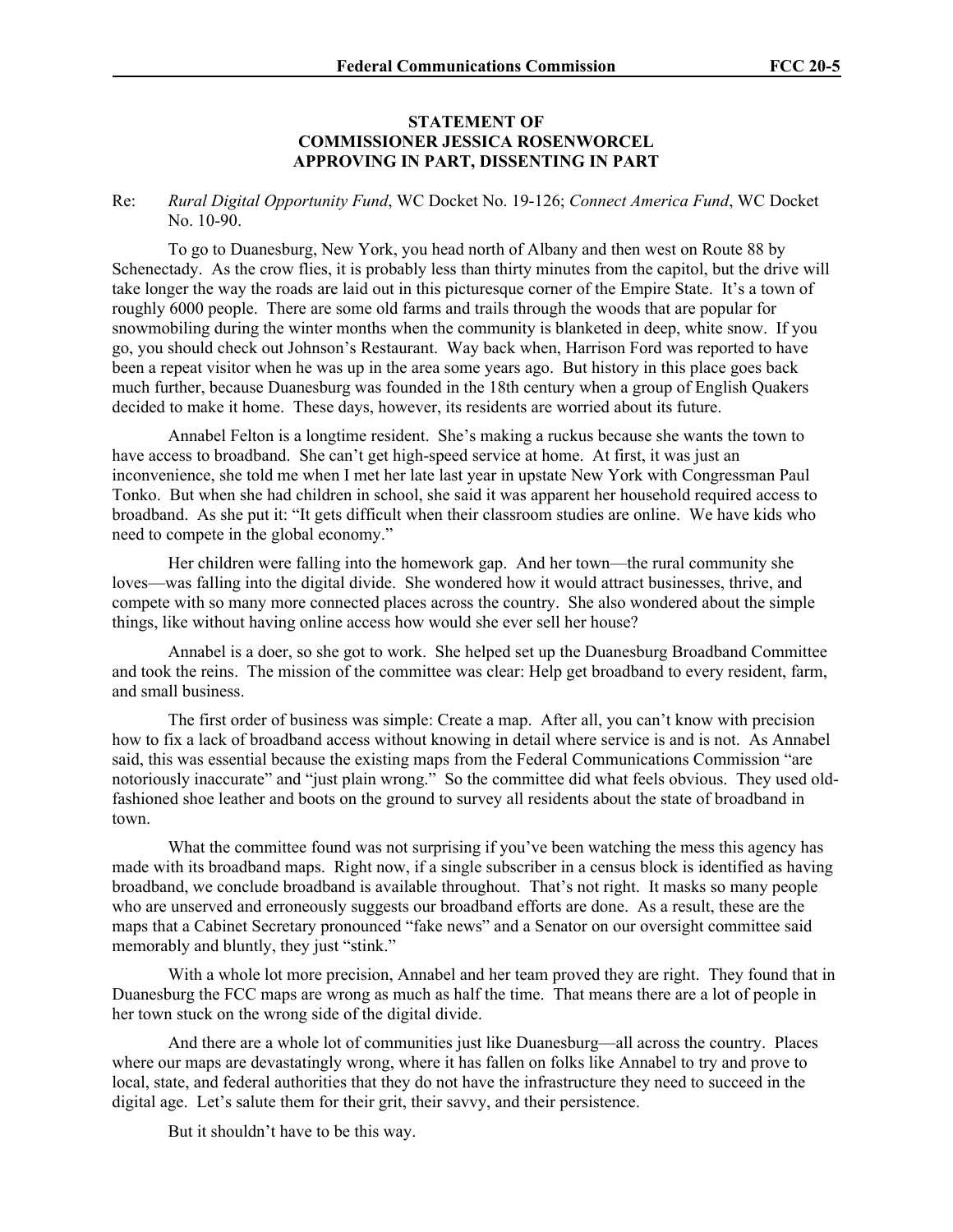Instead, the FCC should know in detail where service truly is and is not. It should be that we figure this out before sending federal funds to who knows where to build who knows what. But that is not what we do today. We rush billions of dollars out the door in what feels like a broadband publicity stunt without taking a broad view of what the nation needs.

So while the spirit of this effort is right on—we have a broadband problem—the way we go about addressing it is not right. It will leave so many people, so many communities, and so many places like Duanesburg behind. Let me explain why.

**First: We need maps before money and data before deployment**. With today's decision we commit the vast majority of universal service funds—\$16 billion!—for the next ten years without first doing anything to improve our maps, survey service accurately, or fix the data disaster we have about the state of service today. That means if your home is marked as served by the FCC's maps today and it is not, then for the next decade you are on your own. Good luck. It means millions of Americans will slip deeper into the digital divide.

Don't take my word for it. Consider that the association representing some of the nation's largest broadband providers did a pilot project and found that 38 percent of the homes and businesses the FCC counted as served had no service at all. When the very providers that seed the data behind the FCC's broadband maps acknowledge just how bad it is, it should set off alarm bells.

It does for me. That's because when I was frustrated with the mess this agency has made of its maps I did something simple. I set up an e-mail inbox: [broadbandfail@fcc.gov.](mailto:broadbandfail@fcc.gov) I asked people I met to write in and tell me what our maps got wrong. Now that may be the last new e-mail I'll be permitted to set up in my office, but it was worth the effort. That's because I heard from hundreds of people frustrated with the FCC's data and furious that Washington was telling them they had service at home when they knew clear as day they did not.

One individual from Kentucky told me that the provider that offers service according to the FCC map will only do so if he pays a \$46,000 installation charge. He didn't think that meant he was served. He's right. Another individual from Tennessee complained that because his address was misrepresented on our maps he was not able to get broadband at home. In Indiana, someone else told me he has never had service and questioned why the agency's official data suggested otherwise. From Texas I learned that a household stuck on dial-up is reported as served by broadband on our maps. Then there was the resident from the White Mountains of New Hampshire who told me just how wrong our mapping is, because it says she has a choice of six providers at home. She has none.

Despite all of this, we plow ahead today with a big spending plan that is not informed by better data. Remember that last year, the very day the FCC proposed this Rural Digital Opportunity Fund we also kicked off a series of policy changes to fix our maps.

What happened to that? Where did it go? Why are we not doing that now before we spend billions? Because what we are doing today is going to leave people behind. Anyone who our maps erroneously suggest is served by broadband is out of luck for the next decade. Remember that in Annabel's community the maps were wrong as much as half of the time.

I get that in Washington organizations may flatter what we do here, because, let's face it, there's money on the table. But that doesn't make this right. We are spending down three-quarters of our broadband funds for the next decade right here and now without doing any of the hard work necessary to figure out just where those dollars should go. To those who miss this election-year bonanza because our maps are wrong, we say good luck, we'll deal with it later when our funds are already spent and too many communities in too many places have fallen further behind.

**Second: We fail to recognize that cost is a barrier to broadband availability**. This proceeding is a missed opportunity to honestly acknowledge that there are more than deployment barriers to broadband—there are adoption barriers too. The FCC could have asked funding recipients to offer a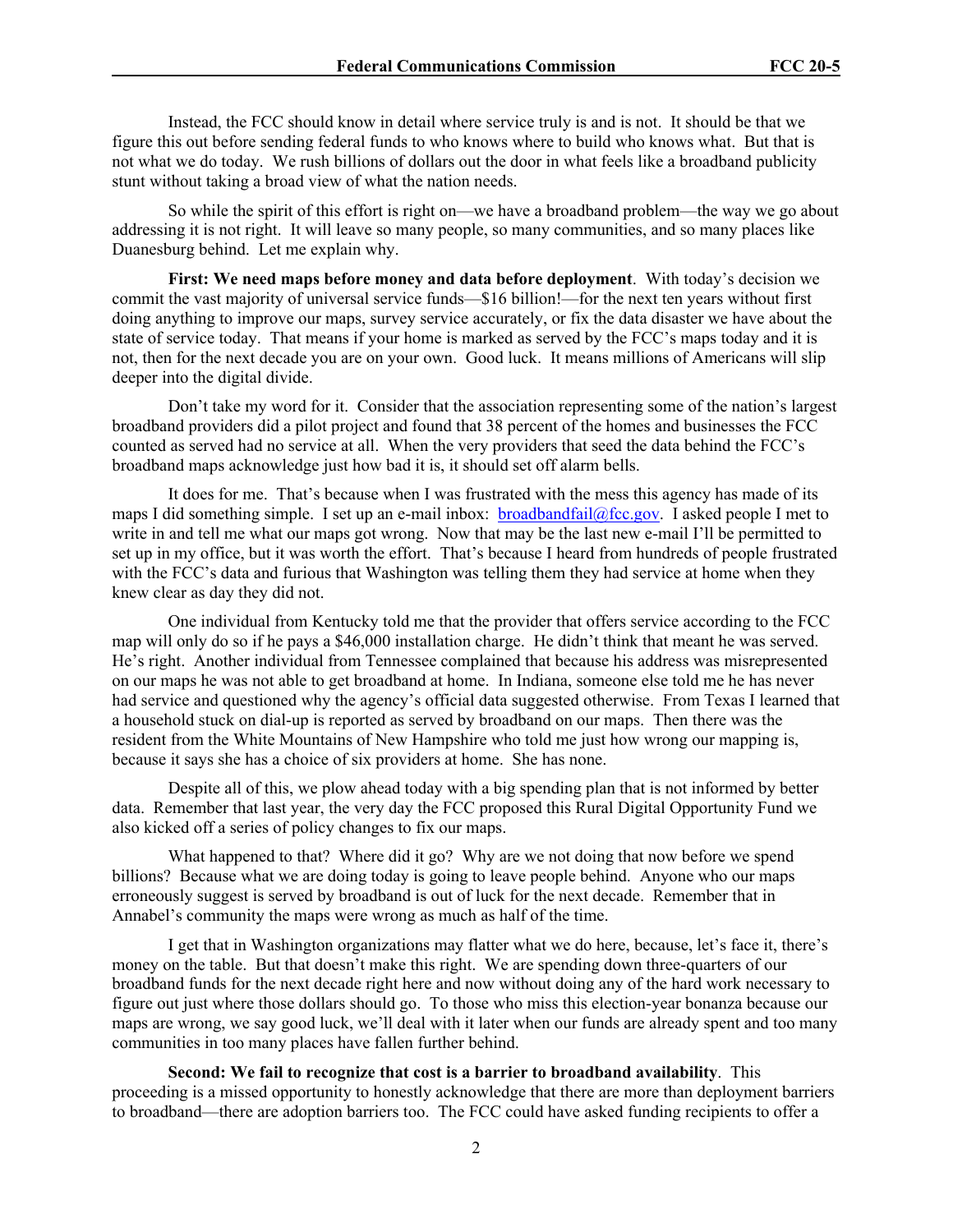low-cost service for consumers when they are receiving billions in support from the government. But if you comb through the text of this decision, you'll find we took a pass. That's unfortunate. When two in five of us Americans are unable to afford a \$400 emergency, we need to recognize that price is a barrier for many people. We could have fixed this, but we declined.

**Third: This broadband fund is backward-looking with stale service speeds and data caps.** It seems crazy that we are going to sit here today and pronounce what service speeds are adequate ten years hence. But we do just that with the baseline speed of 25 megabits per second that we propose. If you want a demonstration of just how ridiculous that is, know that a decade ago this agency called service at 200 kilobits per second broadband. Go ahead and stream a video over that and see how it goes. I don't think we can know exactly how we will use broadband capacity ten years hence. But I do think that right here and now we need to be more ambitious. I think 100 megabits per second is table stakes and we are going to need more symmetrical upload and download speeds as we move from an internet that is about consumption to one that is about creation. This is especially true in rural areas, where we anticipate whole new economies developing based on mass amounts of data from precision agriculture. But we do not plan for this future here.

Likewise, when it comes to data caps the agency's decision misses the mark. This program will set in stone data caps for some services for the next ten years. That's bonkers. Data consumption is growing fast. We should not limit our use cases and creativity by choosing a low-lying number at a fixed point in time.

**Fourth: Haste makes waste.** This effort has been pushed out so fast I fear we are only starting to understand what is not workable in this framework. We are making so much up as we go along. Late on the night before our vote and then again after our vote, we saw major changes to this decision. As a result, this decision now penalizes states that have taken it upon themselves to do the hard work of expanding broadband on their own. We do so by adopting a policy of exclusion. Instead of partnering with these state efforts, we disqualify them and the areas where they have sought to extend the reach of broadband. But nowhere in this decision do we itemize where those areas are and what state efforts render communities ineligible. Plus, we have changed misguided policies involving letters of credit but made new ones up on the fly. We also are in such a rush that we didn't even try to fix the holes in the FCC's data with a meaningful challenge process. Instead of a robust challenge process where folks like Annabel could come forward and tell the agency we got it wrong, we have come up with one that shuts them out. The only challenges we will accept are from entities seeking to remove areas from the auction.

To make matters worse, we are turning our back on working cooperatively with broadband efforts in the states. Just a few years ago the agency worked with the state of New York to come up with a new way to address broadband challenges in the state. For this effort, it appears that New York is going to pay an unfortunate price by being largely blocked out of participation here. This is disappointing because we could have explored working more closely with states by having them match the federal dollars here. In fact, the California Public Utilities Commission sought to do just that, but our action here will render that impossible.

In the end, this is not the broadband plan we need. It is not guided by maps. It is not guided by data. It is guided by a desire to rush out the door, claim credit and pronounce our nation's broadband problems solved.

I think Americans deserve better. I think we solve problems by rolling up our sleeves, getting the facts we need, and then making things happen. That's how we get audacious things done. I saw this in New York when I visited with Annabel. I've seen it all over the country with people, providers, and communities that are fighting to secure the connectivity they need for a fair shot at 21st century success. I believe my colleagues have seen it, too. It never fails to inspire. So I support the impulse behind this decision, but I believe in too many ways this effort falls short of what we need and therefore dissent in all other respects.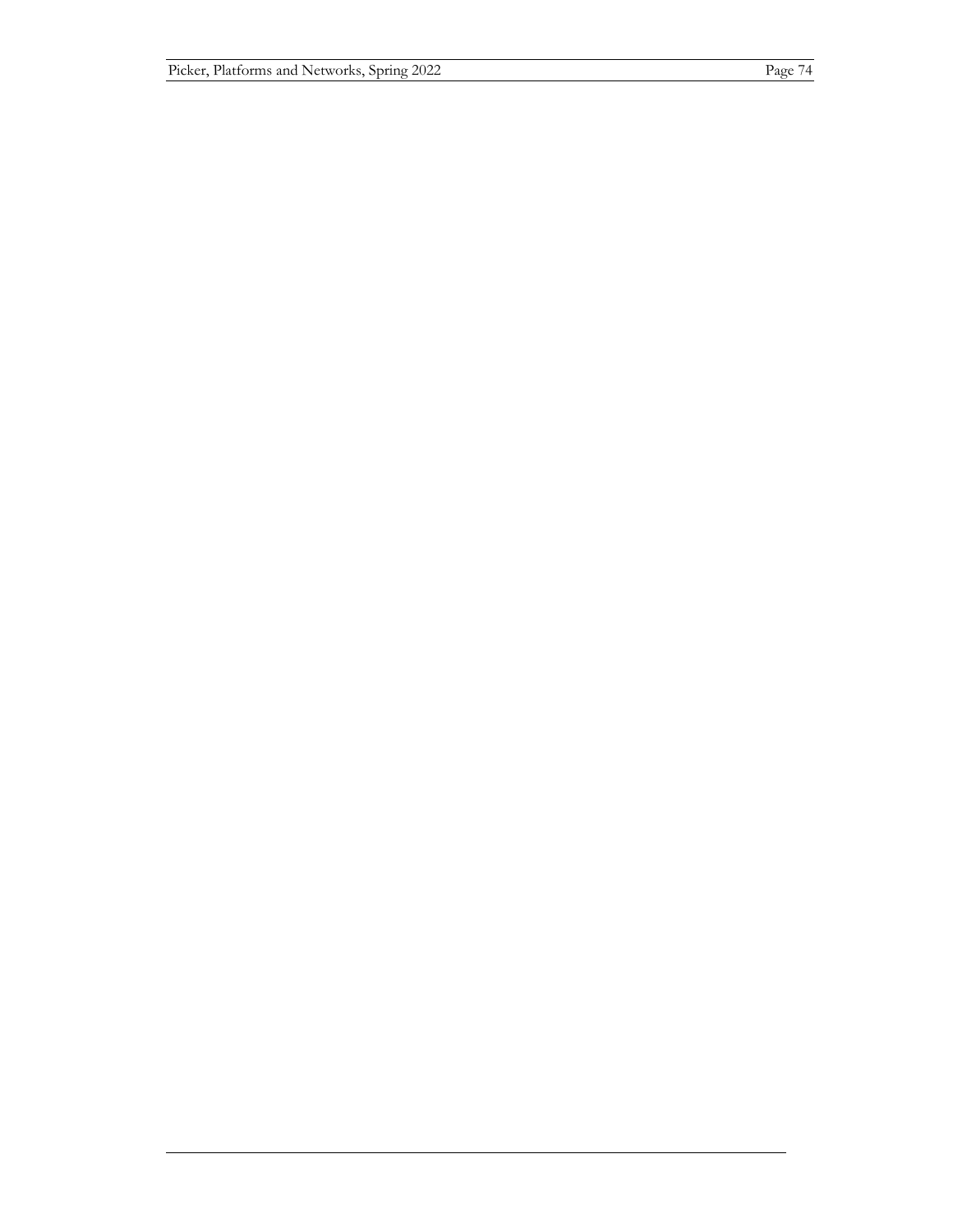## **Smyth v. Ames**

### 169 U.S. 466 (1898)

Mr. Justice HARLAN delivered the opinion of the court: \*\*\* Each of these suits was brought July 28, 1893, and involves the constitutionality of an act of the legislature of Nebraska approved by the governor April 12, 1893, and which took effect August 1, 1893. It was an act "to regulate railroads, to classify freights, to fix reasonable maximum rates to be charged for the transportation of freights upon each of the railroads in the state of Nebraska, and to provide penalties for the violation of this act." Acts Neb. 1893, c. 24; Comp. St. Neb. 1893, c. 72, art. 12. The act is referred to in the record as "House Roll 33."

\*\*\* The power to enact the statute whose validity is now assailed—that is, the above statute of August 1, 1893, regulating railroads, classifying freights, fixing reasonable maximum rates, etc., in Nebraska—was referred by counsel to the general legislative power of the state, as well as to the fourth section of article 11 of the state constitution which provides: "Railways heretofore constructed, or that may hereafter be constructed in this state, are hereby declared public highways, and shall be free to all persons for the transportation of their persons and property thereon, under such regulations as may be prescribed by law. And the legislature may from time to time pass laws establishing reasonable maximum rates of charges for the transportation of passengers and freight on the different railroads in this state. The liability of railroad corporations as common carriers shall never be limited."

\*\*\* We are now to inquire whether the Nebraska statute is repugnant to the constitution of the United States. By the fourteenth amendment it is provided that no state shall deprive any person of property without due process of law, nor deny to any person within its jurisdiction the equal protection of the laws. That corporations are persons within the meaning of this amendment is now settled. \*\*\* But this court, speaking by Chief Justice Waite, has said that, while the state has power to fix the charges by railroad companies for the transportation of persons and property within its own jurisdiction, unless restrained by valid contract, or unless what is done amounts to a regulation of foreign or interstate commerce, such power is not without limit; and that, "under pretense of regulating fares and freights, the state cannot require a railroad corporation to carry persons or property without reward, neither can it do that which in law amounts to the taking of private property for public use without just compensation, or without due process of law." *Railroad Commission Cases*, 116 U.S. 307, 325, 331. \*\*\*

In view of the adjudications these principles must be regarded as settled:

1.A railroad corporation is a person within the meaning of the fourteenth amendment declaring that no state shall deprive any person of property without due process of law, nor deny to any person within its jurisdiction the equal protection of the laws.

2.A state enactment, or regulations made under the authority of a state enactment, establishing rates for the transportation of persons or property by railroad that will not admit of the carrier earning such compensation as, under all the circumstances, is just to it and to the public, would deprive such carrier of its property without due process of law, and deny to it the equal protection of the laws, and would, therefore, be repugnant to the fourteenth amendment of the constitution of the United States.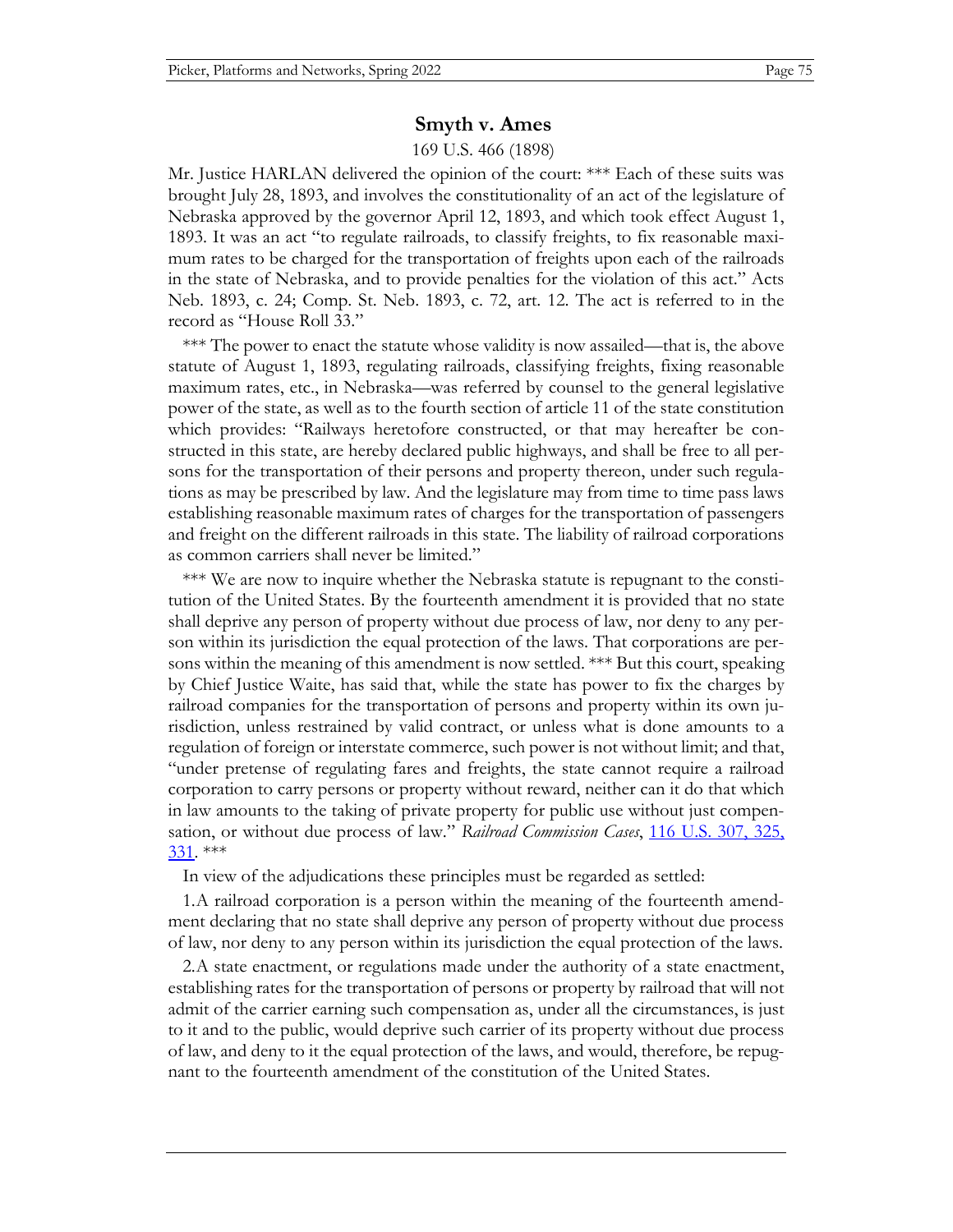3.While rates for the transportation of persons and property within the limits of a state are primarily for its determination, the question whether they are so unreasonably low as to deprive the carrier of its property without such compensation as the constitution secures, and therefore without due process of law, cannot be so conclusively

that the matter may not become the subject of judicial inquiry. The cases before us directly present the important question last stated.

Before entering upon its examination, it may be observed that the grant to the legislature in the constitution of Nebraska of the power to establish maximum rates for the transportation of passengers and freight on railroads in that state has reference to "reasonable" maximum rates. These words strongly imply that it was not intended to give a power to fix maximum rates without regard to their reasonableness. Be this as it may, it cannot be admitted that the power granted may be exerted in derogation of rights secured by the constitution of the United States, or that the judiciary may not, when its jurisdiction is properly invoked, protect those rights.

determined by the legislature of the state, or by regulations adopted under its authority,

What are the considerations to which weight must be given when we seek to ascertain the compensation that a railroad company is entitled to receive, and a prohibition upon the receiving of which may be fairly deemed a deprivation by legislative decree of property without due process of law? Undoubtedly, that question could be more easily determined by a commission composed of persons whose special skill, observation, and experience qualifies them to so handle great problems of transportation as to do justice both to the public and to those whose money has been used to construct and maintain highways for the convenience and benefit of the people. But, despite the difficulties that confessedly attend the proper solution of such questions, the court cannot shrink from the duty to determine whether it be true, as alleged, that the Nebraska statute invades or destroys rights secured by the supreme law of the land. \* \* \*

We turn now to the evidence in the voluminous record before us for the purpose of ascertaining whether—looking at the cases in the light of the facts as they existed when the decrees were rendered—the Nebraska statute, if enforced, would, by its necessary operation, have deprived the companies, whose stockholders and bondholders here complain, of the right to obtain just compensation for the services rendered by them.

The first and most important contention of the plaintiffs is that, if the statute had been in force during any one of the three years preceding its passage, the defendant companies would have been compelled to use their property for the public substantially without reward, or without the just compensation to which it was entitled. We think this mode of calculation for ascertaining the probable effect of the Nebraska statute upon the railroad companies in question is one that may be properly used.

\*\*\* By like calculations, it will appear that each of the railroad companies would have conducted their local business at a loss during the periods stated, except that in the year ending June 30, 1891, and in the year ending June 30, 1893, the earnings of the Fremont Company, and in the years ending the 30th days of June 1892 and 1893, respectively, the earnings of the Union Pacific Company would have slightly exceeded their operating expenses.

\*\*\* It is said by the appellants that the local rates established by the Nebraska statute are much higher than in the state of Iowa, and that fact shows that the Nebraska rates are reasonable. This contention was thus met by the circuit court: "It is, however,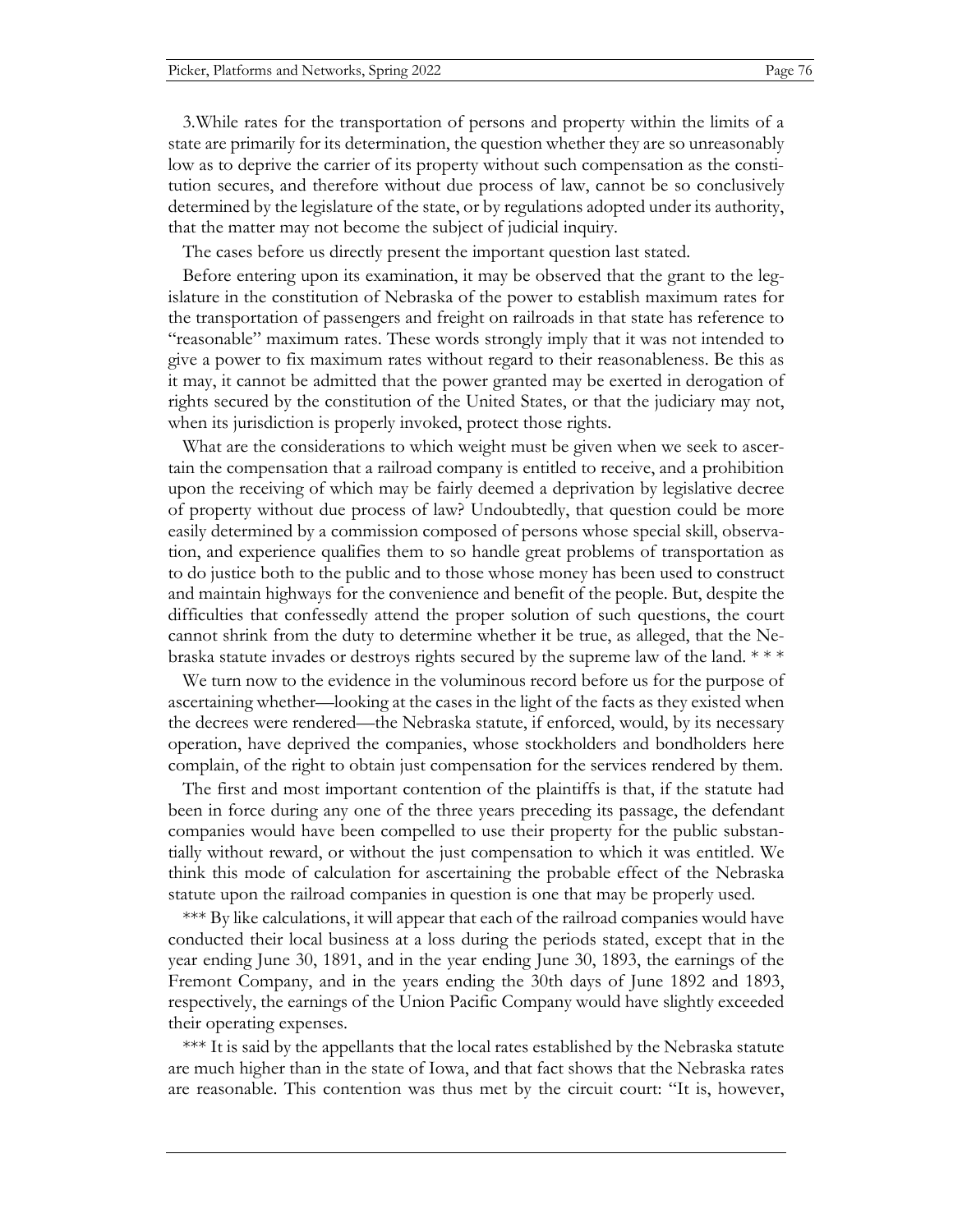urged by the defendants that in the general tariffs of these companies, there is an inequality; that the rates in Nebraska are higher than those in adjoining states; and that the reduction by house roll 33 simply establishes an equality between Nebraska and the other states through which the roads run. The question is asked, are not the people of Nebraska entitled to as cheap rates as the people of Iowa? Of course, relatively they are. That is, the roads may not discriminate against the people of any one state, but they are not necessarily bound to give absolutely the same rates to the people of all the states, for the kind and amount of business and the cost thereof are factors which determine largely the question of rates, and these vary in the several states. The volume of business in one state may be greater per mile, while the cost of construction and of maintenance is less; hence, to enforce the same rates in both states might result in great injustice in one, while it would only be reasonable and fair in another. Comparisons, therefore, between the rates of two states, are of little value, unless all the elements that enter into the problem are presented. It may be true, as testified by some of the witnesses, that the existing local rates in Nebraska are 40 per cent. higher than similar rates in the state of Iowa. But it is also true that the mileage earnings in Iowa are greater than in Nebraska. In Iowa there are 230 people to each mile of railroad, while in Nebraska there are but 190; and, as a general rule, the more people there are the more business there is. Hence a mere difference between the rates in two states is of comparatively little significance." *Ames v. Union Pacific Railway*, 64 Fed. 165. In these views we concur, and it is unnecessary to add anything to what was said by the circuit court on this point.

It is further said, in behalf of the appellants, that the reasonableness of the rates established by the Nebraska statute is not to be determined by the inquiry whether such rates would leave a reasonable net profit from the local business affected thereby, but that the court should take into consideration, among other things, the whole business of the company; that is, all its business, passenger and freight, interstate and domestic. If it be found upon investigation that the profits derived by a railroad company from its interstate business alone are sufficient to cover operating expenses on its entire line, and also to meet interest, and justify a liberal dividend upon its stock, may the legislature prescribe rates for domestic business that would bring no reward, and be less than the services rendered are reasonably worth? Or must the rates for such transportation as begins and ends in the state be established with reference solely to the amount of business done by the carrier wholly within such state, to the cost of doing such local business, and to the fair value of the property used in conducting it, without taking into consideration the amount and cost of its interstate business, and the value of the property employed in it? If we do not misapprehend counsel, their argument leads to the conclusion that the state of Nebraska could legally require local freight business to be conducted even at an actual loss, if the company earned on its interstate business enough to give it just compensation in respect of its entire line and all its business, interstate and domestic. We cannot concur in this view. In our judgment, it must be held that the reasonableness or unreasonableness of rates prescribed by a state for the transportation of persons and property wholly within its limits must be determined without reference to the interstate business done by the carrier, or to the profits derived from it. The state cannot justify unreasonably low rates for domestic transportation, considered alone, upon the ground that the carrier is earning large profits on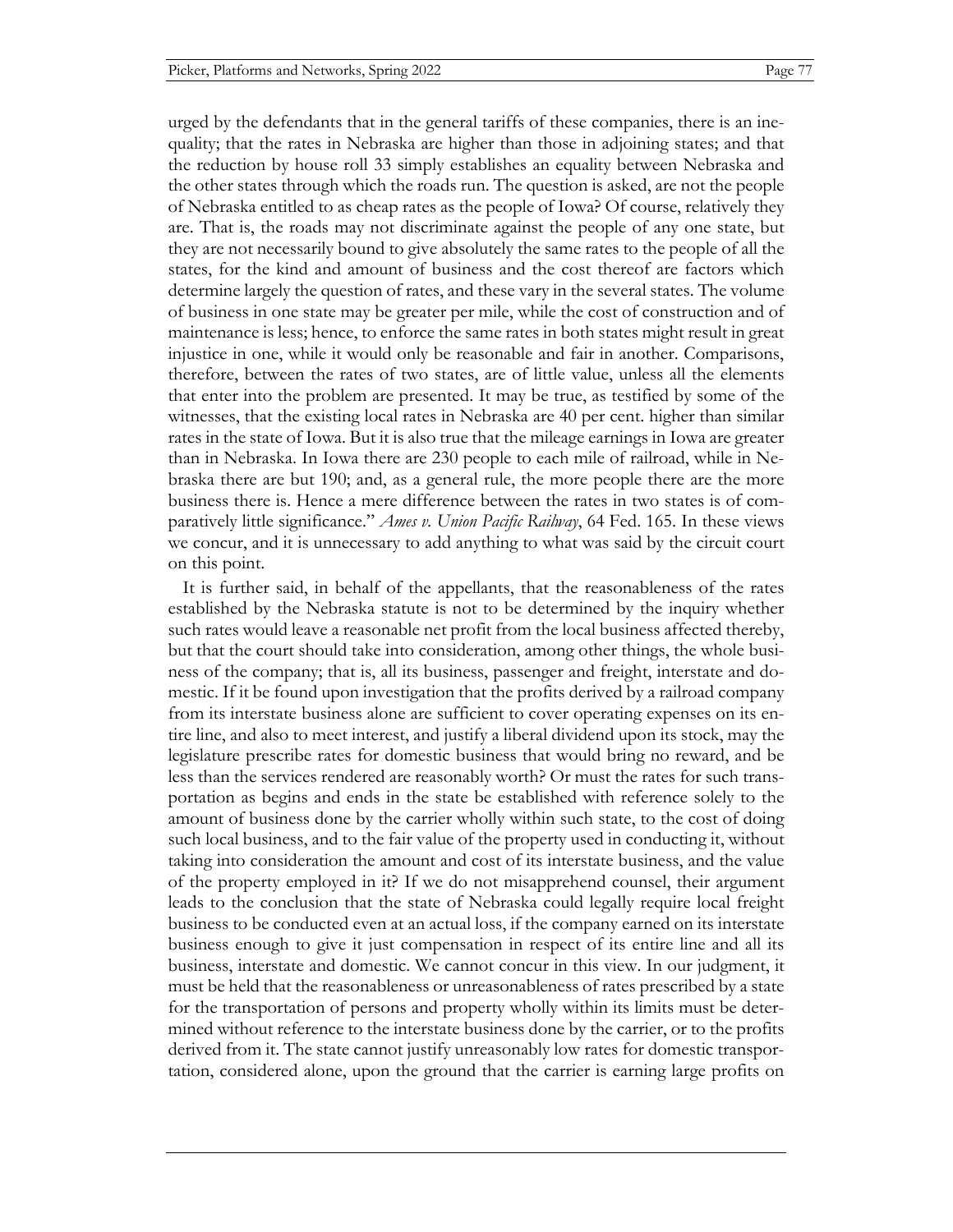its interstate business, over which, so far as rates are concerned, the state has no control. Nor can the carrier justify unreasonably high rates on domestic business upon the ground that it will be able only in that way to meet losses on its interstate business. So far as rates of transportation are concerned, domestic business should not be made to bear the losses on interstate business, nor the latter the losses on domestic business. It is only rates for the transportation of persons and property between points within the state that the state can prescribe; and when it undertakes to prescribe rates not to exceeded by the carrier it must do so with reference exclusively to what is just and reasonable, as between the carrier and the public, in respect of domestic business. The argument that a railroad line is an entirety; that its income goes into, and its expenses are provided for, out of a common fund; and that its capitalization is on its entire line, within and without the state; can have no application where the state is without authority over rates on the entire line, and can only deal with local rates, and make such regulations as are necessary to give just compensation on local business.

\*\*\* It appears, from what has been said, that if the rates prescribed by the act of 1893 had been in force during the years ending June 30, 1891, 1892, and 1893, the Fremont Company, in the years ending June 30, 1891, and June 30, 1893, and the Union Pacific company, in the years ending June 30, 1892, and June 30, 1893, would each have received more than enough to pay operating expenses. Do those facts affect the general conclusion as to the probable effect of the act of 1893? In the discussion of this question the plaintiffs contended that a railroad company is entitled to exact such charges for transportation as will enable it at all times not only to pay operating expenses, but also to meet the interest regularly accruing upon all its outstanding obligations, and justify a dividend upon all its stock; and that to prohibit it from maintaining rates or charges for transportation adequate to all those ends will deprive it of its property without due process of law, and deny to it the equal protection of the laws. \*\*\*

In our opinion, the broad proposition advanced by counsel involves some misconception of the relations between the public and a railroad corporation. It is unsound, in that it practically excludes from consideration the fair value of the property used, omits altogether any consideration of the right of the public to be exempt from unreasonable exactions, and makes the interests of the corporation maintaining a public highway the sole test in determining whether the rates established by or for it are such as may be rightfully prescribed as between it and the public. A railroad is a public highway, and none the less so because constructed and maintained through the agency of a corporation deriving its existence and powers from the state. Such a corporation was created for public purposes. It performs a function of the state. Its authority to exercise the right of eminent domain and to charge tolls was given primarily for the benefit of the public. It is under governmental control, though such control must be exercised with due regard to the guaranties for the protection of its property. *Olcott v. Supervisors*, 16 Wall. 678, 694; *Sinking Fund Cases*, 99 U.S. 700, 719; *Cherokee Nation v. Southern Kan. Ry. Co.*, 135 U.S. 641, 657. It cannot, therefore, be admitted that a railroad corporation maintaining a highway under the authority of the state may fix its rates with a view solely to its own interests, and ignore the rights of the public. But the rights of the public would be ignored if rates for the transportation of persons or property on a railroad are exacted without reference to the fair value of the property used for the public, or the fair value of the services rendered, but, in order simply that the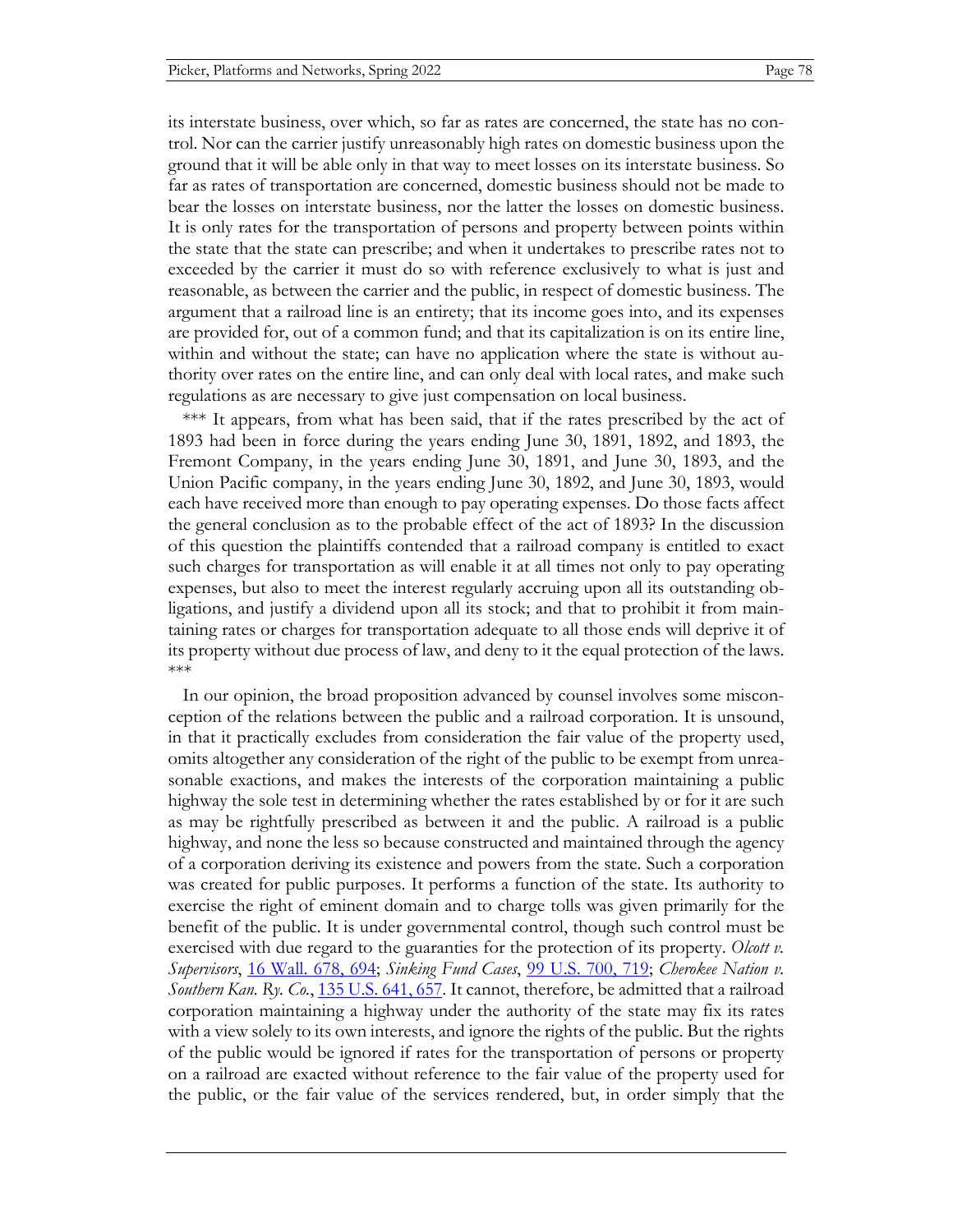corporation may meet operating expenses, pay the interest on its obligations, and declare a dividend to stockholders.

\*\*\* What was said in *Covington & Lexington Turnpike Co. v. Sandford*, 164 U.S. 578, 596, 597 is pertinent to the question under consideration. It was there observed: "It cannot be said that a corporation is entitled, as of right, and without reference to the interests of the public, to realize a given per cent upon its capital stock. When the question arises whether the legislature has exceeded its constitutional power in prescribing rates to be charged by a corporation controlling a public highway, stockholders are not the only persons whose rights or interests are to be considered. The rights of the public are not to be ignored. It is alleged here that the rates prescribed are unreasonable and unjust to the company and its stockholders. But that involves an inquiry as to what is reasonable and just for the public. \* \* \* The public cannot properly be subjected to unreasonable rates in order simply that stockholders may earn dividends. The legislature has the authority in every case, where its power has not been restrained by contract, to proceed upon the ground that the public may not rightfully be required to submit to unreasonable exactions for the use of a public highway established and maintained under legislative authority. If a corporation cannot maintain such a highway and earn dividends for stockholders, it is a misfortune for it and them which the constitution does not require to be remedied by imposing unjust burdens upon the public. So that the right of the public to use the defendant's turnpike upon payment of such tolls as, in view of the nature and value of the services rendered by the company, are reasonable, is an element in the general inquiry whether the rates established by law are unjust and unreasonable."

A corporation maintaining a public highway, although it owns the property it employs for accomplishing public objects, must be held to have accepted its rights, privileges, and franchises subject to the condition that the government creating it, or the government within whose limits it conducts its business, may, by legislation, protect the people against unreasonable charges for the services rendered by it. It cannot be assumed that any railroad corporation, accepting franchises, rights, and privileges at the hands of the public, ever supposed that it acquired, or that it was intended to grant to it, the power to construct and maintain a public highway simply for its benefit, without regard to the rights of the public. But it is equally true that the corporation performing such public services, and the people financially interested in its business and affairs, have rights that may not be invaded by legislative enactment in disregard of the fundamental guaranties for the protection of property. The corporation may not be required to use its property for the benefit of the public without receiving just compensation for the services rendered by it. How such compensation may be ascertained, and what are the necessary elements in such an inquiry, will always be an embarrassing question. As said in the case last cited: "Each case must depend upon its special facts; and when a court, without assuming itself to prescribe rates, is required to determine whether the rates prescribed by the legislature for a corporation controlling a public highway are, as an entirety, so unjust as to destroy the value of its property for all the purposes for which it was acquired, its duty is to take into consideration the interest both of the public and of the owner of the property, together with all other circumstances that are fairly to be considered in determining whether the legislature has, under the guise of regulating rates, exceeded its constitutional authority, and practically deprived the owner of property without due process of law. \* \* \* The utmost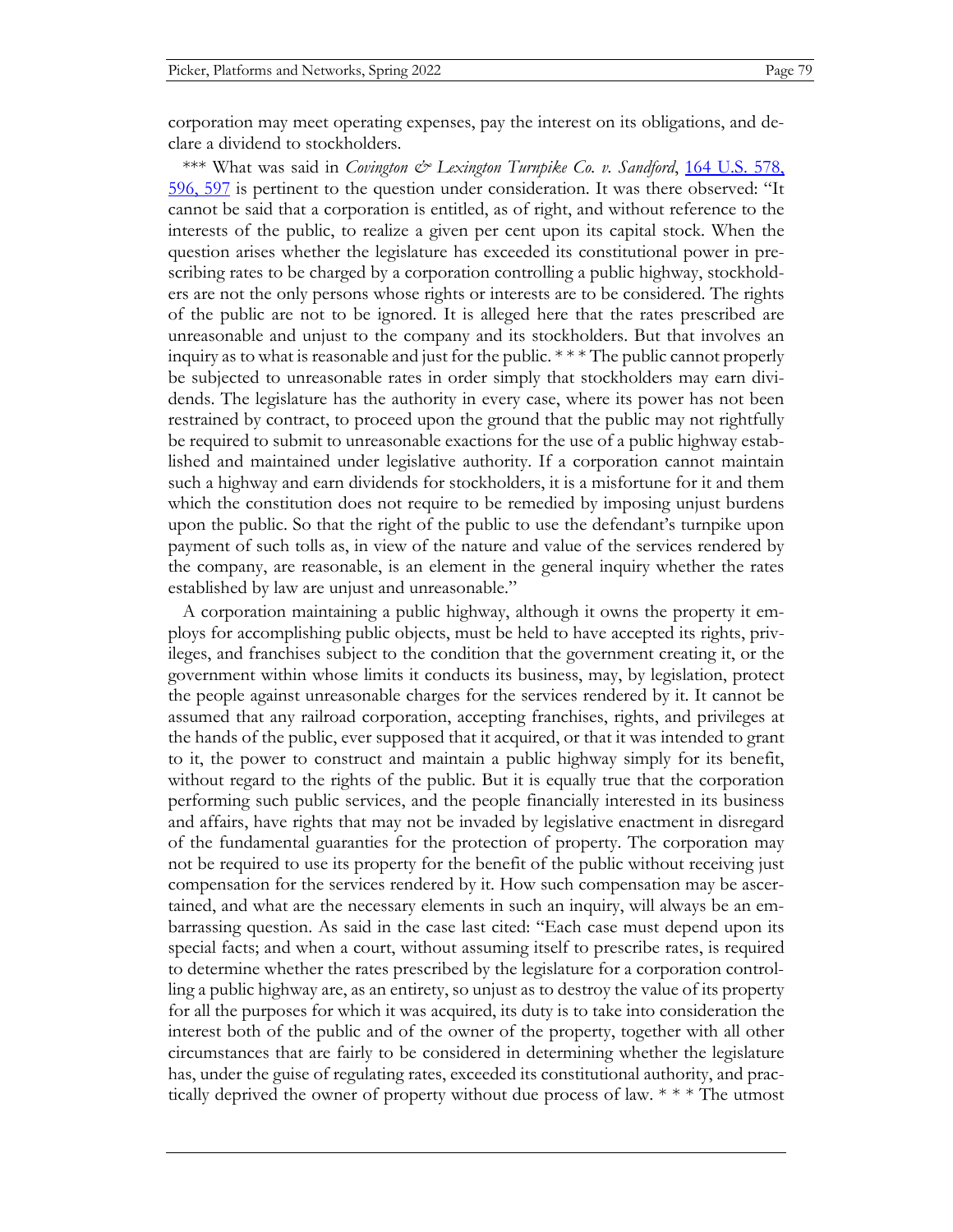that any corporation operating a public highway can rightfully demand at the hands of the legislature, when exerting its general powers, is that it receive what, under all the circumstances, is such compensation for the use of its property as will be just both to it and to the public."

We hold, however, that the basis of all calculations as to the reasonableness of rates to be charged by a corporation maintaining a highway under legislative sanction must be the fair value of the property being used by it for the convenience of the public. And, in order to ascertain that value, the original cost of construction, the amount expended in permanent improvements, the amount and market value of its bonds and stock, the present as compared with the original cost of construction, the probable earning capacity of the property under particular rates prescribed by statute, and the sum required to meet operating expenses, are all matters for consideration, and are to be given such weight as may be just and right in each case. We do not say that there may not be other matters to be regarded in estimating the value of the property. What the company is entitled to ask is a fair return upon the value of that which it employs for the public convenience. On the other hand, what the public is entitled to demand is that no more be exacted from it for the use of a public highway than the services rendered by it are reasonably worth. But even upon this basis, and determining the probable effect of the act of 1893 by ascertaining what could have been its effect if it had been in operation during the three years immediately preceding its passage, we perceive no ground on the record for reversing the decree of the circuit court. On the contrary, we are of opinion that as to most of the companies in question there would have been, under such rates as were established by the act of 1893, an actual loss in each of the years ending June 30, 1891, 1892, and 1893; and that, in the exceptional cases above stated, when two of the companies would have earned something above operating expenses in particular years, the receipts or gains, above operating expenses, would have been too small to affect the general conclusion that the act, if enforced, would have deprived each of the railroad companies involved in these suits of the just compensation secured to them by the constitution. Under the evidence, there is no ground for saying that the operating expenses of any of the companies were greater than necessary.  $***$ 

\*\*\* Perceiving no error on the record in the light of the facts presented to the circuit court, the decree in each case must be affirmed.

It is so ordered.

1

# **State of Missouri ex rel. Southwestern Bell Telephone Co. v. Public Service Commission of Missouri**

262 U.S. 276 (1923)

[Mr. Justice McREYNOLDS's opinion for the Court is omitted.] Mr. Justice BRANDEIS, with whom Mr. Justice HOLMES concurs: I concur in the judgment of reversal. But I do so on the ground that the order of the state commission prevents the utility from earning a fair return on the amount prudently invested<sup>1</sup> in it.

<sup>&</sup>lt;sup>1</sup> The term "prudent investment" is not used in a critical sense. There should not be excluded, from the finding of the base, investments which, under ordinary circumstances, would be deemed reasonable. The term is applied for the purpose of excluding what might be found to be dishonest or obviously wasteful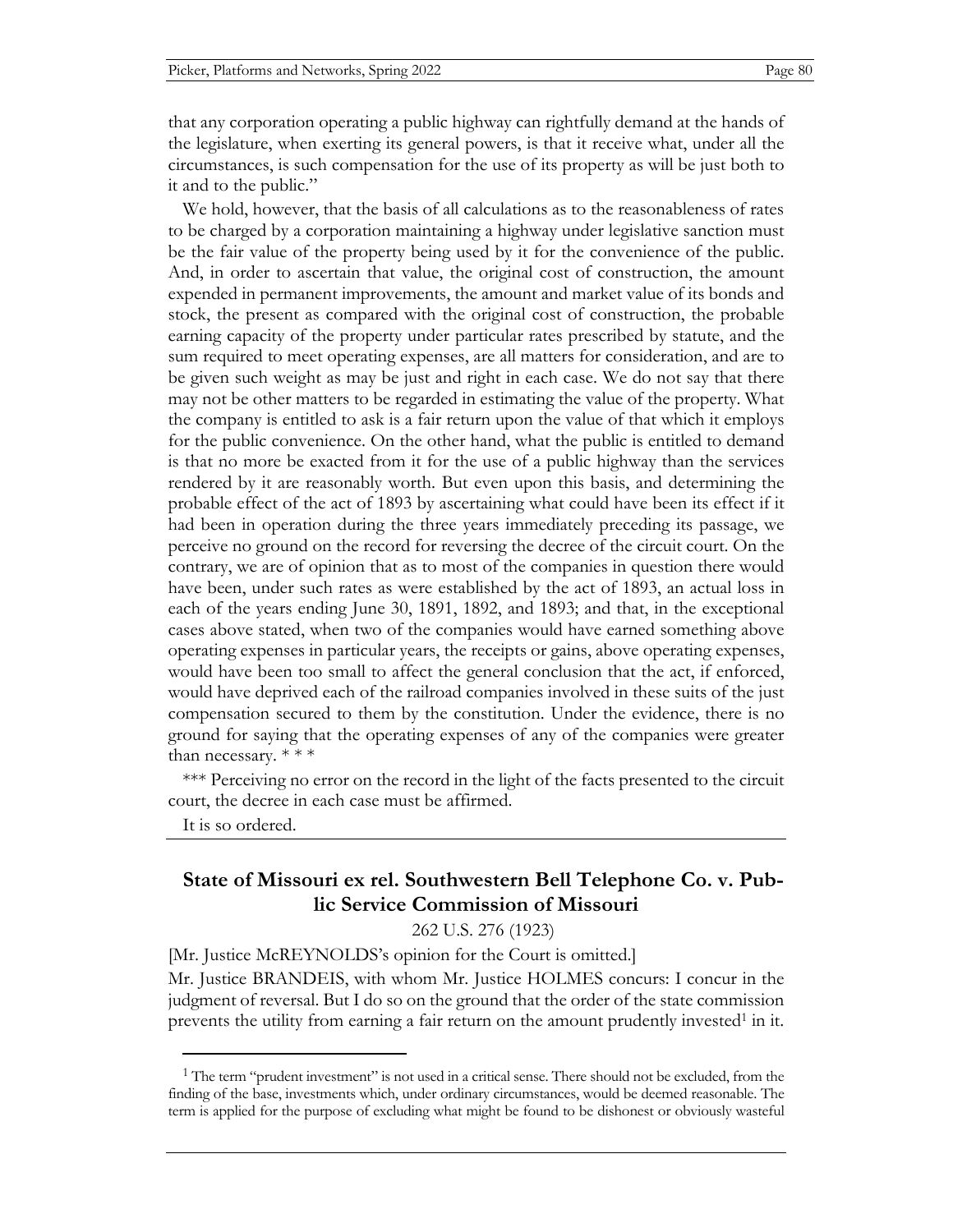Thus, I differ fundamentally from my brethren concerning the rule to be applied in determining whether a prescribed rate is confiscatory. The court, adhering to the socalled rule of Smyth v. Ames, 169 U.S. 466, and further defining it, declares that what is termed value must be ascertained by giving weight, among other things, to estimates of what it would cost to reproduce the property at the time of the rate hearing.

The so-called rule of *Smyth v. Ames* is, in my opinion, legally and economically unsound. The thing devoted by the investor to the public use is not specific property, tangible and intangible, but capital embarked in the enterprise. Upon the capital so invested the federal Constitution guarantees to the utility the opportunity to earn a fair return. Thus it sets the limit to the power of the state to regulate rates. The Constitution does not guarantee to the utility the opportunity to earn a return on the value of all items of property used by the utility or of any of them. The several items of property constituting the utility, taken singly, and freed from the public use, may conceivably have an aggregate value greater than if the items are used in combination. The owner is at liberty, in the absence of controlling statutory provision, to withdraw his property from the public service, and, if he does so, may obtain for it exchange value. But, so long as the specific items of property are employed by the utility, their exchange value is not of legal significance.

The investor agrees, by embarking capital in a utility, that its charges to the public shall be reasonable. His company is the substitute for the state in the performance of the public service, thus becoming a public servant. The compensation which the Constitution guarantees an opportunity to earn is the reasonable cost of conducting the business. Cost includes, not only operating expenses, but also capital charges. Capital charges cover the allowance, by way of interest, for the use of the capital, whatever the nature of the security issued therefor, the allowance for risk incurred, and enough more to attract capital. The reasonable rate to be prescribed by a commission may allow an efficiently managed utility much more. But a rate is constitutionally compensatory, if it allows to the utility the opportunity to earn the cost of the service as thus defined.

To decide whether a proposed rate is confiscatory the tribunal must determine both what sum would be earned under it and whether that sum would be a fair return. The decision involves ordinarily the making of four subsidiary ones:

1. What the gross earnings from operating the utility under the rate in controversy would be. (A prediction.)

2. What the operating expenses and charges, while so operating, would be. (A prediction.)

3. The rate base; that is, what the amount is on which a return should be earned. (Under *Smyth v. Ames*, an opinion, largely.)

4. What rate of return should be deemed fair. (An opinion, largely.)

<u>.</u>

\*\*\* The experience of the 25 years since [*Smyth v. Ames*] was decided has demonstrated that the rule there enunciated is delusive. In the attempt to apply it insuperable obstacles have been encountered. It has failed to afford adequate protection either to capital or to the public. It leaves open the door to grave injustice. To give to capital

or imprudent expenditures. Every investment may be assumed to have been made in the exercise of reasonable judgment, unless the contrary is shown.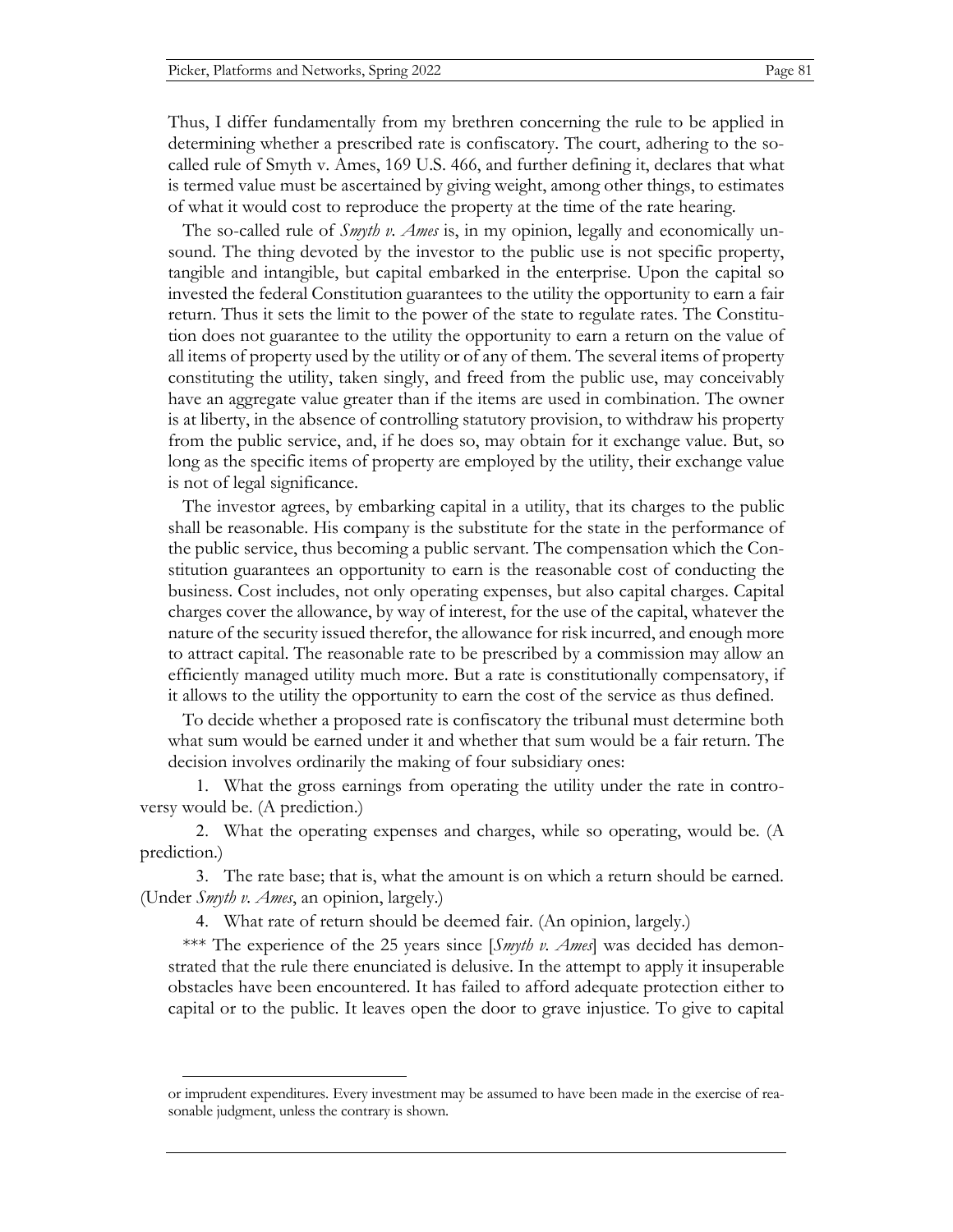embarked in public utilities the protection guaranteed by the Constitution, and to secure for the public reasonable rates, it is essential that the rate base be definite, stable, and readily ascertainable, and that the percentage to be earned on the rate base be measured by the cost, or charge, of the capital employed in the enterprise. It is consistent with the federal Constitution for this court now to lay down a rule which will establish such a rate base and such a measure of the rate of return deemed fair. In my opinion, it should do so.

The rule of *Smyth v. Ames* sets the laborious and baffling task of finding the present value of the utility. It is impossible to find an exchange value for a utility, since utilities, unlike merchandise or land, are not commonly bought and sold in the market. Nor can the present value of the utility be determined by capitalizing its net earnings, since the earnings are determined, in large measure, by the rate which the company will be permitted to charge, and thus the vicious circle would be encountered. So, under the rule of *Smyth v. Ames*, it is usually sought to prove the present value of a utility by ascertaining what it actually cost to construct and install it, or by estimating what it should have cost, or by estimating what it would cost to reproduce or to replace it. To this end an enumeration is made of the component elements of the utility, tangible and intangible; then the actual, or the proper, cost of producing, or of reproducing, each part is sought; and finally it is estimated how much less than the new each part, or the whole, is worth. That is, the depreciation is estimated. Obviously each step in the process of estimating the cost of reproduction, or replacement, involves forming an opinion, or exercising judgment, as distinguished from merely ascertaining facts. And this is true, also, of each step in the process of estimating how much less the existing plant is worth than if it were new. There is another potent reason why, under the rule of *Smyth v. Ames*, the room for difference in opinion as to the present value of a utility is so wide. The rule does not measure the present value either by what the utility cost to produce, or by what it should have cost, or by what it would cost to reproduce, or to replace it.<sup>5</sup> Under that rule the tribunal is directed, in forming its judgment, to take into consideration all those and also other elements, called relevant facts.

Obviously, "value" cannot be a composite of all these elements. Nor can it be arrived at on all these bases. They are very different, and must, when applied in a particular case, lead to widely different results. The rule of *Smyth v. Ames*, as interpreted and applied, means merely that all must be considered. What, if any, weight shall be given to any one, must practically rest in the judicial discretion of the tribunal which makes the determination. Whether a desired result is reached may depend upon how any one of many elements is treated. \* \* \*

The efforts of courts to control commissions' findings of value have largely failed. The reason lies in the character of the rule declared in *Smyth v. Ames*. The rule there stated was to be applied solely as a means of determining whether rates already prescribed by the Legislature were confiscatory. It was to be applied judicially after the

<u>.</u>

<sup>5</sup> This court declared in *Smyth v. Ames*, 169 U.S. 466, 547, that "present as compared with the original cost of construction" is to be considered, and in *Minnesota Rate Cases*, 230 U.S. 352, 452, that "the cost of reproduction method is of service in ascertaining the present value of the plant, when it is reasonably applied and when the cost of reproducing the property may be ascertained with a proper degree of certainty." Reproduction cost was thus held to be evidence of value. But it has never been held to be the measure of value.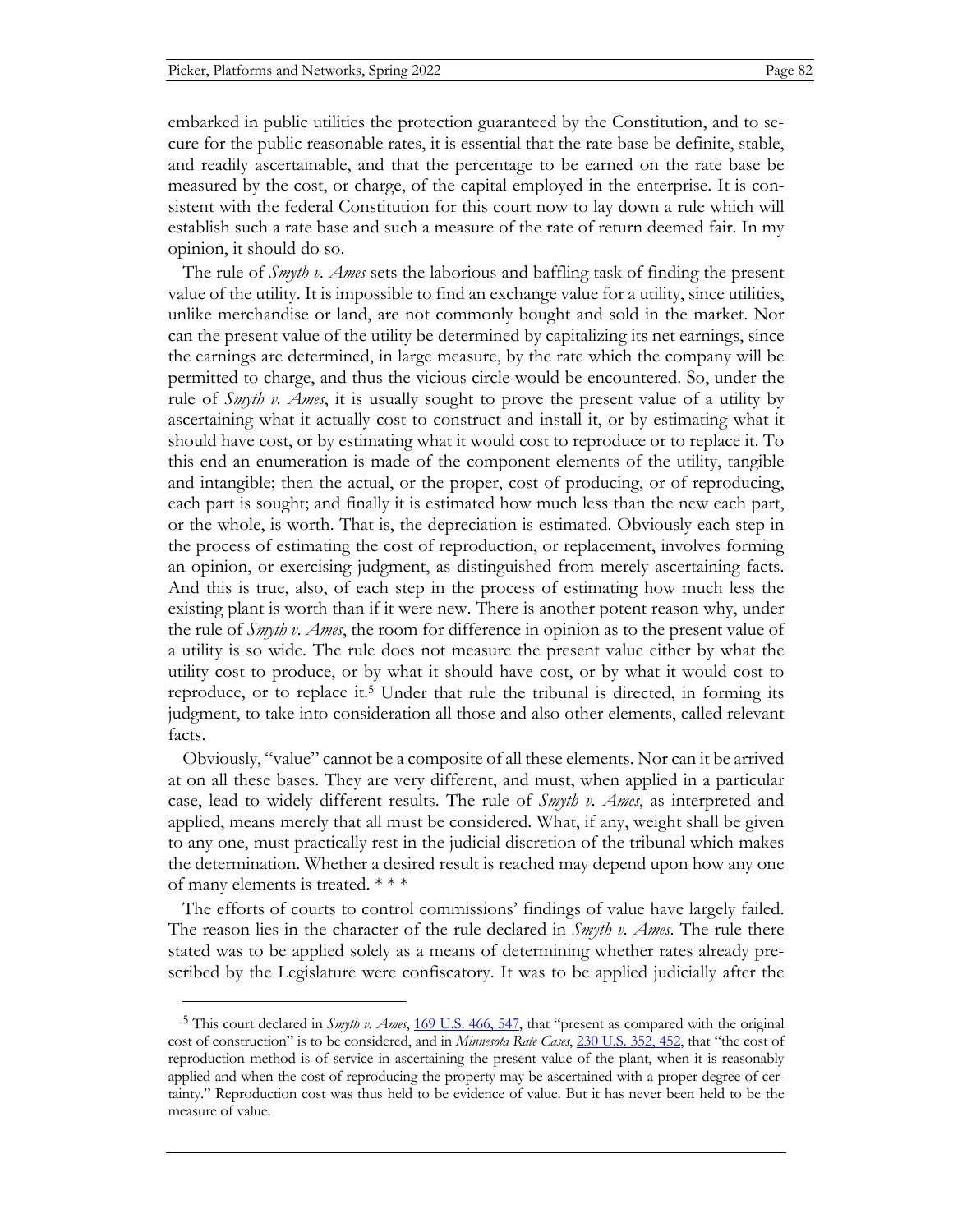rate had been made, and by a court which had had no part in making the rate. When applied under such circumstances, the rule, although cumbersome, may occasionally be effective in destroying an obstruction to justice, as the action of a court is, when it sets aside the verdict of a jury. But the commissions undertook to make the rule their standard for constructive action. They used it as a guide for making or approving rates, and the tendency developed to fix as reasonable the rate which is not so low as to be confiscatory. Thus the rule which assumes that rates of utilities will ordinarily be higher than the minimum required by the Constitution has, by the practice of the commissions, eliminated the margin between a reasonable rate and a merely compensatory rate, and, in the process of rate-making, effective judicial review is very often rendered impossible. The result, inherent in the rule itself, is arbitrary action on the part of the rate-regulating body; for the rule not only fails to furnish any applicable standard of judgment, but directs consideration of so many elements that almost any result may be justified.

The adoption of present value of the utility's property, as the rate base, was urged in 1893 on behalf of the community, and it was adopted by the courts, largely, as a protection against inflated claims, based on what were then deemed inflated prices of the past. Reproduction cost, as the measure, or as evidence, of present value, was also pressed then by representatives of the public, who sought to justify legislative reductions of railroad rates. \*\*\*

At first reproduction cost was welcomed by commissions as evidence of present value. Perhaps it was because the estimates then indicated values lower than the actual cost of installation; for, even after the price level had begun to rise, improved machinery and new devices tended for some years to reduce construction costs. Evidence of reproduction costs was certainly welcomed, because it seemed to offer a reliable means for performing the difficult task of fixing, in obedience to *Smyth v. Ames*, the value of a new species of property to which the old tests—selling price or net earnings—were not applicable. The engineer spoke in figures—a language implying certitude. His estimates seemed to be free of the infirmities which had stamped as untrustworthy the opinion evidence of experts common in condemnation cases. Thus, for some time, replacement cost, on the basis of prices prevailing at the date of the valuation, was often adopted by state commissions as the standard for fixing the rate base. But gradually it came to be realized that the definiteness of the engineer's calculations was delusive, that they rested upon shifting theories, and that their estimates varied so widely as to intensify, rather than to allay doubts. \*\*\* Then the view that these estimates were not to be trusted as evidence of present value was frequently expressed, and state utility commissions, while admitting the evidence in obedience to *Smyth v. Ames*, failed, in ever-increasing numbers to pay heed to it in fixing the rate base. The conviction is widespread that a sound conclusion as to the actual value of a utility is not to be reached by a meticulous study of conflicting estimates of the cost of reproducing new the congeries of old machinery and equipment, called the plant, and the still more fanciful estimates concerning the value of the intangible elements of an established business. Many commissions, like that of Massachusetts, have declared recently that "capital honestly and prudently invested must, under normal conditions, be taken as the controlling factor in fixing the basis for computing fair and reasonable rates."

To require that reproduction cost at the date of the rate hearing be given weight in fixing the rate base may subject investors to heavy losses when the high war and post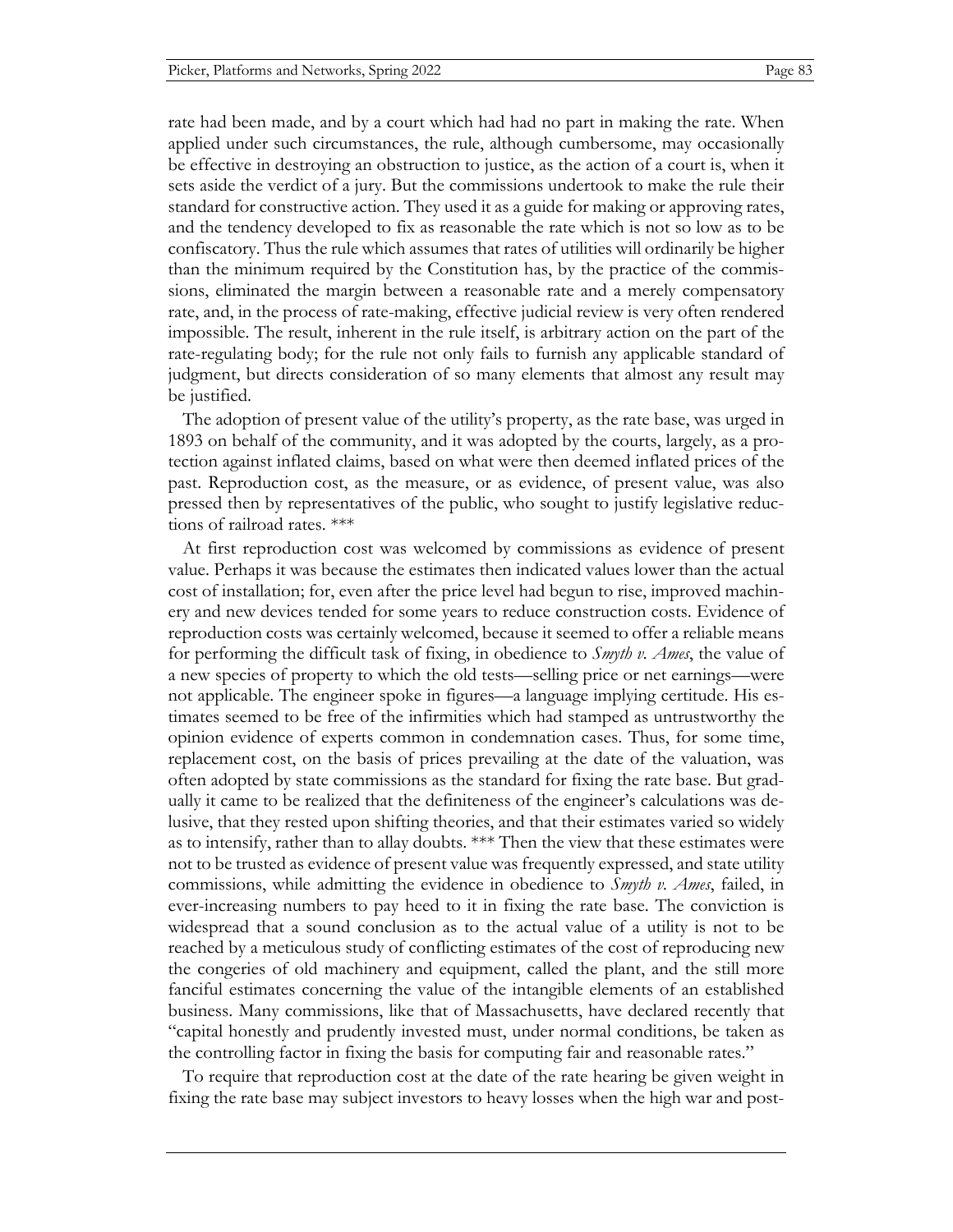war price levels pass and the price trend is again downward. The aggregate of the investments which have already been made at high costs since 1914, and of those which will be made before prices and costs can fall heavily, may soon exceed by far the depreciated value, of all the public utility investments made theretofore at relatively low cost. For it must be borne in mind that depreciation is an annual charge. That accrued on plants constructed in the long years prior to 1914 is much larger than that accruing on the properties installed in the shorter period since.

That part of the rule of *Smyth v. Ames* which fixes the rate of return deemed fair, at the percentage customarily paid on similar investments at the time of the rate hearing also exposes the investor and the public to danger of serious injustice. \*\*\* A rule which limits the guaranteed rate of return on utility investments to that which may prevail at the time of the rate hearing may fall far short of the capital charge then resting upon the company.

In essence, there is no difference between the capital charge and operating expenses, depreciation, and taxes. Each is a part of the current cost of supplying the service, and each should be met from current income. When the capital charges are for interest on the floating debt paid at the current rate, this is readily seen. But it is no less true of a legal obligation to pay interest on long-term bonds, entered into years before the rate hearing and to continue for years thereafter; and it is true, also, of the economic obligation to pay dividends on stock, preferred or common. The necessary cost, and hence the capital charge, of the money embarked recently in utilities, and of that which may be invested in the near future, may be more, as it may be less, than the prevailing rate of return required to induce capital to enter upon like enterprises at the time of a rate hearing ten years hence. To fix the return by the rate which happens to prevail at such future day, opens the door to great hardships. Where the financing has been proper, the cost to the utility of the capital, required to construct, equip, and operate its plant, should measure the rate of return which the Constitution guarantees opportunity to earn.

The adoption of the amount prudently invested as the rate base and the amount of the capital charge as the measure of the rate of return would give definiteness to these two factors involved in rate controversies which are now shifting and treacherous, and which render the proceedings peculiarly burdensome and largely futile. Such measures offer a basis for decision which is certain and stable. The rate base would be ascertained as a fact, not determined as matter of opinion. It would not fluctuate with the market price of labor, or materials, or money. It would not change with hard times or shifting populations. It would not be distorted by the fickle and varying judgments of appraisers, commissions, or courts. It would, when once made in respect to any utility, be fixed, for all time, subject only to increases to represent additions to plant, after allowance for the depreciation included in the annual operating charges. The wild uncertainties of the present method of fixing the rate base under the so-called rule of *Smyth v. Ames* would be avoided, and likewise the fluctuations which introduce into the enterprise unnecessary elements of speculation, create useless expense, and impose upon the public a heavy, unnecessary burden.

In speculative enterprises the capital cost of money is always high—partly because the risks involved must be covered; partly because speculative enterprises appeal only to the relatively small number of investors who are unwilling to accept a low return on their capital. It is to the interest both of the utility and of the community that the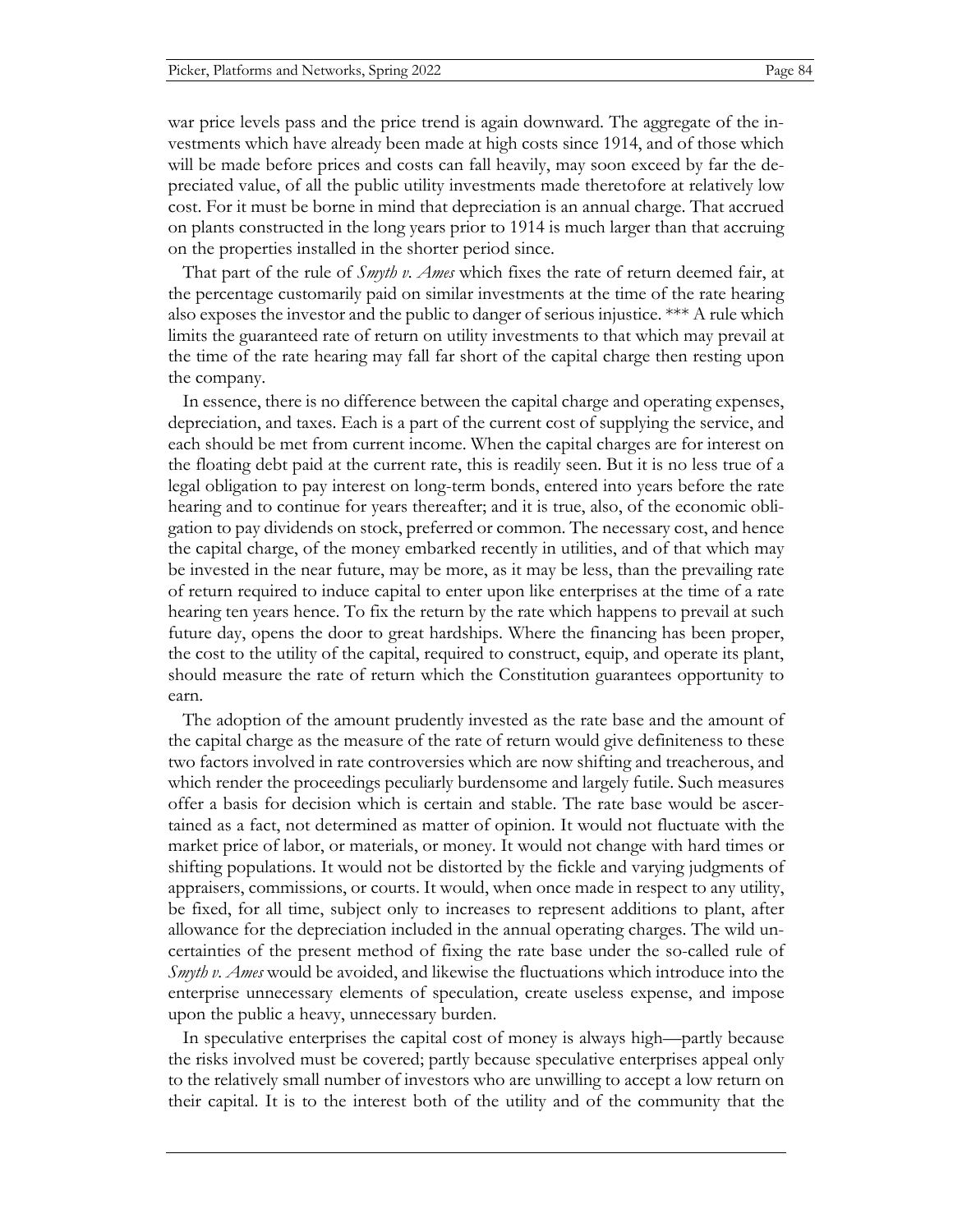capital be obtained at as low a cost as possible. About 75 per cent of the capital invested in utilities is represented by bonds. He who buys bonds seeks primarily safety. If he can obtain it, he is content with a low rate of interest. Through a fluctuating rate base the bondholder can only lose. He can receive no benefit from a rule which increases the rate base as the price level rises; for his return, expressed in dollars, would be the same, whatever the income of the company. That the stockholder does not in fact receive an increased return in time of rapidly rising prices under the rule of *Smyth v. Ames*, as applied, the financial record of the last six years demonstrates. But the burden upon the community is heavy, because the risk makes the capital cost high.

The expense and loss now incident to recurrent rate controversies is also very large. The most serious vice of the present rule for fixing the rate base is not the existing uncertainty, but that the method does not lead to certainty. Under it, the value for ratemaking purposes must ever be an unstable factor. Instability is a standing menace of renewed controversy. The direct expense to the utility of maintaining an army of experts and of counsel is appalling. The indirect cost is far greater. The attention of officials high and low is, necessarily, diverted from the constructive tasks of efficient operation and of development. The public relations of the utility to the community are apt to become more and more strained, and a victory for the utility may in the end prove more disastrous than defeat would have been. The community defeated, but unconvinced, remembers, and may refuse aid when the company has occasion later to require its consent or co-operation in the conduct and development of its enterprise. Controversy with utilities is obviously injurious, also, to the public interest. The prime needs of the community are that facilities be ample and that rates be as low and as stable as possible. The community can get cheap service from private companies, only through cheap capital. It can get efficient service only if managers of the utility are free to devote themselves to problems of operation and of development. It can get ample service through private companies only if investors may be assured of receiving continuously a fair return upon the investment.

What is now termed the prudent investment is, in essence, the same thing as that which the court has always sought to protect in using the term present value. Twentyfive years ago, when *Smyth v. Ames* was decided, it was impossible to ascertain with accuracy, in respect to most of the utilities, in most of the states in which rate controversies arose, what it cost in money to establish the utility; or what the money cost with which the utility was established; or what income had been earned by it; or how the income had been expended. It was, therefore, not feasible, then, to adopt, as the rate base, the amount properly invested or, as the rate of fair return, the amount of the capital charge. Now the situation is fundamentally different. These amounts are, now, readily ascertainable in respect to a large, and rapidly increasing, proportion of the utilities. The change in this respect is due to the enlargement, meanwhile, of the powers and functions of state utility commissions. The issue of securities is now, and for many years has been, under the control of commissions, in the leading states. Hence the amount of capital raised (since the conferring of these powers) and its cost are definitely known, through current supervision and prescribed accounts, supplemented by inspection of the commission's engineering force. Like knowledge concerning the investment of that part of the capital raised and expended before these broad functions were exercised by the utility commissions has been secured, in many cases, through investigations undertaken later, in connection with the issue of new securities or the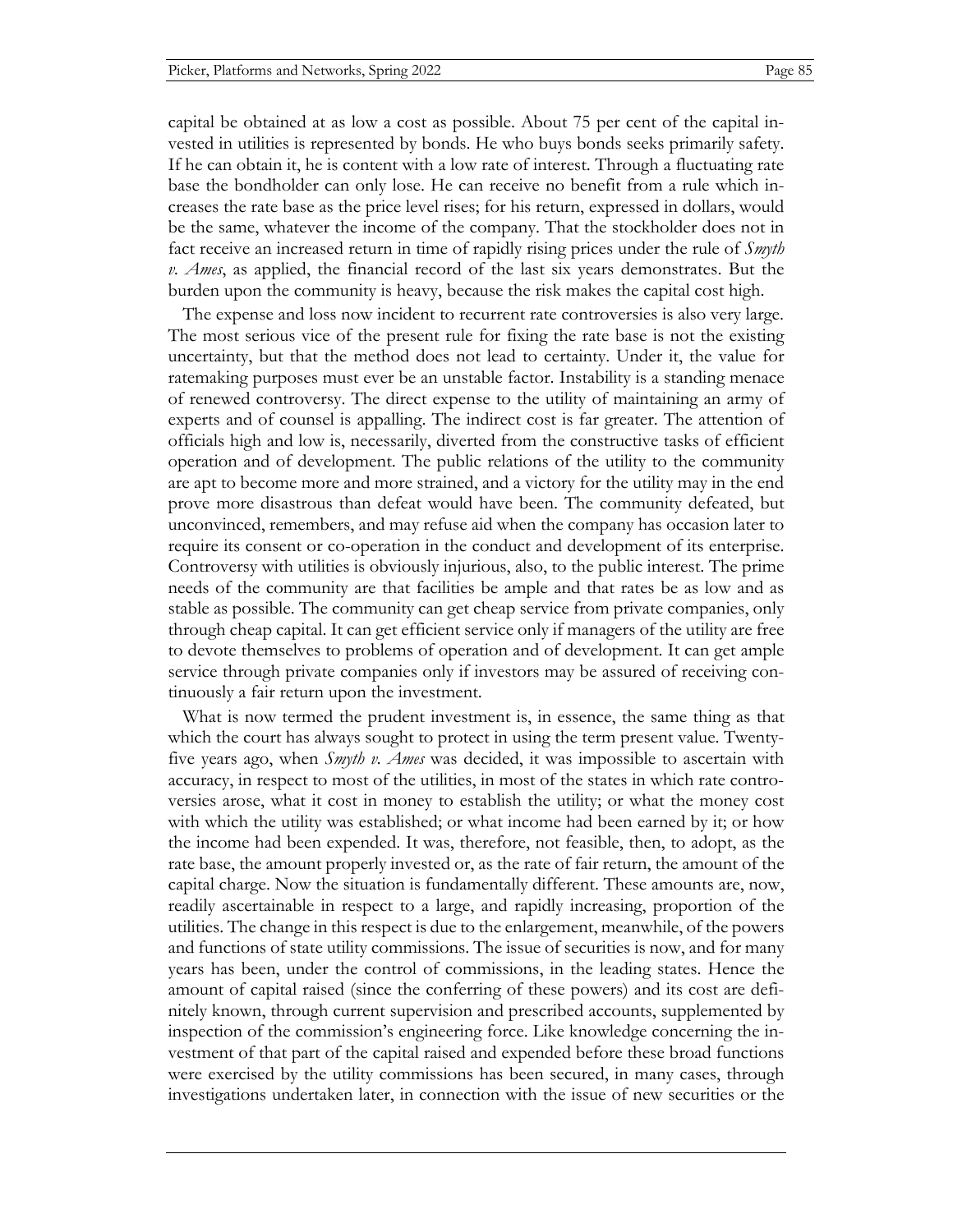regulation of rates. The amount and disposition of current earnings of all the companies are also known. It is, therefore, feasible now to adopt as the measure of a compensatory rate—the annual cost, or charge, of the capital prudently invested in the utility. And, hence, it should be done.

Value is a word of many meanings. That with which commissions and courts in these proceedings are concerned, in so-called confiscation cases, is a special value for ratemaking purposes, not exchange value.  $***$  But, obviously, good will and franchise value are important elements when exchange value is involved; and where the community acquires a public utility by purchase or condemnation, compensation must be made for its good will and earning power, at least under some circumstances. Likewise, as between buyer and seller, the good will and earning power due to effective organization are often more important elements than tangible property. These cases would seem to require rejection of a rule which measured the rate base by cost of reproduction or by value in its ordinary sense.

The rule by which the utilities are seeking to measure the return is, in essence, reproduction cost of the utility or prudent investment, whichever is the higher. \*\*\* If the aim were to ascertain the value (in its ordinary sense) of the utility property, the inquiry would be, not what it would cost to reproduce the identical property, but what it would cost to establish a plant which could render the service, or in other words, at what cost could an equally efficient substitute be then produced. Surely the cost of an equally efficient substitute must be the maximum of the rate base, if prudent investment be rejected as the measure. The utilities seem to claim that the constitutional protection against confiscation guarantees them a return both upon unearned increment and upon the cost of property rendered valueless by obsolescence.

### **Federal Power Comm'n v. Hope Natural Gas Co.**

### 320 U.S. 591 (1944)

Mr. Justice DOUGLAS delivered the opinion of the Court: The primary issue in these cases concerns the validity under the Natural Gas Act of 1938, 15 U.S.C. § 717 et seq., of a rate order issued by the Federal Power Commission reducing the rates chargeable by Hope Natural Gas Co. \* \* \*

The Circuit Court of Appeals set aside the order of the Commission for the following reasons. (1) It held that the rate base should reflect the "present fair value" of the property, that the Commission in determining the "value" should have considered reproduction cost and trended original cost, and that "actual legitimate cost" (prudent investment) was not the proper measure of "fair value" where price levels had changed since the investment. (2) It concluded that the well-drilling costs and overhead items in the amount of some \$17,000,000 should have been included in the rate base. (3) It held that accrued depletion and depreciation and the annual allowance for that expense should be computed on the basis of "present fair value" of the property not on the basis of "actual legitimate cost".

The Circuit Court of Appeals also held that the Commission had no power to make findings as to past rates in aid of state regulation. But it concluded that those findings were proper as a step in the process of fixing future rates. Viewed in that light, however, the findings were deemed to be invalidated by the same errors which vitiated the findings on which the rate order was based.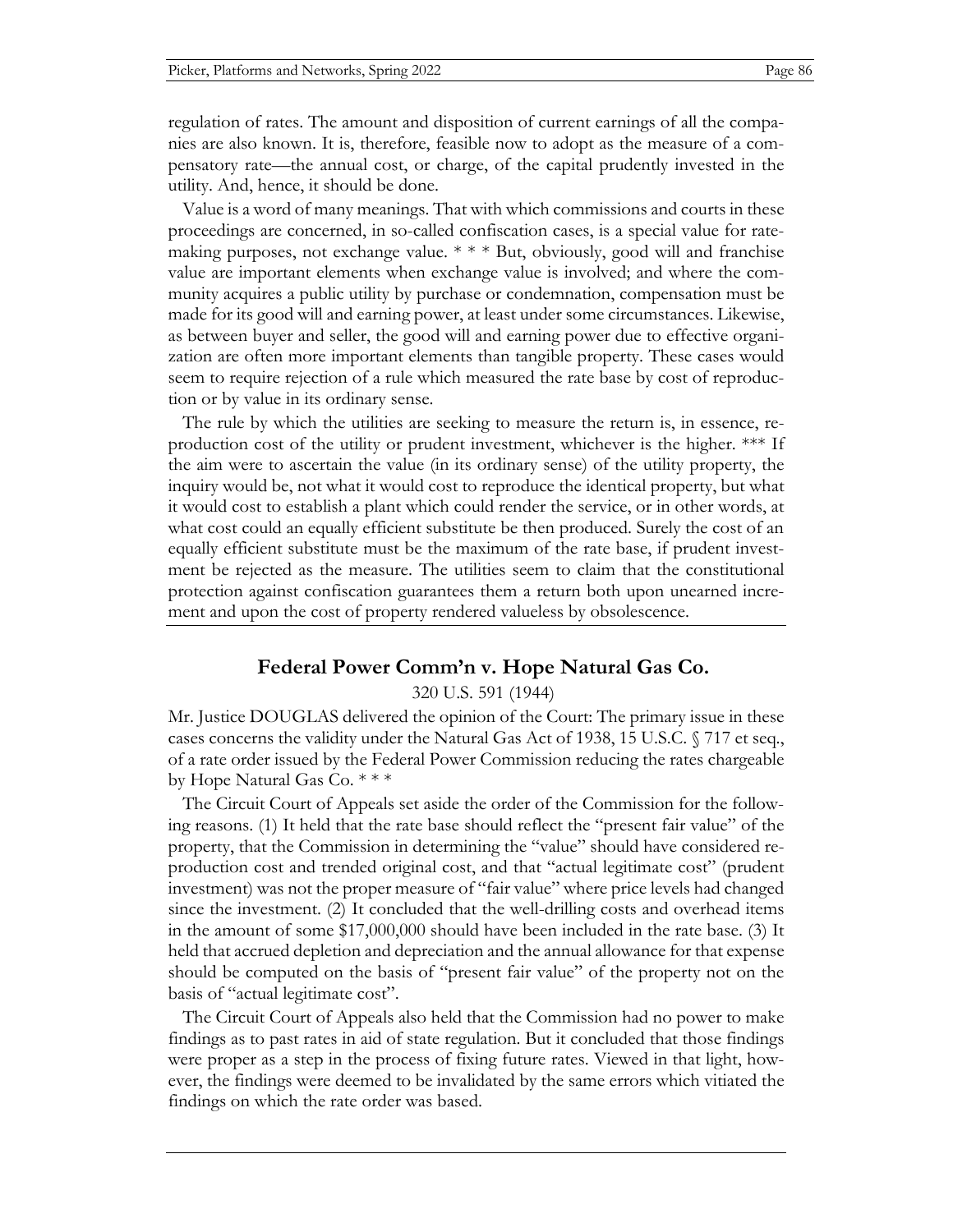1

Congress has provided in § 4(a) of the Natural Gas Act that all natural gas rates subject to the jurisdiction of the Commission "shall be just and reasonable, and any such rate or charge that is not just and reasonable is hereby declared to be unlawful." Sec. 5(a) gives the Commission the power, after hearing, to determine the "just and reasonable rate" to be thereafter observed and to fix the rate by order. Sec. 5(a) also empowers the Commission to order a "decrease where existing rates are unjust \* \* \* unlawful, or are not the lowest reasonable rates." And Congress has provided in § 19(b) that on review of these rate orders the "finding of the Commission as to the facts, if supported by substantial evidence, shall be conclusive." Congress, however, has provided no formula by which the "just and reasonable" rate is to be determined. It has not filled in the details of the general prescription<sup>8</sup> of  $\oint$  4(a) and  $\oint$  5(a). It has not expressed in a specific rule the fixed principle of "just and reasonable".

When we sustained the constitutionality of the Natural Gas Act in the *Natural Gas Pipeline Co.* case, we stated that the "authority of Congress to regulate the prices of commodities in interstate commerce is at least as great under the Fifth Amendment as is that of the states under the Fourteenth to regulate the prices of commodities in intrastate commerce." 315 U.S. at page 582. Rate-making is indeed but one species of price-fixing. *Munn v. Illinois*, 94 U.S. 113, 134. The fixing of prices, like other applications of the police power, may reduce the value of the property which is being regulated. But the fact that the value is reduced does not mean that the regulation is invalid. It does, however, indicate that "fair value" is the end product of the process of ratemaking not the starting point as the Circuit Court of Appeals held. The heart of the matter is that rates cannot be made to depend upon "fair value" when the value of the going enterprise depends on earnings under whatever rates may be anticipated.

We held in *Federal Power Commission v. Natural Gas Pipeline Co*., *supra*, that the Commission was not bound to the use of any single formula or combination of formulae in determining rates. Its rate-making function, moreover, involves the making of "pragmatic adjustments." *Id.*, 315 U.S. at page 586. And when the Commission's order is challenged in the courts, the question is whether that order "viewed in its entirety" meets the requirements of the Act. Under the statutory standard of "just and reasonable" it is the result reached not the method employed which is controlling. It is not theory but the impact of the rate order which counts. If the total effect of the rate order cannot be said to be unjust and unreasonable, judicial inquiry under the Act is at an end. The fact that the method employed to reach that result may contain infirmities is not then important. Moreover, the Commission's order does not become suspect by reason of the fact that it is challenged. It is the product of expert judgment which carries a presumption of validity. And he who would upset the rate order under the Act carries the heavy burden of making a convincing showing that it is invalid because it is unjust and unreasonable in its consequences.

<sup>8</sup> Sec. 6 of the Act comes the closest to supplying any definite criteria for rate making. It provides in subsection (a) that, "The Commission may investigate the ascertain the actual legitimate cost of the property of every natural-gas company, the depreciation therein, and, when found necessary for rate-making purposes, other facts which bear on the determination of such cost or depreciation and the fair value of such property." Subsection (b) provides that every natural-gas company on request shall file with the Commission a statement of the "original cost" of its property and shall keep the Commission informed regarding the "cost" of all additions, etc.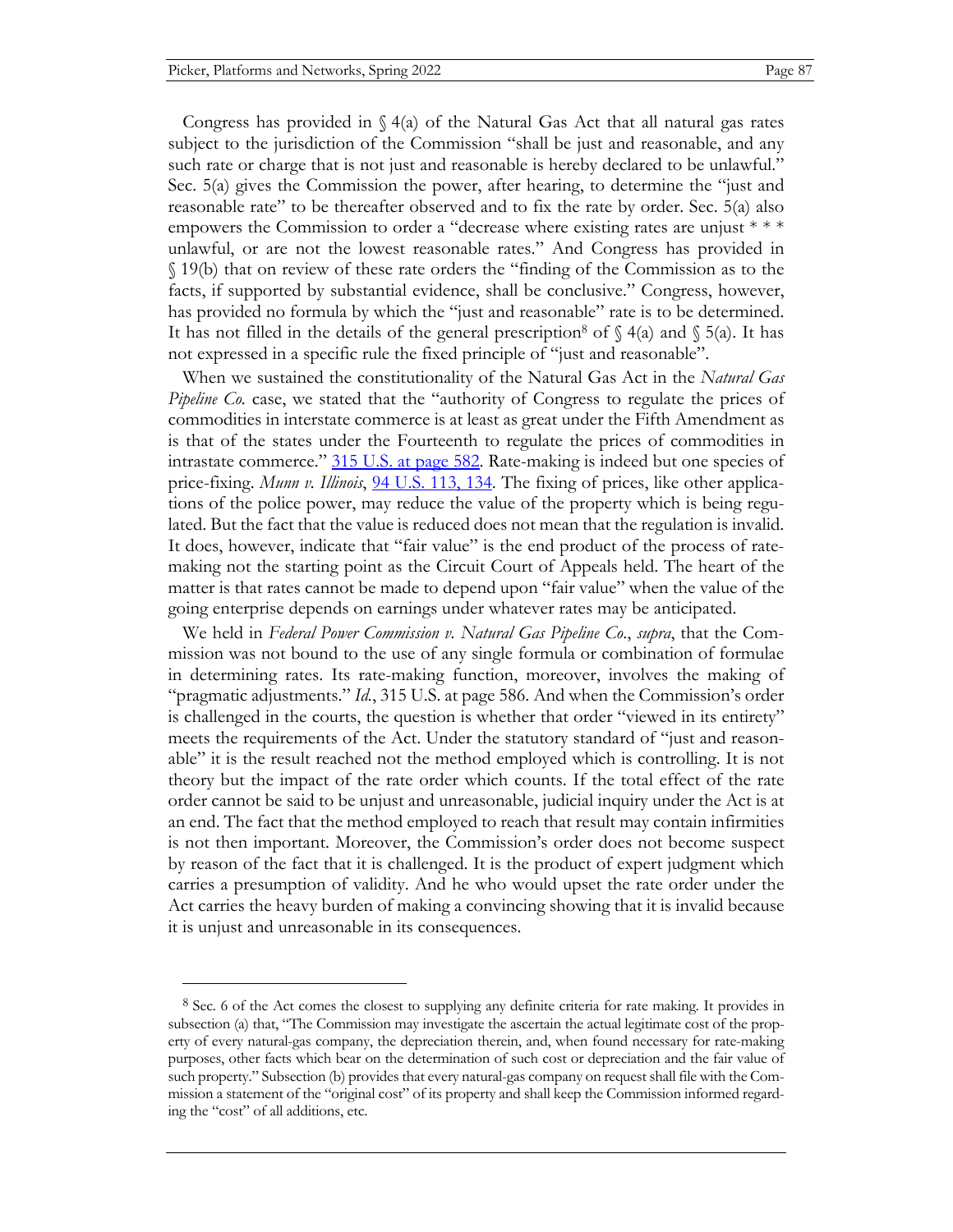The rate-making process under the Act, *i.e.*, the fixing of "just and reasonable" rates, involves a balancing of the investor and the consumer interests. Thus we stated in the *Natural Gas Pipeline Co*. case that "regulation does not insure that the business shall produce net revenues." But such considerations aside, the investor interest has a legitimate concern with the financial integrity of the company whose rates are being regulated. From the investor or company point of view it is important that there be enough revenue not only for operating expenses but also for the capital costs of the business. These include service on the debt and dividends on the stock. By that standard the return to the equity owner should be commensurate with returns on investments in other enterprises having corresponding risks. That return, moreover, should be sufficient to assure confidence in the financial integrity of the enterprise, so as to maintain its credit and to attract capital. The conditions under which more or less might be allowed are not important here. Nor is it important to this case to determine the various permissible ways in which any rate base on which the return is computed might be arrived at. For we are of the view that the end result in this case cannot be condemned under the Act as unjust and unreasonable from the investor or company viewpoint. \*\*\*

In view of these various considerations we cannot say that an annual return of \$2,191,314 is not "just and reasonable" within the meaning of the Act. Rates which enable the company to operate successfully, to maintain its financial integrity, to attract capital, and to compensate its investors for the risks assumed certainly cannot be condemned as invalid, even though they might produce only a meager return on the socalled "fair value" rate base. In that connection it will be recalled that Hope contended for a rate base of \$66,000,000 computed on reproduction cost new. The Commission points out that if that rate base were accepted, Hope's average rate of return for the four-year period from 1937-1940 would amount to 3.27%. During that period Hope earned an annual average return of about 9% on the average investment. It asked for no rate increases. Its properties were well maintained and operated. As the Commission says such a modest rate of 3.27% suggests an "inflation of the base on which the rate has been computed." Dayton Power & Light Co. v. Public Utilities Commission, 292 U.S. 290, 312. The incongruity between the actual operations and the return computed on the basis of reproduction cost suggests that the Commission was wholly justified in rejecting the latter as the measure of the rate base.

\*\*\* Since there are no constitutional requirements more exacting than the standards of the Act, a rate order which conforms to the latter does not run afoul of the former. \* \* \*

Reversed.

# **Duquesne Light Co. v. Barasch**

488 U.S. 299 (1989)

Chief Justice REHNQUIST delivered the opinion of the Court: Pennsylvania law required that rates for electricity be fixed without consideration of a utility's expenditures for electrical generating facilities which were planned but never built, even though the expenditures were prudent and reasonable when made. The Supreme Court of Pennsylvania held that such a law did not take the utilities' property in violation of the Fifth Amendment to the United States Constitution. We agree with that conclusion, and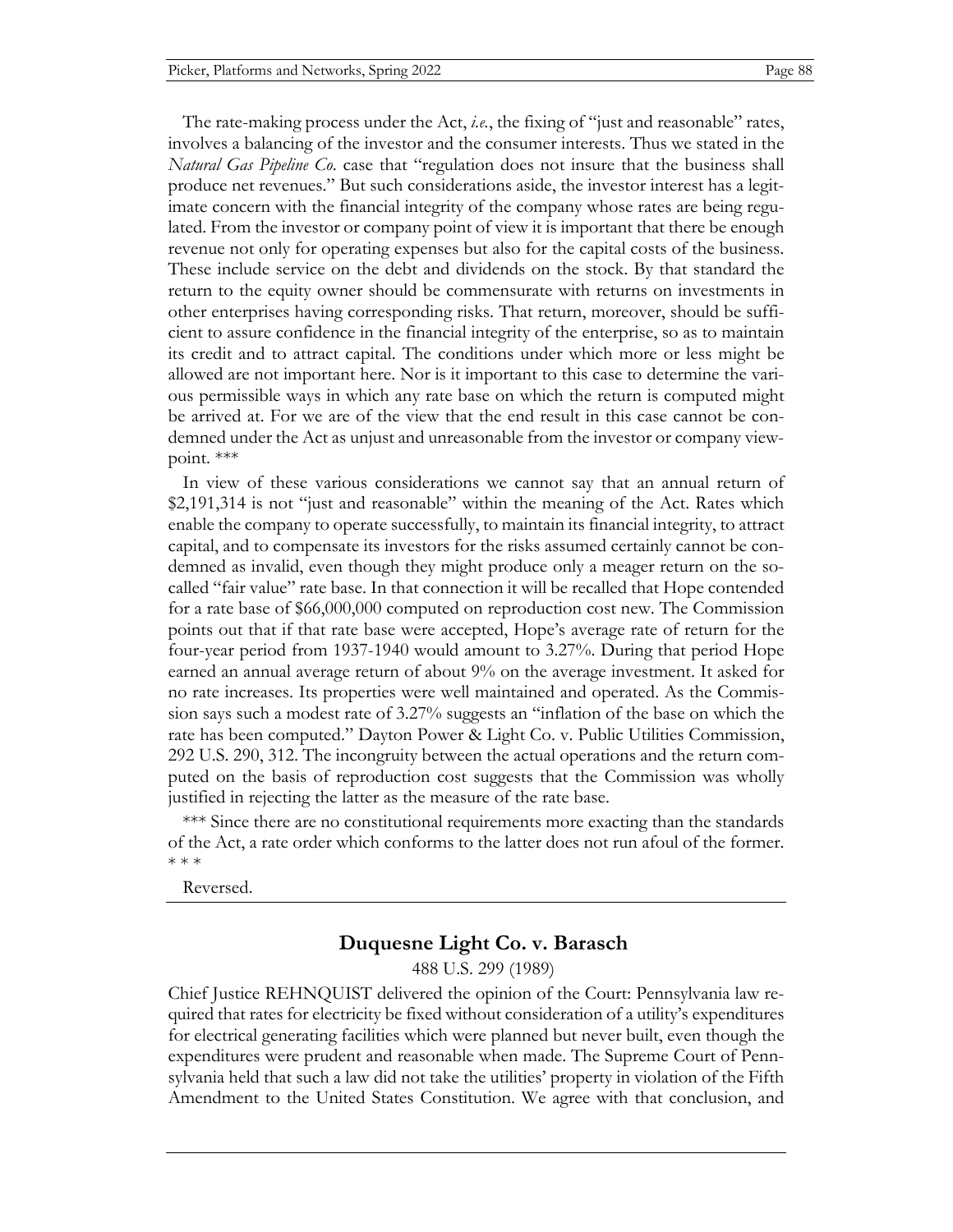hold that a state scheme of utility regulation does not "take" property simply because it disallows recovery of capital investments that are not "used and useful in service to the public." 66 Pa. Cons. Stat. § 1315.

I

In response to predictions of increased demand for electricity, Duquesne Light Company (Duquesne) and Pennsylvania Power Company (Penn Power) joined a venture in 1967 to build more generating capacity. The project, known as the Central Area Power Coordination Group (CAPCO), involved three other electric utilities and had as its objective the construction of seven large nuclear generating units. In 1980 the participants canceled plans for construction of four of the plants. Intervening events, including the Arab oil embargo and the accident at Three Mile Island, had radically changed the outlook both for growth in the demand for electricity and for nuclear energy as a desirable way of meeting that demand. At the time of the cancellation, Duquesne's share of the preliminary construction costs associated with the four halted plants was \$34,697,389. Penn Power had invested \$9,569,665.

In 1980, and again in 1981, Duquesne sought permission from the Pennsylvania Public Utility Commission (PUC) to recoup its expenditures for the unbuilt plants over a 10-year period. The Commission deferred ruling on the request until it received the report from its investigation of the CAPCO construction. That report was issued in late 1982. The report found that Duquesne and Penn Power could not be faulted for initiating the construction of more nuclear generating capacity at the time they joined the CAPCO project in 1967. The projections at that time indicated a growing demand for electricity and a cost advantage to nuclear capacity. It also found that the intervening events which ultimately confounded the predictions could not have been predicted, and that work on the four nuclear plants was stopped at the proper time. In summing up, the Administrative Law Judge found "that the CAPCO decisions in regard to the [canceled plants] at every stage to their cancellation, were reasonable and prudent." He recommended that Duquesne and Penn Power be allowed to amortize their sunk costs in the project over a 10-year period. The PUC adopted the conclusions of the report.

In 1982, Duquesne again came before the PUC to obtain a rate increase. Again, it sought to amortize its expenditures on the canceled plants over 10 years. In January 1983, the PUC issued a final order which granted Duquesne the authority to increase its revenues \$105.8 million to a total yearly revenue in excess of \$800 million. The rate increase included \$3.5 million in revenue representing the first payment of the 10-year amortization of Duquesne's \$35 million loss in the CAPCO plants.

The Pennsylvania Office of the Consumer Advocate (Consumer Advocate) moved the PUC for reconsideration in light of a state law enacted about a month before the close of the 1982 Duquesne rate proceeding. The Act, No. 335, 1982 Pa. Laws 1473, amended the Pennsylvania Utility Code by limiting "the consideration of certain costs in the rate base." It provided that "the cost of construction or expansion of a facility undertaken by a public utility producing ... electricity shall not be made a part of the rate base nor otherwise included in the rates charged by the electric utility until such time as the facility is used and useful in service to the public." 66 Pa. Cons. Stat. § 1315. On reconsideration, the PUC affirmed its original rate order. It read the new law as excluding the costs of canceled plants (obviously not used and useful) from the rate base, but not as preventing their recovery through amortization.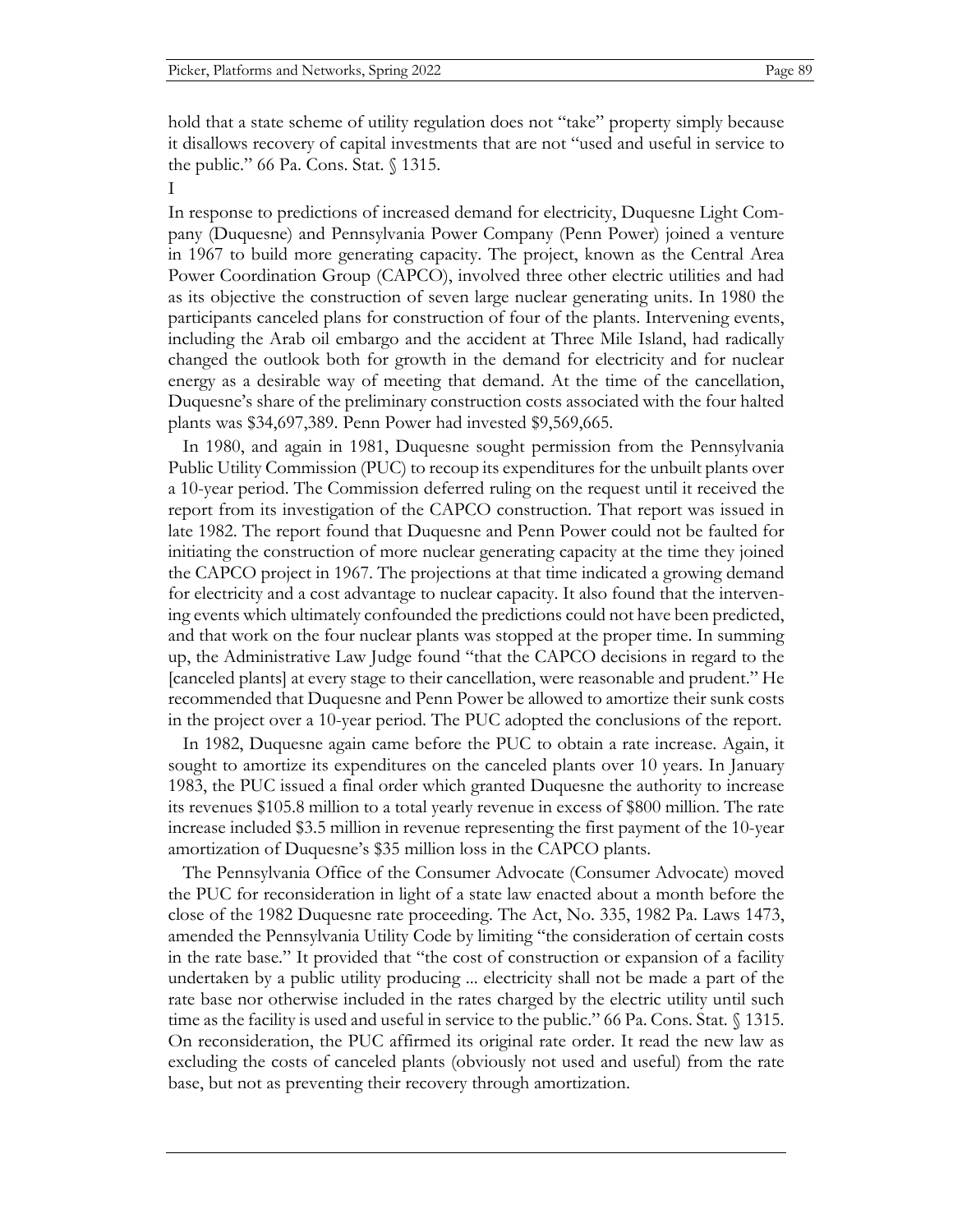Meanwhile another CAPCO member, Penn Power, also sought to amortize its share of the canceled CAPCO power-plants over a 10-year period. The PUC granted Penn Power authority to increase its revenues by \$15.4 million to a total of \$184.2 million. Part of that revenue increase represented \$956,967 for the first year of the 10-year amortized recovery of Penn Power's costs in the aborted nuclear plants.

The Consumer Advocate appealed both of these decisions to the Commonwealth Court, which by a divided vote held that the Commission had correctly construed § 1315. The Consumer Advocate then appealed to the Supreme Court of Pennsylvania, and that court reversed. That court held that the controlling language of the Act prohibited recovery of the costs in question either by inclusion in the rate base or by amortization. The court rejected appellants' constitutional challenge to the statute thus interpreted, observing that "[t]he 'just compensation' safeguarded to a utility by the fourteenth amendment of the federal constitution is a reasonable return on the fair value of its property at the time it is being used for public service."3 Duquesne and Penn Power appealed to this Court arguing that the effect of Act 335 excluding their prudently incurred costs from the rate violated the Takings Clause of the Fifth Amendment, applicable to the States under the Fourteenth Amendment. \* \* \* III

As public utilities, both Duquesne and Penn Power are under a state statutory duty to serve the public. A Pennsylvania statute provides that "[e]very public utility shall furnish and maintain adequate, efficient, safe, and reasonable service and facilities" and that "[s]uch service also shall be reasonably continuous and without unreasonable interruptions or delay." 66 Pa. Cons. Stat. § 1501. Although their assets are employed in the public interest to provide consumers of the State with electric power, they are owned and operated by private investors. This partly public, partly private status of utility property creates its own set of questions under the Takings Clause of the Fifth Amendment.

The guiding principle has been that the Constitution protects utilities from being limited to a charge for their property serving the public which is so "unjust" as to be confiscatory. If the rate does not afford sufficient compensation, the State has taken the use of utility property without paying just compensation and so violated the Fifth and Fourteenth Amendments. As has been observed, however, "[h]ow such compensation may be ascertained, and what are the necessary elements in such an inquiry, will always be an embarrassing question." *Smyth v. Ames*, 169 U.S. 466, 546 (1898).

At one time, it was thought that the Constitution required rates to be set according to the actual present value of the assets employed in the public service. This method, known as the "fair value" rule, is exemplified by the decision in *Smyth v. Ames*, *supra*. Under the fair value approach, a "company is entitled to ask ... a fair return upon the value of that which it employs for the public convenience," while on the other hand, "the public is entitled to demand ... that no more be exacted from it for the use of [utility property] than the services rendered by it are reasonably worth." 169 U.S., at 547. In theory the *Smyth v. Ames* fair value standard mimics the operation of the competitive market. To the extent utilities' investments in plants are good ones (because

1

<sup>3</sup> On October 10, 1985, too late to affect this case, the Pennsylvania Legislature enacted Act 1985-62 which added 66 Pa. Cons. Stat. § 520 to the state utility code. Under § 520, the PUC is now authorized to permit amortized recovery of prudently incurred investment in canceled generating units.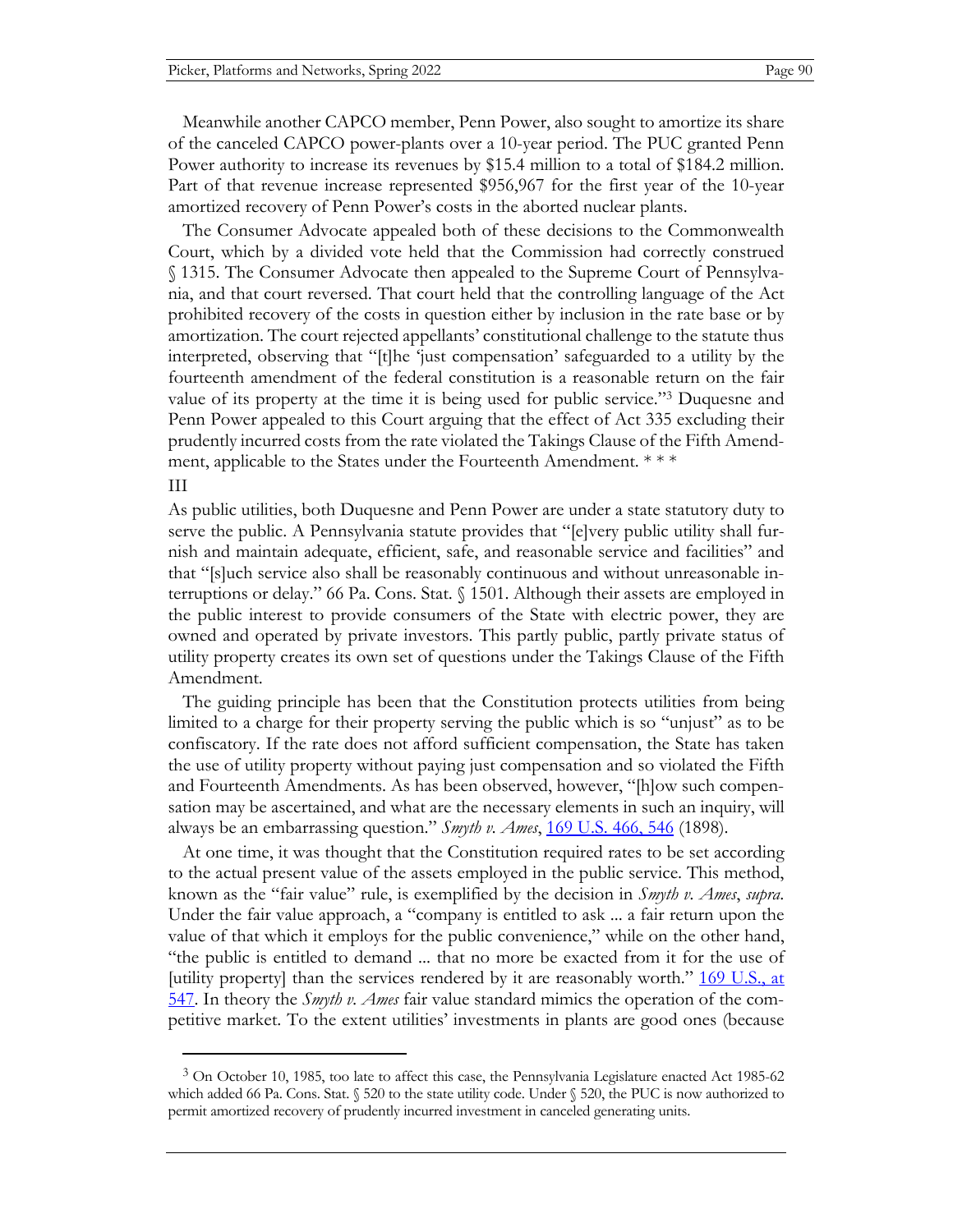1

their benefits exceed their costs) they are rewarded with an opportunity to earn an "above-cost" return, that is, a fair return on the current "market value" of the plant. To the extent utilities' investments turn out to be bad ones (such as plants that are canceled and so never used and useful to the public), the utilities suffer because the investments have no fair value and so justify no return.

Although the fair value rule gives utilities strong incentive to manage their affairs well and to provide efficient service to the public, it suffered from practical difficulties which ultimately led to its abandonment as a constitutional requirement.<sup>5</sup> In response to these problems, Justice Brandeis had advocated an alternative approach as the constitutional minimum, what has become known as the "prudent investment" or "historical cost" rule. He accepted the *Smyth v. Ames* eminent domain analogy, but concluded that what was "taken" by public utility regulation is not specific physical assets that are to be individually valued, but the capital prudently devoted to the public utility enterprise by the utilities' owners. *Missouri ex rel. Southwestern Bell Telephone Co. v. Public Service Comm'n*, 262 U.S. 276, 291 (1923) (dissenting opinion). Under the prudent investment rule, the utility is compensated for all prudent investments at their actual cost when made (their "historical" cost), irrespective of whether individual investments are deemed necessary or beneficial in hindsight. The utilities incur fewer risks, but are limited to a standard rate of return on the actual amount of money reasonably invested.6

Forty-five years ago in the landmark case of *FPC v. Hope Natural Gas Co.*, 320 U.S. 591 (1944), this Court abandoned the rule of *Smyth v. Ames*, and held that the "fair value" rule is not the only constitutionally acceptable method of fixing utility rates. In *Hope* we ruled that historical cost was a valid basis on which to calculate utility compensation. 320 U.S., at 605 ("Rates which enable [a] company to operate successfully, to maintain its financial integrity, to attract capital, and to compensate its investors for the risk assumed certainly cannot be condemned as invalid, even though they might produce only a meager return on the so called 'fair value' rate base"). We also acknowledged in that case that all of the subsidiary aspects of valuation for ratemaking purposes could not properly be characterized as having a constitutional dimension, despite the fact that they might affect property rights to some degree. Today we reaffirm these teachings of *Hope Natural Gas*: "[I]t is not theory but the impact of the rate order which counts. If the total effect of the rate order cannot be said to be unreasonable, judicial inquiry ... is at an end. The fact that the method employed to reach that result may contain infirmities is not then important." *Id.*, at 602. This language, of course, does not dispense with all of the constitutional difficulties when a utility raises a claim

<sup>5</sup> Perhaps the most serious problem associated with the fair value rule was the "laborious and baffling task of finding the present value of the utility." *Missouri ex rel. Southwestern Bell Telephone Co. v. Public Service Comm'n*, 262 U.S. 276, 292-294 (1923) (Brandeis, J. dissenting). The exchange value of a utility's assets, such as powerplants, could not be set by a market price because such assets were rarely bought and sold. Nor could the capital assets be valued by the stream of income they produced because setting that stream of income was the very object of the rate proceeding. According to Brandeis, the *Smyth v. Ames* test usually degenerated to proofs about how much it would cost to reconstruct the asset in question, a hopelessly hypothetical, complex, and inexact process. 262 U.S., at 292-294.

<sup>6</sup> The system avoids the difficult valuation problems encountered under the *Smyth v. Ames* test because it relies on the actual historical cost of investments as the basis for setting the rate. The amount of a utility's actual outlays for assets in the public service is more easily ascertained by a ratemaking body because less judgment is required than in valuing an asset.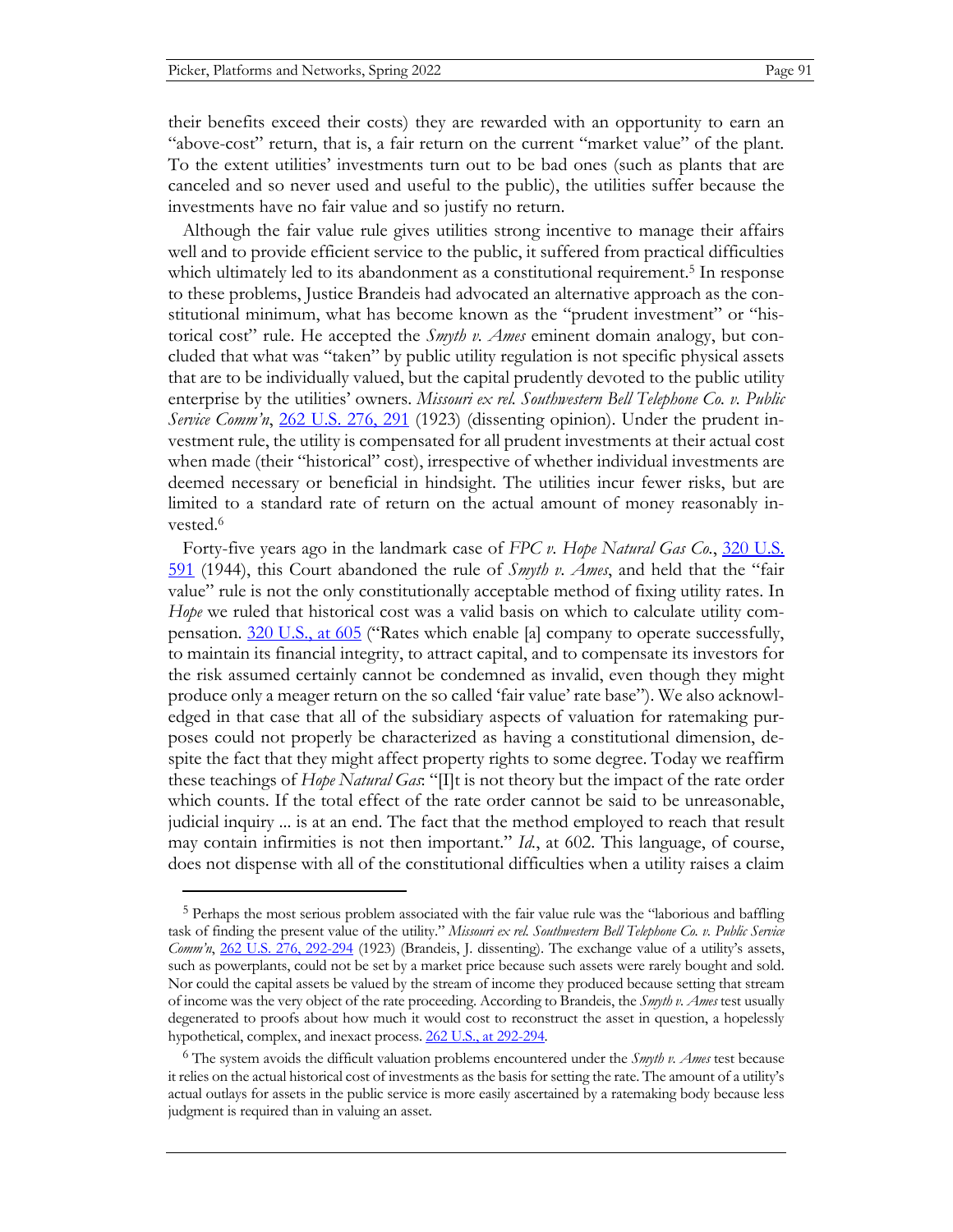that the rate which it is permitted to charge is so low as to be confiscatory: whether a particular rate is "unjust" or "unreasonable" will depend to some extent on what is a fair rate of return given the risks under a particular rate-setting system, and on the amount of capital upon which the investors are entitled to earn that return. At the margins, these questions have constitutional overtones.

Pennsylvania determines rates under a slightly modified form of the historical cost/prudent investment system.7 Neither Duquesne nor Penn Power alleges that the total effect of the rate order arrived at within this system is unjust or unreasonable. In fact the overall effect is well within the bounds of *Hope*, even with total exclusion of the CAPCO costs. Duquesne was authorized to earn a 16.14% return on common equity and an 11.64% overall return on a rate base of nearly \$1.8 billion. Its \$35 million investment in the canceled plants comprises roughly 1.9% of its total base. The denial of plant amortization will reduce its annual allowance by 0.4%. Similarly, Penn Power was allowed a charge of 15.72% return on common equity and a 12.02% overall return. Its investment in the CAPCO plants comprises only 2.4% of its \$401.8 million rate base. The denial of amortized recovery of its \$9.6 million investment in CAPCO will reduce its annual revenue allowance by only 0.5%.

Given these numbers, it appears that the PUC would have acted within the constitutional range of reasonableness if it had allowed amortization of the CAPCO costs but set a lower rate of return on equity with the result that Duquesne and Penn Power received the same revenue they will under the instant orders on remand. The overall impact of the rate orders, then, is not constitutionally objectionable. No argument has been made that these slightly reduced rates jeopardize the financial integrity of the companies, either by leaving them insufficient operating capital or by impeding their ability to raise future capital. Nor has it been demonstrated that these rates are inadequate to compensate current equity holders for the risk associated with their investments under a modified prudent investment scheme.8

It cannot seriously be contended that the Constitution prevents state legislatures from giving specific instructions to their utility commissions. We have never doubted that state legislatures are competent bodies to set utility rates. And the Pennsylvania PUC is essentially an administrative arm of the legislature. \* \* \* This is not to say that

1

<sup>7</sup> Pennsylvania values property in the rate base according to its historical cost. \* \* \* Having adjusted the historical cost in various ways to account for such things as depreciation and working capital, the PUC proceeds to set a rate of return based largely on the cost of capital to the enterprise. The cost of each component of the utility's capital is considered, i.e., "the cost of debt, the cost of preferred stock, and the cost of common stock[,] [t]he latter being determined by the return required to sell such stock upon reasonable terms in the market." *Pennsylvania PUC v. Duquesne Light Co.*, 57 Pa.P.U.C.1, 42 (1983). It then exercises "informed judgment" to set the total rate of return based on these component costs of capital. The bulk of the rate based on capital, then, represents a return (set by costs of capital) on a rate base (determined by historical cost). These are features of the historical cost/prudent investment system. Pennsylvania has modified the system in several instances, however, when prudent investments will never be used and useful. For such occurrences, it has allowed amortization of the capital lost, but does not allow the utility to earn a return on that investment. The loss to utilities from prudent but ultimately unsuccessful investments under such a system is greater than under a pure prudent investment rule, but less than under a fair value approach. Pennsylvania's modification slightly increases the overall risk of investments in utilities over the pure prudent investment rule. Presumably the PUC adjusts the risk premium element of the rate of return on equity accordingly

<sup>8</sup> Duquesne's embedded cost of debt was 9.42%.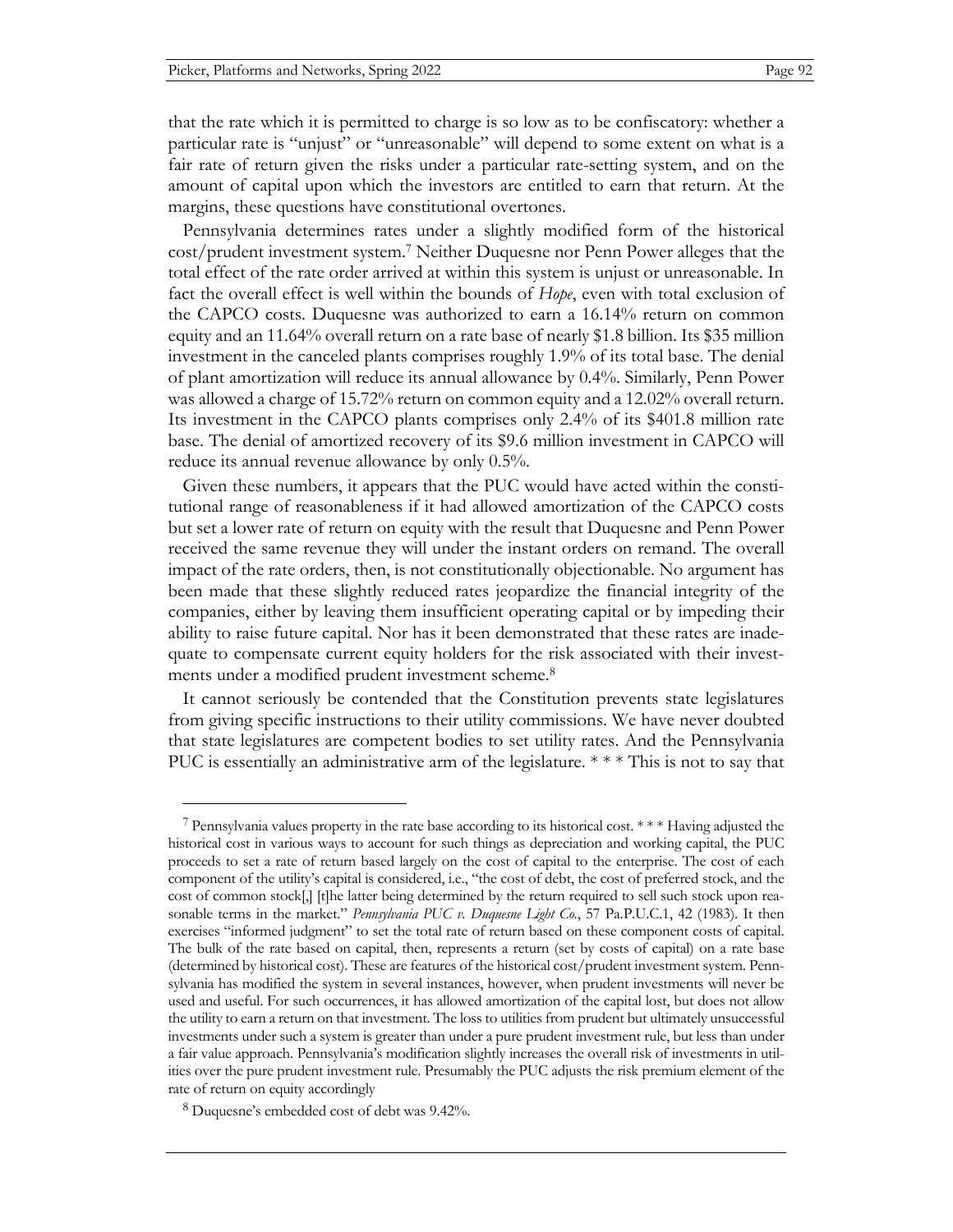any system of ratemaking applied by a utilities commission, including the specific instructions it has received from its legislature, will necessarily be constitutional. But if the system fails to pass muster, it will not be because the legislature has performed part of the work.

Similarly, an otherwise reasonable rate is not subject to constitutional attack by questioning the theoretical consistency of the method that produced it. "It is not theory, but the impact of the rate order which counts." *Hope*, 320 U.S., at 602. The economic judgments required in rate proceedings are often hopelessly complex and do not admit of a single correct result. The Constitution is not designed to arbitrate these economic niceties. Errors to the detriment of one party may well be canceled out by countervailing errors or allowances in another part of the rate proceeding. The Constitution protects the utility from the net effect of the rate order on its property. Inconsistencies in one aspect of the methodology have no constitutional effect on the utility's property if they are compensated by countervailing factors in some other aspect.

Admittedly, the impact of certain rates can only be evaluated in the context of the system under which they are imposed. One of the elements always relevant to setting the rate under *Hope* is the return investors expect given the risk of the enterprise. *Bluefield Water Works & Improvement Co. v. Public Service Comm'n of West Virginia*, 262 U.S. 679, 692-693 (1923) ("A public utility is entitled to such rates as will permit it to earn a return ... equal to that generally being made at the same time and in the same general part of the country on investments in other business undertakings which are attended by corresponding risks and uncertainties"). The risks a utility faces are in large part defined by the rate methodology because utilities are virtually always public monopolies dealing in an essential service, and so relatively immune to the usual market risks. Consequently, a State's decision to arbitrarily switch back and forth between methodologies in a way which required investors to bear the risk of bad investments at some times while denying them the benefit of good investments at others would raise serious constitutional questions. But the instant case does not present this question. At all relevant times, Pennsylvania's rate system has been predominantly but not entirely based on historical cost and it has not been shown that the rate orders as modified by Act 335 fail to give a reasonable rate of return on equity given the risks under such a regime. We therefore hold that Act 335's limited effect on the rate order at issue does not result in a constitutionally impermissible rate.

Finally we address the suggestion of the Pennsylvania Electric Association as amicus that the prudent investment rule should be adopted as the constitutional standard. We think that the adoption of any such rule would signal a retreat from 45 years of decisional law in this area which would be as unwarranted as it would be unsettling. *Hope* clearly held that "the Commission was not bound to the use of any single formula or combination of formulae in determining rates." 320 U.S., at 602. \*\*\*

The adoption of a single theory of valuation as a constitutional requirement would be inconsistent with the view of the Constitution this Court has taken since *Hope Natural Gas*, supra. As demonstrated in *Wisconsin v. FPC*, circumstances may favor the use of one ratemaking procedure over another. The designation of a single theory of ratemaking as a constitutional requirement would unnecessarily foreclose alternatives which could benefit both consumers and investors.<sup>10</sup> The Constitution within broad

1

 $10$  For example, rigid requirement of the prudent investment rule would foreclose hybrid systems such